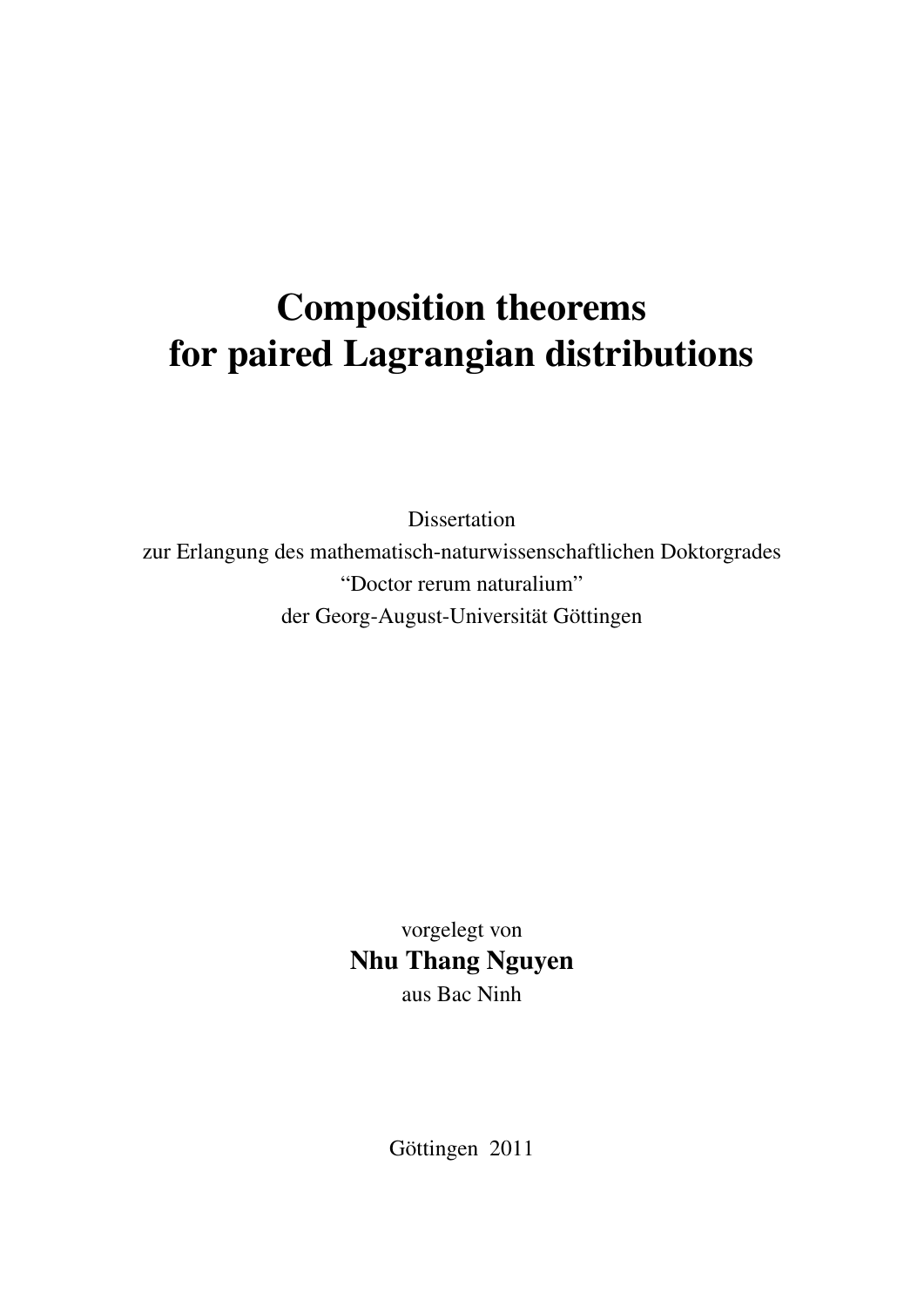Referent: Prof. Dr. Ingo Witt Korreferentin: Prof. Dr. Dorothea Bahns Tag der mündlichen Prüfung: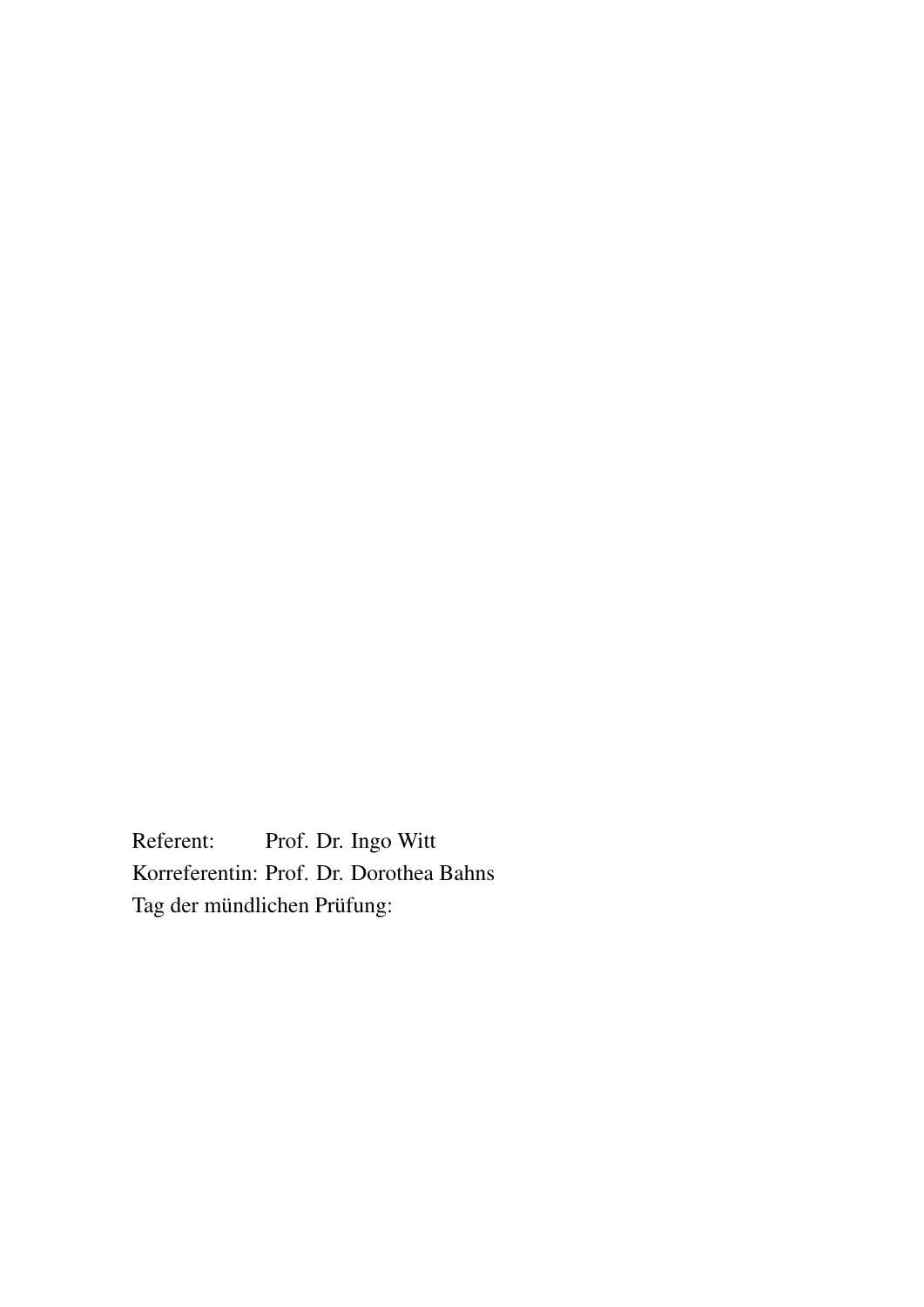# Abstract

The theory of Lagrangian distributions and clean compositions of Fourier integral operators, the core of micro-local analysis, was established in the 1970s by the classical works of Hörmander, Duistermaat and Guillemin. Recently, researchers have shown increasing interest in the theory of paired Lagrangian distribution as the natural generalization of Lagrangian distributions. However, an analogous composition theory for paired Lagrangian distributions has not been fully investigated.

The aim of this research is to determine whether the composition of paired Lagrangian distributions belongs to well-known classes such as marked Lagrangian, isotropic Lagrangian, paired Lagrangian or generalized Lagrangian distributions associated with a clean system of closed conic Lagrangian manifolds. By given a new characterization of paired Lagrangian distributions via multi-phase functions, we obtain the first result on strong composition of FIOs and PLDs. As our second result, we show that composed operators stay in the appropriate class under a certain assumption. As a corollary, we achieve the closedness of the classes of paired Lagrangian distributions under composition.

Moreover, we realise an important fact that the failure of this condition can produce new singularities. These singularities are detected in our models for compositions. Finally, we also discuss the weak composition laws for others distributions.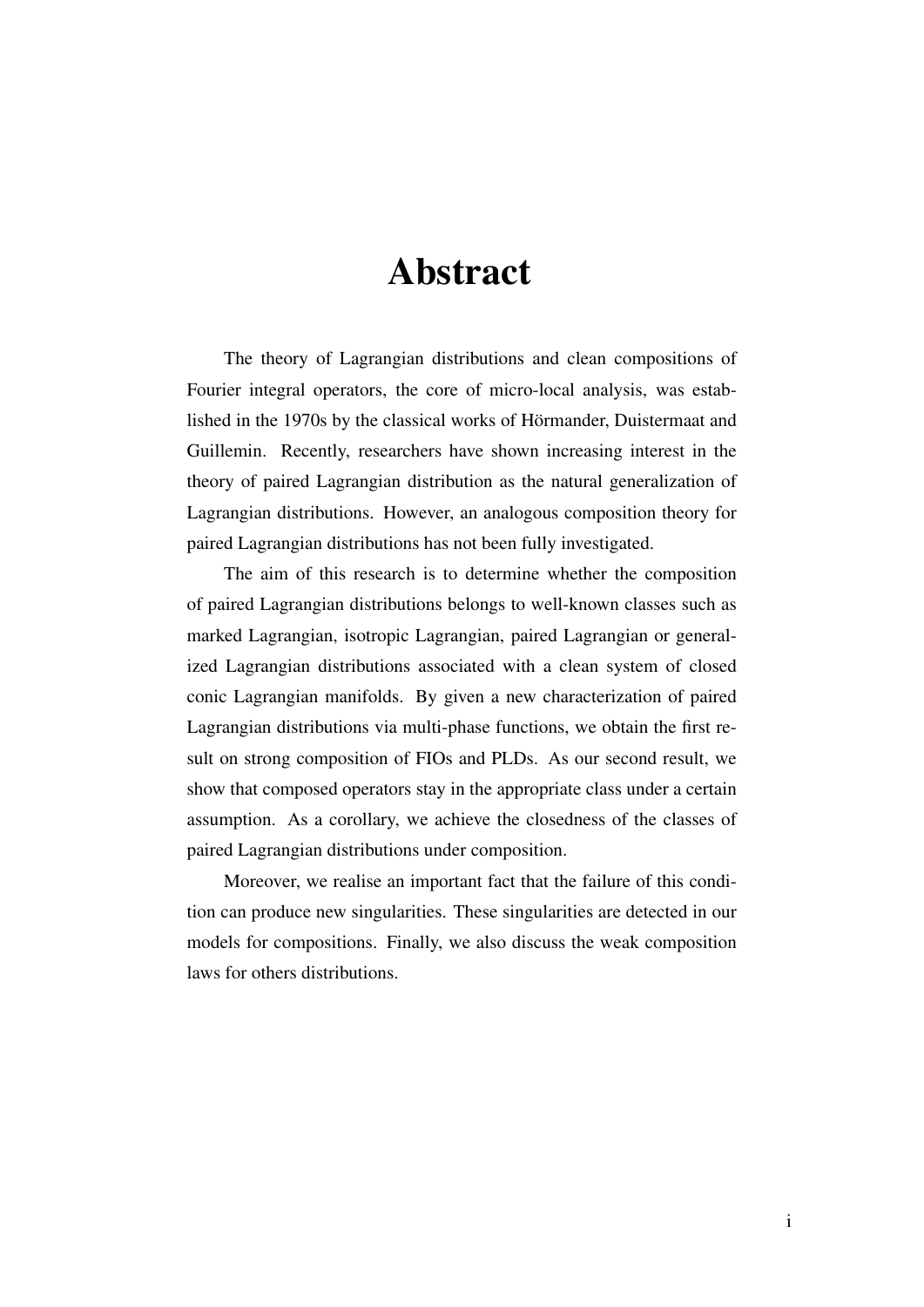# Zusammenfassung

Die Theorie der Lagrange-Distributionen und der sauberen Komposition von Fourier-Integraloperatoren, die Kernelemente der mikrolokalen Analysis, wurde in den 1970er Jahren durch die klassischen Arbeiten von Hörmander, Duistermaat und Guillemin begründet. Gepaarte Distributionen können als Verallgemeinerung von Lagrange-Distributionen betrachtet werden. Obschon seit geraumer Zeit im Blickfeld der Wissenschaft, wurde bislang noch keine analoge Kompositionstheorie entwickelt.

Das Ziel dieser Arbeit ist es zu bestimmen, ob die Kompositionen gepaarter Lagrange-Distributionen miteinander oder mit Fourier-Integraloperatoren wieder zu den wohlbekannten Klassen von Distributionen gehören, d.h. ob sie markiert Lagrangesch, isotropisch Lagrangesch, gepaart Lagrangesch oder verallgemeinert Lagrangesch bezüglich sauberen Systemen geschlossen konischer Lagrange Mannigfaltigkeiten sind. Eine neue Charakterisierung von gepaarten Lagrange-Distributionen mittels Multiphasenfunktionen liefert ein erstes Resultat über die starke Komposition von Fourier-Integraloperatoren mit gepaarten Lagrange-Distributionen. Weiter kann gezeigt werden, dass die Verknüpfung zweier gepaarter Lagrange-Distributionen unter zusätzlichen Voraussetzungen zu einer der obigen Klassen gehört. Als Korollar erhält man die Geschlossenheit der gepaarter Lagrange-Distributionen unter Verknüpfung.

Darüber hinaus machen wir die wichtige Beobachtung, dass der Wegfall der obigen Voraussetzung Singularitäten erzeugt. Zuletzt diskutieren wir noch die schwache Verknüpfung anderer Distributionen.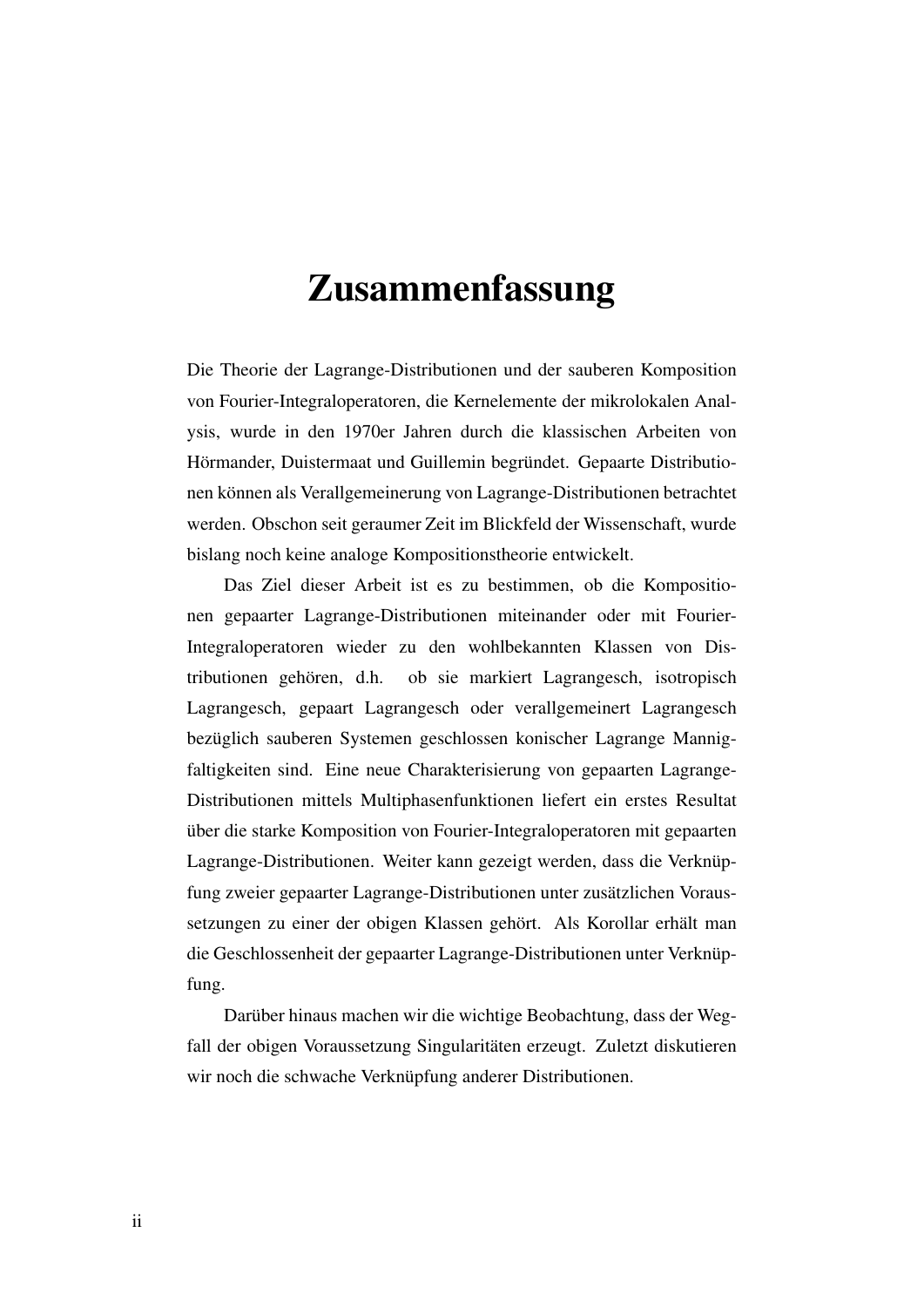# Acknowledgments

I would like to express my deepest gratitude to Prof. Dr. Ingo Witt, who led me into this interesting problem, and worked with me closely throughout my time in Göttingen. I am indebted to Prof. Witt for his patience, encouragement, insights, and enthusiasm. I would also like to thank Prof. Dr. Dorothea Bahns for her support, understanding and kindness during my study. This research could not have been done without their guidances.

I would also like to thank other members of the Graduate seminar "Analysis of Partial Differential Equations", who provided many helpful comments on the draft versions of this thesis.

I especially thank my family for their steady and limitless love and support, my wife for her infinite encouragement during the difficult times.

Finally, this work would not have been possible without the financial and scientific support of the Research Training Group 1493 "Mathematical Structures in Modern Quantum Physics".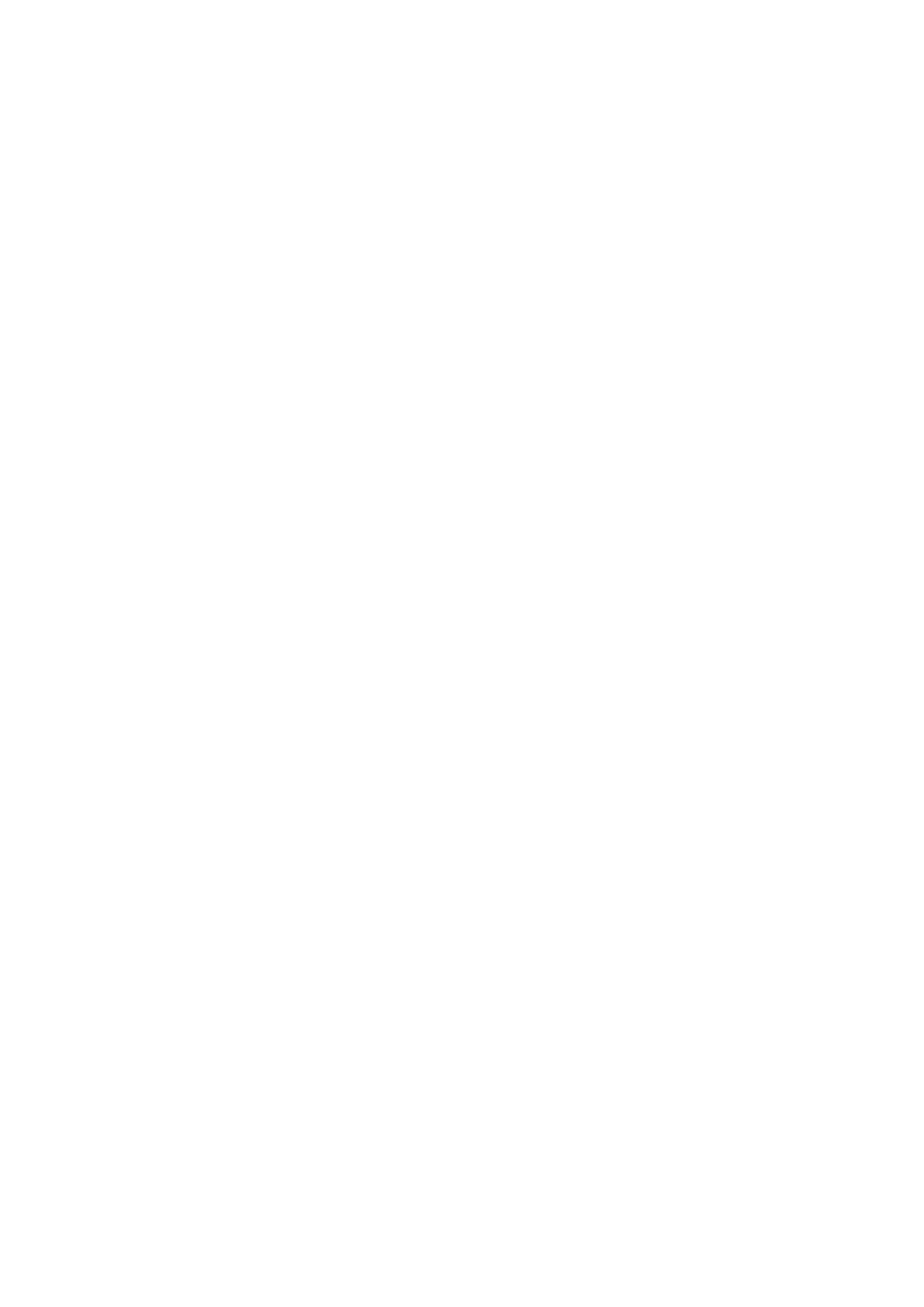# **Contents**

|             | <b>Abstract</b> |                        |                                                         | $\mathbf{i}$   |  |  |  |
|-------------|-----------------|------------------------|---------------------------------------------------------|----------------|--|--|--|
|             |                 | <b>Acknowledgments</b> |                                                         | iii            |  |  |  |
| $\mathbf 0$ |                 | <b>Introduction</b>    |                                                         | $\mathbf{1}$   |  |  |  |
|             | 0.1             |                        |                                                         | $\mathbf{1}$   |  |  |  |
|             | 0.2             |                        |                                                         | $\overline{4}$ |  |  |  |
|             | 0.3             |                        |                                                         | $\tau$         |  |  |  |
| 1           |                 |                        | <b>Paired Lagrangian distributions</b>                  | 9              |  |  |  |
|             | 1.1             |                        | Well-known results about Fourier integral operators     | 9              |  |  |  |
|             |                 | 1.1.1                  |                                                         | 9              |  |  |  |
|             |                 | 1.1.2                  | Composition of canonical relations                      | 10             |  |  |  |
|             |                 | 1.1.3                  |                                                         | 13             |  |  |  |
|             |                 | 1.1.4                  |                                                         | 16             |  |  |  |
|             |                 | 1.1.5                  | Local representation of Lagrangian distributions        | 17             |  |  |  |
|             |                 | 1.1.6                  | Global definition of Lagrangian distributions           | 18             |  |  |  |
|             | 1.2             |                        |                                                         | 19             |  |  |  |
|             |                 | 1.2.1                  | Definition and geometric interpretation                 | 19             |  |  |  |
|             |                 | 1.2.2                  | The equivalence of multiphase functions                 | 25             |  |  |  |
|             |                 | 1.2.3                  |                                                         | 31             |  |  |  |
|             | 1.3             |                        |                                                         |                |  |  |  |
|             |                 | 1.3.1                  | Definition and basic properties of double symbols       | 34             |  |  |  |
|             |                 | 1.3.2                  |                                                         | 35             |  |  |  |
|             |                 | 1.3.3                  |                                                         | 37             |  |  |  |
|             |                 | 1.3.4                  | Asymptotic expansions of double symbols                 | 38             |  |  |  |
|             | 1.4             |                        | Local representation of paired Lagrangian distributions | 40             |  |  |  |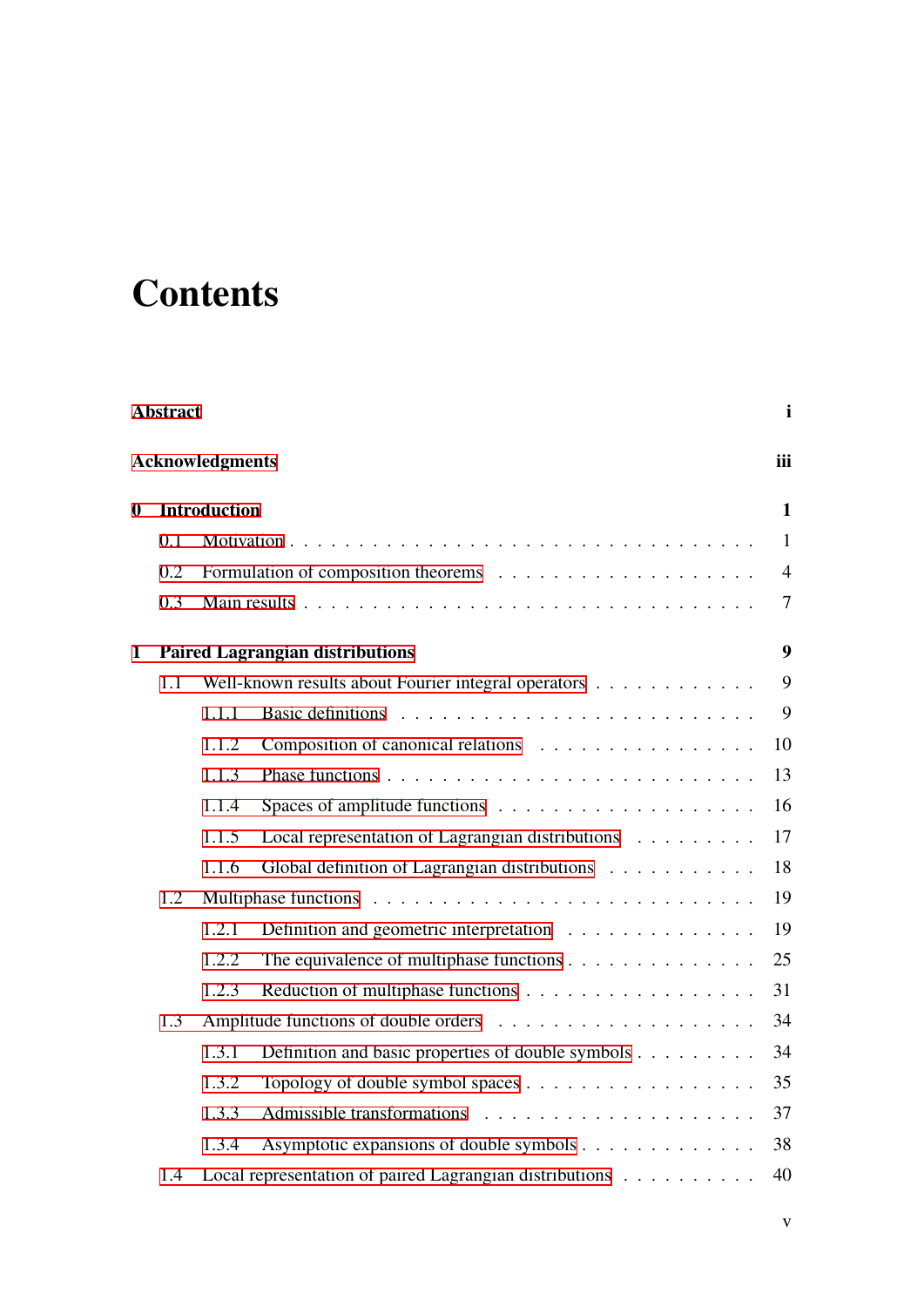|                |     | 1.4.1               | Local definition and micro-local properties                                | 40  |
|----------------|-----|---------------------|----------------------------------------------------------------------------|-----|
|                |     | 1.4.2               | Oscillatory integral representation of PLDs                                | 49  |
| $\overline{2}$ |     |                     | <b>Compositions of paired Lagrangian distributions</b>                     | 53  |
|                | 2.1 |                     |                                                                            | 54  |
|                |     | 2.1.1               |                                                                            | 54  |
|                |     | 2.1.2               |                                                                            | 56  |
|                |     | 2.1.3               |                                                                            | 58  |
|                | 2.2 |                     | Compositions of PLDs near their intersections                              | 61  |
|                |     | 2.2.1               |                                                                            | 61  |
|                |     | 2.2.2               | Geometric method for weak compositions                                     | 68  |
|                | 2.3 |                     |                                                                            | 81  |
|                |     | 2.3.1               | Models for strong compositions $\dots \dots \dots \dots \dots \dots \dots$ | 81  |
|                |     | 2.3.2               | Models for compositions without the CIS condition                          | 86  |
| ${\bf A}$      |     | <b>Appendix</b>     |                                                                            | 93  |
|                | A.1 |                     |                                                                            | 93  |
|                | A.2 |                     |                                                                            | 96  |
|                | A.3 |                     |                                                                            | 97  |
|                | A.4 |                     |                                                                            |     |
|                |     | <b>Bibliography</b> |                                                                            | 109 |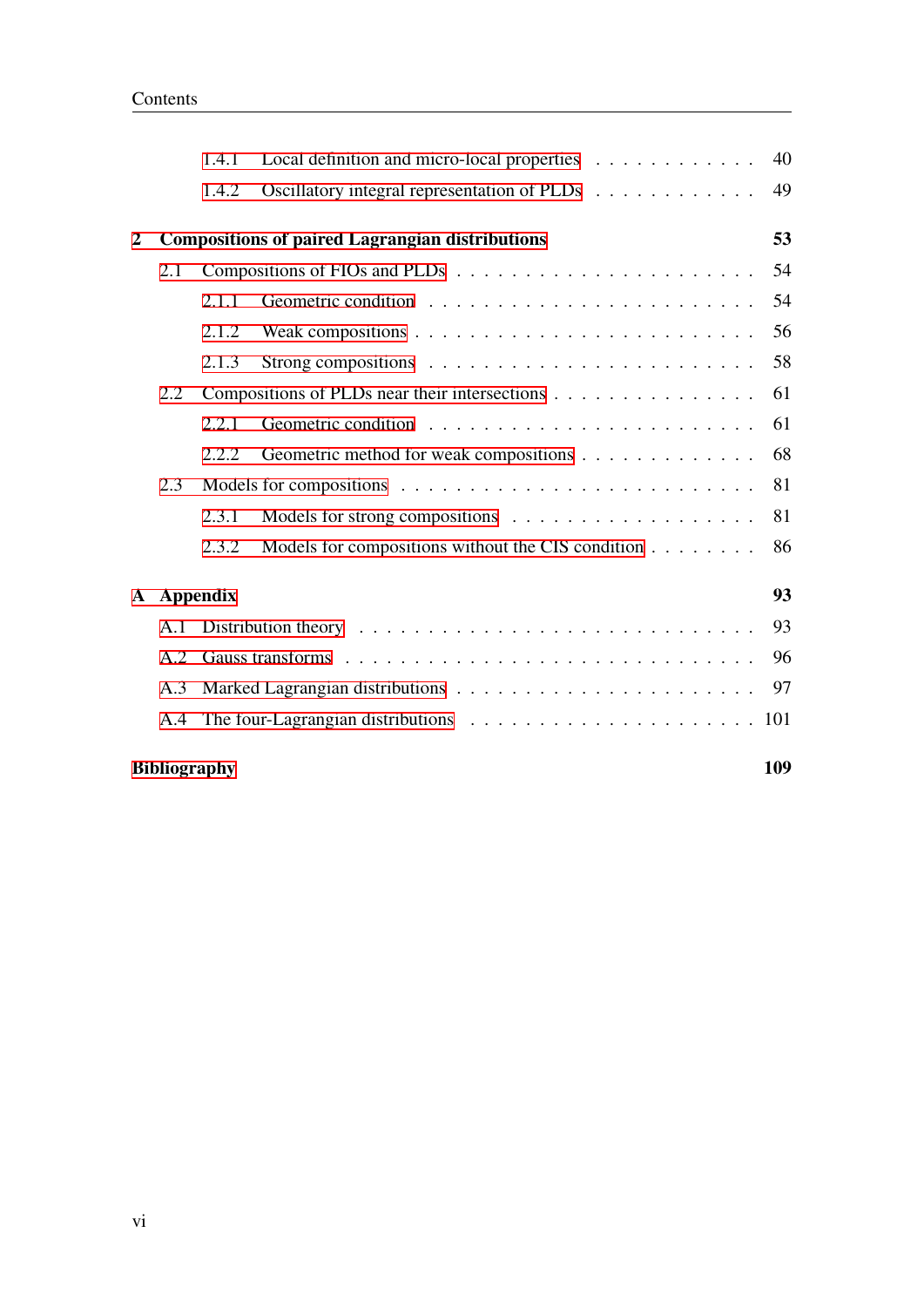# <span id="page-8-0"></span>0 Introduction

## <span id="page-8-1"></span>0.1 Motivation

We shall be concerned with the Cauchy problem

<span id="page-8-2"></span>
$$
\begin{cases}\nPu = f & \text{in } X, \\
\gamma_0 B_j u = g_j & \text{on } X_0; 1 \le j \le \nu,\n\end{cases}
$$
\n(0.1)

where *X* is a  $C^{\infty}$  manifold with boundary  $X_0$ , dim  $X = 1 + n$ ,  $P \in L^m(X)$ ,  $B_1 \in L^{m_1}(X)$ , ...  $B_{\nu} \in L^{m_{\nu}}(X)$  are classical pseudodifferential operators,  $\gamma_0 : C^{\infty}(X) \to C^{\infty}(X_0)$  is the restriction map, and  $f \in \mathcal{E}'(X), g_1, \ldots, g_{\nu} \in \mathcal{E}'(X_0)$  are the given data.

We shall assume further that  $P, B_1, \ldots, B_{\nu}$  have real principal symbols  $p(x, \xi)$  and  $b_1(x,\xi), \ldots, b_\nu(x,\xi)$ , respectively, and that *P* is strictly hyperbolic of multiplicity *v* with respect to  $X_0$ . In local coordinates, one has  $x = (t, y) \in \mathbb{R}^{1+n}_+$ , where  $t > 0, y \in \mathbb{R}^n$ , as well as  $P = P(t, y, D_t, D_y)$  with principal symbol  $p(t, y, \tau, \eta)$ , and the strict hyperbolicity of *P* means that

$$
p_m(t, y, \tau, \eta) = a(t, y, \tau, \eta) \prod_{k=1}^{\nu} (\tau - \lambda_k(t, y, \eta)),
$$
\n(0.2)

where  $\lambda_j(t, y, \eta)$  is homogeneous in  $\eta$  of degree 1,  $a(t, y, \tau, \eta) \neq 0$  for all  $(t, y, \tau, \eta) \in$  $(\overline{\mathbb{R}}_+^{1+n} \times \mathbb{R}^{1+n} \setminus 0)$  and  $\lambda_1(t, y, \eta) < \lambda_2(t, y, \eta) < \ldots < \lambda_\nu(t, y, \eta)$ .

### The homogeneous problem

The well-posedness of the initial-value problem  $(0.1)$  $(0.1)$  in the scale of  $L^2$ -based Sobolev spaces can be investigated with the help of energy inequalities. Another approach consists of constructing an asymptotic solution to the homogeneous problem (i.e., when  $f \equiv 0$ ) as a sum of Fourier integral operators. In particular, when  $X = \mathbb{R}^{1+n}_+$ , *P* is a differential operator of order *m*,  $B_j = \partial_t^{j-1}$  $t_t^{j-1}$  for  $1 \le j \le \nu$ , and  $\nu = m$ , this follows from work by Lax [\[Lax57\]](#page-117-0), Ludwig [\[Lud60](#page-117-1)], and Chazarain [[Cha74\]](#page-116-1). More specifically, when combined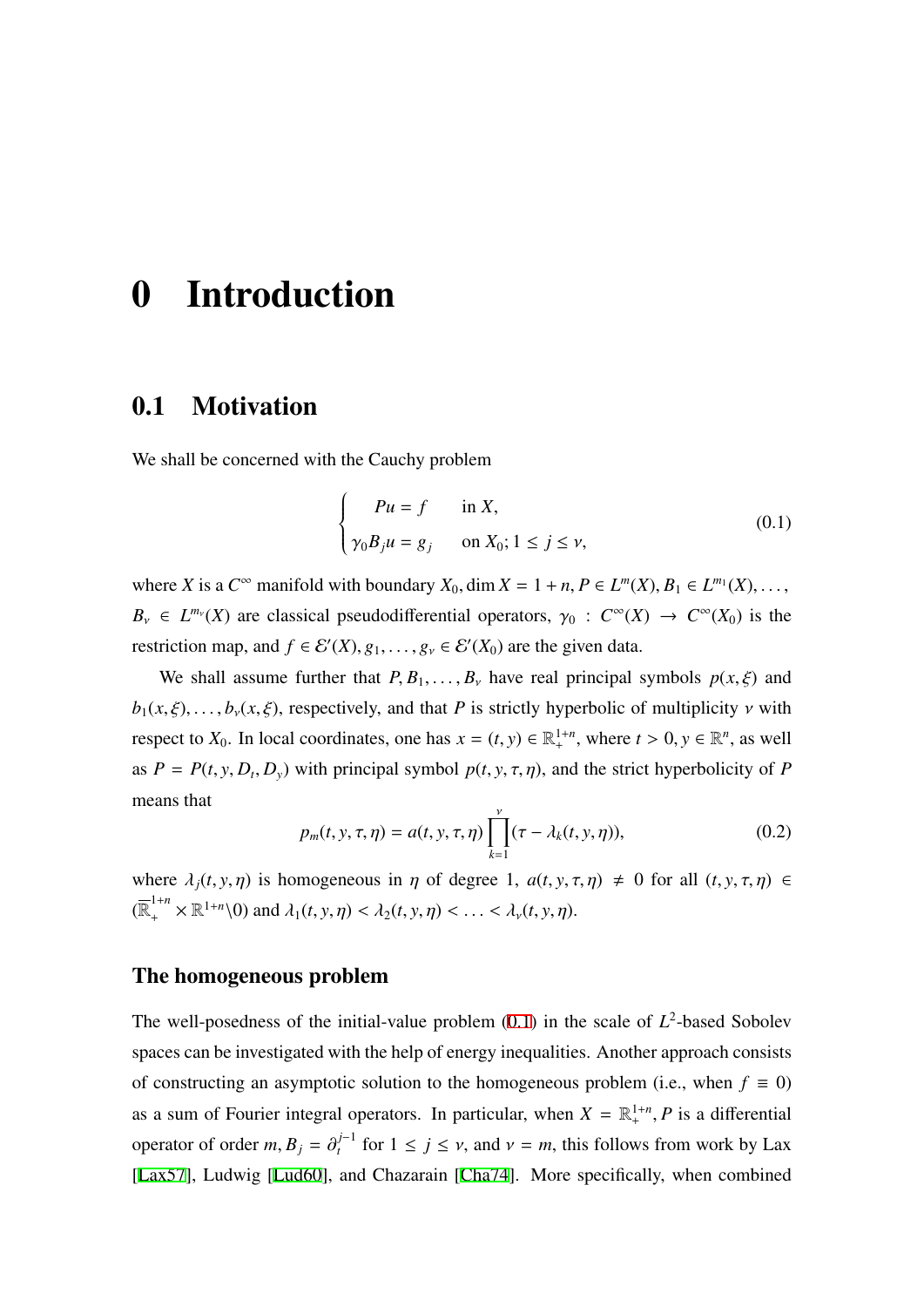with finite propagation speed, one obtains a unique solution  $u \in H^{s+m-1}_{loc}(\mathbb{R}^{1+n}_+)$  to [\(0.1](#page-8-2)) provided that  $f \in H_{loc}^{s}(\mathbb{R}^{1+n}_+), g_j \in H_{loc}^{s+m-j}(\mathbb{R}^n), 1 \le j \le m$ . Moreover, this solution u can be written in the form

<span id="page-9-0"></span>
$$
u = Ef + \sum_{j=1}^{m} E_j g_j,
$$
 (0.3)

where  $E_j$  are certain Fourier integral operators and  $E$  is obtained from  $E_m$  through an application of Duhamel's principle, see [[Cha74](#page-116-1)]. Note that *E* is not a Fourier integral operator.

We summarize here the classical results of Lax and Ludwig in the light of the theory of Fourier integral operators. To this end, we assume that the following conditions are met (recall that the bicharacteristic curves of *P* are the trajectories in  $T^*(X)\$  of the Hamiltonian vector field  $H_p$  along which the principal symbol  $p$  vanishes):

- 1. Every bicharacteristic curve of *P* intersects  $(T^*(X)\setminus 0)_{X_0}$  at most once. Moreover, for every compact set  $K \subset T^*(X) \setminus 0$  there is a compact set  $K_0 \subset (T^*(X) \setminus 0)_{X_0}$  such that every bicharacteristic curve starting in *K* and hitting  $(T^*(X)\setminus 0)_{X_0}$  does so in  $K_0$ .
- 2. No bicharacteristic curve of  $P$  starting over  $X_0$  stays in a compact set and, for all compact sets  $K_0 \subset (T^*(X) \setminus 0)_{X_0}$  and  $K \subset T^*(X) \setminus 0$ , there is a compact set  $K' \subset$  $T^*(X)$  with the property that if  $\gamma$  is an interval on a bicharacteristic curve of *P* with end points in  $K_0$  and  $K$ , respectively, then  $\gamma \subset K'$ .

Theorem 0.1. *Let the above assumptions be fulfilled. Assume further that, in local coordinates*  $(t, y)$ , for all  $(y, \eta) \in T^*X_0 \setminus 0$ , the matrix  $(b_j(0, y, \lambda_j(0, y, \eta), \eta))_{j,k=1}^{\nu}$  is non-singular. *Then one has a solution formula as in* ([0.3\)](#page-9-0) *(up to a regularizing remainder, the upper summation index being* ν *again), where*

$$
E_j \in I^{-m_j - 1/4}(C), 1 \le j \le \nu,
$$

*and*  $C \subset (T^*X\setminus 0) \times (T^*X_0\setminus 0)$  *is the canonical relation that is obtained by jumping down onto one bicharacteristic curve of P and then following the Hamiltonian flow along this bicharacteristic curve.*

#### The free space problem

Historically, the next problem was to determine the analytic nature of the operator *E*. This was done by taking the  $g_j$  to be zero, i.e., the free space problem was considered (e.g., by working on the double 2*X*).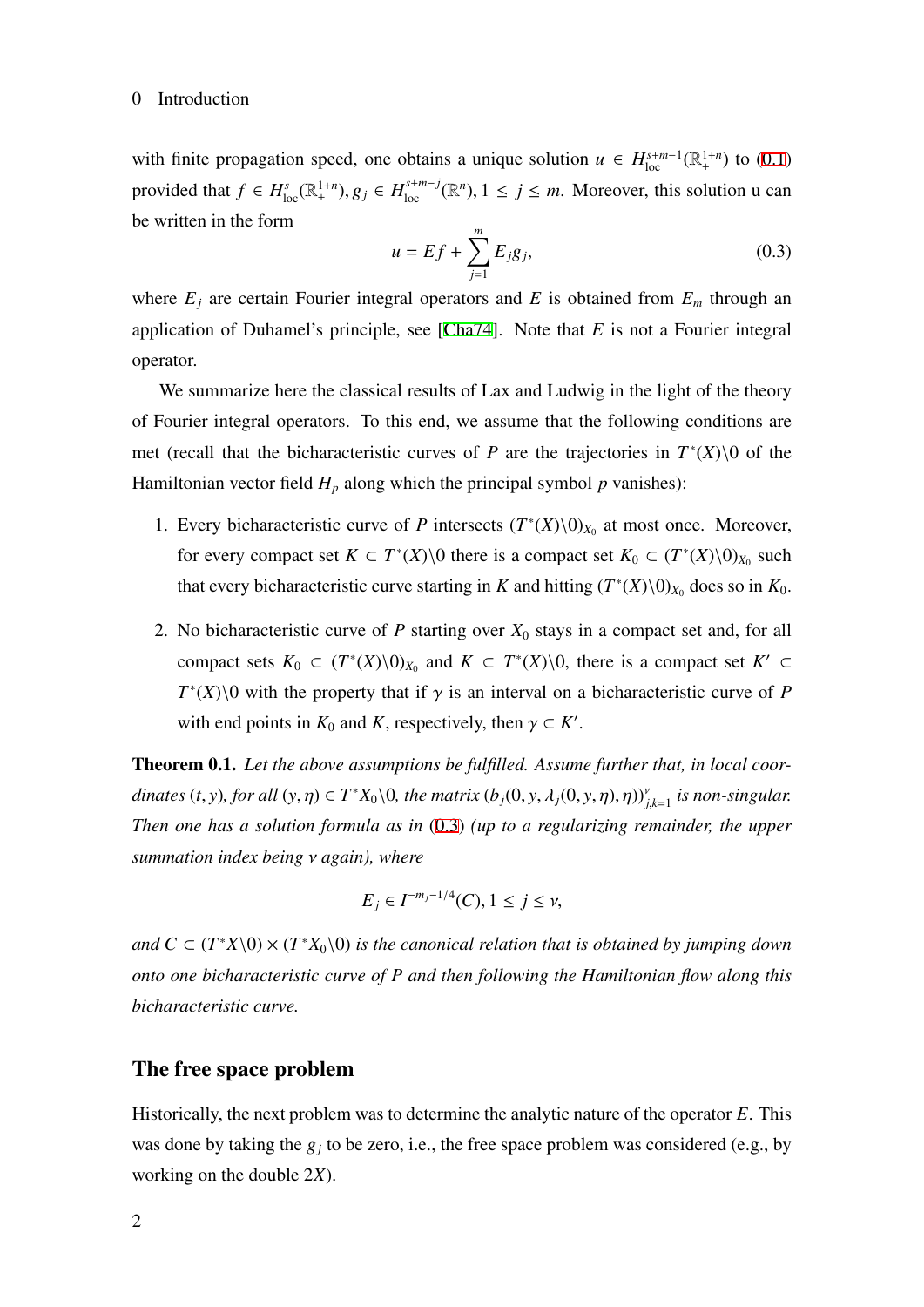It is now possible to assume that *P* is of real-principal type. Microlocally, this assumption means that  $H_p$  and the radial vector field  $\xi \partial_{\xi}$  (or, equivalently,  $dp$  and the canonical 1-form  $\xi dx$ ) are nowhere collinear. Under some further technical conditions of global nature, replacing (1), (2) above, the results are as follows:

Let  $\Delta = \Delta_{T^*(X)\setminus 0}$  be the diagonal in  $(T^*(X)\setminus 0)^2$ , i.e., the canonical relation associated with the conormal bundle  $N^*(\Delta_X)\setminus 0$ . Let  $\Lambda$  be the flow out from  $\Lambda \cap (p\pi)^{-1}(0)$  under the Hamiltonian flow of  $H_p$  for positive time, where  $\pi$  :  $(T^*(X)\setminus 0)^2 \to T^*(X)\setminus 0$  is the projection onto the first factor. Note that  $\Delta$  is a homogeneous canonical relation, with boundary  $\partial \Lambda$ , which cleanly intersects  $\Delta$  in  $\partial \Lambda = \Delta \cap (p\pi)^{-1}(0)$ . In [[DH72\]](#page-116-2), Duistermaat and Hörmander constructed global parametrices for *P* by conjugating *P* with an elliptic Fourier integral operator into the normal form  $i^{-1}\partial/\partial x^1$ , where the latter is easily solved. This construction was turned into a symbolic (or geometric) one by Melrose and Uhlmann [\[MU79](#page-117-2)], who defined a general class of distributions associated to two Lagrangian manifolds that intersect cleanly in a submanifold of codimension  $k = 1$ . This was further developed by Guillemin and Uhlmann in [\[GU81](#page-116-3)] and many others.

Eventually, in Joshi's thesis [\[Jos94\]](#page-117-3), [\[Jos98](#page-117-4)], these constructions were given in the form of a calculus  $I(\Delta, \Lambda) = \cup_{m,p} I^{m,p}(\Delta, \Lambda)$ , where now the operators involved admit classical symbols along both Lagrangians  $\Delta$  and  $\Lambda$ . Note that  $I^{m,p}(\Delta, \Lambda) \subset I^m(\Delta \setminus \Lambda)$  ∪  $I^p(\Lambda \backslash \Delta)$ .

**Theorem 0.2.** *For P*  $\in I^{m,p}(\Delta, \Lambda)$ *, there exists a two-side parametrix in*  $I^{-m,-p-1}(\Delta, \Lambda)$  *if and only if P is elliptic in*  $I^{m,p}(\Delta, \Lambda)$ *.* 

As a corollary, one obtains that if  $P \in L^m(X)$  is a classical pseudodifferential operator, then strict hyperbolicity of *P* implies ellipticity of *P* as an element of  $I^{m,m-3/2}(\Delta, \Lambda)$ . Therefore, we then find a parametrix  $Q \in I^{-m,1/2-m}(\Delta, \Lambda)$  to P (that, moreover, can be constructed in a symbolic way starting by inverting the principal symbols of *P* as an element of  $I^{m,m-3/2}(\Delta,\Lambda)$ .

#### Both constructions combined

To obtain a symbolic parametrix construction for the inhomogeneous Cauchy problem (1), one needs to combine the results and methods of both approaches above. Formally, the solution u of the Cauchy problem with source  $f \in \mathcal{E}'(X)$  and initial data  $g_j \in \mathcal{E}'(X_0)$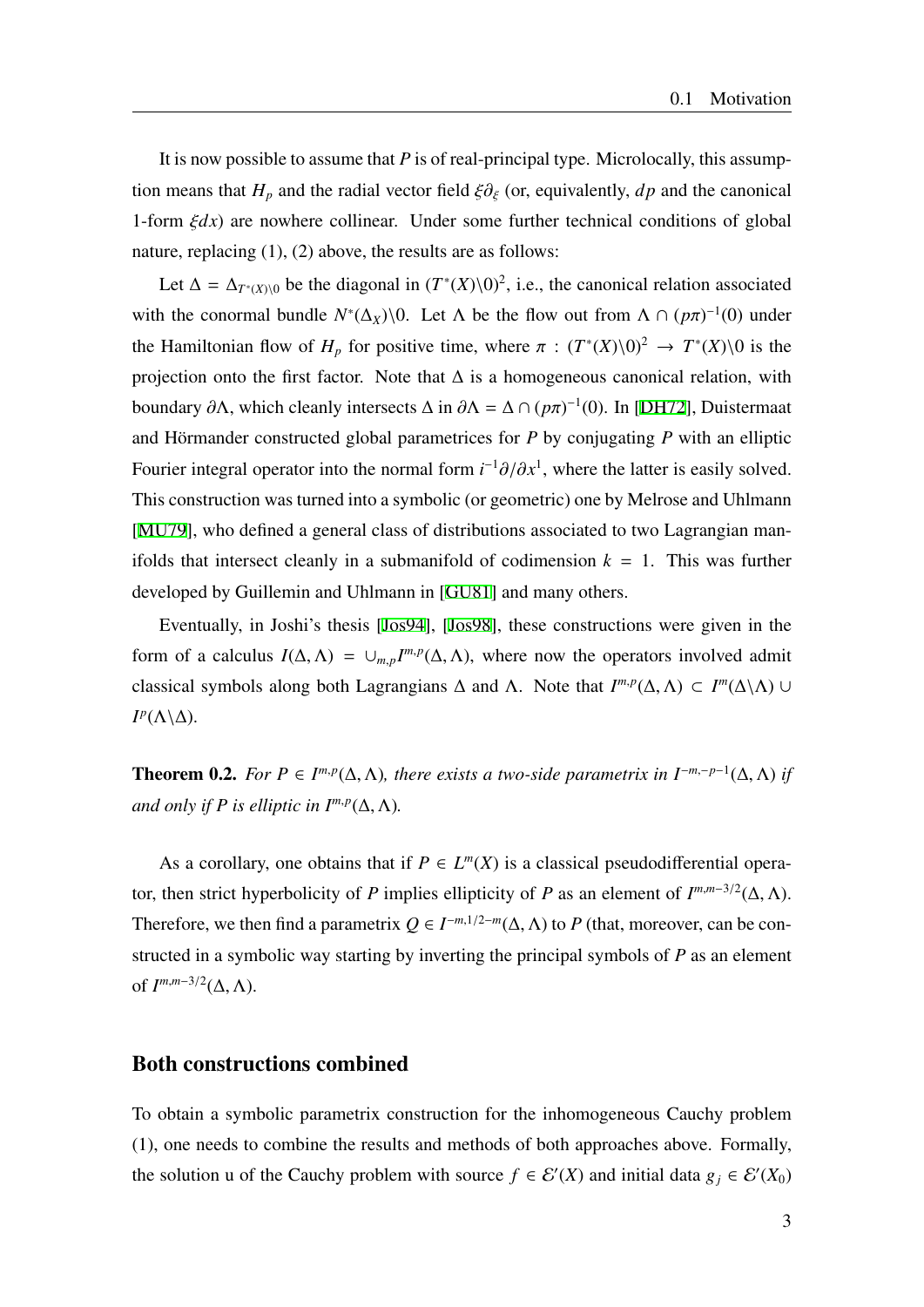can be written up to smooth terms as

<span id="page-11-1"></span>
$$
u = (Q - \sum_{j=1}^{V} E_j \gamma_0 B_j Q) f + \sum_{j=1}^{V} E_i g_j.
$$
 (0.4)

i.e., one has  $E = Q - \sum_{j=1}^{v} E_j \gamma_0 B_j Q$  in ([0.3\)](#page-9-0). This formula is analogous to the solution formula for elliptic boundary value problems (where the free space solution is corrected by a contribution coming from the boundary, given by a so-called singular Green operator).

Note that we already know that

$$
Q \in I^{-m,1/2-m}(\Delta,\Lambda); E_j \in I^{-m_j-1/4}(X,X_0;C); \gamma_0 \in I^{1/4}(X_0,X;R), B_j \in L^{m_j}(X) \tag{0.5}
$$

where *R* is the canonical relation associated to  $N^*_{X \times X_0}(\Delta_{X_0}) \setminus 0$  and  $I^{m_j}(\Delta) = L^{m_j}(X)$ . Part of the project is to establish the analytic nature of all the operators and compositions that occur in ([0.4\)](#page-11-1). Until now, there is no general theory that encompasses all the compositions required.

## <span id="page-11-0"></span>0.2 Formulation of composition theorems

Let *X*, *Y*, *Z* be smooth manifolds and *A*:  $C_c^{\infty}(Y) \to \mathcal{D}'(X)$ , *B*:  $C_c^{\infty}(Z) \to \mathcal{D}'(Y)$  be linear continuous operators. By abstract composition [\[Hör85,](#page-117-5) Theorem 8.2.14], [\[Dui96](#page-116-4), Theorem 1.3.7], or Appendix, Theorem [A.10,](#page-102-0) whenever  $WF'_{Y}(A) \cap WF_{Y}(B) = \emptyset$  and the projection

$$
\mathrm{supp} \, k_A \times \mathrm{supp} \, k_B \bigcap X \times \Delta_Y \times Z \to X \times Z
$$

is proper,  $A \circ B$  is well-defined as an operator from  $C_c^{\infty}(Z)$  to  $\mathcal{D}'(X)$ . Moreover, wave front relation of the composite is bounded in terms of those of *A* and *B*

$$
\mathrm{WF}'(A \circ B) \subseteq (\mathrm{WF}'(A) \circ \mathrm{WF}'(B)) \bigcup (\mathrm{WF}_X(A) \times 0_Z) \bigcup (0_X \times \mathrm{WF}'_Y(B)).
$$

Question 1. For given admissible operators *A*, *B*, which further analytic structures the composition  $A \circ B$  possesses?

We recall that an operator is admissible if its Schwartz kernel belongs to distributional classes listed in Table [1.](#page-12-0) Such distributions share the following common property: For a given admissible object *G*, the class of distributions associated with *G*, denote by *I*(*X*;*G*), consists of all distribution *u* such that  $WF(u)$  is contained in *G* and *u* has a special behaviour microlocally at *G*. For instance, if *G* is a closed conic Lagrangian manifold, then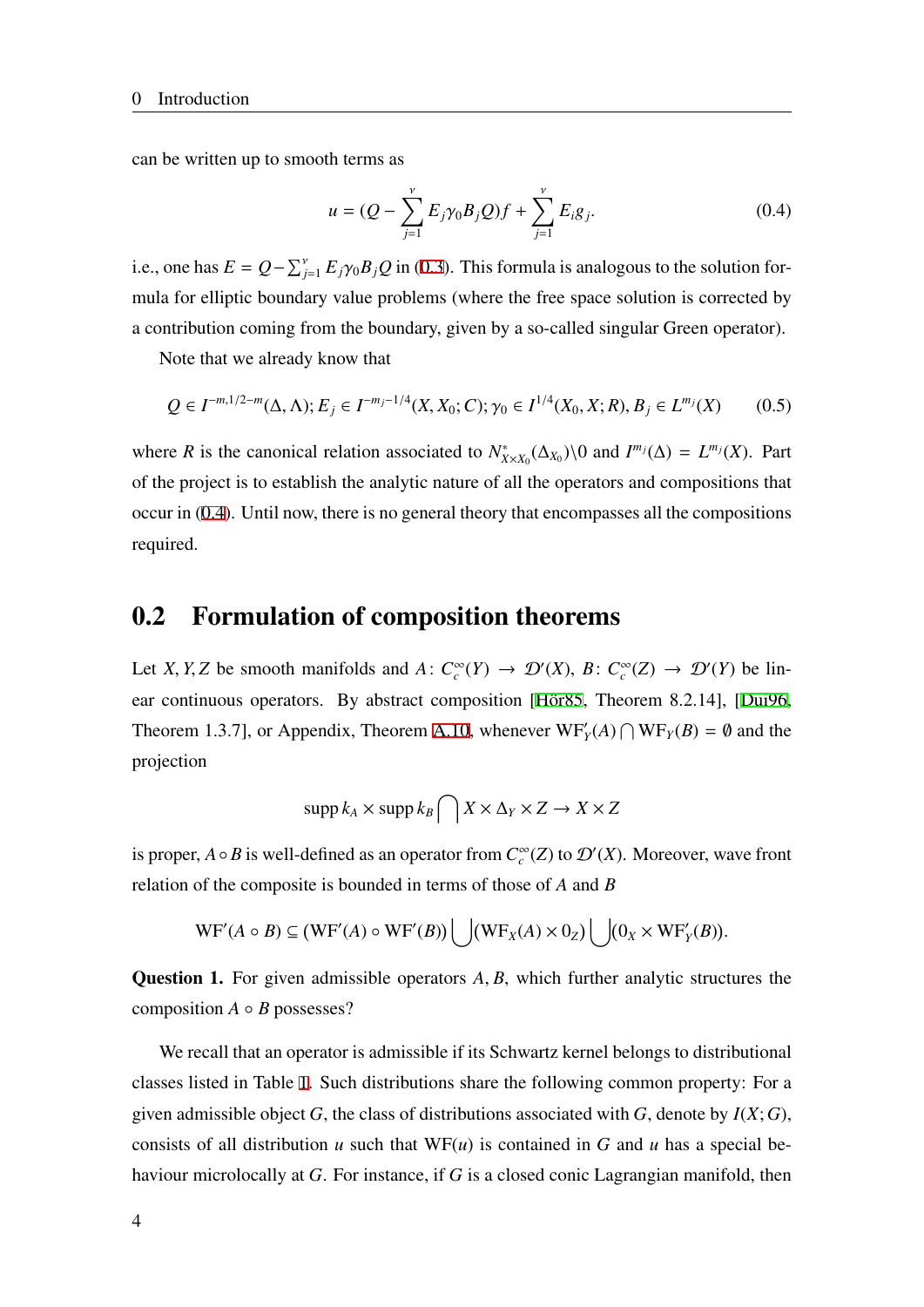$I(X;G)$  is the class of Lagrangian distributions associated with  $G$ . The "special behaviour" above means that *u* can be written as an oscillatory integral via phase function and amplitude function. Similarly, if *G* is a cleanly intersecting pair  $(\Lambda_0, \Lambda_1)$  of Lagrangian manifolds then the corresponding class  $I(X; \Lambda_0, \Lambda_1)$  is the class of paired Lagrangian distributions and the "special behaviour" stands for oscillatory integral representation in terms of multiphase function and suitable amplitude function. For more detailed discussions about paired Lagrangian distributions, see Chapter [1.](#page-16-0) Other distributions are considered in Chapter [2](#page-60-0).

| Admissible object in $T^*X$                          | Distributional classes in $X$             | References                          |
|------------------------------------------------------|-------------------------------------------|-------------------------------------|
| conic Lagrangian<br>Closed                           | Lagrangian distributions                  | $[H\ddot{o}r71]$ , $[DH72]$ ,       |
| manifolds                                            |                                           | [Hör $85$ ]                         |
| Closed conic isotropic man-<br>ifolds                | Isotropic distributions                   | [BG81]                              |
| Lagrangian manifold with<br>isotropic marking        | Marked Lagrangian distributions           | [Mel87]                             |
| Cleanly intersecting pair of<br>Lagrangian manifolds | Paired Lagrangian distributions           | [MU79], [GU81],<br>[Men82], [Jos98] |
| Clean intersecting system of<br>Lagrangian manifolds | Generalized Lagrangian distribu-<br>tions | Appendix                            |

<span id="page-12-0"></span>Table 1: Geometric objects and their related distributions

A relation *G* from  $T^*Y \setminus 0$  to  $T^*X \setminus 0$  is admissible if its twisted *G'* is an admissible object in  $T^*(X \times Y)$ . Let  $G_1, G_2$  be admissible relations from  $T^*Y \setminus 0$  to  $T^*X \setminus 0$  and from  $T^*Z \setminus 0$  to  $T^*Y \setminus 0$ , respectively. Denote by  $I(X, Y; G_1)$ ,  $I(Y, Z; G_2)$  the classes of properly supported operators associated with  $G_1, G_2$ . So composition theorem for these classes can be rewritten in the following form:

Question 2. For given admissible classes of operators  $A \in I(X, Y; G_1)$  and  $B \in I(Y, Z; G_2)$ , under which conditions one has

$$
A \circ B \in I(X,Z;G)
$$

for some admissible relation *G*?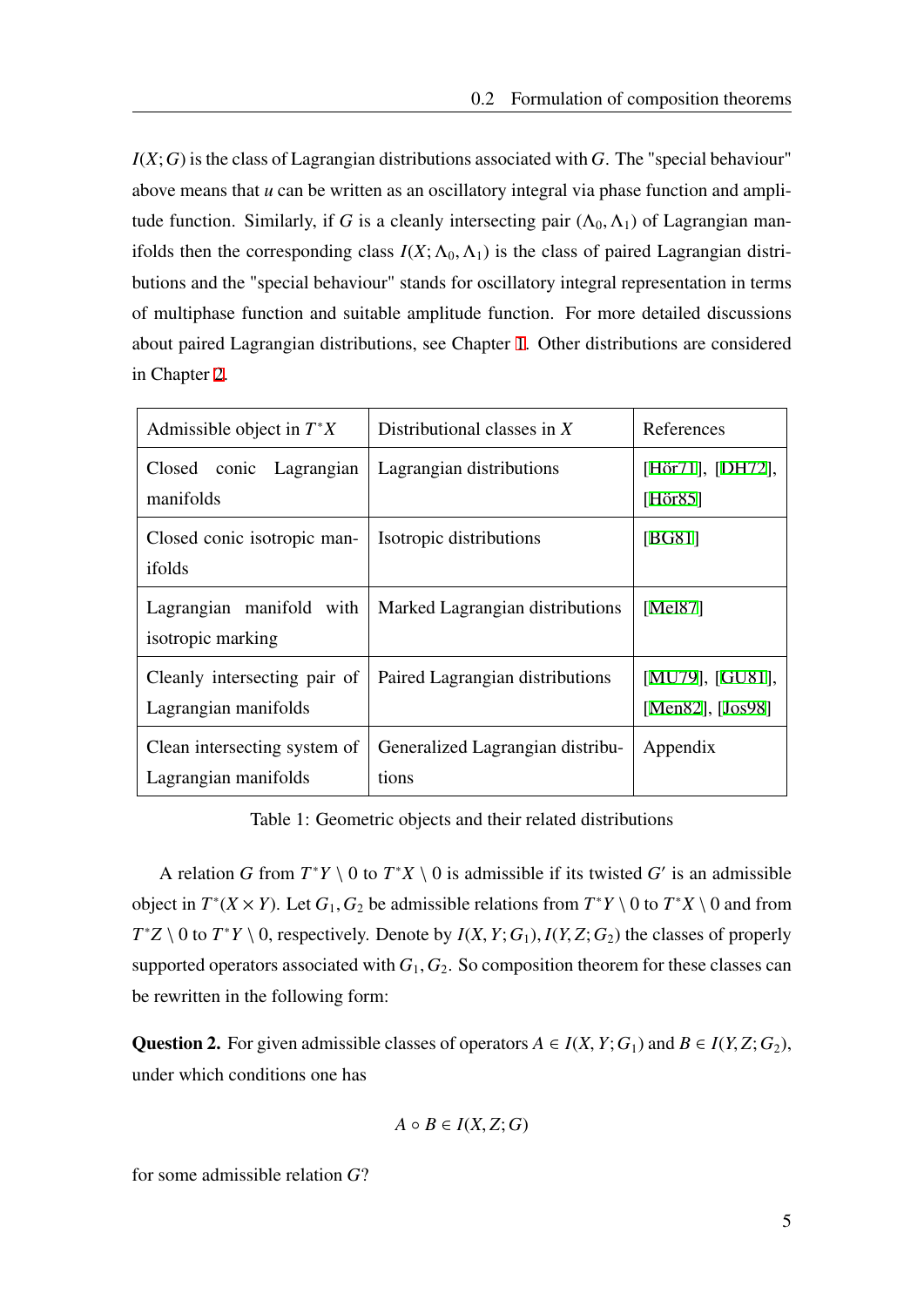By calculation of wave front relation, one gets  $WF'(A \circ B) \subseteq G_1 \circ G_2$ . Hence, a complete answer to this question requires the following three parts:

- The geometric condition: Find a condition which ensures the admissibility of  $G_1 \circ$ *G*2.
- The weak law of composition:

<span id="page-13-0"></span>
$$
I(X, Y; G_1) \circ I(Y, Z; G_2) \subseteq I(X, Z; G_1 \circ G_2). \tag{0.6}
$$

• The strong law of composition:

<span id="page-13-1"></span>
$$
I^{\mu_1}(X, Y; G_1) \circ I^{\mu_2}(Y, Z; G_2) \subseteq I^{\mu}(X, Z; G_1 \circ G_2), \tag{0.7}
$$

with multi-orders  $\mu_1, \mu_2, \mu$ . Moreover, symbolic calculus of such classes holds.

#### Weak and strong composition theorems

The weak composition  $I(X, Y; G_1) \circ I(Y, Z; G_2)$  includes the first two parts: geometric condition and weak law  $(0.6)$  $(0.6)$ . In addition, if the inclusion  $(0.7)$  $(0.7)$  holds then one obtains a strong composition of these classes.

Until now, only compositions of Lagrangian distributions and isotropic distributions are well understood. As an illustration for this procedure, let consider composition theorem for Fourier integral operators. Assume that  $A \in I(X, Y; C_1)$  and  $B \in I(Y, Z; C_2)$ are Fourier integral operators associated with canonical relations  $C_1, C_2$ . The well-known cleanly condition " $T^*X \times \Delta_{T^*Y} \times T^*Z$  and  $C_1 \times C_2$  intersect cleanly with excess *e*" is the geometric condition for this composition. The geometric part is stated as in [\[Hör85,](#page-117-5) Theorem 21.2.14] or Theorem [1.3](#page-17-1) in the next chapter. Both weak and strong compositions for Fourier integral operators hold. Namely, if the cleanly intersecting condition of canonical relations is satisfied, then locally  $C_1 \circ C_2$  is a canonical relation and  $A \circ B \in I(X, Z; C_1 \circ C_2)$ . Moreover, if *A* and *B* are classical of orders  $m_1, m_2$ , then  $A \circ B$  is a classical FIO of order  $m = m_1 + m_2 + e/2$ , whose principal symbol can be represented via those of A, B. For further informations, see [\[Hör85,](#page-117-5) Theorem 25.2.3] or the work of Duistermaat and Guillemin [\[DG75](#page-116-6)]. Similar composition theorem holds for classes of isotropic distributions on metaplectic manifolds, see [\[BG81\]](#page-116-5).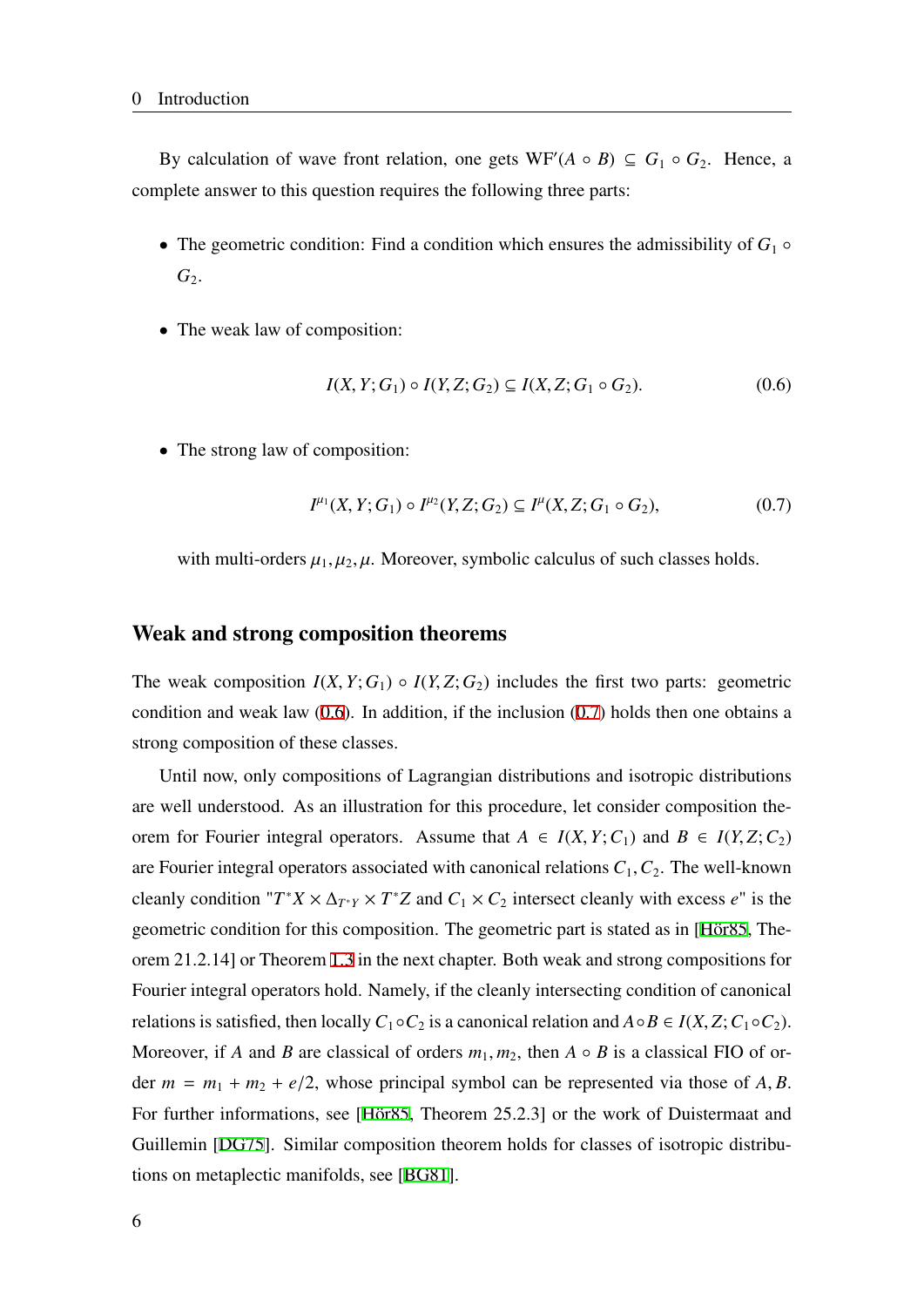## <span id="page-14-0"></span>0.3 Main results

Composition theorems for Fourier integral operators have already been understood in many cases. The analogous question for the composition of Fourier integral operators and paired Lagrangian distributions has not been studied systematically. In the particular case when the Fourier integral operators are associated with a symplectomorphism, one has already a positive answer. Namely, let *F* be a classical Fourier integral operator of order *r* which associates with a symplectomorphism mapping the pair  $(\Lambda_0, \Lambda_1)$  to  $(\Lambda_0')$  $'_{0}, \Lambda'_{1}$  $'_{1}$ ). Then  $F: I^{m,p}(\Lambda_0, \Lambda_1) \to I^{m+r,p+r}(\Lambda_0, \Lambda_1)$  $'_{0}, \Lambda'_{1}$  $'_{1}$ ) [[Jos98,](#page-117-4) Theorem 7.4]. Later in [\[Jos99](#page-117-9)], Joshi proposed and proved a part of a composition theorem under a more general condition. The order and principal symbol of the composite was, however, not given.

In the same situation, the composition theorem for paired Lagrangian operators has been proved only in a particular case. More precisely, only the case of paired Lagrangian distributions when the first canonical relation is the diagonal and the second one is a flow-out manifold, i.e., the one obtained from the flow of the characteristic set under a bicharacteristic flow. For details, see [\[AU85,](#page-116-7) Theorem 0.1], and [[Jos98](#page-117-4), Theorem 11.2]. More general cases of canonical relations were unknown.

My dissertation is to study composition theorems for paired Lagrangian distributions in general, under some geometric conditions on the canonical relations. The first main result is a new characterisation of paired Lagrangian distributions via multi-phase functions relying on work by Mendoza [\[Men82](#page-117-8)], which is an extension of Hörmander's representation of Lagrangian distributions in terms of oscillatory integrals, see Chapter [1.](#page-16-0) As an important consequence, we get a second result on the strong composition of Fourier integral operators and paired Lagrangian distributions, under a certain condition on the canonical relations, see Theorem [2.8](#page-65-1). Note that when this condition fails, in general, the composite is not a paired Lagrangian distribution, see Theorem [2.46](#page-93-1) and Corollary [2.49](#page-96-0).

The compositions of paired Lagrangian distributions are highly nontrivial. Under the natural condition of clean composition above, the wave front relation of the composite is contained in four Lagrangian manifolds. This fact suggests that composition of two paired Lagrangian distributions belongs to some class of distributions associated with a system of  $\kappa$  Lagrangian manifolds, where  $\kappa \in \{1, 2, 3, 4\}.$ 

The first difficulty is that such spaces of distributions have not been investigated yet; only few results in particular case were known. We are the first to investigate such spaces of distributions related to a clean system of  $\kappa$  Lagrangian manifolds in full generality,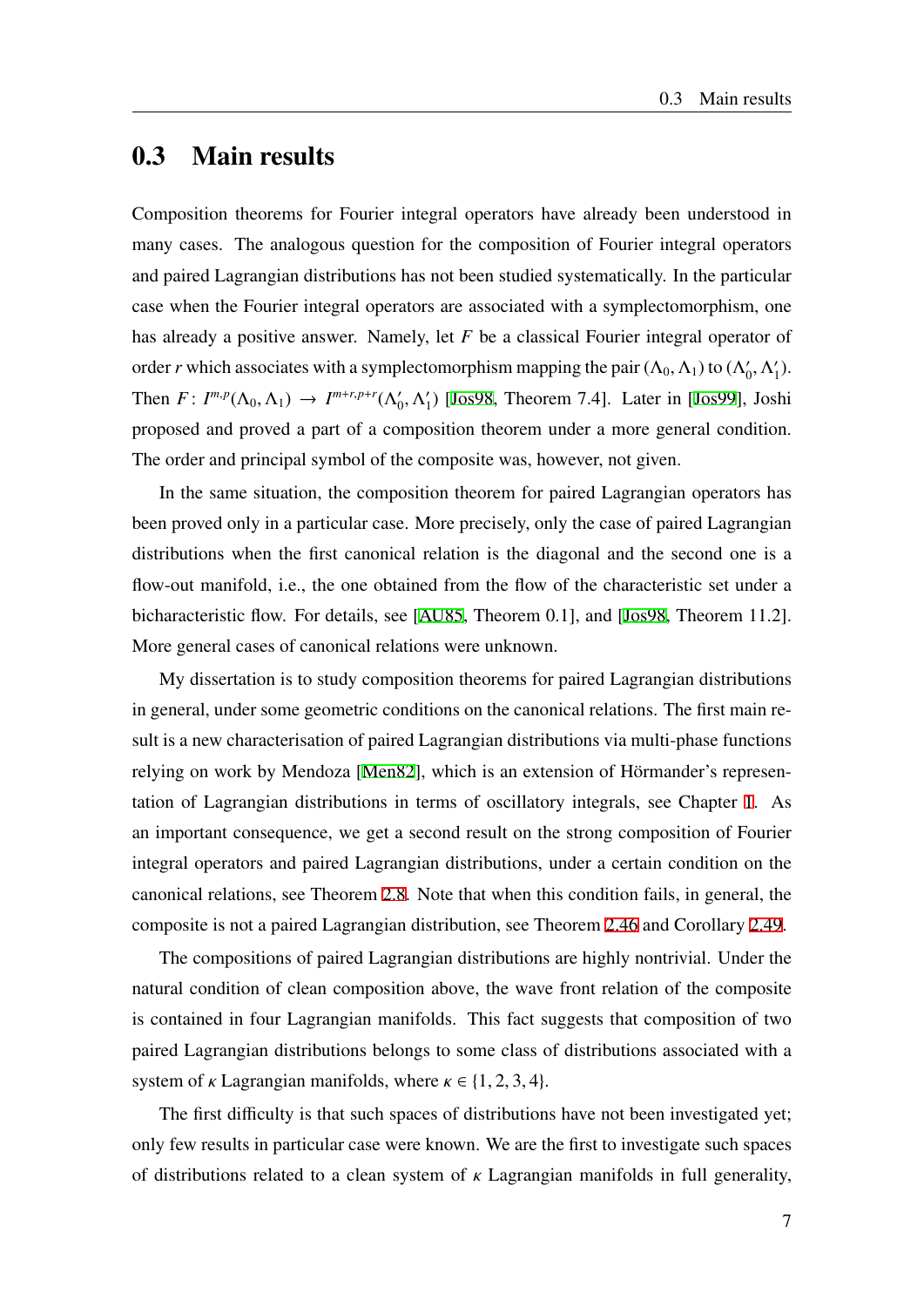where again  $\kappa \in \{1, 2, 3, 4\}$ . The third result in my research is to give the oscillatory representation for a class of distributions which is associated with a certain system of  $\kappa$ Lagrangian manifolds, for  $\kappa = 3$  and  $\kappa = 4$ , and to prove that under a suitable condition, the composed operator of two paired Lagrangian distributions has Schwartz kernel belonging to such class of distributions defined by  $\kappa$  Lagrangian manifolds.

The class of properly supported Fourier integral operators is closed under clean, proper, connected composition [[Hör85,](#page-117-5) Theorem 25.2.3]. A natural question for the class of properly supported paired Lagrangian distribution arises. More precisely, let  $(C_0, C_1)$  and  $(\tilde{C}_0, \tilde{C}_1)$  be cleanly intersecting pairs of homogeneous canonical relations from  $T^*Y \setminus 0$  to  $T^*X\setminus 0$ , and from  $T^*Z\setminus 0$  to  $T^*Y\setminus 0$ , respectively. Find a condition on  $(C_0, C_1)$  and  $(\tilde{C}_0, \tilde{C}_1)$ such that for any properly operators  $A \in I^{m_0,m_1}(X, Y; C_0, C_1), B \in I^{p_0,p_1}(Y, Z; \tilde{C}_0, \tilde{C}_1)$ , the composed operator  $A \circ B$  is a paired Lagrangian distribution. One of our new results is to establish such a condition, see Corollary [2.38](#page-85-0).

In another direction, new wave front relations of the composed operators arise automatically when zero sections are allowed, that is, in the definition of the canonical relation above we replace  $(T^*X \setminus 0) \times (T^*Y \setminus 0)$  by  $T^*X \times (T^*Y \setminus 0)$  or by  $(T^*X \setminus 0) \times T^*Y$ . For example, suppose that  $C_1$ ,  $C_2$  satisfy all conditions of [\[Hör85,](#page-117-5) Theorem 25.2.3], except that  $C_2 \subset (T^*Y \setminus 0) \times (T^*Z \setminus 0)$  is replaced by  $C_2 \subset T^*Y \times (T^*Z \setminus 0)$ . Then Hörmander's calculus of wave front sets yields  $WF'(A \circ B) \subseteq (C_1 \circ C_2) \cup (0_{X\times Y} \circ C_2)$ , where  $0_{X\times Z}$  is the zero section of  $T^*Y \times T^*Z$ . This extra term shows that, in general,  $A \circ B$  is not a Fourier integral operator. Actually, we prove that the composite is a paired Lagrangian distribution (see Proposition [2.10](#page-66-0) for details).

Finally, some models for strong compositions with or without CIS condition are given at the end of Chapter [2](#page-60-0).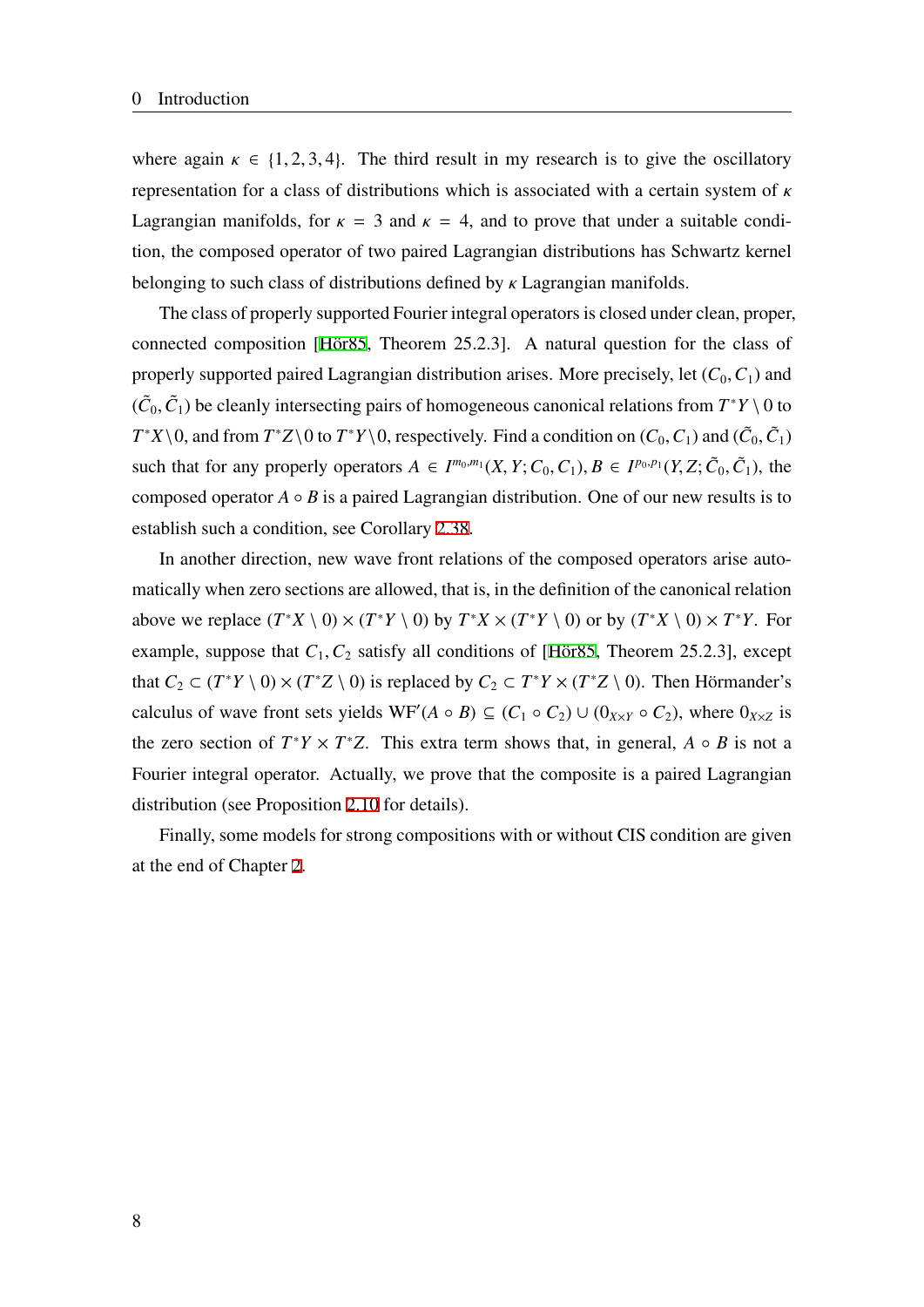# <span id="page-16-0"></span>1 Paired Lagrangian distributions

In this chapter, we first recall the standard objects in the theory of Fourier integral operators, for example, phase functions, conic Lagrangian submanifolds and theory of composition of canonical relations. Our aim is to use multiphase functions to parametrize pair of Lagrangian submanifolds, and then to define the class of distributions corresponding to these multiphase functions via oscillatory integrals. The main result in this chapter is the new characterisation of paired Lagrangian distributions by oscillatory integral of multi-phase functions and amplitude functions. One advantage of this approach is to make paired Lagrangian distributions be a natural generalization of Lagrangian distributions. This plays an essential role in composition theory for paired Lagrangian distributions. We shall briefly recall some results in Lagrangian distributions and composition of Fourier integral operators. For details, see [\[Hör85\]](#page-117-5), [[BG81](#page-116-5)].

## <span id="page-16-1"></span>1.1 Well-known results about Fourier integral operators

### <span id="page-16-2"></span>1.1.1 Basic definitions

Let *X* be a  $C^{\infty}$  real manifold of dimension *n* with local coordinates  $x_1, \ldots, x_n$ . Then the cotangent bundle  $T^*X$  is a homogeneous symplectic manifold with respect to the multiplication on the fibre and the canonical symplectic form  $\sigma = d\xi \wedge dx$ , where  $\xi$  is the dual coordinates.

A subset Λ of *T* <sup>∗</sup>*X* \ 0 is called a conic Lagrangian submanifold of *T* <sup>∗</sup>*X* if Λ is a conic *n*-submanifold and  $\sigma|_A = 0$ . A submanifold  $\Sigma$  of  $T^*X$  is called an isotropic manifold if its tangent space at each point is an isotropic vector subspace.

Definition 1.1. Let *Y*, *Z* be submanifolds of a smooth manifold *M*. We say that *Y* intersects *Z* cleanly if *Y* ∩ *Z* is a submanifold and for all  $p \in Y \cap Z$ , we have  $T_p(Y \cap Z) = T_p Y \cap T_p Z$ .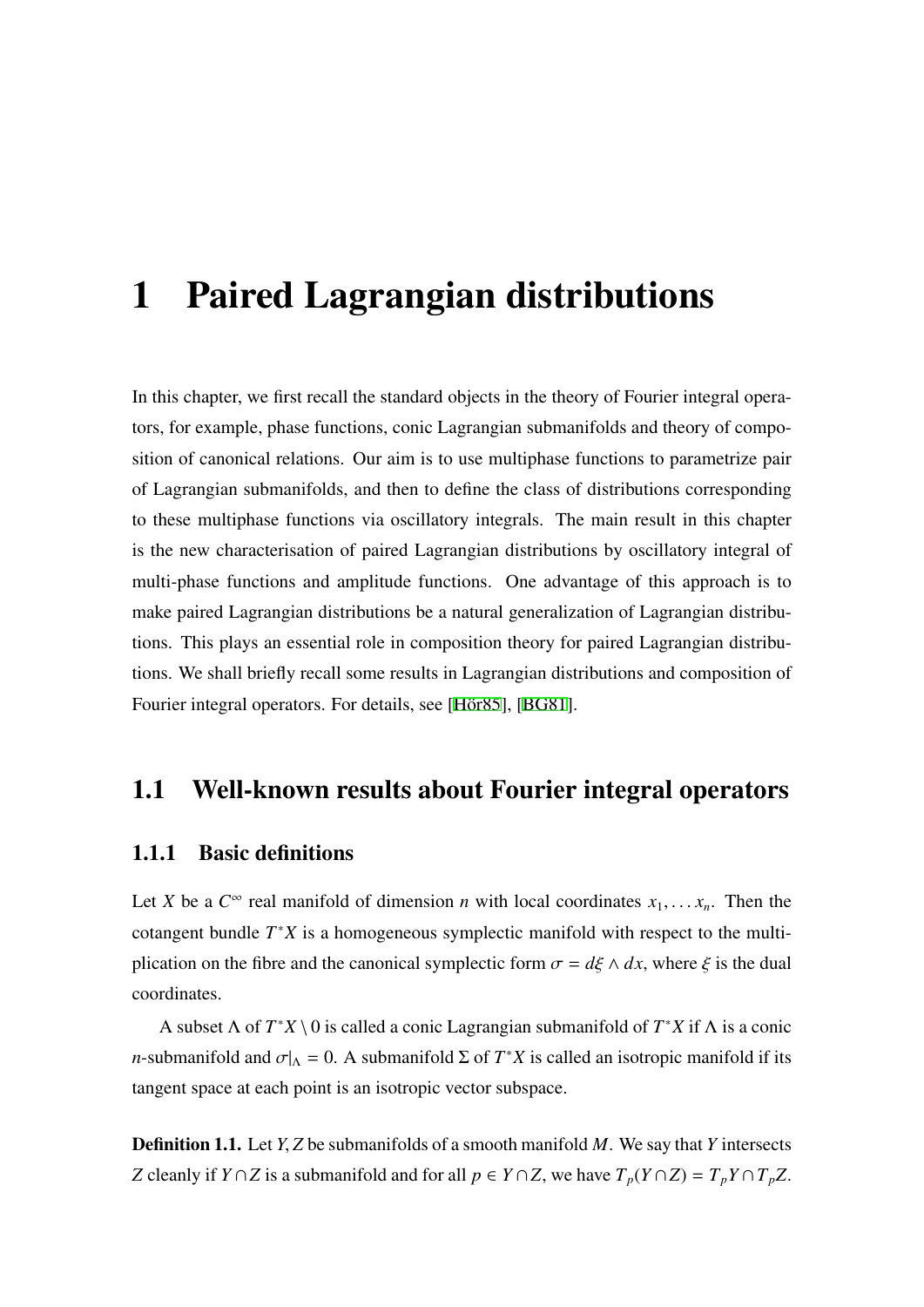The non-negative integer

$$
e = \text{codim } Y + \text{codim } Z - \text{codim}(Y \cap Z) \tag{1.1}
$$

is called the excess of this clean intersection.

A pair ( $\Lambda_0$ ,  $\Lambda_1$ ) is called a Lagrangian pair if  $\Lambda_0$ ,  $\Lambda_1$  are closed conic Lagrangian manifolds of  $T^*X \setminus 0$  and furthermore,  $\Lambda_0$  and  $\Lambda_1$  intersect cleanly.

Note that if a Lagrangian pair has excess *e* then its intersection is a *e*-dimensional submanifold.

**Definition 1.2.** A relation *C* from  $T^*Y \setminus 0$  to  $T^*X \setminus 0$  is called a canonical relation if its twisted defined by

$$
C' = \{(x, y, \xi, \eta) \in T^*(X \times Y) \mid (x, \xi; y, -\eta) \in C\}
$$
 (1.2)

is a closed conic Lagrangian manifold in  $T^*(X \times Y) \setminus 0$ .

The geometric idea staying behind phase functions is the composition of canonical relations.

#### <span id="page-17-0"></span>1.1.2 Composition of canonical relations

We recall the composition of canonical relation in general setting:

<span id="page-17-1"></span>**Theorem 1.3** ([\[Hör85\]](#page-117-5)). Let S<sub>j</sub> be a symplectic manifold with symplectic form  $\sigma_j$ , j = 1, 2, 3. *If*  $G_1 \subset S_1 \times S_2$  *and*  $G_2 \subset S_2 \times S_3$  *are Lagrangians for the symplectic form*  $\sigma_1 - \sigma_2$ *and*  $\sigma_2 - \sigma_3$ *, and*  $G_1 \times G_2$  *intersects*  $S_1 \times \Delta_S$ <sup>2</sup> ×  $S_3$  *cleanly in G with excess e, then the projection*  $\pi$  *from G* to  $S_1 \times S_3$  *has rank* (dim  $S_1$  + dim  $S_3$ )/2*, and the range* 

$$
G_1 \circ G_2 = \{ (\gamma_1, \gamma_3) \mid \exists \ \gamma_2 \in S_2 : (\gamma_1, \gamma_2) \in G_1, (\gamma_2, \gamma_3) \in G_2 \}
$$
(1.3)

*of*  $\pi$  *is locally a Lagrangian manifold with respect to*  $\sigma_1 - \sigma_3$ *. Under these hypotheses we shall say that the composition is clean and the number e is called the excess of the clean composition.*

Note that the map  $\pi$  has *e*-dimensional fibre. The excess can be computed by the formula dim( $G_1 \times G_2$ )∩( $S_1 \times \Delta_S$ ,  $\times S_3$ ) – (dim  $S_1$  + dim  $S_3$ )/2. Similarly, the compositions of isotropic canonical relations are stated in the following theorem.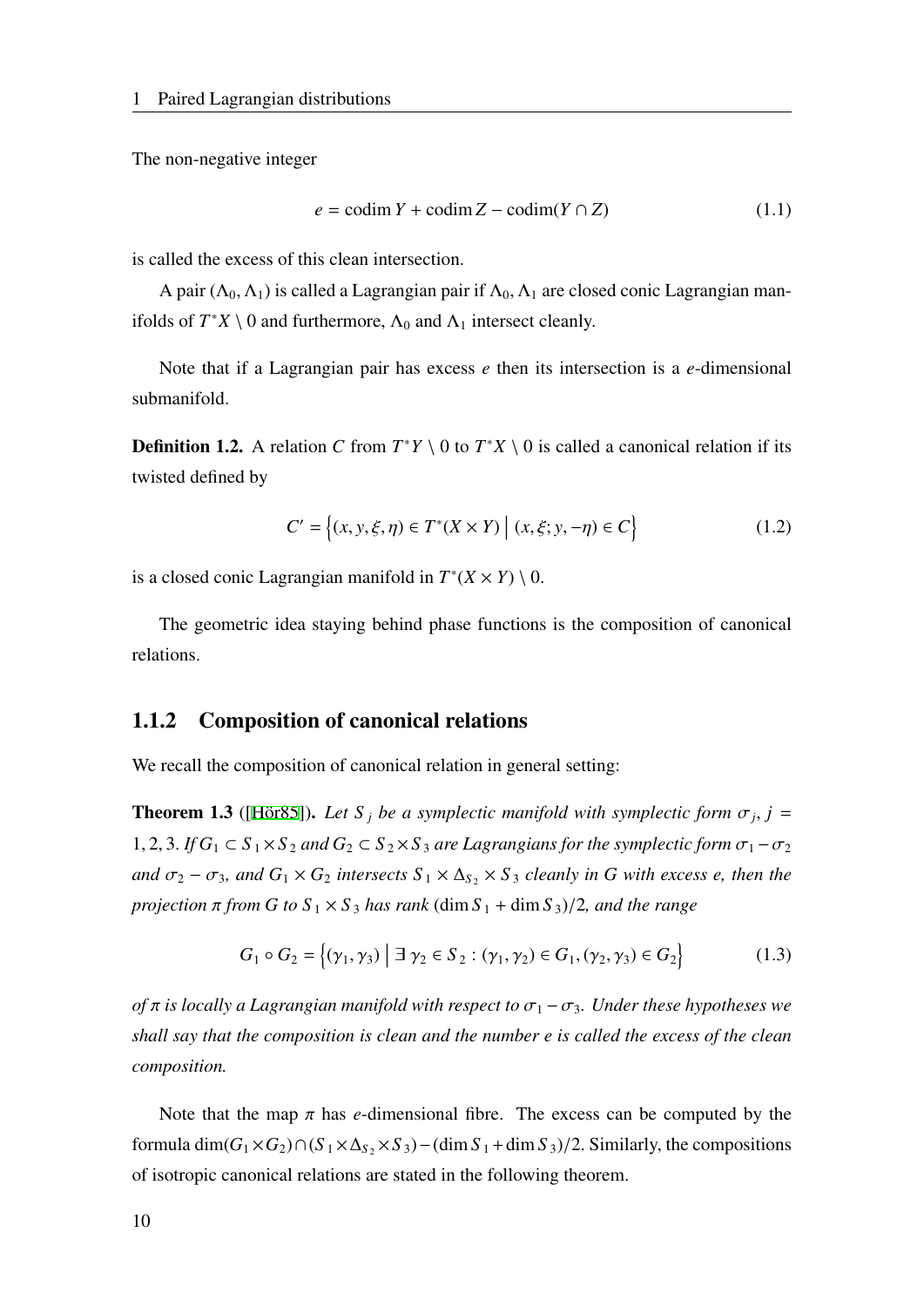<span id="page-18-0"></span>Theorem 1.4 ([\[BG81\]](#page-116-5)). *Let X*, *Y be manifolds, and* Γ *and* Σ *be closed conic isotropic submanifolds of T*<sup>∗</sup> (*X*×*Y*)\0 *and T*<sup>∗</sup>*Y* \0 *respectively, which satisfy the following conditions:*

- a)  $\Gamma \cap (T^*X \times 0_Y) = \emptyset$ .
- **b**)  $\Gamma \circ \Sigma \subset T^*X \setminus 0$ .
- **c**) Let  $\Gamma'$  be the projection of  $\Gamma$  in  $X \times Y$ . Then the projection  $\Gamma' \to X$  is proper.
- d)  $\Gamma \times \Sigma$  *intersects*  $T^*X \times \Delta_{T^*Y}$  *cleanly.*
- e) *The map*  $\tau: (\Gamma \times \Sigma) \cap T^*X \times \Delta_{T^*Y} \to \Gamma \to T^*X$  *is of constant rank.*

*Then*  $\Gamma \circ \Sigma$  *is an (immersed) isotropic submanifold of*  $T^*X \setminus 0$  *and the map is a fibre mapping with compact fibre of dimension*  $\tilde{e}$ *. The excess of the clean intersection will be called the excess of this composition.*

*Remark* 1.5. - For all  $p \in (\Gamma \times \Sigma) \cap (T^*X \times \Delta_{T^*Y})$ , let  $L = T_p(\Gamma \times \Sigma)$ ,  $\Delta := T_p(T^*X \times \Delta_{T^*Y})$ . Then

$$
T_{\tau(p)}(\Gamma \circ \Sigma) \simeq \frac{L \cap \Delta}{L \cap \Delta^{\sigma}},
$$

$$
T_{\tau(p)}(\Gamma \circ \Sigma)^{\sigma}/T_{\tau(p)}(\Gamma \circ \Sigma) \simeq \frac{L^{\sigma} \cap \Delta^{\sigma}}{L \cap \Delta^{\sigma}},
$$

$$
\dim X - \dim \Gamma \circ \Sigma = \dim Y - \dim \Sigma - \dim \frac{L^{\sigma} \cap \Delta}{L \cap \Delta^{\sigma}},
$$

where  $\sigma$  is the standard symplectic structure of  $(X \times Y) \times Y$ .

So the excess of the clean intersection is

$$
e = \dim(L + \Delta)^{\sigma} = \dim L^{\sigma} + \dim \Delta^{\sigma} - \dim(L \cap \Delta)^{\sigma}
$$

$$
= \dim(L \cap \Delta) + 2 \dim Y - \dim L
$$

$$
= \dim(L \cap \Delta) + 2 \dim Y - \dim \Gamma - \dim \Sigma
$$

$$
= (\dim \Gamma \circ \Sigma - (\dim X + \dim Y - \dim \Sigma)).
$$

The compact fibre of the map  $\tau$  has the dimension

$$
\tilde{e} = \dim L \cap \Delta^{\sigma}.
$$

In general we have  $e \geq \tilde{e}$ . The equality occurs if dim  $L = \dim L^{\sigma}$ , for instance, when  $\Sigma$ is a Lagrangian submanifold, the condition e) in this theorem holds automatically. Hence, this condition disappears in the composition of canonical relations.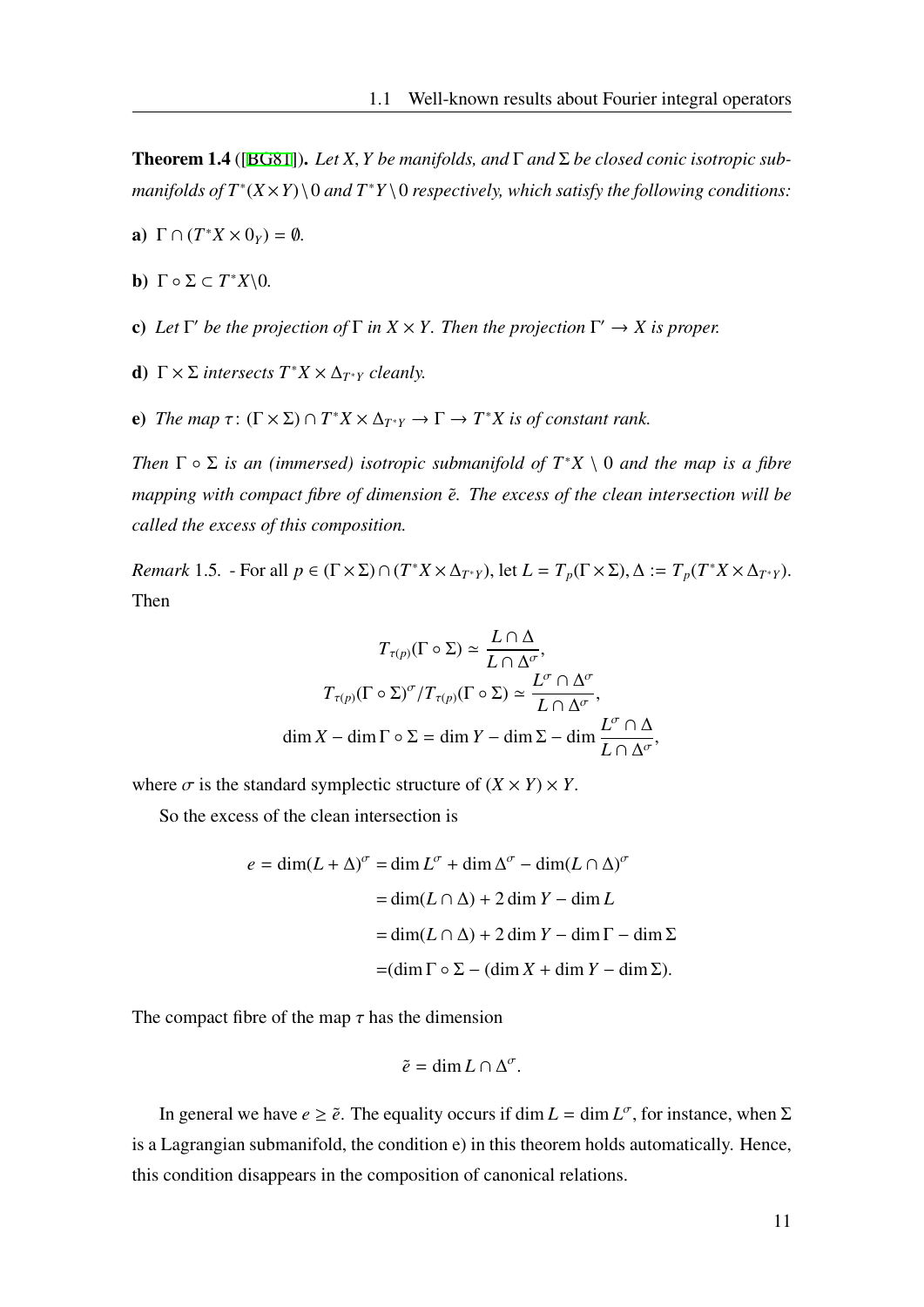- In the case  $\Sigma$  is the intersection of a cleanly intersecting pair of Lagrangian submanifolds, namely  $(\Lambda_0, \Lambda_1)$ , then the condition *e*) is equivalent to  $(L_0(p) \cap L_1(p)) \cap \Delta(p)^\sigma$  (or  $L_0(p) + L_1(p) + \Delta(p)$ ) which has constant dimension, where  $L_i(p) = T_p(\Gamma \times \Lambda_i)$ . It holds in particular when  $(L_0 + L_1) ∩ ∆ = (L_0 ∩ ∆) + (L_1 ∩ ∆)$  and  $L_1 ∩ ∆$ ,  $L_0 ∩ L_1 ∩ ∆$  have constant dimensions.

Now we introduce a criterion which preserves the cleanness of Lagrangian pair under composition.

Definition 1.6 (Joshi). Three smooth submanifolds *X*, *Y*, *Z* of a smooth manifold *M* are called an intersecting triple if all the pairwise intersections are cleanly intersecting pairs, the pairwise intersections of the pairwise intersections and the original manifolds are clean, and for all  $p \in X \cap Y \cap Z$ ,

<span id="page-19-0"></span>
$$
T_p X \bigcap (T_p Y + T_p Z) = (T_p X \bigcap T_p Y) + (T_p X \bigcap T_p Z). \tag{1.4}
$$

The condition [\(1.4](#page-19-0)) is equivalent to the following dimensional relation:

$$
\dim(T_p X + T_p Y + T_p Z) = \left[ \dim X + \dim Y + \dim Z - \dim(X \cap Y) - \dim(Y \cap Z) - \dim(Z \cap X) + \dim(X \cap Y \cap Z) \right].
$$

We recall a geometric part for composition of Fourier integral operators and paired Lagrangian distributions:

<span id="page-19-1"></span>Theorem 1.7 ([[Jos99\]](#page-117-9)). *Let X*, *Y*, *Z be smooth manifolds,* Λ *be a Lagrangian submanifold in*  $T^*(X \times Y)$  *and*  $(\Lambda_0, \Lambda_1)$  *be a cleanly intersection pair of Lagrangian submanifolds in*  $T^*(Y \times Z)$ . If  $(\Lambda \times \Lambda_0, \Lambda \times \Lambda_1, T^*X \times N^*(\Delta_Y) \times T^*Z)$  *is an intersecting triple, then locally*  $(\Lambda \circ \Lambda_0, \Lambda \circ \Lambda_1)$  *is a cleanly intersecting pair of Lagrangian submanifolds.* 

*Proof.* Set  $\Sigma = \Lambda_0 \cap \Lambda_1$ . First, we shall show that  $\Lambda \circ \Lambda_i$  and  $\Lambda \circ \Sigma$  are smooth isotropic manifolds. Since  $\Lambda \times \Lambda_0$ ,  $\Lambda \times \Lambda_1$  intersect  $T^*X \times N^*(\Delta_Y) \times T^*Z$ , we have  $\Lambda \circ \Lambda_0$ ,  $\Lambda \circ \Lambda_1$ are Lagrangian submanifolds in  $T^*X$ . Moreover,  $\Lambda \times \Sigma = \bigcap_{j=1,2} \Lambda \times \Lambda_j$  intersects  $T^*X \times \Lambda_j$ *N*<sup>\*</sup>(Δ<sub>*Y*</sub>) × *T*<sup>\*</sup>*Z* cleanly. However, this condition solely is not enough to conclude that Λ∘Σ is an isotropic submanifold in *T* <sup>∗</sup>*X*. Indeed, the tangent condition [\(1.4](#page-19-0)) implies fulfillment of condition *e*) in Theorem [1.4.](#page-18-0) Therefore,  $\Lambda \circ \Sigma$  is an isotropic manifold in  $T^*X$ .

Now we shall show that  $T_p(Λ ∘ Σ) = ∩_{j=0,1} T_p(Λ ∘ Λ_j)$  for all  $p ∈ Λ ∘ Σ$ . For brevity, denote  $L_j := T_p(\Lambda \times \Lambda_j)$ ,  $\Delta := T_p(T^*X \times N^*(\Delta_Y) \times T^*Z)$ , and  $\sigma$  as the standard symplectic form in the tangent space  $X \times Y^- \times (Y \times Z^-)$ . The condition ([1.4\)](#page-19-0) can be written as:

$$
(L_0 + L_1) \cap \Delta = (L_0 \cap \Delta) + (L_1 \cap \Delta).
$$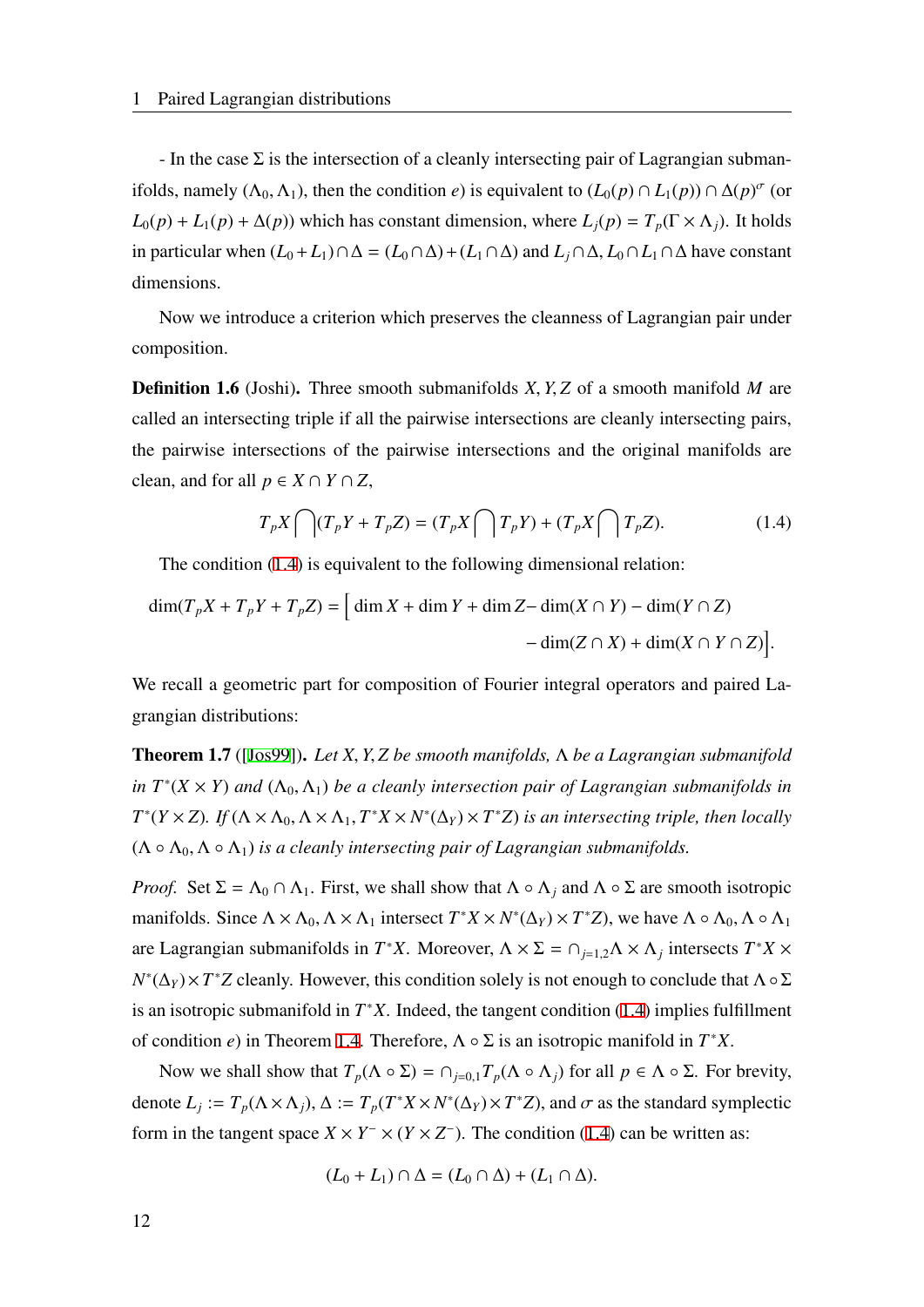Since  $L_0, L_1$  are Lagrangian subspaces, taking the orthogonal complements with respect to  $\sigma$ , we obtain

$$
(L_0 \cap L_1) + \Delta^{\sigma} = (L_0 + \Delta^{\sigma}) \cap (L_1 + \Delta^{\sigma}).
$$

Using the fact that  $\Delta$  is an co-isotropic subspace, we obtain

$$
(L_0 \cap L_1 \cap \Delta) + \Delta^{\sigma} = ((L_0 \cap \Delta) + \Delta^{\sigma}) \cap ((L_1 \cap \Delta) + \Delta^{\sigma})
$$

This means that

$$
\frac{L_0 \cap L_1 \cap \Delta}{L_0 \cap L_1 \cap \Delta^{\sigma}} = \frac{L_0 \cap \Delta}{L_0 \cap \Delta^{\sigma}} \cap \frac{L_1 \cap \Delta}{L_1 \cap \Delta^{\sigma}}.
$$

Identifying  $\frac{L_0 \cap L_1 \cap \Delta}{L_0 \cap L_1 \cap \Delta^{\sigma}}$  with  $T_p(\Gamma \circ \Sigma)$  and  $\frac{L_0 \cap \Delta}{L_0 \cap \Delta^{\sigma}} \cap \frac{L_1 \cap \Delta}{L_0 \cap \Delta^{\sigma}}$  with  $T_p(\Lambda \circ \Lambda_0) \cap T_p(\Lambda \circ \Lambda_1)$ , we conclude that  $(\Lambda \circ \Lambda_0 \text{ and } \Lambda \circ \Lambda_1)$  intersect cleanly.

*Remark* 1.8*.* This theorem can be formulated in the language of the composition theory. Indeed, let  $(\Lambda \times \Lambda_0, \Lambda \times \Lambda_1, T^*X \times \Delta_{T^*Y} \times T^*Z)$  be an intersecting triple. Then all geometric informations are decoded in the following:

- The set  $\Sigma = \Lambda_0 \cap \Lambda_1$  is an *l*-codimensional submanifold of  $\Lambda_0$ , where the number *l* can be computed as  $l = 2 \dim X + 2 \dim Y - \dim(\Lambda \times \Lambda_0 \cap \Lambda \times \Lambda_1)$ .
- The composition  $\Lambda \circ \Lambda_j$ ,  $j = 0, 1$ , is clean with excess  $e_j = \dim L_j \cap \Delta^{\sigma}$ .
- The composition  $\Lambda \circ \Sigma$  is clean with excess  $e = \dim((L_0 + L_1) \cap \Delta^{\sigma})$ .
- The set  $\Lambda \circ \Sigma$  is an isotropic submanifold of dimension  $(\dim X + \dim Z) + l'$ .
- Then the tangent condition is equivalent to

$$
l + e_0 + e_1 - 2e - l' = 0.
$$

As a corollary, we see that  $l' \leq l$ . The equality occurs if and only if  $e_1 = e_0 = e$ . If  $e_0 = 0$ , then  $e = e_1$  and  $l' = l - e_1$ .

### <span id="page-20-0"></span>1.1.3 Phase functions

Suppose that  $\phi: X \times (\mathbb{R}^N \setminus 0) \to \mathbb{R}$  is a real homogeneous function of degree 1. Define  $G = \{(x, \phi_x; \theta, -\phi_\theta) : (x, \eta) \in X \times \mathbb{R}^N\}$  as the canonical relation from  $T^*(\mathbb{R}^N)$  to  $T^*X \setminus 0$ generated by  $\phi$ . Let  $G_0 = \mathbb{R}^N \times 0$  be the zero section of  $T^*(\mathbb{R}^N)$ . By composition theory of canonical relations,  $\Lambda_0 = G \circ G_0$  is a Lagrangian manifold if  $G \times G_0$  intersects  $T^* X \times \Delta_{T^*({\mathbb R}^N)}$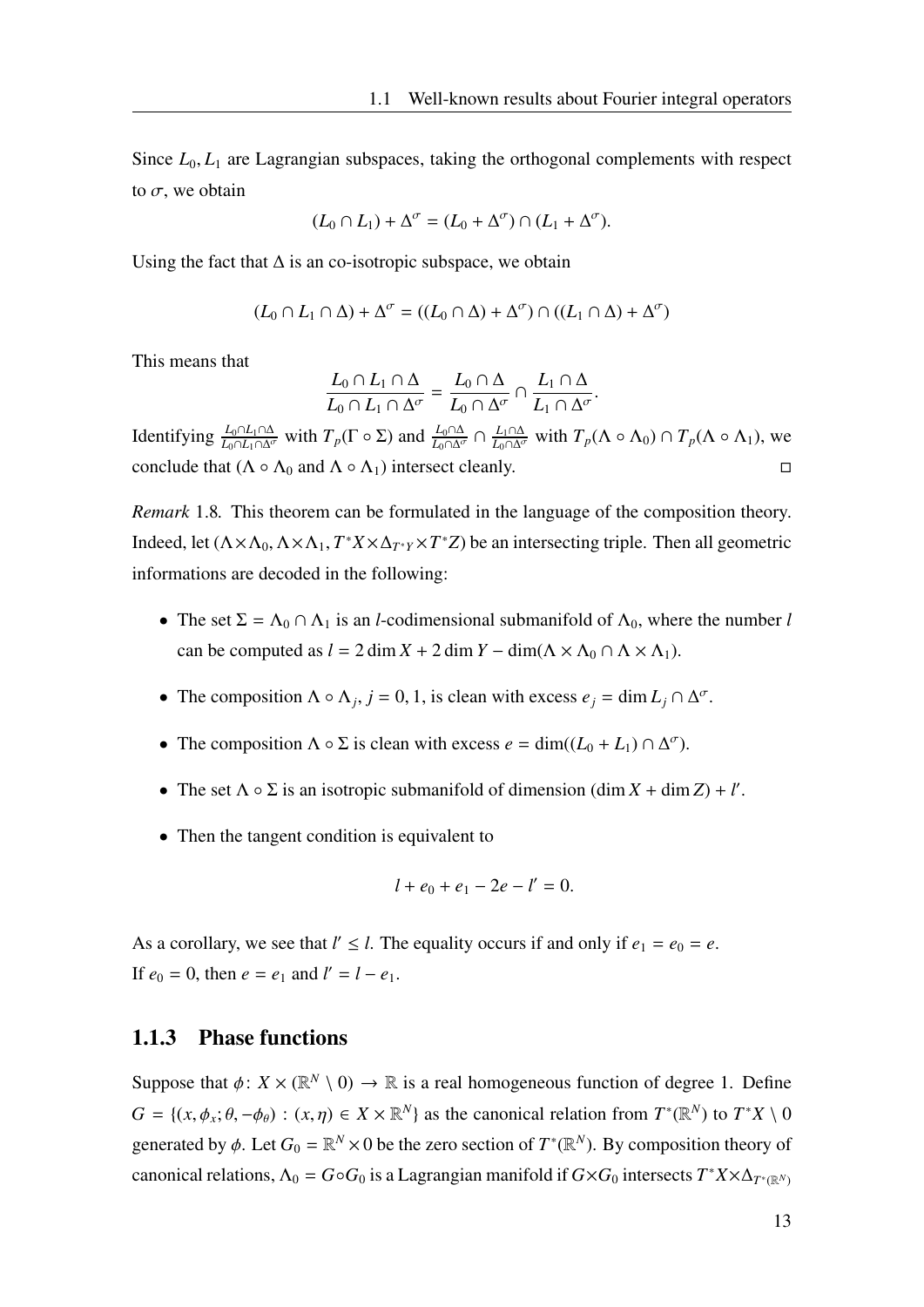cleanly. As we will see, this intersection is clean if and only if  $d\phi_{\theta}$  has constant rank on the critical set  $C_{\phi} = \{(x, \theta) \mid \phi_{\theta} = 0\}$ . By a simple calculation, we will show that  $G \circ G_0 = \{(x, \phi_x) \mid (x, \theta) \in C_{\phi}\}\)$ , which leads to the definition of a clean phase function that parametrizes a Lagrangian manifold:

**Definition 1.9.** Let  $\Gamma$  be a conic subset of  $X \times (\mathbb{R}^N \setminus 0)$  and  $\phi \in C^{\infty}(\Gamma)$  be a real valued function which is homogeneous of degree 1. The function  $\phi$  is called a local phase function of *X* with excess *e* if the following conditions hold

- $d_{x,\theta}\phi(x,\theta)$  is non-zero in  $\Gamma$ .
- On the critical set  $C_{\phi} = \{(x, \theta) \in \Gamma \mid \phi_{\theta}(x, \theta) = 0\}, d\phi_{\theta}$  has constant rank  $N e$ .

If  $\phi$  is a local phase function, then  $\Lambda_{\phi} := \{(x, \varphi_x(x, \theta)) \mid (x, \theta) \in C_{\phi}\}\)$  is a Lagrangian submanifold. If  $\Lambda_{\phi}$  is an embedded submanifold, then  $\phi$  is a phase function.

Let  $X \subseteq \mathbb{R}^n$ ,  $\Gamma$ ,  $\tilde{\Gamma}$  be open conic sets in  $X \times \mathbb{R}^N$ ,  $X \times \mathbb{R}^N$  and  $\phi$ ,  $\tilde{\phi}$  be phase functions in Γ, Γ respectively.

**Definition 1.10.** Two phase functions  $\phi$ ,  $\tilde{\phi}$  are equivalent if there exists a fibre preserving diffeomorphism

$$
\Gamma \ni (x,\theta) \mapsto (x,\tilde{\theta}(x,\theta)) \in \tilde{\Gamma},
$$

where  $\tilde{\theta}$  is  $C^{\infty}$  homogeneous of degree 1 in  $\theta$  such that  $\phi(x, \theta) = \tilde{\phi}(x, \tilde{\theta}(x, \theta))$ .

Note that two equivalent phase functions have the same excess, the same number of fibre and parametrize the same Lagrangian submanifold. We have a criterion for the equivalence of phase functions:

**Theorem 1.11** ([[Hör71](#page-117-6)], [[Tre80\]](#page-117-10)). Let  $\phi$  and  $\tilde{\phi}$  be clean phase functions in conic neigh*bourhoods of*  $(x_0, \theta_0) \in X \times (\mathbb{R}^N \setminus 0)$  and  $(x_0, \tilde{\theta}_0) \in X \times (\mathbb{R}^N \setminus 0)$ , respectively. Then the *functions* ϕ *and* ϕ˜ *are equivalent in some conic neighbourhoods of these points under a*  $d$ iffeomorphism mapping  $(x_0, \theta_0)$  to  $(x_0, \tilde{\theta}_0)$  if and only if

*i)* Two functions  $\phi$  *and*  $\tilde{\phi}$  *parametrize the same Lagrangian submanifold near* ( $x_0, \theta_0$ ) *and*  $(x_0, \tilde{\theta}_0)$ .

$$
ii) N = \tilde{N}, e = \tilde{e}.
$$

*iii)* Two matrices  $\phi_{\theta\theta}(x_0, \theta_0)$  and  $\phi_{\theta\theta}(x_0, \theta_0)$  have the same signature.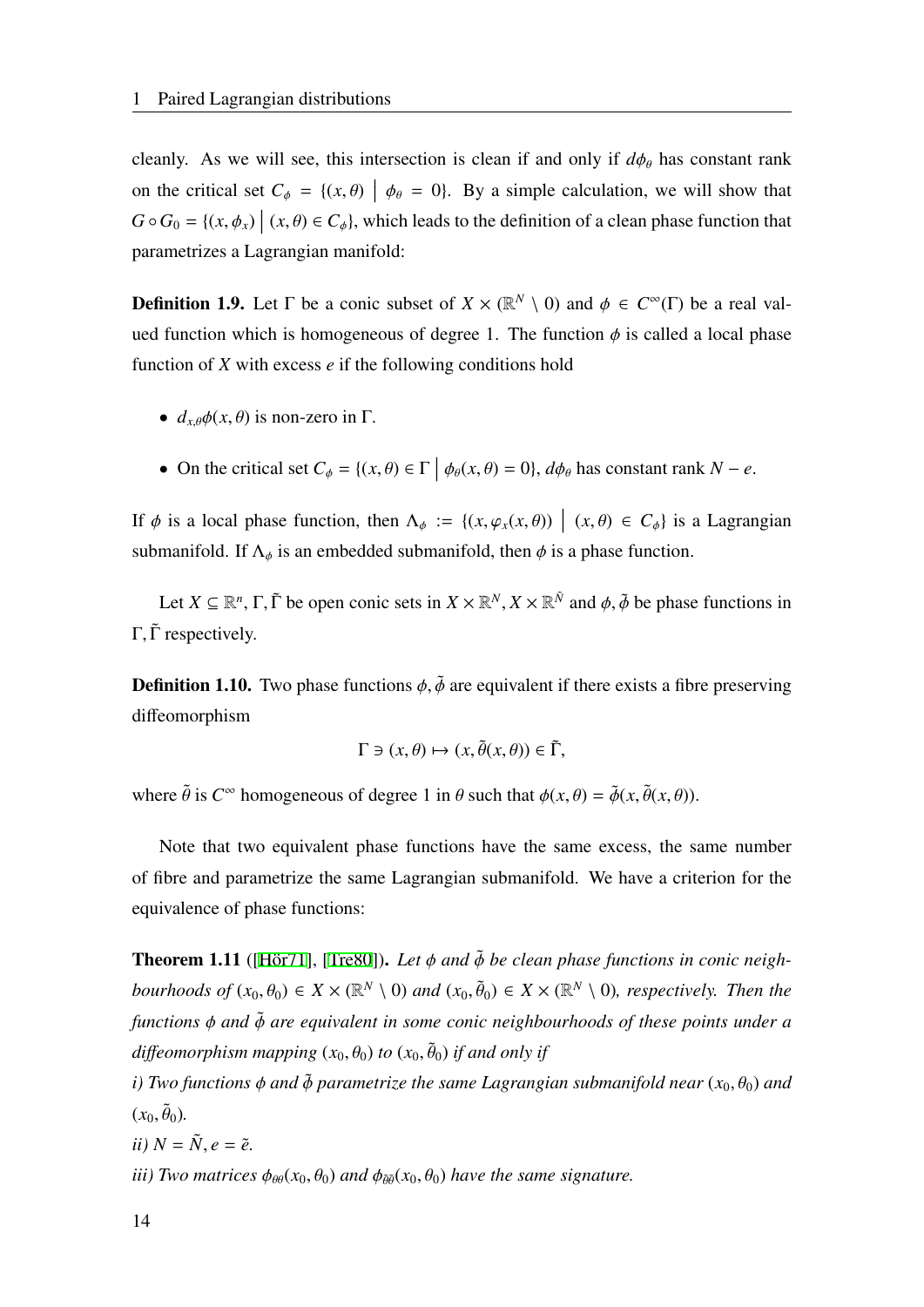Now we recall some basic transforms on the class of phase function: adding the number of fibre variables, reducing the number of fibre variables and eliminating the excess.

Firstly, if  $\phi(x, \theta)$  is a phase function in some conic neighbourhood in  $X \times (\mathbb{R}^N \setminus 0)$  of  $(x_0, \theta_0)$ , we can always increase the number of fibres as many as we need. In fact, consider a new function

$$
\psi(x,\theta,\eta) = \phi(x,\theta) + Q(\eta)/|\theta|,
$$

where  $Q$  is a non-degenerate real quadratic form on  $\mathbb{R}^r$ . This function is a phase function in some conic neighbourhood in  $X \times \mathbb{R}^{N+r}$  of the point  $(x_0, \theta_0, 0)$ . Note that  $\psi$  and  $\phi$ parametrize the same Lagrangian submanifold near  $(x_0, \theta_0)$  and  $(x_0, \theta_0, 0)$ .

Secondly, let  $\phi(x, \theta)$  be a clean phase function in a conic neighbourhood of  $(x_0, \theta_0) \in$  $C_{\phi}$ . If the matrix  $\phi_{\theta\theta}(x_0, \theta_0)$  has the rank at least *r*, then we can reduce the fibre dimension by *r*. Namely, rewrite  $\theta = (\theta', \theta'') \in \mathbb{R}^{N-r} \times \mathbb{R}^r$  such that  $\phi_{\theta''\theta''}(x_0, \theta_0)$  is invertible. Note that  $\theta'_0 \neq 0$ . By the implicit function theorem, the equation  $\phi_{\theta''} = 0$  is solved by  $\theta'' = g(x, \theta')$ near  $(x_0, \theta_0)$ . Consider the change of variables  $(x, \theta) \mapsto (x, \eta', \eta'' + g(x, \eta'))$ . The new phase function  $\tilde{\phi}(x, \theta) = \phi(x, \theta', \theta'' + g(x, \eta'))$  is equivalent to  $\phi$  and has the property that  $\tilde{\phi}_{\eta''} = 0$  if and only if  $\theta'' = 0$ . So we put this assumption for  $\phi$ . Using Taylor's formula, we have

$$
\phi(x, \theta', \theta'') = \phi(x, \eta', 0) + \langle B(x, \theta)\theta'', \theta'' \rangle / 2,
$$

where *B* is a symmetric matrix. Denote  $Q(x, \theta') = \phi_{\theta''\theta''}(x, \theta', 0)$ . By Morse's lemma, we prove that there exists a change of coordinates

$$
(x, \theta) \mapsto (x, \theta', R(x, \theta)\theta''), \tag{1.5}
$$

where *R* satisfies the matrix equation  $R'(x, \theta)Q(x, \theta')R(x, \theta) = |\theta'|B(x, \theta)$ . So we conclude that in the new coordinates

$$
\phi(x,\theta) = \psi(x,\theta') + \langle Q(x,\theta')\theta'',\theta''\rangle /2|\theta'|,\tag{1.6}
$$

where  $\psi(x, \theta') = \phi(x, \theta', 0)$  is the clean phase function with the same excess which parametrizes the same Lagrangian submanifold as  $\phi$ .  $Q$  is a non-singular symmetric matrix whose entries are homogeneous of degree 0.

Thirdly, we now describe the procedure for eliminating the excess of a clean phase function. Roughly speaking, for each clean phase function  $\phi$  with excess  $e$ , there is a splitting  $\theta = (\theta', \theta'') \in \mathbb{R}^{N-\epsilon} \times \mathbb{R}^e$  such that  $\phi_{\eta''}(x, \eta) = 0$ . In fact, since  $\phi$  has excess *e*, we can rewrite  $\theta = (\theta', \theta'') \in \mathbb{R}^{N-e} \times \mathbb{R}^e$  such that  $d\phi_{\theta'}$  has rank  $N-e$ . We claim  $\theta'_0 \neq 0$  because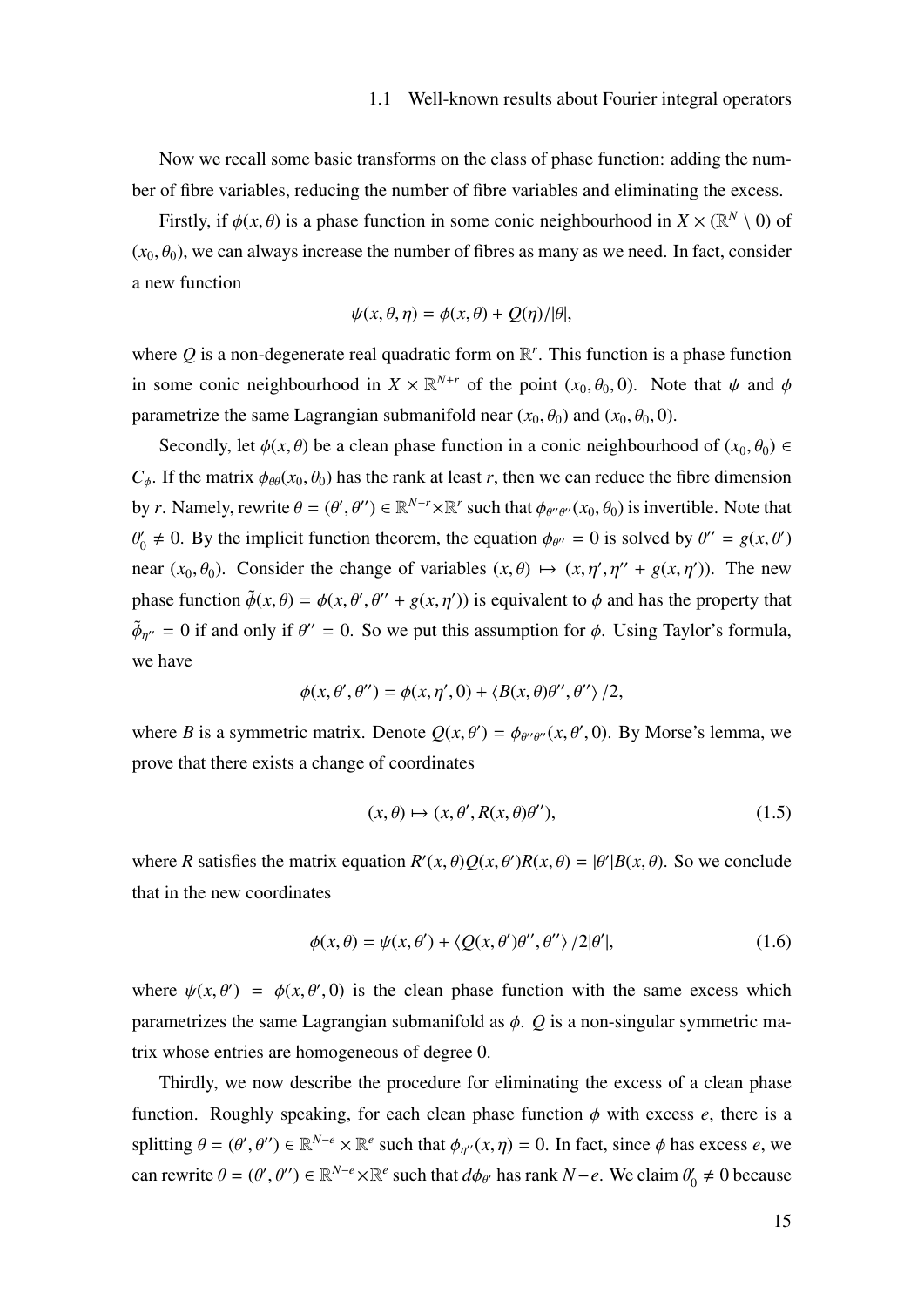otherwise, by Euler's homogeneity relation  $\phi_x(x_0, \theta_0) = \phi_{x\theta'}(x_0, \theta_0)\theta'_0 + \phi_{x\theta''}(x_0, \theta_0)\theta''_0 = 0$ , which contradicts to the fact that  $\phi$  is a phase function. Since the submanifold  $C_{\phi}$  is defined by  $N - e$  equations  $\phi_{\theta'} = 0$  and  $\phi_{\theta}'' = 0$  on this set, there exists a matrix  $a(x, \theta)$ satisfying  $\phi_{\theta''}(x, \theta) = \phi_{\theta''}(x, \theta) a(x, \theta)$ . Consider a change of coordinates of the form

$$
(x,\theta) \mapsto (x,\theta' + \tilde{a}(x,\theta),\theta''),\tag{1.7}
$$

where  $\tilde{a}$  is determined via the ODE system

$$
\frac{\partial \tilde{a}(x,\theta)}{\partial \theta'} = a(x,\theta), \tilde{a}(x,\theta',0) = 0.
$$
\n(1.8)

In the new coordinates let  $\tilde{\phi}(x, \theta) = \phi(x, \theta' + \tilde{a}(x, \theta), \theta'')$ . Then  $\tilde{\phi}$  is an equivalent phase function for  $\phi$  satisfying  $\tilde{\phi}_{\theta''}(x, \theta) = 0$ .

*Remark* 1.12*.* The change of phase functions plays an important role in the investigation of not only the global definition of Lagrangian distribution but also its principal symbol. A remarkable property is that the classes of phase functions and amplitude functions are invariant under action of fibre preserving diffeomorphisms.

#### <span id="page-23-0"></span>1.1.4 Spaces of amplitude functions

Let assume that *X* is an open subset of  $\mathbb{R}^n$  and  $m \in \mathbb{R}$ .

**Definition 1.13.** We will denote by  $S^m(X \times \mathbb{R}^N)$  the space of all  $a \in C^\infty(X \times \mathbb{R}^N)$  such that for all compact subset  $K \subseteq X$  and all multi-indices  $\alpha \in \mathbb{N}^n, \beta \in \mathbb{N}^N$ , there exists a constant  $C(K, \alpha, \beta)$  such that

$$
|\partial_x^{\alpha}\partial_{\eta}^{\beta}a(x,\theta)|\leq C\left\langle \theta\right\rangle ^{m-|\beta|},(x,\theta)\in K\times\mathbb{R}^{N},
$$

where  $\langle \theta \rangle = (1 + |\theta|^2)^{1/2}$ . We call  $S^m(X \times \mathbb{R}^N)$  the space of symbols of order *m*.

Note that  $S^{m}(X \times \mathbb{R}^{N})$  is a Fréchet space with the semi-norms

$$
p_{K,\alpha,\beta}(u) = \sup_{(x,\theta)\in K\times\mathbb{R}^N} |\partial_x^{\alpha}\partial_{\eta}^{\beta}a(x,\theta)|\langle\theta\rangle^{-m+|\beta|}
$$

for *K* compact in *X*. Let

$$
S^{-\infty}(X\times\mathbb{R}^N)=\cap_{m\in\mathbb{R}}S^m(X\times\mathbb{R}^N),\quad S^{\infty}(X\times\mathbb{R}^N)=\cup_{m\in\mathbb{R}}S^m(X\times\mathbb{R}^N).
$$

We mention some important properties of these symbol spaces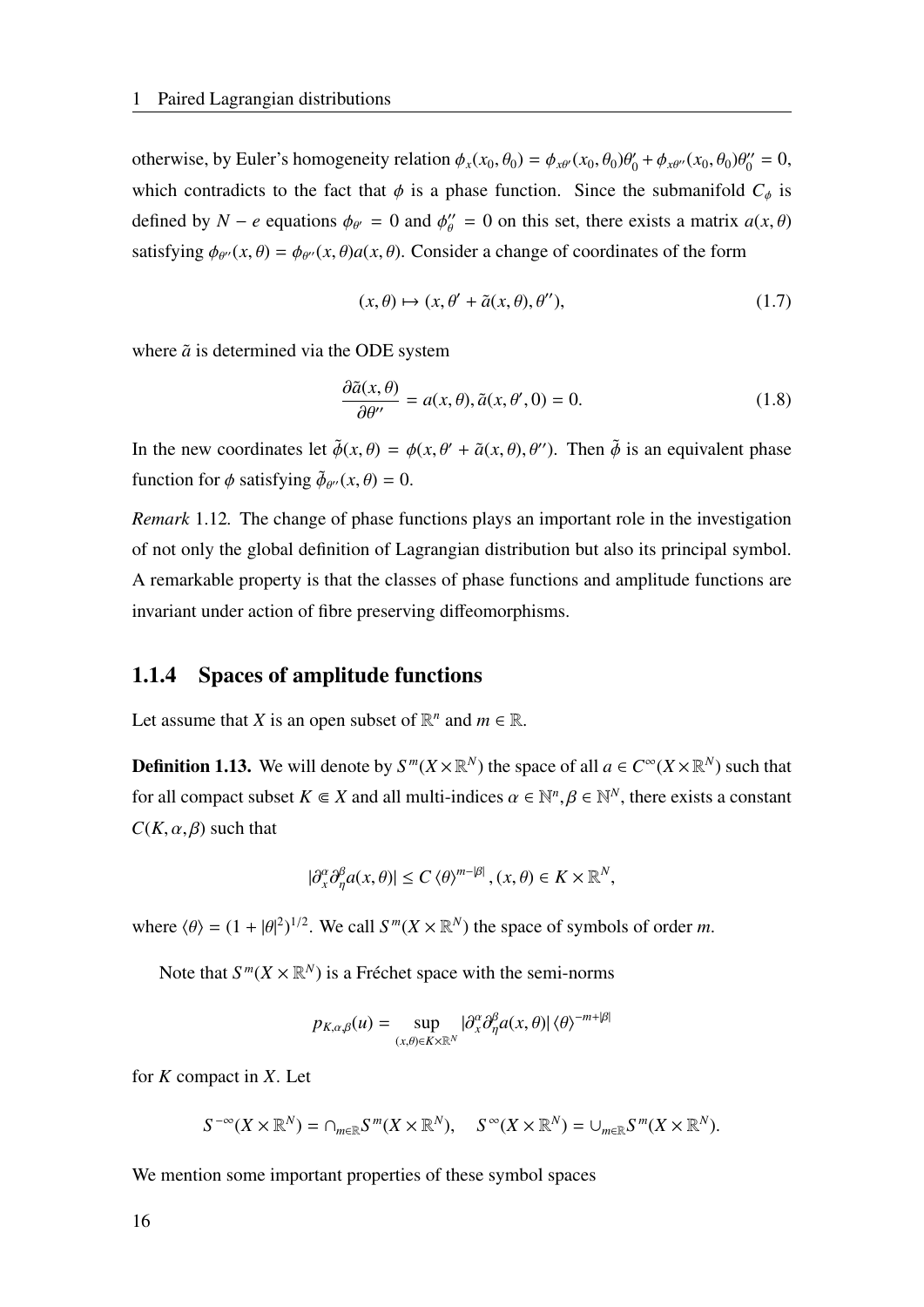- For all  $m' > m$  we have  $S^m(X \times \mathbb{R}^N) \subset S^{m'}(X \times \mathbb{R}^N)$ .
- If  $m' > m$  then  $S^{-\infty}(X \times \mathbb{R}^N)$  is dense in  $S^m(X \times \mathbb{R}^N)$  with respect to the topology of  $S^{m'}(X\times\mathbb{R}^N).$
- Let  $a_j \in S^{m_j}(X \times \mathbb{R}^N)$ ,  $j = 0, 1, \ldots$ , with  $m_j \to -\infty$ . Then there exists a unique *a* ∈ *S*<sup>*m*</sup>(*X* × R<sup>*N*</sup>) modulo *S*<sup>−∞</sup>(*X* × R<sup>*N*</sup>), such that  $(a - \sum_{j=0}^{k-1} a_j) \in S^{m_k}(X \times \mathbb{R}^N)$  for all  $k \in \mathbb{N}$ . We call *a* the asymptotic sum of  $a_j$  and write  $a \sim \sum a_j$ .

In application, the following criterion is very useful.

**Proposition 1.14.** Let  $a_j$  belong to  $S^{m_j}(X\times\mathbb{R}^N)$ ,  $m_j \to -\infty$ , and  $a \in C^{\infty}(X\times\mathbb{R}^N)$  satisfying: *a)* For all compact  $K \subseteq X$ ,  $\alpha \in \mathbb{N}^n$ ,  $\beta \in \mathbb{N}^N$ , there exists a constant  $M_{\alpha,\beta} > 0$  such that

$$
|\partial_{x}^{\alpha}\partial_{\eta}^{\beta}a(x,\theta)|\leq C\left\langle \theta\right\rangle ^{m-|\beta|},(x,\theta)\in K\times\mathbb{R}^{N}.
$$

*b)* There exists a sequence  $m'_k \to -\infty$  as  $k \to \infty$  such that for all compact  $K \in X$  and  $k \in \mathbb{N}$ 

$$
|a(x,\theta)-\sum_{j=0}^{k-1}a_j(x,\theta)|\leq C\,\langle\theta\rangle^{m'_k},\quad (x,\theta)\in K\times\mathbb{R}^N,
$$

*for some constant C. Then*  $a \sim \sum a_j$ .

#### <span id="page-24-0"></span>1.1.5 Local representation of Lagrangian distributions

Let  $\phi(x, \theta)$  be a phase function and  $a \in S^m(X \times \mathbb{R}^N)$ ,  $m < -k - N$ ,  $k \in \mathbb{N}$ . Then

<span id="page-24-1"></span>
$$
I(a,\phi) := \int e^{i\phi(x,\theta)} a(x,\theta) d\theta \in C^k(X). \tag{1.9}
$$

Moreover, the map  $a \mapsto I(a, \phi)$  is continuous from  $S^m(X \times \mathbb{R}^N)$  to  $C^k(X)$ . In general, using oscillatory integral, we obtain the following result:

**Theorem 1.15** ([[Hör85](#page-117-5)]). Let  $\phi(x, \theta)$  be a phase function on  $X \times (\mathbb{R}^N \setminus 0)$ . Then there is *a* unique way to define  $I(a, \phi) \in \mathcal{D}'(X)$  for  $a \in S^{\infty}(X \times \mathbb{R}^N)$  such that  $I(a, \phi)$  is defined *by* ([1.9\)](#page-24-1) when  $a \in S^m(X \times \mathbb{R}^N)$ ,  $m < -N$ , and for all  $m \in \mathbb{R}$ , the map  $S^m(X \times \mathbb{R}^N) \ni a \mapsto$  $I(a, \phi) \in \mathcal{D}'(X)$  *is continuous. Furthermore,*  $WF(u) \subseteq \Lambda_{\phi}$ *. More precisely, we have* 

$$
\text{WF}(u) \subseteq \{ (x, \phi_x(x, \theta)) \mid (x, \theta) \in \text{cone} \text{ supp } a, \phi_\theta(x, \theta) = 0 \},
$$

where cone supp *a* is the smallest closed conic subset of  $X \times \mathbb{R}^N \setminus 0$  outside of which *a* is *of class*  $S^{-\infty}$ *.*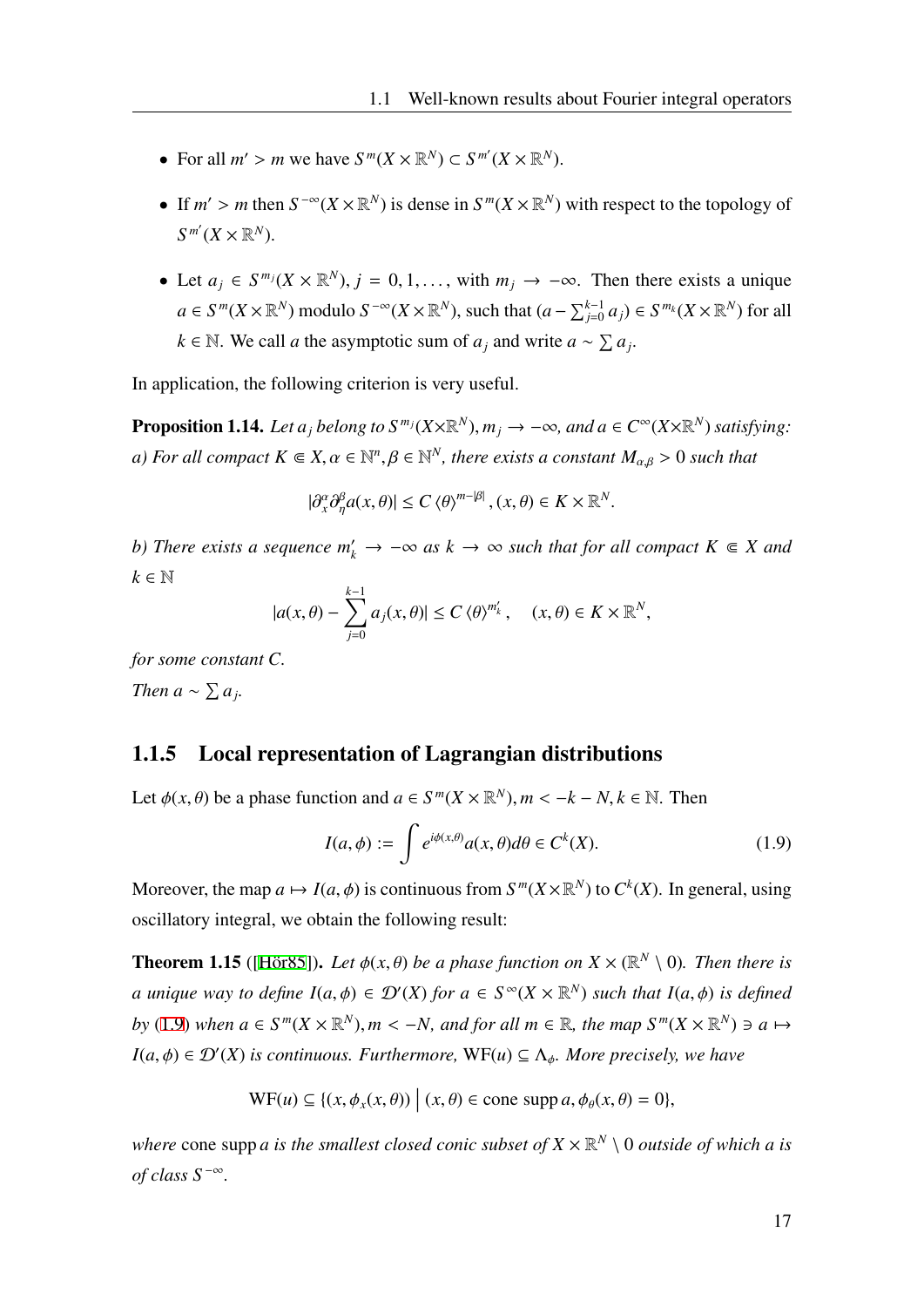**Definition 1.16.** Let  $\phi$  be a phase function with excess *e* on a conic neighbourhood  $\Gamma$  of *X*× $\mathbb{R}^N$  \0. We shall denote by  $I^m(X; \Lambda_\phi)$ ,  $m \in \mathbb{R}$  the space of all distribution  $u \in \mathcal{D}'(X)$  such that  $u = I(a, \phi)$  with some function  $a \in S^{m+n/4-N/2-e/2}(X \times \mathbb{R}^N)$  supported in  $\Gamma$ . Elements of  $I^m(X; \Lambda_{\phi})$  are called Lagrangian distributions associated with the phase function  $\phi$ .

Suppose that  $\tilde{\phi}(x, \tilde{\theta})$  is another phase function on some conic neighbourhood  $\tilde{\Gamma}$  of  $X \times (\mathbb{R}^N \setminus 0)$ . A natural question that when the two formulas  $I(a, \phi)$ ,  $I(\tilde{a}, \tilde{\phi})$  micro-locally represent the same distribution arises. The necessary condition is  $\Lambda_{\phi} = \Lambda_{\tilde{\phi}}$ . Combining [\[Hör71,](#page-117-6) Theorem 4.2.1] and [[DG75](#page-116-6), Lemma 7.1], we have

**Proposition 1.17.** Let  $\phi$  and  $\tilde{\phi}$  be two phase functions and  $(x_0, \xi_0) \in \Lambda_{\phi} \cap \Lambda_{\tilde{\phi}}$ . If  $u \in I^m(\Lambda_{\phi})$ *with*  $WF(u)$  *in a small conic neighbourhood of*  $(x_0, \xi_0)$ *, then*  $u \in I^m(\Lambda_{\tilde{\phi}})$ *.* 

*Proof.* The idea of the proof is as follows. Firstly, we prove for the case both  $\phi$  and  $\tilde{\phi}$  are non-degenerate phase functions via reducing the fibre of phase functions and the equivalence of phase functions.

Secondly, when  $\phi$  is a clean phase function, by eliminating excess of clean phase functions, there exists a non-degenerate phase function  $\psi$  such that  $\Lambda_{\phi} = \Lambda_{\psi}$  near  $(x_0, \xi_0)$ and  $u \in I^m(X; \Lambda_{\psi})$ . Similarly,  $I^m(X; \Lambda_{\tilde{\phi}}) = I^m(X; \Lambda_{\tilde{\psi}})$  for some non-degenerate phase function  $\psi$  satisfying  $\Lambda_{\tilde{\phi}} = \Lambda_{\tilde{\psi}}$ . Using the result on the non-degenerate case, we obtain *I*<sup>m</sup>(*X*;  $\Lambda_{\psi}$ ) = *I*<sup>m</sup>(*X*;  $\Lambda_{\tilde{\psi}}$ ). Hence, *u* ∈ *I*<sup>m</sup>(*X*;  $\Lambda_{\tilde{\phi}}$ ). This completes the proof.

*Remark* 1.18*.* Another way to prove this result is using stationary phase method. More details can be found in [\[Hör85,](#page-117-5) Propositions 25.1.5 and 25.1.5'].

### <span id="page-25-0"></span>1.1.6 Global definition of Lagrangian distributions

**Definition 1.19.** Let  $\Lambda \subset T^*X \setminus 0$  be a closed conic Lagrangian manifold. We will denote by  $I^m(X; \Lambda)$ ,  $m \in \mathbb{R}$ , the space of all  $u \in \mathcal{D}'(X)$  such that

- the wave front set  $WF(u) \subseteq \Lambda$ .
- If  $(x_0, \xi_0) \in \Lambda$  and  $\phi(x, \theta)$  is a clean phase function with excess *e* in a conic neighbourhood of  $(x_0, \theta_0)$  such that  $\Lambda_{\phi} = \Lambda$  near  $(x_0, \xi_0)$ , then there is a function  $a \in S^{m+n/4-N/2-e/2}(X \times \mathbb{R}^N)$  which has support in the interior of a sufficiently small conic neighbourhood of  $(x_0, \theta_0)$  such that  $u = I(a, \phi) + v$  and  $(x_0, \xi_0) \notin WF(v)$ .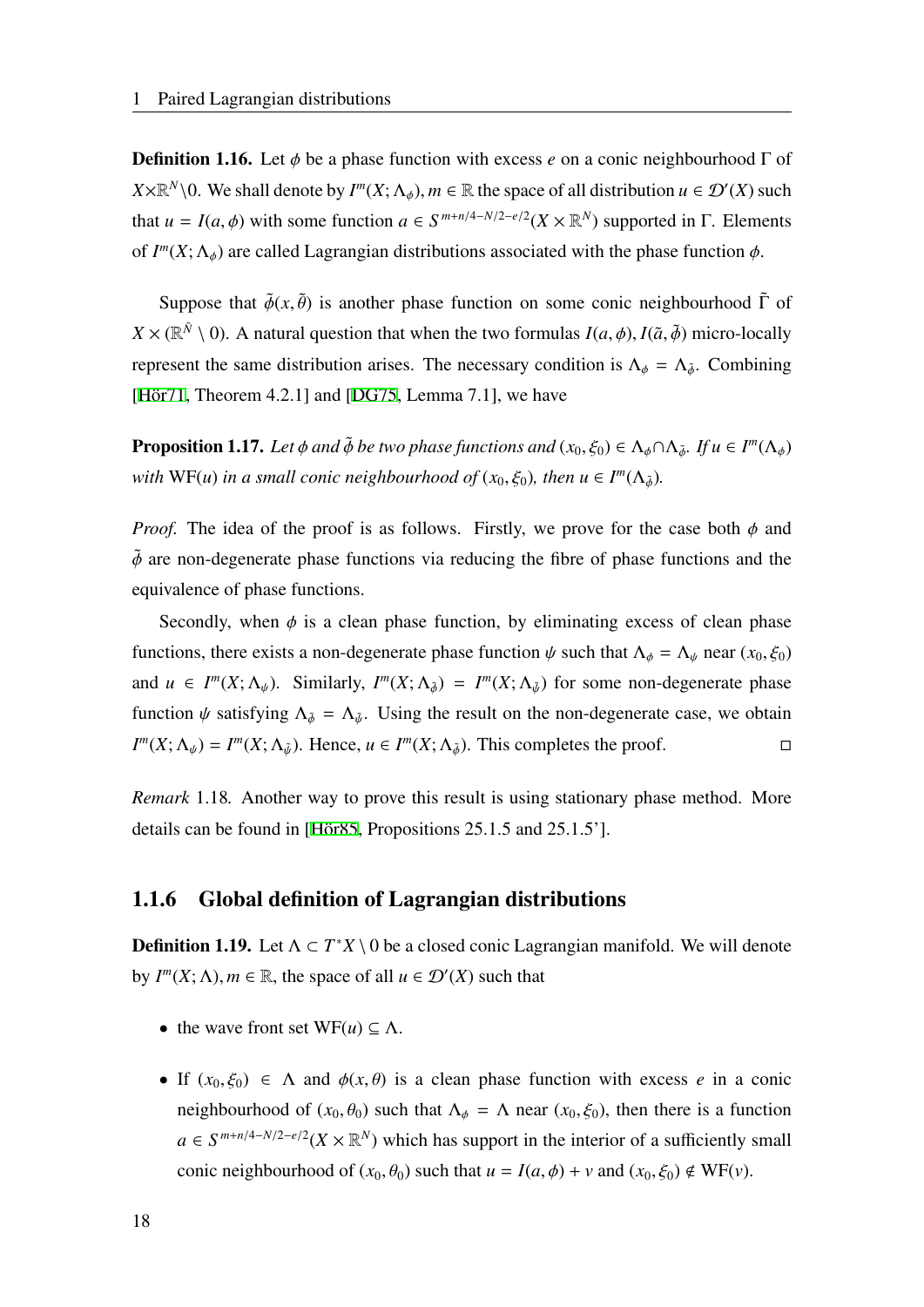## <span id="page-26-0"></span>1.2 Multiphase functions

### <span id="page-26-1"></span>1.2.1 Definition and geometric interpretation

Assume that  $X \subseteq \mathbb{R}^n$  is an open subset and  $\mathbb{R}^N = \mathbb{R}^k \times \mathbb{R}^l$ ,  $\theta = (\eta, \tau)$  and  $H: \mathbb{R}^k \setminus 0 \to$  $\mathbb{R}^l$  is a homogeneous function of degree one. Let  $G = \{(x, \phi_x, \eta, \tau, -\phi_\eta, -\phi_\tau)\}, G_0$  $\{(\eta, \tau, 0, 0)\}, G_1 = N_{\mathbb{R}}^*$  $R^*_{\mathbb{R}^N}(\text{graph}_H)$ . Obviously, *G* is a canonical relation from  $T^*\mathbb{R}^N$  to  $T^*X$ and  $(G_0, G_1)$  is a cleanly intersecting pair in  $T^* \mathbb{R}^N$ . By applying Theorem [1.7](#page-19-1) we shall determine an explicit condition such that  $(G \circ G_0, G \circ G_1)$  is a cleanly intersecting pair of Lagrangian submanifods of *T* <sup>∗</sup>*X*.

Let us define  $M = T^*X \times \Delta_{T^* \mathbb{R}^{k+l}}$ ,  $M_0 = G \times G_0$ ,  $M_1 = G \times G_1$ . Then

<span id="page-26-2"></span>
$$
M \cap M_0 = \{(x, \phi_x, \eta, \tau, -\phi_\eta, -\phi_\tau; \eta, \tau, 0, 0) \mid \phi_\eta = 0, \phi_\tau = 0\}
$$
(1.10)

$$
M \cap M_1 = \left\{ (x, \phi_x, \eta, \tau, -\phi_\eta, -\phi_\tau; \eta, H(\eta), tH'(\eta), -t) \middle| \phi_\tau = t, \phi_\eta = -tH'(\eta) \right\}
$$
 (1.11)

$$
M_0 \cap M_1 = \{(x, \phi_x, \eta, \tau, -\phi_\eta, -\phi_\tau; \eta', H(\eta'), 0, 0)\}
$$
\n(1.12)

$$
M \cap M_0 \cap M_1 = \{(x, \phi_x, \eta, \tau, -\phi_\eta, -\phi_\tau; \eta, H(\eta), 0, 0) \mid \phi_\tau = 0, \phi_\eta = 0, \tau = H(\eta)\}, \quad (1.13)
$$

where  $x, \eta, \tau, t, \phi_x, \phi_\eta$  and  $\phi_\tau$  are row vectors, and  $H'(\eta) = (\partial_{\eta_i} H_j(\eta))$  is an  $l \times k$ -matrix with  $H = (H_1, \ldots, H_l)$ . We assume that

$$
\text{rank}\{d\phi_{\eta}, d\phi_{\tau}\} = k + l - e_0, e_0 \in \mathbb{N} \text{ at the point } \phi_{\eta} = 0, \phi_{\tau} = 0 \tag{1.14}
$$
\n
$$
\text{rank}\{d(\phi_{\eta} + \phi_{\tau}H'(\eta))\} = k - e_1, e_1 \in \mathbb{N} \text{ at the point } \phi_{\eta} + \phi_{\tau}H'(\eta) = 0, \tau - H(\eta) = 0.
$$

Under these conditions  $(M \cap M_0, M \cap M_1, M_0 \cap M_1, M \cap M_0 \cap M_1)$  are submanifolds.

**Lemma 1.20.** *For every point p* ∈ *M* ∩ *M*<sup>0</sup> *we have*  $T_pM \cap T_pM_0 = T_p(M \cap M_0)$ *, and this tangent space is determined by*

<span id="page-26-3"></span>
$$
\phi_{x\eta}\delta_x + \phi_{\eta\eta}\delta_\eta + \phi_{\tau\eta}\delta_\tau = 0,
$$
\n
$$
\phi_{x\tau}\delta_x + \phi_{\eta\tau}\delta_\eta + \phi_{\tau\tau}\delta_\tau = 0.
$$
\n(1.15)

*Proof.* For every  $p \in M \cap M_0$  we have

$$
T_p M_0 = \{ (x, \phi_x, \eta, \tau, -\phi_\eta, -\phi_\tau, \eta', \tau', 0, 0; \delta_x, d(\phi_x), \delta_\eta, \delta_\tau, -d(\phi_\eta), -d(\phi_\tau), \delta'_\eta, \delta'_\tau, 0, 0) \},
$$
\n(1.16)

where  $d(\phi_x) = \phi_{xx}\delta_x + \phi_{nx}\delta_y + \phi_{nx}\delta_z$ ,  $d(\phi_n) = \phi_{xn}\delta_x + \phi_{nn}\delta_y + \phi_{tn}\delta_z$ , and  $d(\phi_\tau) = \phi_{xx}\delta_x + \phi_{nx}\delta_z$  $\phi_{n\tau}\delta_n + \phi_{\tau\tau}\delta_{\tau}.$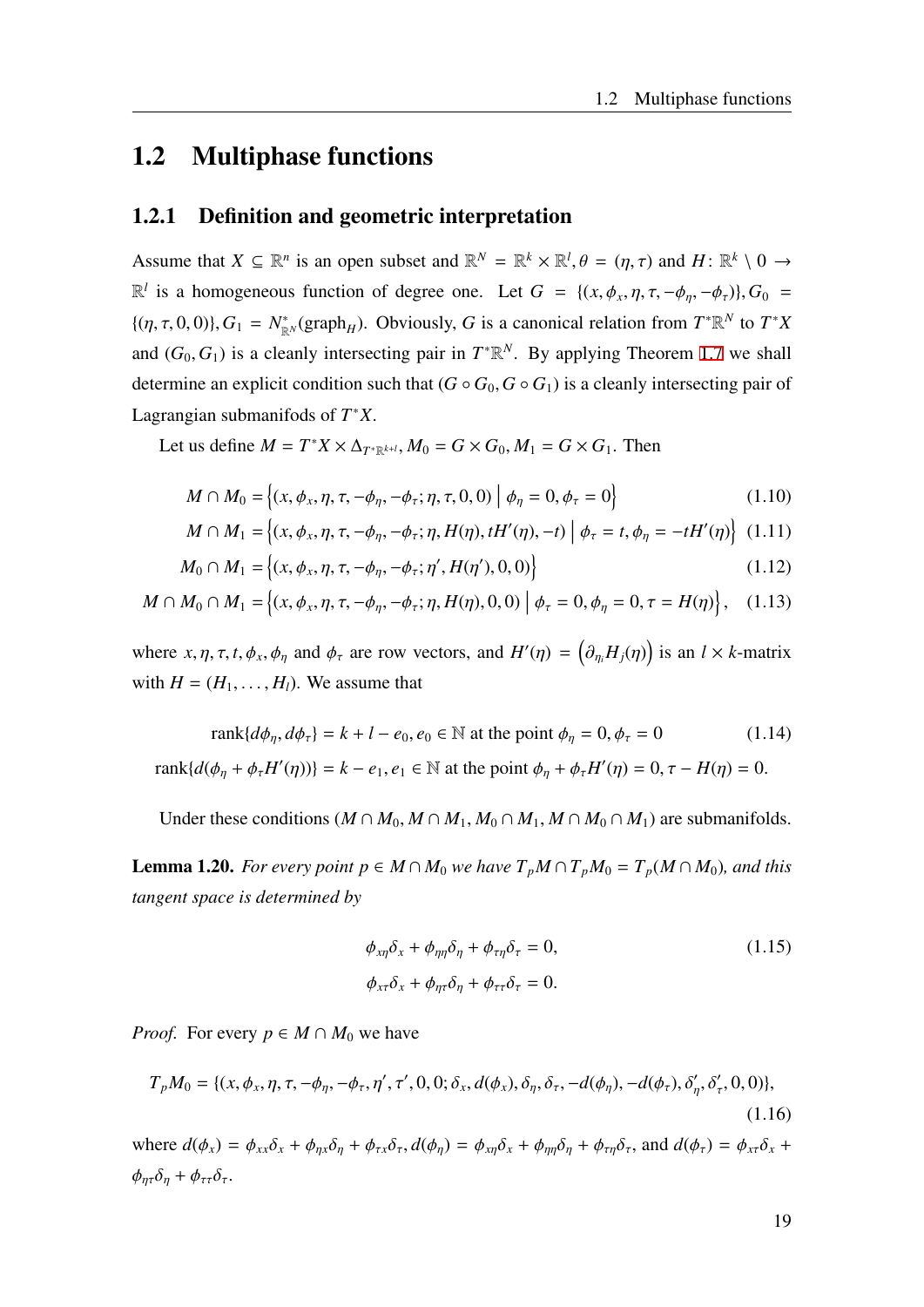Therefore,  $T_pM_0 \cap T_pM$  is defined by the equations

$$
\eta' = \eta, \tau' = \tau, \phi_{\eta} = 0, \phi_{\tau} = 0,
$$
  

$$
d(\phi_{\eta}) = 0, d(\phi_{\tau}) = 0, \delta_{\eta}' = \delta_{\eta}, \delta_{\tau}' = \delta_{\tau}.
$$
 (1.17)

From ([1.10\)](#page-26-2),  $T_p(M \cap M_0)$ ) is defined by equation  $d\phi_\eta = 0$ ,  $d\phi_\tau = 0$ . Hence,  $T_p(M \cap M_0)$  $M_0$ ) =  $T_pM \cap T_pM_0$ . This proves the lemma.

Denote  $H'(\eta)^T$  is the transpose of the matrix  $H'(\eta)$ . Similarly, we have the following results:

**Lemma 1.21.** *At every point p* ∈ *M* ∩ *M*<sub>1</sub> *we have*  $T_pM \cap T_pM_1 = T_p(M \cap M_1)$ *. Moreover, this tangent space is determined by the following system:*

$$
\phi_{\tau} = t, \phi_{\eta} = -tH'(\eta),
$$
  

$$
\phi_{x\eta}\delta_x + \phi_{\eta\eta}\delta_{\eta} + \phi_{\eta\tau}\delta_{\tau} = -tH''(\eta)\delta_{\eta} - H'(\eta)^T\delta_t,
$$
  

$$
\phi_{x\tau}\delta_x + \phi_{\eta\tau}\delta_{\eta} + \phi_{\tau\tau}\delta_{\tau} = \delta_t,
$$
  

$$
H'(\eta)\delta_{\eta} - \delta_{\tau} = 0
$$

*where*  $p = (x, \phi_x, \eta, H(\eta), -\phi_\eta, -\phi_\tau, \eta, H(\eta), tH'(\eta), -t), (p, v) \in T_pM$  depends on  $\delta_x, p_\eta, \delta_\tau, \delta_t$ *in the form*

$$
v = (\delta_x, d\phi_x, \delta_\eta, p_\tau, -d\phi_\eta, -d\phi_\tau, \delta_\eta, H'(\eta)\delta_\eta, d(tH'(\eta)), -\delta_t).
$$

By the two previous lemmas, one gets the tangent space  $T_p(M \cap M_0) + T_p(M \cap M_1)$  at the point  $p = (x, \phi_x, \eta, H(\eta), -\phi_\eta, -\phi_\tau, \eta, H(\eta), 0, 0)$ .

**Lemma 1.22.** At every point  $p \in M \cap M_0 \cap M_1$  the tangent space  $(T_pM_0 + T_pM_1) \cap T_pM$ *is determined by the following system:*

$$
\phi_{\tau} = t, \phi_{\eta} = -tH'(\eta), t = 0,
$$
  

$$
\phi_{x\eta}\delta_x + \phi_{\eta\eta}\delta_{\eta} + \phi_{\tau\eta}\delta_{\tau} = -H'(\eta)^T\delta_t,
$$
  

$$
\phi_{x\tau}\delta_x + \phi_{\eta\tau}\delta_{\eta} + \phi_{\tau\tau}\delta_{\tau} = \delta_t.
$$

*Proof.* We have

$$
T_p M_0 + T_p M_1 = T_p (G \times G_0) + T_p (G \times G_1) = T_p G \times (T_p G_0 + T_p G_1).
$$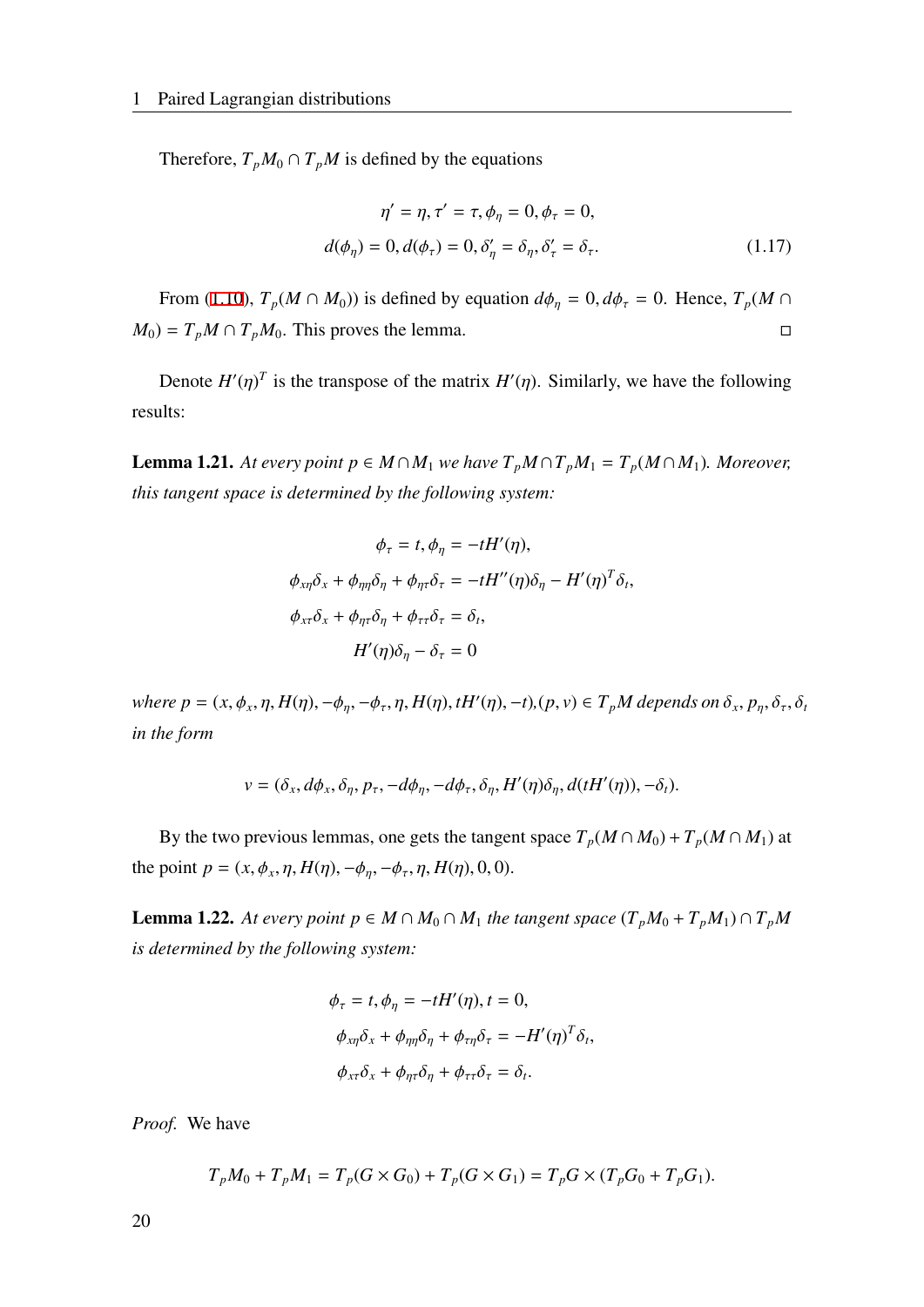Moreover,

$$
T_pG_0 = (\eta, \tau, 0, 0, \delta_\eta, \delta_\tau, 0, 0),
$$
  
\n
$$
T_pG_1 = (\eta, H(\eta), tH'(\eta), -t; \delta_\eta; H'(\eta)\delta_\eta, tH''(\eta)\delta_\eta + H'(\eta)^T\delta_t, -\delta_t).
$$

This yields  $T_p G_0 + T_p G_1 = (\eta, H(\eta), 0, 0, \delta_\eta, \delta_\tau, H'(\eta)^T \delta_t, -\delta_t)$ . Thus, the space  $(T_p M_0 +$  $T_pM_1$ )  $\cap T_pM$  depends on  $\delta = (\delta_x, \delta_y, \delta_\tau, \delta_t)$  such that  $d(\phi_\eta) = d(tH'(\eta))$ ,  $d(\phi_\tau) = \delta_t$ . The lemma is proved.

We now rewrite the results above in matrix form. At each point

$$
p = (x, \phi_x, \eta, H(\eta), 0, 0, \eta, H(\eta), 0, 0)
$$

we set

$$
A_0 = \begin{pmatrix} \phi_{x\eta} & \phi_{\eta\eta} & \phi_{\tau\eta} & H'(\eta)^T \\ \phi_{x\tau} & \phi_{\eta\tau} & \phi_{\tau\tau} & -I \\ 0 & 0 & 0 & I \end{pmatrix}, A_1 = \begin{pmatrix} \phi_{x\eta} & \phi_{\eta\eta} & \phi_{\tau\eta} & H'(\eta)^T \\ \phi_{x\tau} & \phi_{\eta\tau} & \phi_{\tau\tau} & -I \\ 0 & H'(\eta) & -I & 0 \end{pmatrix},
$$

$$
A = \begin{pmatrix} \phi_{x\eta} & \phi_{\eta\eta} & \phi_{\tau\eta} & H'(\eta)^T \\ \phi_{x\tau} & \phi_{\eta\tau} & \phi_{\tau\tau} & -I \end{pmatrix}.
$$

So we have

- the tangent space  $T_p(M_0 \cap M)$  depends on the parameter  $\delta = (\delta_x, \delta_y, \delta_z, \delta_t)$  such that  $A_0\delta = 0;$
- the tangent space  $T_p(M_1 \cap M)$  is defined by  $A_1 \delta = 0$ ;
- the space  $(T_pM_0 + T_pM_1) \cap T_pM$  depends on  $\delta$  such that  $A\delta = 0$ .

Condition ([1.4\)](#page-19-0) is equivalent to

$$
\ker A_0 + \ker A_1 = \ker A.
$$

Therefore,  $M$ ,  $M_0$ ,  $M_1$  is an intersecting triple if and only if

$$
\text{rank}\begin{pmatrix} \phi_{x\eta} & \phi_{\eta\eta} & \phi_{\tau\eta} & H'(\eta)^T \\ \phi_{x\tau} & \phi_{\eta\tau} & \phi_{\tau\tau} & -I \\ 0 & H'(\eta) & -I & 0 \\ 0 & 0 & 0 & I \end{pmatrix} = \text{rank } A_0 + \text{rank } A_1 - \text{rank } A.
$$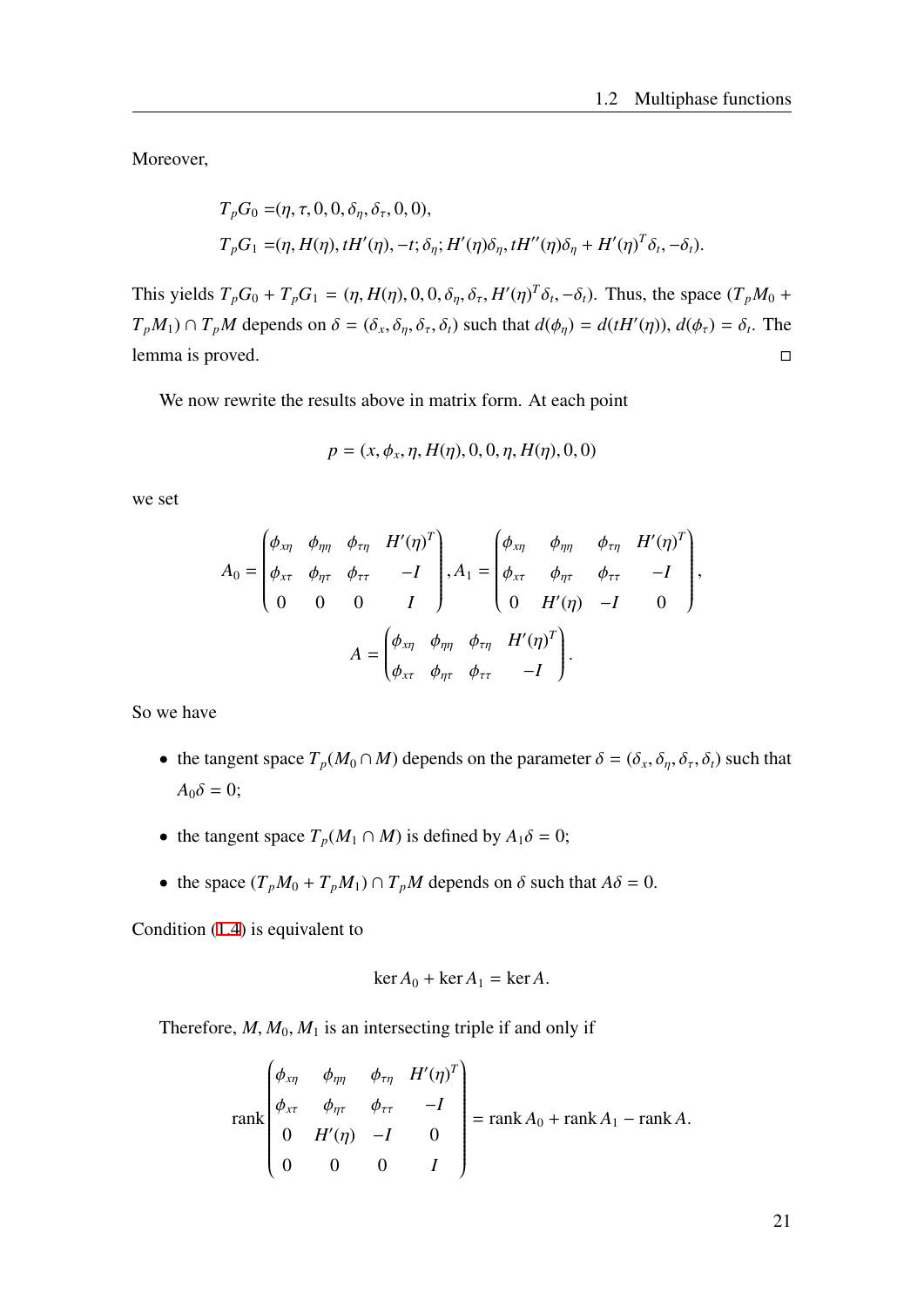This condition is equivalent to the following

<span id="page-29-0"></span>
$$
\operatorname{rank}\begin{pmatrix} \phi_{x\eta} & \phi_{\eta\eta} & \phi_{\tau\eta} & H'(\eta)^T \\ \phi_{x\tau} & \phi_{\eta\tau} & \phi_{\tau\tau} & -I \\ 0 & H'(\eta) & -I & 0 \end{pmatrix} - \operatorname{rank}\begin{pmatrix} \phi_{x\eta} & \phi_{\eta\eta} & \phi_{\tau\eta} \\ \phi_{x\tau} & \phi_{\eta\tau} & \phi_{\tau\tau} \\ 0 & H'(\eta) & -I \end{pmatrix} =
$$
\n
$$
\operatorname{rank}\begin{pmatrix} \phi_{x\eta} & \phi_{\eta\eta} & \phi_{\tau\eta} & H'(\eta)^T \\ \phi_{x\tau} & \phi_{\eta\tau} & \phi_{\tau\tau} & -I \end{pmatrix} - \operatorname{rank}\begin{pmatrix} \phi_{x\eta} & \phi_{\eta\eta} & \phi_{\tau\eta} \\ \phi_{x\tau} & \phi_{\eta\tau} & \phi_{\tau\tau} \end{pmatrix}.
$$
\n(1.18)

*Remark* 1.23. Note that  $\phi_1(x, \eta) = \phi(x, \eta, H(\eta))$  is the phase function parametrizing  $\Lambda_1$ . Hence,

$$
\begin{aligned}\n&\operatorname{rank}\begin{pmatrix}\n\phi_{x\eta} & \phi_{\eta\eta} & \phi_{\tau\eta} & H'(\eta)^T \\
\phi_{x\tau} & \phi_{\eta\tau} & \phi_{\tau\tau} & -I \\
0 & H'(\eta) & -I & 0\n\end{pmatrix} \\
&= \operatorname{rank}\begin{pmatrix}\n\phi_{x\eta} + \phi_{x\tau}H'(\eta) & \phi_{\eta\eta} + \phi_{\eta\tau}H'(\eta) + H'(\eta)^T\phi_{\tau\eta} + H'(\eta)^T\phi_{\tau\tau}H'(\eta)\n\end{pmatrix} + 2l \\
&= \operatorname{rank}\begin{pmatrix}\n\phi_{1x\eta} & \phi_{1\eta\eta}\n\end{pmatrix} + 2l.\n\end{aligned}
$$

This leads to the definition of multiphase functions:

**Definition 1.24.** Let  $\phi: X \times (\mathbb{R}^{k+l} \setminus 0) \to \mathbb{R}$  be homogeneous of degree 1 with respect to  $\theta = (\eta, \tau).$ 

• The function  $\phi$  is called a degenerate multiphase function if conditions ([1.14\)](#page-26-3) and [\(1.18](#page-29-0)) hold. Specifically, this means

- 1. Both  $\phi_0(x, \theta) = \phi(x, \eta, \tau)$  and  $\phi_1(x, \eta) = \phi(x, \eta, 0)$  are clean phase functions with excesses  $e_0, e_1$ , respectively.
- 2. On the critical set  $C_{\phi} = \{(x, \eta, \tau) : \phi_{\eta}(x, \eta, \tau) = 0, \phi_{\tau}(x, \eta, \tau) = 0, \tau = 0\}$  we have

$$
\operatorname{rank}\begin{pmatrix} \phi_{x\eta} & \phi_{\eta\eta} \\ \phi_{x\tau} & \phi_{\eta\tau} \end{pmatrix} = k + l - e, \operatorname{rank}(\phi_{x\eta} & \phi_{\eta\eta} & \phi_{\tau\eta}) = k - (e_0 + e_1 - e).
$$

The numbers  $(e_0, e_1, e)$  will be called the excesses of the multiphase function  $\phi$ .

- If  $e_0 = e_1 = e$  then we say  $\phi$  is a clean multiphase function with excess *e*.
- The multiphase function  $\phi$  is regular if all excesses are zero.

**Example 1.25.** Assume that  $X = \mathbb{R}^n$  and  $x = (x', x'') \in \mathbb{R}^{n-l} \times \mathbb{R}^l$ . Then function  $\phi(x, \eta, \tau) = x'\eta + x''\tau$  is a regular multiphase function parametrizing  $\Lambda_0 = \{(0, 0; \xi', \xi'')\},\$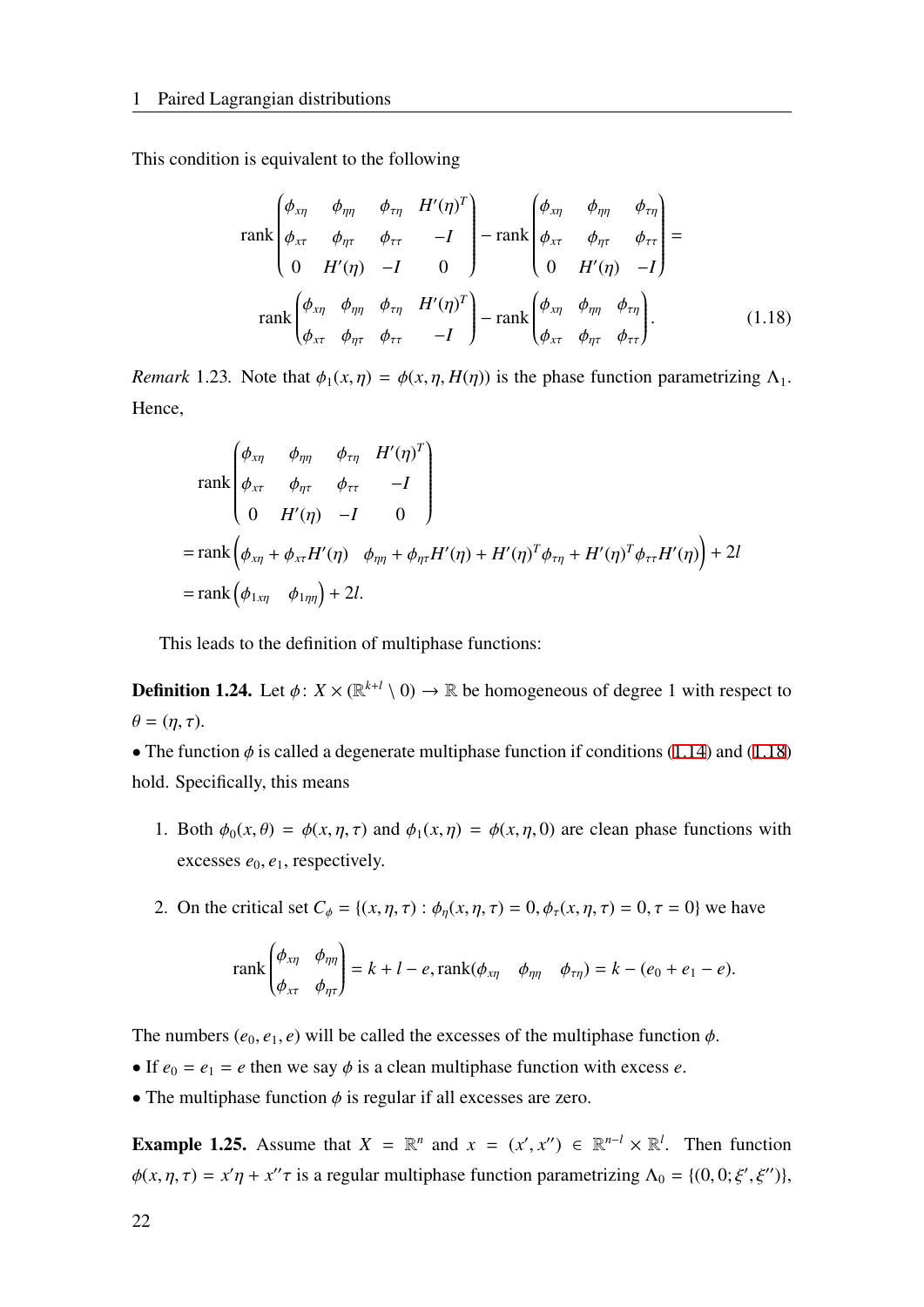$$
\Lambda_1 = \{ (x', 0; 0, \xi'') \}.
$$
  
Set  $\tilde{\eta} = (\eta, \omega'), \tilde{\tau} = (\tau, \omega''), \omega = (\omega', \omega'') \in \mathbb{R}^{r'} \times \mathbb{R}^{r''},$   

$$
\psi(x, \tilde{\eta}, \tilde{\tau}) = \phi(x, \eta, \tau) + \frac{1}{2|\eta, \tau|} \langle Q\omega, \omega \rangle,
$$

where  $Q =$  *A B*  $\overline{\mathcal{C}}$ *B* ′ *C*  $\mathcal{L}_{\mathcal{L}}$  $\begin{array}{c} \end{array}$ is a symmetric matrix in  $\mathbb{R}^{r'+r''}$ . Then  $\psi$  is a multiphase function parametrizing the same pair of Lagrangian submanifolds as  $\phi$  if and only if rank  $A$  + rank  $Q = \text{rank}(AB) + \text{rank}(AB)'$ . Especially, if  $r' = r''$  and Q is a non-degenerate, then the condition above holds if and only if  $A = 0$  and *B* is invertible. For instance,  $A = 0, C =$  $0, B = I$ , then  $\psi$  is a multiphase function with excess  $(0, r, r)$ .

When  $r' = 0$  and *C* is invertible,  $\psi$  is not a multiphase function although  $\psi_0$ ,  $\psi_1$  and  $\psi$  are phase functions parametrizing the Lagrangian pair  $\Lambda_0$ ,  $\Lambda_1$  and the isotropic submanifold  $\Lambda_0 \cap \Lambda_1$ .

As an immediate corollary of Theorem [1.7](#page-19-1) and the definition above, we get the following statement:

Proposition 1.26. *Let* ϕ *be a degenerate multiphase function and* Λ*<sup>j</sup> be the Lagrangian submanifold parametrized by* ϕ*<sup>j</sup> . Then* Λ<sup>0</sup> *intersects* Λ<sup>1</sup> *cleanly in an isotropic submanifold of dimension n*−(*l*+*e*0+*e*1−2*e*)*. Especially, a clean multiphase function parametrizes an intersecting pair of Lagrangian submanifolds with* (*n* − *l*)*-dimensional intersection.*

*Remark* 1.27*.* In comparison with clean phase functions for isotropic submanifolds, we recall the definition in [BG81]: The function  $\phi(x, \theta)$  is a clean (isotropic) phase function if:

i)  $Z = \{(x, \theta) | \phi_{\theta}(x, \theta) = 0, \tau = 0 \}$  is a submanifold of  $X \times \mathbb{R}^N$  of codimension *m*,

ii) At each point of *Z* exact *m* of the differentials  $d\phi_{\theta}$ ,  $d\tau$  are linearly independent.

iii) Each differential  $d\tau_j$  is linear combination of  $dx, d\phi_x, d\phi_\eta$ ,

Note that the condition iii) means  $\begin{pmatrix} \phi_{x\eta} & \phi_{\eta\eta} \end{pmatrix}$  $\overline{\mathcal{C}}$  $\phi_{x\tau}$   $\phi_{\eta\tau}$  $\mathcal{L}_{\mathcal{L}}$  $\begin{array}{c} \end{array}$  $=$  rank( $\phi_{x\eta}, \phi_{\eta\eta}$ ) + *l*.

Hence, clean multiphase functions can be represented as isotropic clean phase functions satisfying some additional conditions as following:

The function  $\phi(x, \eta, \tau)$  is a multiphase function if the following three conditions hold:

1.  $\Lambda_{\phi}$  is composable with  $G_0, G_1$ , i.e.,  $\Lambda_{\phi} \times G_j$  intersects  $T^*X \times \Delta_{T^*S}$  cleanly. This condition is equivalent to that  $\phi_0(x, \eta, \tau) = \phi(x, \eta, \tau)$  and  $\phi_1(x, \eta) = \phi(x, \eta, H(\eta))$  are clean Lagrangian phase functions.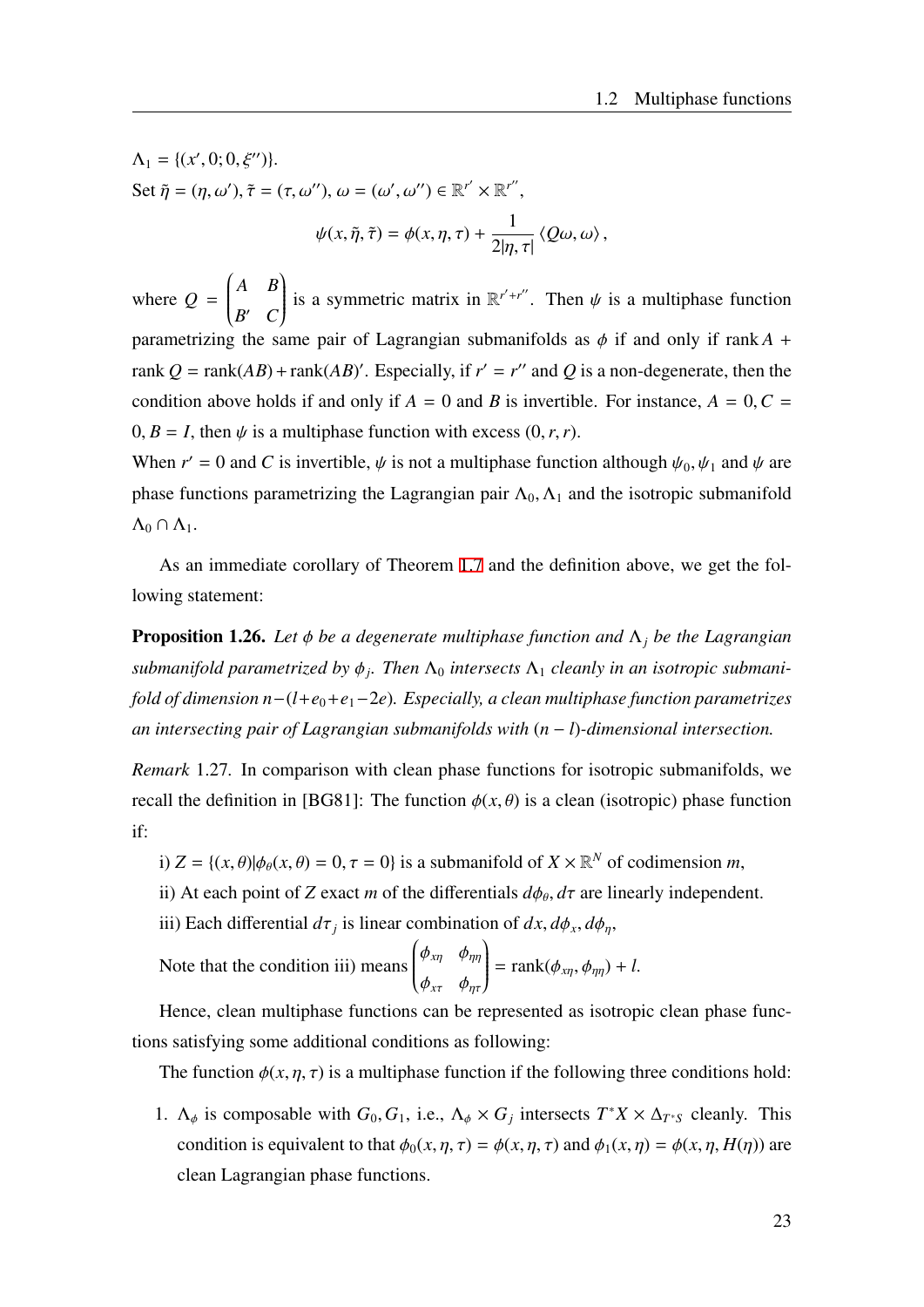- 2.  $\Lambda_{\phi}$  is composable with  $G_0 \cap G_1$ , i.e.  $\Lambda_{\phi} \times (G_0 \cap G_1)$  intersects  $T^*X \times \Delta_{T^*S}$  cleanly and condition *e*) in Theorem [1.4](#page-18-0). This condition implies that  $\Lambda_{\phi} \circ (G_0 \cap G_1)$  is an isotropic submanifold of  $T^*X \setminus 0$ . So  $\phi(x, \theta)$  is a clean phase function for some isotropic manifold.
- 3. The rank condition which ensures that  $\Lambda_{\phi} \circ (G_0 \cap G_1) = (\Lambda_{\phi} \circ G_0) \cap (\Lambda_{\phi} \circ G_1)$ .

Roughly speaking,  $\phi$  is a *clean multiphase function* if  $\phi_0$ ,  $\phi_1$  and  $\phi$  are clean phase functions with the same excess and satisfy an additional dimension condition.

**Theorem 1.28.** Let C be a homogeneous canonical relation from  $T^*Y \setminus 0$  to  $T^*X \setminus 0$  and  $(\Lambda_0, \Lambda_1)$  *a pair of Lagrangian submanifolds of*  $T^*Y \setminus 0$ *. Assume that*  $(C \times \Lambda_0, C \times \Lambda_1, T^*X \times T^*Y)$  $(\Delta_{T^*Y})$  *is an intersecting triple. Then*  $C \circ \Lambda_0$  *and*  $C \circ \Lambda_1$  *intersect cleanly.* 

*Moreover, if*  $\Phi(x, y, \xi)$  *is a regular phase function defining C and*  $(\phi(y, \eta, \tau), H(\tau))$  *is a regular multiphase function parametrizing*  $(\Lambda_0, \Lambda_1)$ , *then*  $(\Phi(x, y, \xi) + \varphi(y, \eta, \tau), H(\tau))$  *is a multiphase function parametrizing*  $(C \circ \Lambda_0, C \circ \Lambda_1)$ *.* 

*Proof.* The first statement follows from Theorem 1.3. Now we proof the second. Set

$$
\psi(x, y, \xi, \tau, \eta) = \Phi(x, y, \xi) + \varphi(y, \eta, \tau).
$$

We regard *y* as the fibre variable and introduce the new variable  $\omega = (y(\xi^2 + \eta^2)^{1/2}, \xi, \eta)$ . Under the assumption of intersecting triple, we obtain that  $\psi_0(x, \omega, \tau) = \psi(x, \omega, \tau)$  and  $\psi_1(x,\omega) = \psi(x,\omega,H(\omega))$  are phase functions parametrizing  $C \circ \Lambda_0, C \circ \Lambda_1$ . So it is sufficient to check the rank condition. Let  $\Lambda_{\psi} = (x, \psi_x; \omega, \tau, -\psi_{\omega}, -\psi_{\tau})$ ,  $\tilde{G}_0 = (\omega, \tau; 0, 0)$ ,  $\tilde{G}_1 = (\omega, H(\eta), tH_\omega, -t), E = T^*X \times \Delta_{T^* \mathbb{R}^N}$ , where  $(\omega, \tau) \in \mathbb{R}^N, N = n_y + n_\xi + n_\eta + n_\tau$ .

We need to show that

$$
\left[T_p(\Lambda_{\psi}\times\tilde{G}_0)+T_p(\Lambda_{\psi}\times\tilde{G}_1)\right]\cap T_pE=T_p(\Lambda_{\psi}\times\tilde{G}_0\cap E)+T_p(\Lambda_{\psi}\times\tilde{G}_1\cap E),\quad(1.19)
$$

for all  $p \in (\Lambda_{\psi} \times \tilde{G}_0) \cap (\Lambda_{\psi} \times \tilde{G}_1) \cap E$ .

First, we check that

$$
(\Lambda_{\psi} \times \tilde{G}_j) \cap E \equiv (C \times \Lambda_j) \cap T^* X \times \Delta_{T^*Y}.
$$
 (1.20)

This follows from the standard argument in composition theorem. In fact,  $p \in (\Lambda_{\psi} \times \tilde{G}_0) \cap$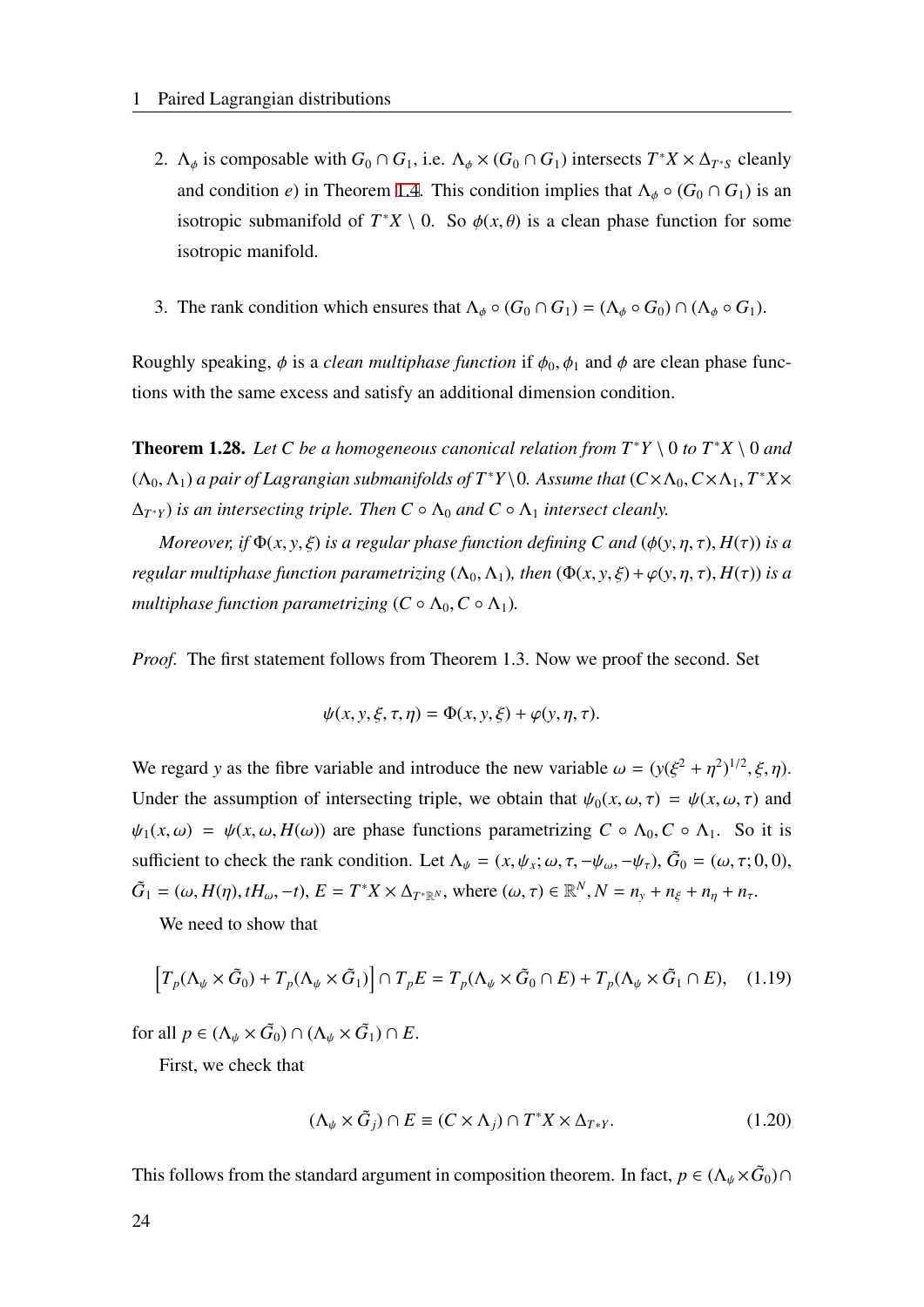*E* if and only if  $(x, y, \xi, \eta, \tau)$  satisfies

$$
\Phi_y(x, y, \xi) + \varphi_y(y, \eta, \tau) = 0,\tag{1.21}
$$

$$
\Phi_{\xi}(x, y, \xi) = 0,\tag{1.22}
$$

$$
\varphi_{\eta}(y,\eta,\tau) = 0,\tag{1.23}
$$

$$
\varphi_{\tau}(y,\eta,\tau) = 0. \tag{1.24}
$$

This means that  $\{(x, \Phi_x, y, -\Phi_y) \in C \mid (y, \varphi_y) \in \Lambda_0; (y, -\Phi_y) = (y, \phi_y)\}.$  This is nothing but  $C \times \Lambda_0 \cap (T^*X \times \Delta_{T^*Y})$ . (Note that  $\Phi$  and  $\varphi_0$  are regular phase functions.)

Then we show that

$$
\left[T_p(\Lambda_{\psi}\times\tilde{G}_0)+T_p(\Lambda_{\psi}\times\tilde{G}_1)\right]\cap T_pE\simeq\left[T_p(C\times\Lambda_0)+T_p(C\times\Lambda_1)\right]\cap T_p(T^*X\times\Delta_{T^*Y}).\tag{1.25}
$$

Indeed, let  $\Delta_y = T_p(T^*X \times \Delta_{T^*Y}), \Delta_{\eta,\tau} = T_p(T^*Y \times \Delta_{T^*R_{\eta,\tau}})$ , we have

$$
\begin{aligned}\n\left[T_p(\Lambda_{\psi}\times\tilde{G}_0)+T_p(\Lambda_{\psi}\times\tilde{G}_1)\right]\cap T_pE \\
=\left[T_pC\times\left[T_p\Lambda_{\varphi}\times(T_pG_0+T_pG_1)\cap\Delta_{\eta,\tau}\right]\right]\cap\Delta_{\mathbf{y}} \\
=\left[T_pC\times\left[T_p(\Lambda_{\varphi}\times G_0)\cap\Delta_{\eta,\tau}\right]+\left[T_p(\Lambda_{\varphi}\times G_1)\cap\Delta_{\eta,\tau}\right]\right]\cap\Delta_{\mathbf{y}} \\
=\left[T_pC\times\left[T_p\Lambda_0+T_p\Lambda_1\right]\right]\cap\Delta_{\mathbf{y}} \\
=\left[T_p(C\times\Lambda_0)+T_p(C\times\Lambda_1)\right]\cap\Delta_{\mathbf{y}} \\
=\left[T_p(C\times\Lambda_0)\cap\Delta_{\mathbf{y}}\right]+\left[T_p(C\times\Lambda_1)\cap\Delta_{\mathbf{y}}\right].\n\end{aligned}
$$

Finally, equations (1.20), (1.25) imply that  $\psi$ , *H* satisfy the rank condition.

#### <span id="page-32-0"></span>1.2.2 The equivalence of multiphase functions

In the classical theory, the pull-back of a fibre preserving diffeomorphism maps the classes of phase functions in some conic neighbourhood into another one with the same excess defining on another conic neighbourhood of the same dimension. Unfortunately, this property does not hold in the classes of multiphase functions. This forces us to put additional conditions on the transformations. Because of this, the usual procedure for reducing the fibre dimension and eliminating the excess of phase functions cannot be applied directly to the multiphase functions. In this part, we shall introduce the notion of admissible transformation such that its pull-back acts between classes of multiphase functions with the same excess. We also give other basic transforms on the classes of multiphase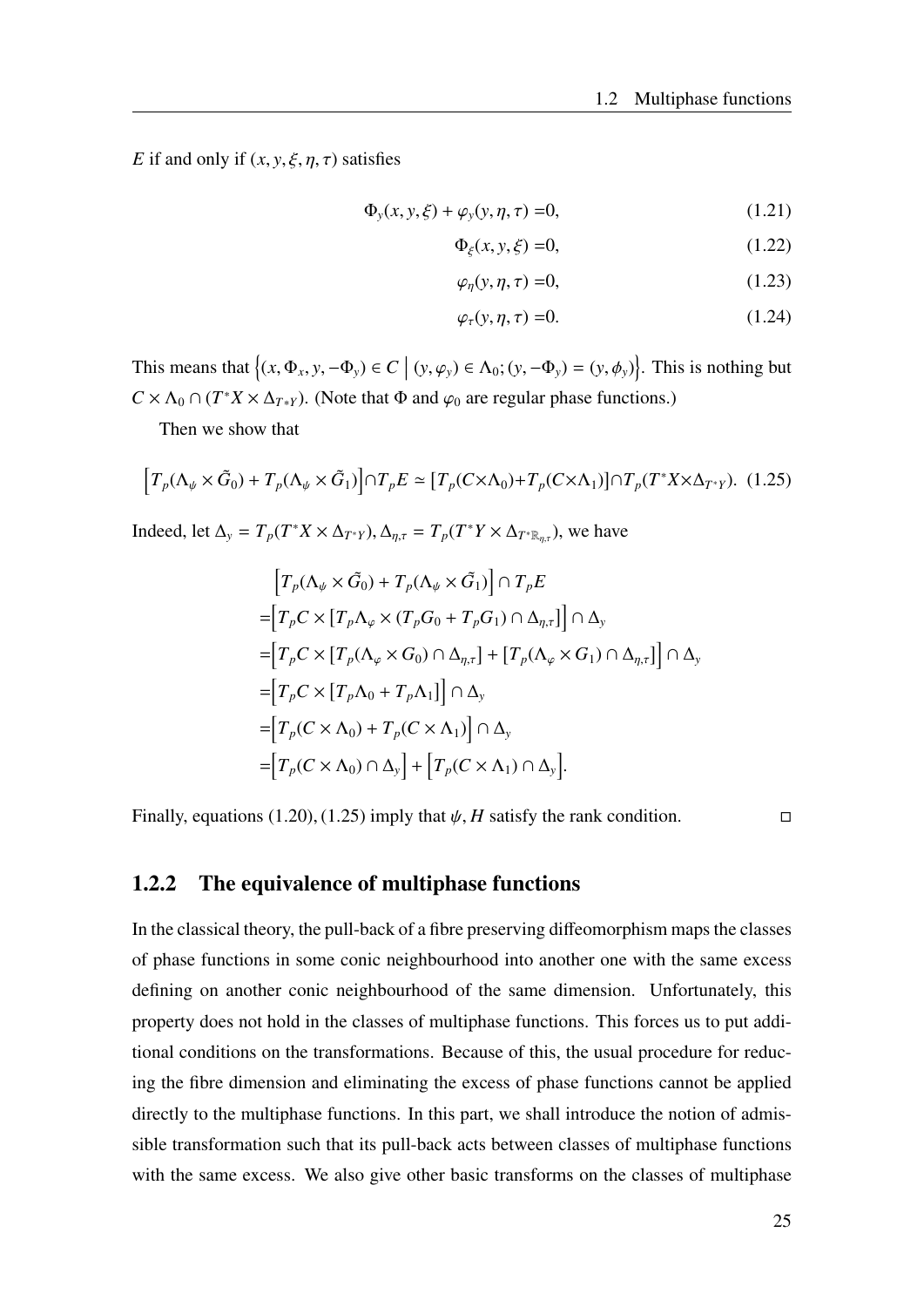functions: increasing, decreasing the fibre dimension and eliminating the excesses. Combining with the invariant of the symbol estimate, we obtain the local representation of paired Lagrangian distributions of multiphase functions. We postpone proving this result until the end of this chapter, after investigating the class of symbols and the representation of paired Lagrangian distributions via oscillatory integrals.

Now we study the relation between two multiphase functions parametrizing the same pair of Lagrangian submanifolds. Assume that Γ, Γ are open conic sets in  $X \times (\mathbb{R}^{N-1} \times \mathbb{R}^l \setminus 0)$ and  $X \times (\mathbb{R}^{N-1} \times \mathbb{R}^l \setminus 0)$ . Let  $\phi$ ,  $\tilde{\phi}$  be clean multiphase functions in  $\Gamma$ ,  $\tilde{\Gamma}$ , respectively.

**Definition 1.29.** A map  $\Gamma \ni (x, \eta, \tau) \mapsto (x, \tilde{\eta}(x, \eta, \tau), \tilde{\tau}(x, \eta, \tau)) \in \tilde{\Gamma}$  is an admissible transformation if the following conditions hold:

- 1. The functions  $\tilde{\eta}(x, \eta, \tau)$ ,  $\tilde{\tau}(x, \eta, \tau)$  are smooth and homogeneous of degree 1 with respect to  $(\eta, \tau)$ .
- 2. The matrices  $D_n \tilde{\eta}(x, \eta, 0), (x, \eta, 0) \in \Gamma$  and  $D_\tau \tilde{\tau}(x, \eta, \tau), (x, \eta, \tau) \in \Gamma$  are invertible.
- 3. The function  $\tilde{\tau}(x, \eta, \tau)$  vanishes on the set  $\tau = 0$ .

The map  $\chi$  is admissible near  $(x_0, \eta_0, 0)$  if  $\chi$  is an admissible transformation in some conic neighbourhood  $V \subseteq \Gamma$  of  $(x_0, \eta_0, 0)$ .

*Remark* 1.30*.* A fibre preserving diffeomorphism  $(x, \eta, \tau) \mapsto (x, g(x, \eta, \tau), h(x, \eta, \tau))$  satisfying  $h(x, \eta, 0) = 0$  is admissible near  $(x_0, \eta_0, 0) \in \Gamma$ .

We restrict the class of transformations because in general, the pull-back of multiphase function under a fibre preserving transformation is no longer a multiphase function. However, this fact holds if we put an extra condition on transformation as the following result.

**Lemma 1.31.** *Assume that*  $\phi(x, \eta, \tau)$  *is a multiphase function near*  $(x_0, \eta_0, 0)$  *with excesses* ( $e_0, e_1, e$ ) and  $\chi$  is an admissible transformation such that  $\chi(x_0, \tilde{\eta}_0, 0) = (x_0, \eta_0, 0)$ *. Let define*  $\psi(x, \eta, \tau) = \phi(\chi(x, \eta, \tau))$  *in some conic neighbourhood of*  $(x_0, \tilde{\eta}_0, 0)$ *. Then*  $\psi$  *is a multiphase function with the excesses*  $(e_0, e_1, e)$  *parametrizing the same Lagrangian pair as* ϕ*.*

*Proof.* Since  $\psi_0(x, \eta, \tau) = \phi_0(\chi(x, \eta, \tau))$  and  $\psi_1(x, \eta) = \phi_1(\chi(x, \eta, 0))$  and  $\chi$  and  $\chi|_{\tau=0}$  are differmorphisms, we first conclude that  $\psi_0$ ,  $\psi_1$  are phase functions with the same excesses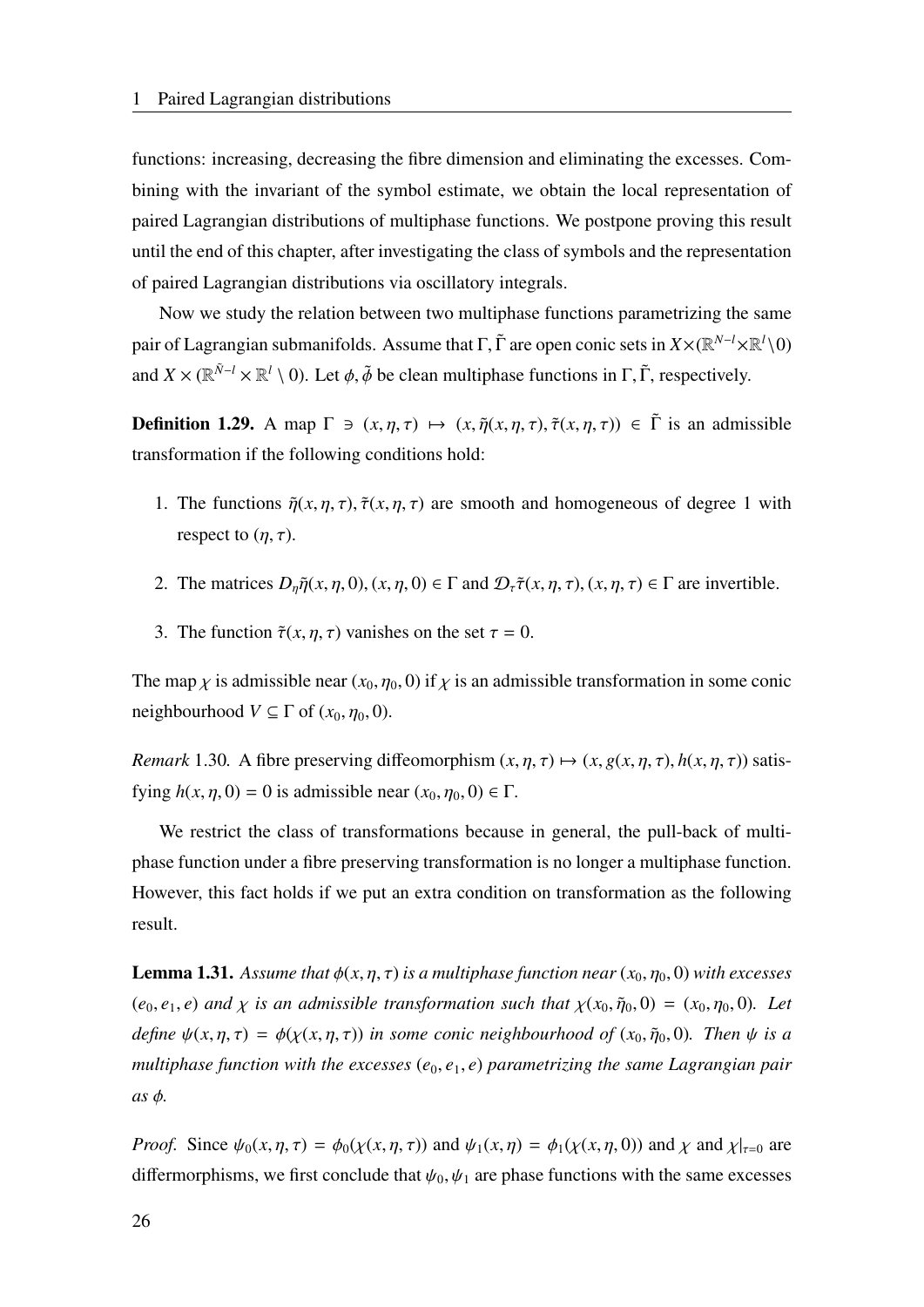and parametrizes the same Lagrangian manifolds as  $\phi_0$ ,  $\phi_1$ . Hence, we only need to check

$$
\operatorname{rank}\begin{pmatrix} \psi_{x\eta} & \psi_{\eta\eta} \\ \psi_{x\tau} & \psi_{\eta\tau} \end{pmatrix} = \operatorname{rank}\begin{pmatrix} \phi_{x\eta} & \phi_{\eta\eta} \\ \phi_{x\tau} & \phi_{\eta\tau} \end{pmatrix}, \operatorname{rank}(d\psi_{\eta}) = \operatorname{rank}(d\phi_{\eta}).
$$

At the point  $(x, \eta, 0) \in \Gamma$  satisfying  $\phi_{\eta} = 0$ ,  $\phi_{\tau} = 0$  we have

$$
\begin{pmatrix} \psi_{x\eta} & \psi_{\eta\eta} \\ \psi_{x\tau} & \psi_{\eta\tau} \end{pmatrix} = \begin{pmatrix} \tilde{\eta}_{\eta} & \tilde{\tau}_{\eta} \\ \tilde{\eta}_{\tau} & \tilde{\tau}_{\tau} \end{pmatrix} \begin{pmatrix} \phi_{x\eta} & \phi_{\eta\eta} & \phi_{\eta\tau} \\ \phi_{x\tau} & \phi_{\eta\tau} & \phi_{\tau\tau} \end{pmatrix} \begin{pmatrix} I & 0 \\ \tilde{\eta}_{x} & \tilde{\eta}_{\eta} \\ \tilde{\tau}_{x} & \tilde{\tau}_{\eta} \end{pmatrix}.
$$

Because  $\tilde{\tau}_x$  and  $\tilde{\tau}_\eta$  vanish at the point  $(x, \eta, 0)$ , we obtain:

 $\begin{pmatrix} \psi_{x\eta} & \psi_{\eta\eta} \end{pmatrix}$  $\overline{\mathcal{C}}$  $\psi_{x\tau}$   $\psi_{\eta\tau}$  $\mathcal{L}_{\mathcal{L}}$  $\begin{array}{c} \hline \end{array}$ =  $\begin{pmatrix} \tilde{\eta}_\eta & 0 \end{pmatrix}$  $\overline{\mathcal{C}}$  $\tilde{\eta}_{\tau}$   $\tilde{\tau}_{\tau}$  $\int (\phi_{x\eta} \phi_{\eta\eta})$  $\int$  $\overline{\mathcal{C}}$  $\phi_{x\tau}$   $\phi_{\eta\tau}$  $\int I = 0$  $\int$  $\overline{\mathcal{C}}$  $\tilde{\eta}_x$   $\tilde{\eta}_\eta$  $\mathcal{L}_{\mathcal{L}}$  $\int$ .

This implies that rank  $\begin{pmatrix} \psi_{x\eta} & \psi_{\eta\eta} \end{pmatrix}$  $\overline{\mathcal{C}}$ ψ*x*<sup>τ</sup> ψητ  $\mathcal{L}_{\mathcal{A}}$  $\int$  $=$  rank  $\begin{pmatrix} \phi_{x\eta} & \phi_{\eta\eta} \end{pmatrix}$  $\overline{\mathcal{C}}$  $\phi_{x\tau}$   $\phi_{\eta\tau}$  $\lambda$  $\int$ . Similarly, the equality

$$
\left(\psi_{x\eta} \quad \psi_{\eta\eta} \quad \psi_{\eta\tau}\right) = (\tilde{\eta}_{\eta})\left(\phi_{x\eta} \quad \phi_{\eta\eta} \quad \phi_{\eta\tau}\right)\begin{pmatrix} I & 0 & 0 \\ \tilde{\eta}_x & \tilde{\eta}_\eta & \tilde{\eta}_\tau \\ \tilde{\tau}_x & \tilde{\tau}_\eta & \tilde{\tau}_\tau \end{pmatrix}
$$

yields the remain condition. This proves the lemma.

We shall use admissible transformation to define the equivalence between multiphase functions.

**Definition 1.32.** Let  $\phi$  and  $\tilde{\phi}$  be multiphase functions in some conic neighbourhoods  $\Gamma$ ,  $\tilde{\Gamma}$ . Two multiphase functions  $\phi$ ,  $\tilde{\phi}$ , are said to be equivalent if there exists an admissible transformation  $\chi$  from  $\Gamma$  to  $\Gamma'$  such that  $\phi = \chi^* \tilde{\phi}$ .

These functions are said to be locally equivalent near  $(x_0, \eta_0, 0)$  and  $(x_0, \tilde{\eta}_0, 0)$  if  $\chi$  is locally admissible near these points and  $\chi(x_0, \eta_0, 0) = (x_0, \tilde{\eta}_0, 0)$ .

*Remark* 1.33. Since  $g(x, \eta, 0) = 0$ ,  $D_n f(x, \eta, 0)$  and  $D_r g(x, \eta, \tau)$  are invertible in some conic neighbourhood  $\tau/|\eta| \leq \varepsilon$ . So the necessary condition for equivalence of multiphase functions is that  $\phi_0$ ,  $\tilde{\phi}_0$  and  $\phi$ ,  $\tilde{\phi}$  are equivalent phase functions in the Hörmander's sense.

**Proposition 1.34.** *Let*  $\phi(x, \eta, \tau)$  *and*  $\tilde{\phi}(x, \tilde{\eta}, \tilde{\tau})$  *be regular multiphase functions in conic*  $neighborhoods$   $of$   $(x_0, \eta_0, 0) \in X \times (\mathbb{R}^N \setminus 0)$  and  $(x_0, \tilde{\eta}_0, 0) \in X \times (\mathbb{R}^N \setminus 0)$ , respectively. *Then* ϕ *and* ϕ˜ *are equivalent in some neighbourhoods of these points if the following conditions hold:*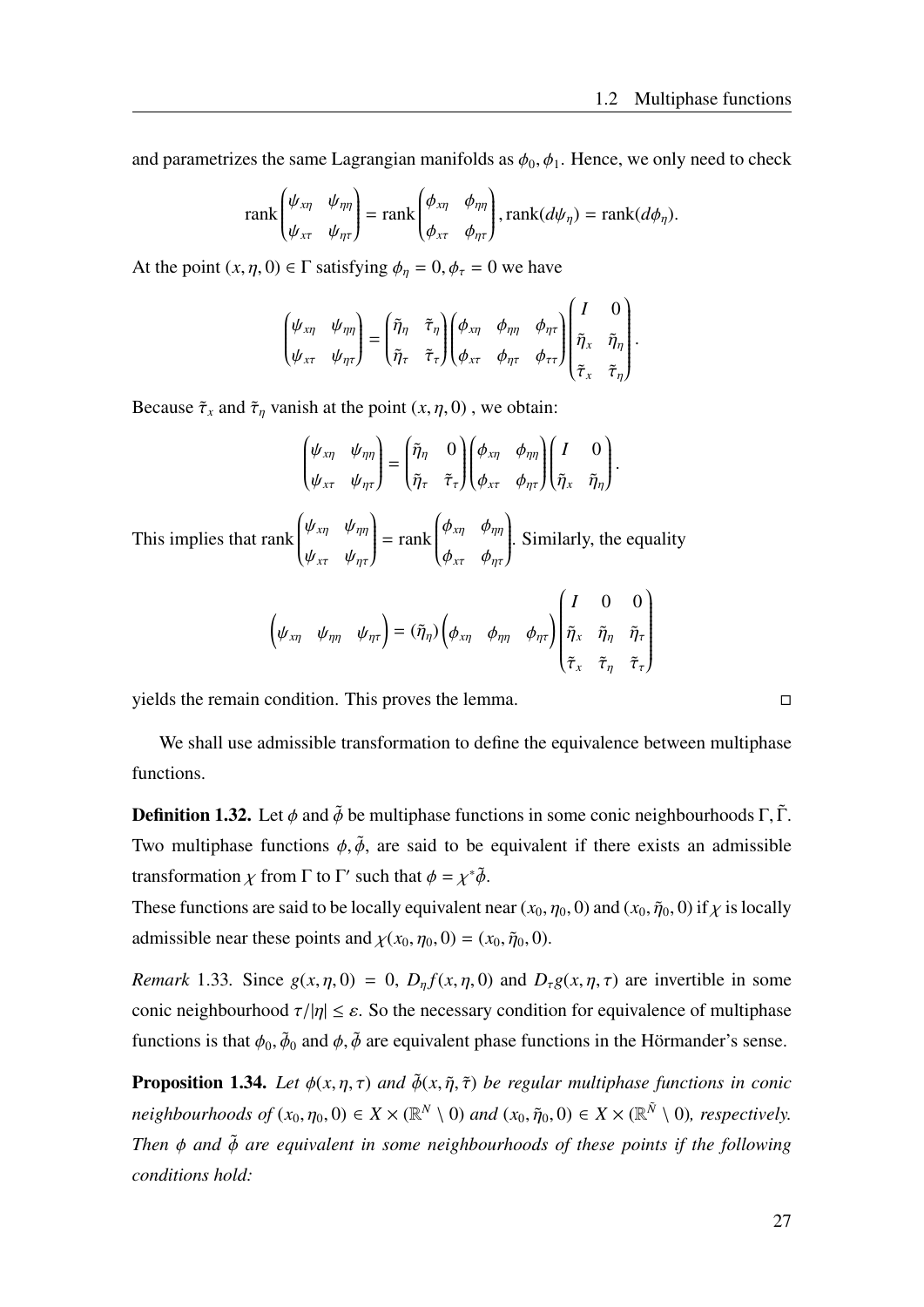- *1.* ϕ, ϕ˜ *parametrize the same pair of Lagrangian submanifolds,*
- *2.*  $N = \tilde{N}, l = \tilde{l}$ ,
- 3.  $\phi_{\eta\eta}(x_0, \eta_0, 0)$  and  $\tilde{\phi}_{\tilde{\eta}\tilde{\eta}}(x, \tilde{\eta}_0, 0)$  have the same signature.

*Proof.* Our proof is based on the proof of the equivalence of phase functions in [Ho85]. First step. We can assume that  $\eta = \tilde{\eta}, \phi(x, \eta, 0) = \tilde{\phi}(x, \eta, 0)$ . Indeed, since  $\phi_1, \tilde{\phi}_1$  parametrize the same  $\Lambda_1$ ,  $N - l = \tilde{N} - \tilde{l}$  and  $\phi_{1\eta\eta}$ ,  $\tilde{\phi}_{1\eta\eta}$  have the same signature, we conclude that  $\phi_1$  and  $\tilde{\phi}_1$  are equivalent phase functions. Hence, there is a diffeomorphism  $(x, \eta) \mapsto (x, f(x, \eta))$ such that  $\phi_1(x, \eta) = \tilde{\phi}_1(x, f(x, \eta))$ . So the multiphase function  $\varphi(x, \eta, \tau) = \tilde{\phi}(x, f(x, \eta), \tau)$ is equivalent to  $\tilde{\phi}$  and  $\varphi(x, \eta, 0) = \phi(x, \eta, 0)$ . So we may assume that  $\phi$ ,  $\tilde{\phi}$  have the mentioned property.

Second step. We prove that by changing  $\tau$ -variable, we have  $\phi_{\tau}(x, \eta, 0) = \phi_{\tilde{\tau}}(x, \eta, 0)$ .

On the set  $\{\phi_{\eta}(x, \eta, 0) = 0\}$  the system  $\{\phi_{\tau}(x, \eta, 0) = 0\}$  is equivalent to  $\{\tilde{\phi}_{\tau}(x, \eta, 0) = 0\}$ , which leads to

$$
\phi_{\tau}(x,\eta,0) = \tilde{\phi}_{\tau}(x,\eta,0)a(x,\eta) + \tilde{\phi}_{\eta}(x,\eta,0)b(x,\eta),
$$
\n(1.26)

for  $a = (a_{ij}(x, \eta))_{l,l}$  and  $b = (b_{ij}(x, \eta)_{N-l,l})$  are smoothly homogeneous of degree zero. Differentiating both sides of [1.26](#page-35-0) with respect to  $x, \eta$  at the point  $(x_0, \eta_0, 0)$  and adding  $\phi_{\eta x}, \phi_{\eta \eta}$ , we obtain

<span id="page-35-0"></span>
$$
\begin{pmatrix} \phi_{\tau x} & \phi_{\eta x} \\ \phi_{\tau \eta} & \phi_{\eta \eta} \end{pmatrix} = \begin{pmatrix} \tilde{\phi}_{\tau x} & \tilde{\phi}_{\eta x} \\ \tilde{\phi}_{\tau \eta} & \tilde{\phi}_{\eta \eta} \end{pmatrix} \begin{pmatrix} a & 0 \\ b & I \end{pmatrix}.
$$

Since  $\phi$  and  $\tilde{\phi}$  are regular multiphase functions, both matrices have rank *N*. Therefore *a* is invertible at  $(x_0, \eta_0)$ . One has a non-degenerate extension in some conic neighbourhood of  $(x_0, \eta_0, 0)$ . Consider a diffeomorphism  $\chi: (x, \eta, \tau) \mapsto (x, \eta + b\tau, a\tau)$  in some neighbourhood of  $|\tau|/|\eta| \leq \varepsilon$ , then the multiphase function  $\chi^*\tilde{\phi}$  is equivalent to  $\tilde{\phi}$  and differs from  $\phi$ a term which vanishes to second order in  $\tau$ .

Third step. Without loss of generality, we assume that  $\phi - \tilde{\phi}$  vanishes to second order on  $C_{\phi} = \{(x, \eta, \tau)|\phi_{\eta} = 0, \phi_{\tau} = 0\}$  and on  $\{\tau = 0\}$ . In fact, consider the map

$$
(x, \eta, \tau) \to (x, \phi_x, \phi_\eta).
$$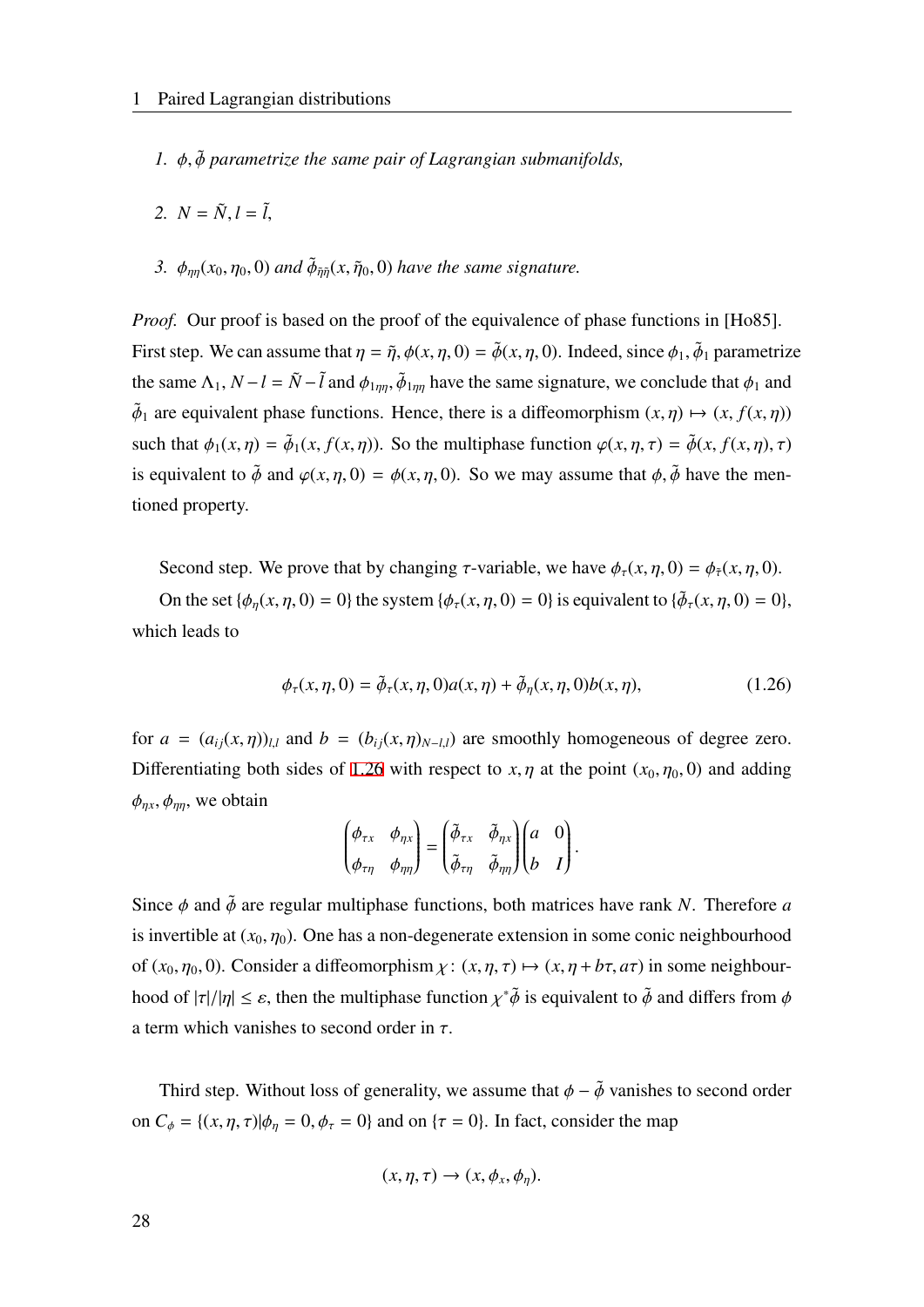Because  $\phi$  satisfies the rank condition, it is injective. By the implicit theorem, there is a smooth map  $\Psi$  from a neighbourhood of  $(x_0, \xi_0, 0)$  to  $\mathbb{R}^N$  such that

$$
(\eta,\tau)=\Psi(x,\phi_x,\phi_\tau).
$$

Replace Ψ by Ψ(x, ξ|ξ<sub>0</sub>|/|ξ|, ω)|ξ|/|ξ<sub>0</sub>|, we may assume Ψ is homogeneous of degree 1 in ξ. Consider the transformation

$$
\chi: (x, \eta, \tau) \to (x, \tilde{\Psi}(x, \phi_x, \phi_\eta)),
$$

where  $\tilde{\Psi}$  is the map corresponding to  $\tilde{\phi}$ . It is fibre preserving and its restriction to  $C_{\phi}$  is a differmorphism. Two functions  $\chi^*\tilde{\phi}$ ,  $\phi$  have the desired assumption. It remains to check that  $\chi^*\tilde{\phi}$  and  $\tilde{\phi}$  are locally equivalent. Set  $\xi = \phi_x, \omega = \phi_\eta$  then the differential of  $\xi$  at a fixed *x* has the form

$$
\tilde{\Psi}_{\xi}(\phi_{x\eta}, \phi_{x\tau}) + \tilde{\Psi}_{\omega}(\phi_{\eta\eta}, \phi_{\eta\tau}) = \tilde{\Psi}_{\xi}(\tilde{\phi}_{x\eta}, \tilde{\phi}_{x\tau}) + \tilde{\Psi}_{\omega}(\tilde{\phi}_{\eta\eta}, \tilde{\phi}_{\eta\tau}) = I,
$$

since at the point  $(x, \eta, 0)$ , we have  $\phi(x, \eta, 0) = \tilde{\phi}(x, \eta, 0)$ ,  $\phi_{\tau}(x, \eta, 0) = \tilde{\phi}_{\tau}(x, \eta, 0)$  and  $(\eta, \tau) = \tilde{\Psi}(x, \tilde{\phi}_x, \tilde{\phi}_\eta)$ . This implies that  $\chi$  is a diffeomorphism at  $(x_0, \eta_0, 0)$  and moreover,  $\chi(x, \eta, 0) = (x, \eta, 0)$ . Thus  $\tilde{\phi}$  and  $\chi^* \tilde{\phi}$  are equivalent multiphase functions. So we may assume that  $\tilde{\phi}$ ,  $\phi$  vanish to second order on  $C_{\phi}$  and  $\tau = 0$ .

Forth step. Now we are in position to use Hörmander's method for phase functions  $\phi(x, \eta, \tau)$  and  $\tilde{\phi}(x, \eta, \tau)$ . Using Taylor's expansion, we obtain

$$
\phi(x,\theta) - \tilde{\phi}(x,\theta) = \phi_{\theta}A(x,\theta)\phi_{\theta},
$$

where  $\theta = (\eta, \tau)$  and A is a symmetric matrix vanishing at  $\tau = 0$ . We shall show that there exists a diffeomorphism transformation of the form

$$
(x,\theta) \to (x,\theta + B(x,\theta)\phi_{\theta})
$$

which satisfies  $\phi(x, \theta) = \tilde{\phi}(x, \theta + B\phi_{\theta})$  and  $B(x, \eta, 0) = 0$ . In fact, since  $\phi(x, \theta + B\phi_{\theta})$  –  $\phi(x,\theta) = \phi(x,\theta) + \phi_{\theta}B\phi_{\theta} + \phi_{\theta}BGB\phi_{\theta}$ , where *G* is a matrix depending smoothly on *x*,  $\theta$  and *B*. We take *B* as the solution of the equation

$$
B+BGB=A.
$$

This equation has a unique solution if *A* is small enough and moreover, this solution is homogeneous of degree 1 in  $\theta$ . Since  $A(x, \eta, 0) = 0$ , we conclude that whenever  $|\tau|/|\eta| \le \varepsilon$ small enough, we can take *B* as the solution of the equation above and  $B(x, \eta, 0) = 0$ . So  $\phi$  and  $\tilde{\phi}$  are equivalent in some conic neighbourhood of  $(x_0, \eta_0, 0)$ . This completes the  $\Box$ proof.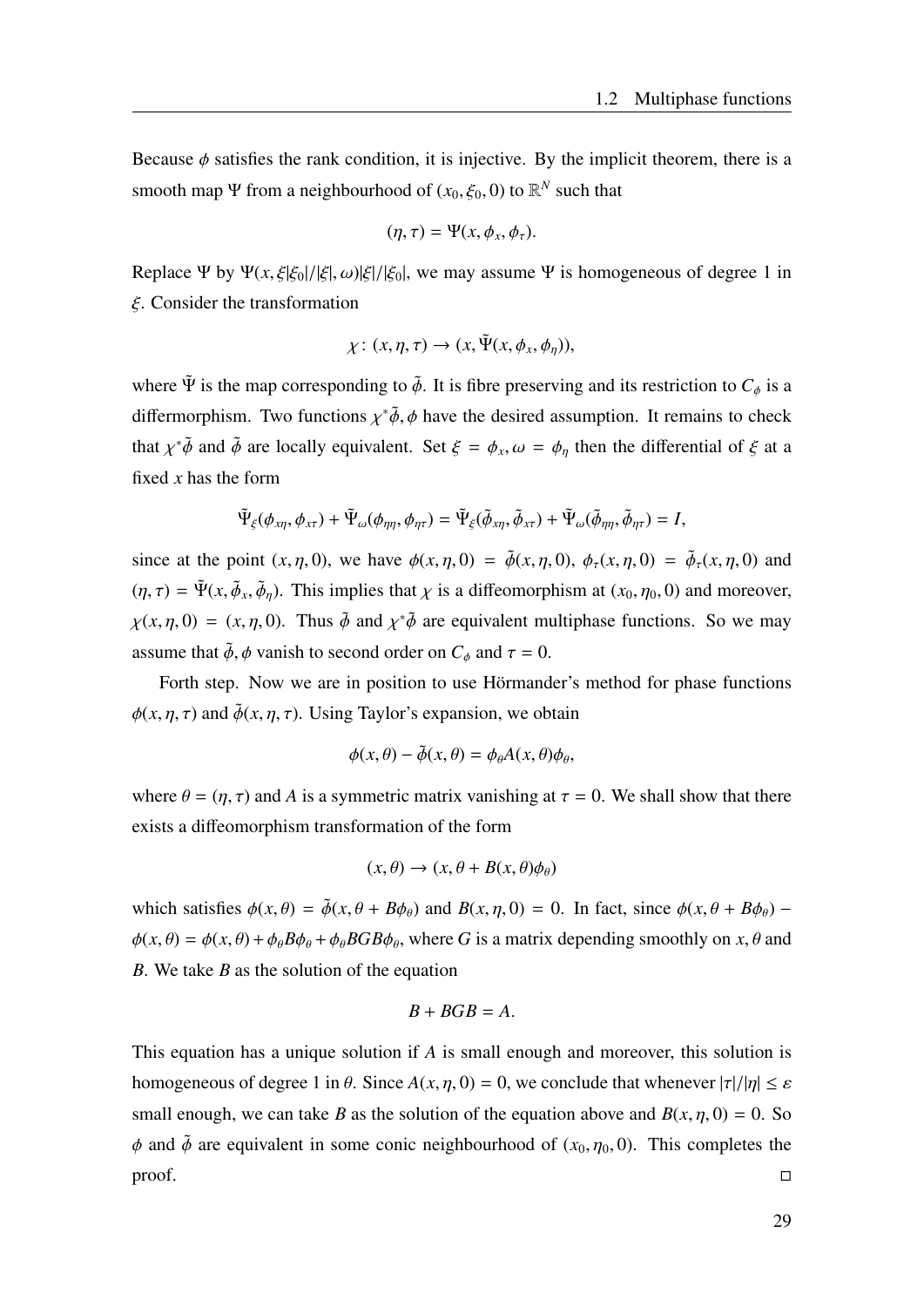<span id="page-37-0"></span>**Proposition 1.35.** Let  $\phi(x, \eta, \tau)$  be a multiphase function in a conic neighbourhood of  $(x_0, \eta_0, 0)$  *with excesses*  $e_0 = 0, e_1 = e > 0$ . Then there exists a multiphase function  $\psi$  *near*  $(x_0, \eta'_0, \tau'_0)$  which parametrizes the same Lagrangian pair as  $\phi$  such that

$$
\phi(x,\eta,\tau)=\psi(x,\eta',\tau')+\eta''\tau''/|\eta',\tau'|,(\eta'',\tau'')\in\mathbb{R}^{e_1}\times\mathbb{R}^{e_1}.
$$

*Proof.* First of all, since  $\phi_1(x, \eta) = \phi(x, \eta, 0)$  is a clean phase function with excess  $e_1$  near  $(x_0, \eta_0)$ , we may assume that there exists a variable splitting  $\eta = (\eta', \eta'') \in \mathbb{R}^{k-e_1} \times \mathbb{R}^{e_1}$ such that  $\phi_{\eta''}(x, \eta, 0) = 0$ . Now using the condition rank( $d\phi_{\eta}(x_0, \eta_0, 0) = k$ , we derive that  $(\phi_{\eta''\tau})$  has full rank. So there exists  $\tau = (\tau', \tau'')$  such that  $\phi_{\eta''\tau''}(x_0, \eta_0, 0)$  has rank  $e_1$ . It follows that the matrix

$$
\begin{pmatrix}\n\phi_{\eta''\eta''} & \phi_{\tau''\eta''} \\
\phi_{\tau''\eta''} & \phi_{\tau''\tau''}\n\end{pmatrix}
$$

has the full rank  $e_1$ . Hence, the equations  $\phi_{\eta''}(x, \eta, \tau) = 0$ ,  $\phi_{\tau''}(x, \eta, \tau) = 0$  are solved near  $(x_0, \eta_0, 0)$  by  $\eta'' = g(x, \eta', \tau'), \tau'' = h(x, \eta', \tau').$  Because  $\phi_{\eta''}(x, \eta, 0) = 0$ , we obtain  $h(x, \eta', 0) = 0$ . Now if we use the change of variables

$$
(x, \eta, \tau) \mapsto (x, \eta', \eta'' - g(x, \eta', \tau'), \tau', \tau'' - h(x, \eta, \tau)),
$$

then the new function  $\tilde{\phi}(x, \eta, \tau) = \phi(x, \eta', \tau'' + g(x, \eta', \tau'), \tau', \tau'' + h(x, \eta', \tau'))$  is an equivalent multiphase function of  $\phi$  satisfying  $d_{\eta'',\tau''}\tilde{\phi}(x,\eta',0,\tau',0) = 0$ . Without loss of generality, we suppose that  $g = 0, h = 0$ . Define  $\psi(x, \eta', \tau') = \phi(x, \eta', 0, \tau', 0)$ . It is clear that the matrix  $\begin{pmatrix} \psi_{\text{\tiny{$}X\eta'}} & \psi_{\text{\tiny{$}\eta',\eta'}} \end{pmatrix}$  $\overline{\mathcal{C}}$  $\psi_{\mathbf{x} \tau'} \quad \phi_{\eta' \tau'}$  $\mathcal{L}_{\mathcal{L}}$  $\int$ at  $(x_0, \eta'_0, 0)$  has full rank  $k - e_1 + l - e_1$ . Combining with the fact that  $\psi(x, \eta', 0)$  and  $\psi(x, \eta', \tau')$  are regular phase functions parametrizing the same Lagrangian submanifolds as  $\phi_0$ ,  $\phi_1$ , we conclude that  $\psi$  is a regular multiphase function which parametrizes the same Lagrangian pair as  $\phi$ . Now we shall prove that under a suitable transform on  $\eta''$ ,  $\tau''$ , two multiphase functions  $\phi$  and  $\psi$  have the desired relation. Using Taylor's expansion, we have

$$
\phi(x,\eta,\tau) = \phi(x,\eta',0,\tau',0) + \frac{1}{2|\eta',\tau'|} [(A\eta'',\eta'') + (B\eta'',\tau'') + B(\tau'',\eta'') + (C\tau'',\tau'')],
$$

where *A*, *C* are symmetric matrices and  $B(x_0, \eta'_0, \tau'_0, 0) = |\eta'_0|$  $\gamma'_0, \tau'_0 | \phi_{\eta''\tau''}(x, \eta_0, \tau_0)$  is invertible. Set  $G =$  *A B*  $\overline{\mathcal{C}}$ *B* ′ *C*  $\mathcal{L}_{\mathcal{A}}$  $\int$  $Q =$  0 *I*  $\overline{\mathcal{L}}$ *I* 0  $\mathcal{L}_{\mathcal{L}}$  $\int$ . We look for a matrix *R* of the form

$$
R = \begin{pmatrix} B' - CZ/2 & C/2 \\ Z & I \end{pmatrix}
$$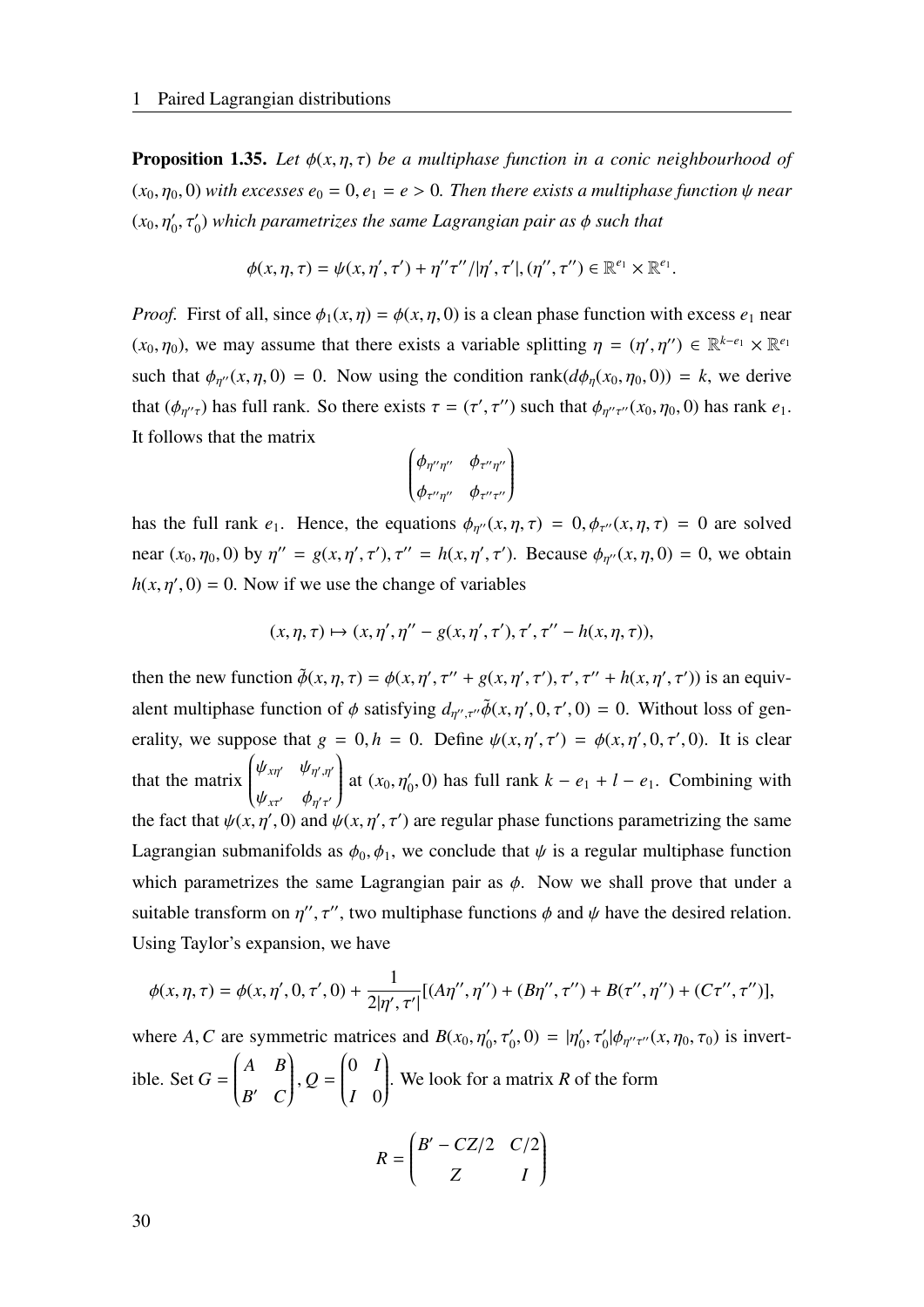which satisfies  $R'QR = G$ . Or equivalently, the matrix *Z* solves the equation

$$
BZ + Z'B' - Z'CZ = A.
$$

We claim that this matrix equation has a unique solution provided that *B* is invertible and  $B^{-1}A$  is small. In fact, consider *A* as a functional of *Z*. The differential when  $Z = 0$  is the mapping

$$
\frac{dA}{dZ}(0)(V) = BV + V'B' - V'CZ - Z'CV|_{Z=0}.
$$

It is surjective as for all symmetric *U*, the matrix  $V = B^{-1}U/2$  solves the equation  $V'B' +$  $BV = U$ . By the implicit function theorem, we have  $Z = Z(A)$  near  $A = 0$ . Now at the point  $(x_0, \eta_0, 0)$  we have  $A = 0$  and *B* is invertible. There exists a conic neighbourhood of  $(x_0, \eta_0, 0)$  such that *B* is still invertible and *A* is small enough. So applying the change of variables

$$
\begin{pmatrix} \tilde{\eta}'' \\ \tilde{\tau}'' \end{pmatrix} = \begin{pmatrix} B' - CZ/2 & C/2 \\ Z & I \end{pmatrix} \begin{pmatrix} \eta'' \\ \tau'' \end{pmatrix},
$$
\n(1.27)

we obtain  $\phi(x, \eta', \tilde{\eta}'', \tau', \tilde{\tau}'') = \psi(x, \eta', \tau')$  +  $\tilde{\eta}^{\prime\prime} \cdot \tilde{\tau}^{\prime\prime}$  $\frac{1}{|\eta', \tau'|}$ . Finally, we need to check that the | transformation  $(x, \eta, \tau) \mapsto (x, \eta', \tilde{\eta}'', \tau', \tilde{\tau}'')$  is admissible. It is sufficient to show that  $Z(x, \eta, \tau) = 0$  when  $\tau = 0$ . This condition holds because  $A(x, \eta, 0) = 0$ . So  $\phi(x, \eta, \tau) = 0$  $\psi(x, \eta', \tau') + \eta'' \cdot \tau'' / |\eta', \tau'|$ |.

## 1.2.3 Reduction of multiphase functions

In this part, we shall prove some results in the change of the fibre dimension. We use the same idea as in the case of phase functions. In dealing with multiphase functions, we need further properties of the change of coordinates. Therefore, in the proof of reduction for multiphase functions, whenever we use a change of coordinates, we have to verify the admissibility of the transformation. This demands a careful treatment, sometimes the transformation does not come from an explicit formula. We shall prove the main result in several steps.

<span id="page-38-0"></span>**Proposition 1.36.** Let  $\phi$  be a multiphase function with excesses  $(e_0, e_1, e)$  in some conic neighbourhood in  $X$   $\times$  ( $\mathbb{R}^{k+l} \setminus 0$ ) of ( $x_0, \eta_0, 0$ ). Then there exists an admissible transforma*tion*

$$
(x, \eta, \tau) \mapsto (x, \eta', \eta'', \tau', \tau''),
$$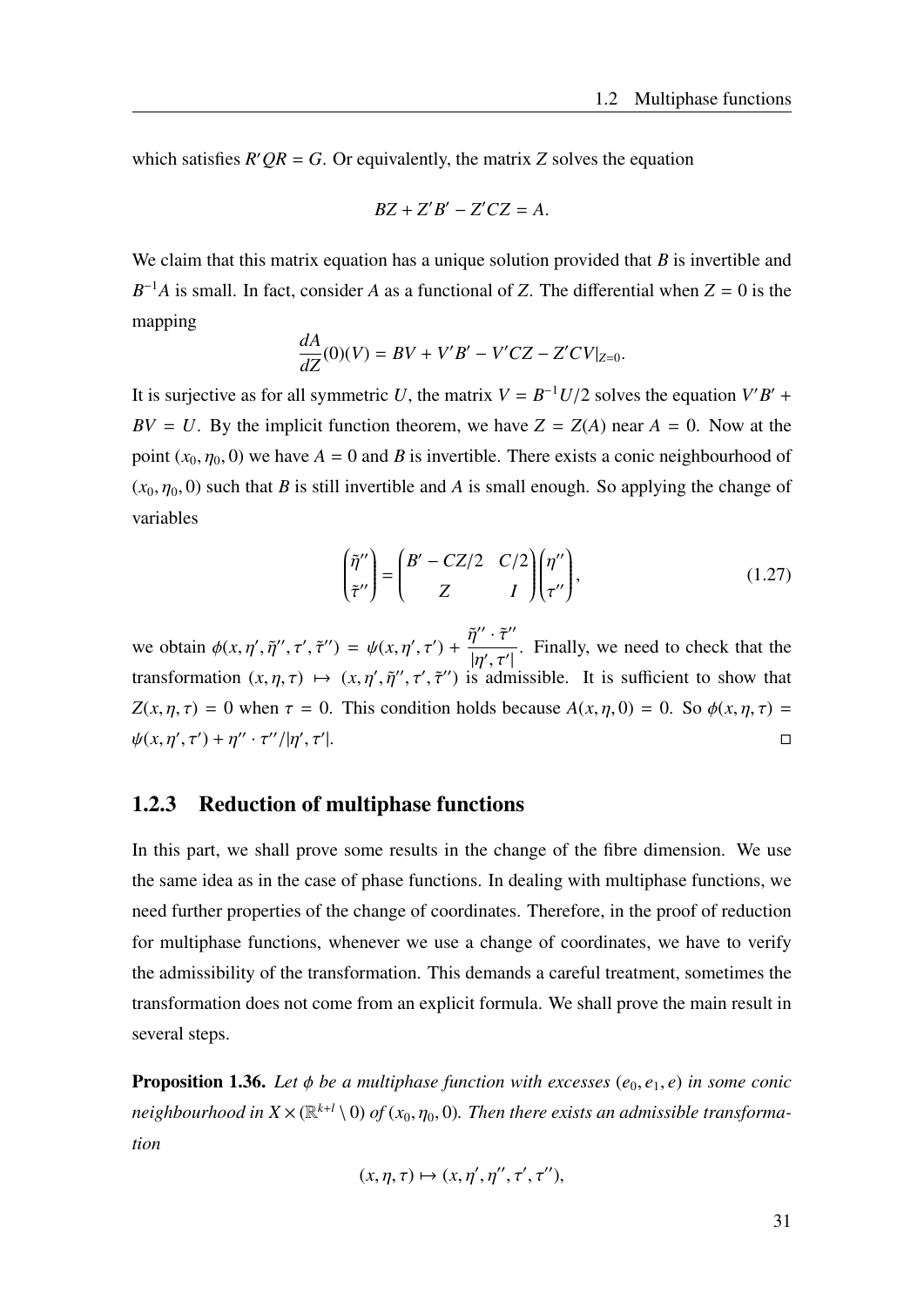*and a multiphase function with excesses*  $(e_0, e_0 + e_1 - e, e_0)$  *parametrizing the same Lagrangian pair as* ϕ *such that*

$$
\phi(x,\eta,\tau) = \psi(x,\eta',\tau') + \eta''\tau''/|\eta',\tau'|,
$$

 $where \eta = (\eta', \eta'') \in \mathbb{R}^{k-(e-e_0)} \times \mathbb{R}^{e-e_0}, \tau = (\tau', \tau'') \in \mathbb{R}^{l-(e-e_0)} \times \mathbb{R}^{e-e_0}.$ 

*Proof.* First of all, since  $\phi_1(x, \eta) = \phi(x, \eta, 0)$  is a clean phase function with excess  $e_1$  near  $(x_0, \eta_0)$ , we may assume that there exists a variable splitting  $\eta = (\eta', \eta'') \in \mathbb{R}^{k-e_1} \times \mathbb{R}^{e_1}$ such that  $\phi_{\eta''}(x, \eta, 0) = 0$ . By the conditions rank $(d\phi_{\eta}(x_0, \eta_0, 0)) = k - (e_0 + e_1 - e)$  we conclude that  $(\phi_{\eta''\tau})$  has rank at least  $e - e_0$ . So there exists  $\tau = (\tau', \tau'') \in \mathbb{R}^{l-(e-e_0)} \times \mathbb{R}^{e-e_0}$ such that  $\phi_{\eta''\tau''}(x_0, \eta_0, 0)$  invertible, and then

$$
\begin{pmatrix}\n\phi_{\eta''\eta''} & \phi_{\tau''\eta''} \\
\phi_{\tau''\eta''} & \phi_{\tau''\tau''}\n\end{pmatrix}
$$

has the full rank  $2(e-e_0)$ . Hence, the equations  $\phi_{\eta''}(x, \eta, \tau) = 0$ ,  $\phi_{\tau''}(x, \eta, \tau) = 0$  are solved near  $(x_0, \eta_0, 0)$  by  $\eta'' = g(x, \eta', \tau'), \tau'' = h(x, \eta', \tau').$  Since  $\phi_{\eta''}(x, \eta, 0) = 0$ , we obtain  $h(x, \eta', 0) = 0$ . We now use the change of variables

$$
(x, \eta, \tau) \mapsto (x, \eta', \eta'' - g(x, \eta', \tau'), \tau', \tau'' - h(x, \eta, \tau)).
$$

The new function  $\tilde{\phi}(x, \eta, \tau) = \phi(x, \eta', \tau'' + g(x, \eta', \tau'), \tau', \tau'' + h(x, \eta', \tau'))$  is an equivalent multiphase function of  $\phi$  satisfying  $d_{\eta''}, \tau''\tilde{\phi}(x, \eta', 0, \tau', 0) = 0$ . Without loss of generality, we suppose that  $g = 0, h = 0$ . Let define  $\psi(x, \eta', \tau') = \phi(x, \eta', 0, \tau', 0)$ . At  $(x_0, \eta_0, 0)$  we have

$$
\begin{pmatrix}\n\phi_{x\eta'} & \phi_{\eta'\eta'} & \phi_{\eta''\eta'} & \phi_{\tau''\eta'} & \phi_{\tau''\eta'} \\
\phi_{x\eta''} & \phi_{\eta'\eta''} & \phi_{\eta''\eta''} & \phi_{\tau''\eta''} & \phi_{\tau'\eta''} \\
\phi_{x\tau''} & \phi_{\eta'\tau''} & \phi_{\eta''\tau''} & \phi_{\tau''\tau''} & \phi_{\tau'\tau''} \\
\phi_{x\tau'} & \phi_{\eta'\tau'} & \phi_{\eta''\tau'} & \phi_{\tau''\tau'} & \phi_{\tau'\tau'}\n\end{pmatrix} = \begin{pmatrix}\n\phi_{x\eta'} & \phi_{\eta'\eta'} & 0 & 0 & \phi_{\tau'\eta'} \\
0 & 0 & 0 & \phi_{\tau''\eta''} & 0 \\
0 & 0 & \phi_{\eta''\tau''} & \phi_{\tau''\tau''} & 0 \\
\phi_{x\tau'} & \phi_{\eta'\tau'} & 0 & 0 & \phi_{\tau'\tau'}\n\end{pmatrix}.
$$
\n(1.28)

Hence,  $\psi$  is a degenerate multiphase function with the excesses  $(e_0, e_0 + e_1 - e, e_0)$  which parametrizes the same Lagrangian pair as  $\phi$ . Now we shall prove that under a suitable transform on  $\eta''$ ,  $\tau''$ , two multiphase functions  $\phi$  and  $\psi$  have the desired relation. Using Taylor's expansion, we have

$$
\phi(x,\eta,\tau) = \phi(x,\eta',0,\tau',0) + \frac{1}{2|\eta',\tau'|} [(A\eta'',\eta'') + (B\eta'',\tau'') + B(\tau'',\eta'') + (C\tau'',\tau'')],
$$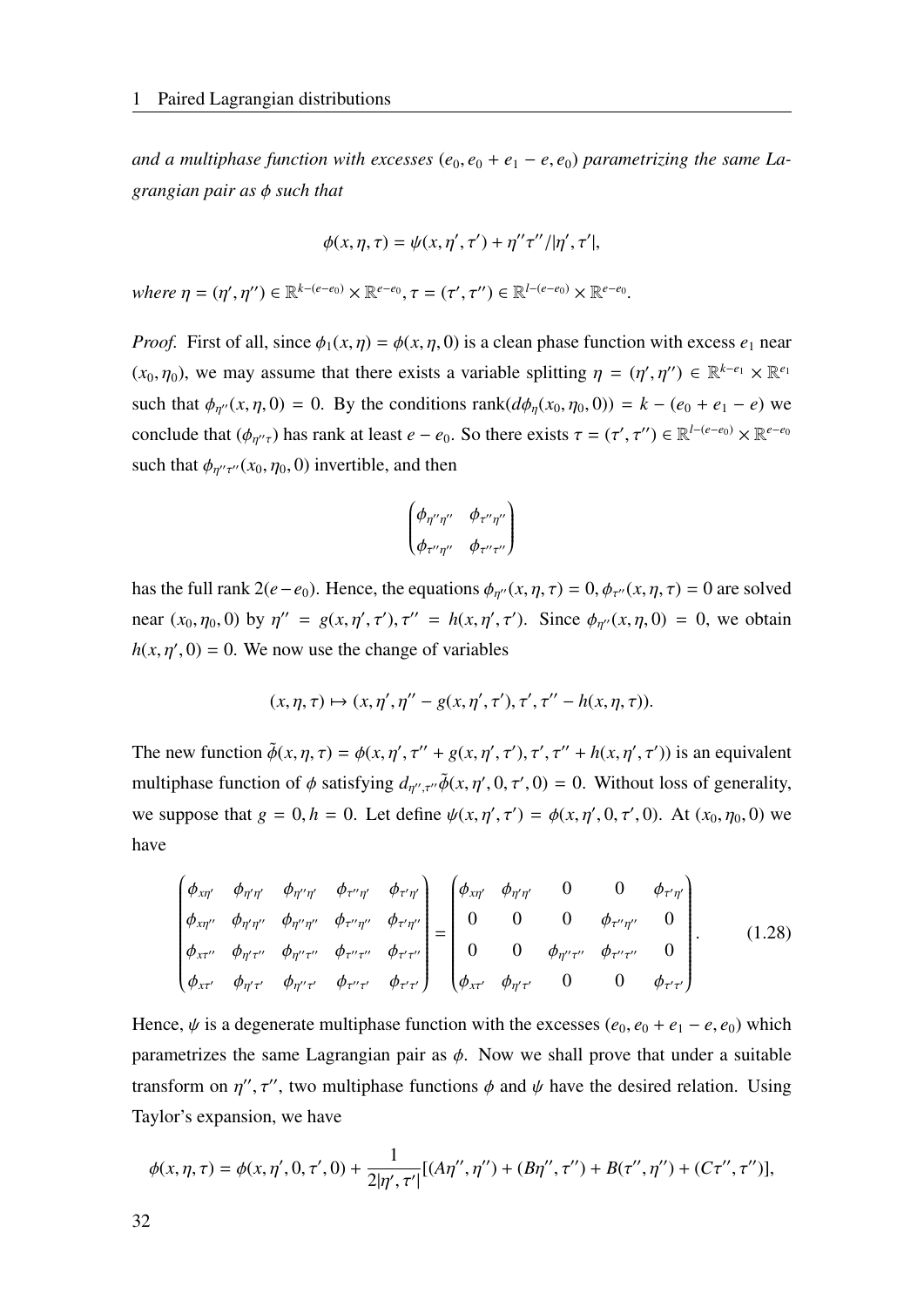where *A*, *C* are symmetric matrices,  $B(x_0, \eta'_0, \tau'_0, 0) = |\eta'_0|$  $\gamma'_0, \tau'_0 | \phi_{\eta''\tau''}(x, \eta_0, \tau_0)$  is invertible. Let  $G =$  *A B*  $\overline{\mathcal{C}}$ *B* ′ *C*  $\mathcal{L}_{\mathcal{A}}$  $\int$ , *Q* = 0 *I*  $\overline{\mathcal{L}}$ *I* 0  $\mathcal{L}_{\mathcal{L}}$  $\begin{array}{c} \end{array}$ and  $R =$  $\begin{bmatrix} B' - CZ/2 & C/2 \end{bmatrix}$  $\overline{\mathcal{C}}$ *Z I*  $\lambda$  $\begin{array}{c} \hline \end{array}$ .

Using the same argument as in the proof of Proposition [1.35](#page-37-0), we obtain the existence of matrix *R* satisfying  $R'QR = G$  and the admissibility of the transformation  $(x, \eta, \tau) \mapsto$  $(x, \eta', \tilde{\eta}'', \tau', \tilde{\tau})$  $\Box$ ).

<span id="page-40-0"></span>**Proposition 1.37.** Assume that  $\phi$  is a multiphase function with excesses (e, e<sub>1</sub>, e) in an *open conic neighbourhood in*  $X \times (\mathbb{R}^{k+l} \setminus 0)$  *of* ( $x_0, \eta_0, 0$ ). Then after using an admissible *transformation, we may split*  $\eta = (\eta', \eta'') \in \mathbb{R}^{k-e_1} \times \mathbb{R}^{e_1}$  and  $\tau = (\tau', \tau'') \in \mathbb{R}^{l-(e-e_1)} \times \mathbb{R}^{e-e_1}$ *such that*

$$
\phi_{\eta''}(x,\eta,\tau) = 0, \phi_{\tau''}(x,\eta,\tau) = 0.
$$
\n(1.29)

*Furthermore, for each fixed*  $\eta''$ ,  $\tau''$ , the function  $\psi(x, \eta', \tau') = \phi(x, \eta', |\eta', \tau'|\eta'', \tau', |\eta', \tau'|\tau'')$ *is a regular multiphase function parametrizing the same Lagrangian pair as* ϕ*.*

*Proof.* Since  $\phi_1(x, \eta) = \phi(x, \eta, 0)$  is a clean phase with excess  $e_1$ , applying the procedure for eliminating excess of phase function, there is a splitting  $\eta = (\eta', \eta'') \in \mathbb{R}^{k-e_1} \times \mathbb{R}^{e_1}$  such that  $\phi_{\eta''}(x, \eta, 0) = 0$ . Because rank $(\phi_{x\eta}, \phi_{\eta\eta}, \phi_{\tau\eta}) = k - e_1$  by multiphase assumption, we conclude that  $\phi_{\tau n''}(x, \eta, 0) = 0$ . Hence,

$$
\operatorname{rank}\begin{pmatrix} \phi_{x\eta} & \phi_{\eta\eta} \\ \phi_{x\tau} & \phi_{\eta\tau} \end{pmatrix} = \operatorname{rank}\begin{pmatrix} \phi_{x\eta'} & \phi_{\eta'\eta'} & 0 \\ 0 & 0 & 0 \\ \phi_{x\tau} & \phi_{\eta'\tau} & 0 \end{pmatrix} = k + l - e.
$$

So we can choose  $\tau = (\tau', \tau'') \in \mathbb{R}^{l-(e-e_1)} \times \mathbb{R}^{e-e_1}$  such that

$$
\operatorname{rank}\begin{pmatrix} \phi_{x\eta'} & \phi_{\eta'\eta'} \\ \phi_{x\tau'} & \phi_{\eta'\tau'} \end{pmatrix} = k + l - e.
$$

It has some consequences. First,  $C_{\phi}$  is determined by  $\phi_{\eta}(x, \eta, 0) = 0, \phi_{\tau}(x, \eta, 0) = 0$ . So there exist smooth matrices  $f(x, \eta), g(x, \eta)$  such that  $\phi_{\tau''}(x, \eta, 0) = \phi_{\eta''}(x, \eta) f(x, \eta) +$  $\phi_{\tau}(x, \eta)g(x, \eta)$ . Extend *f*, *g* into some conic neighbourhood of  $(x_0, \eta_0, 0)$  and consider an admissible transformation of the form

$$
(x, \eta, \tau) \rightarrow (x, \eta' + f(x, \eta, \tau)\tau'', \eta'', \tau + g(x, \eta, \tau)\tau'', \tau'').
$$

In the new coordinates, we have  $\phi_{\tau''}(x, \eta, 0) = 0$ . Thus we may assume that  $\phi$  satisfies this property.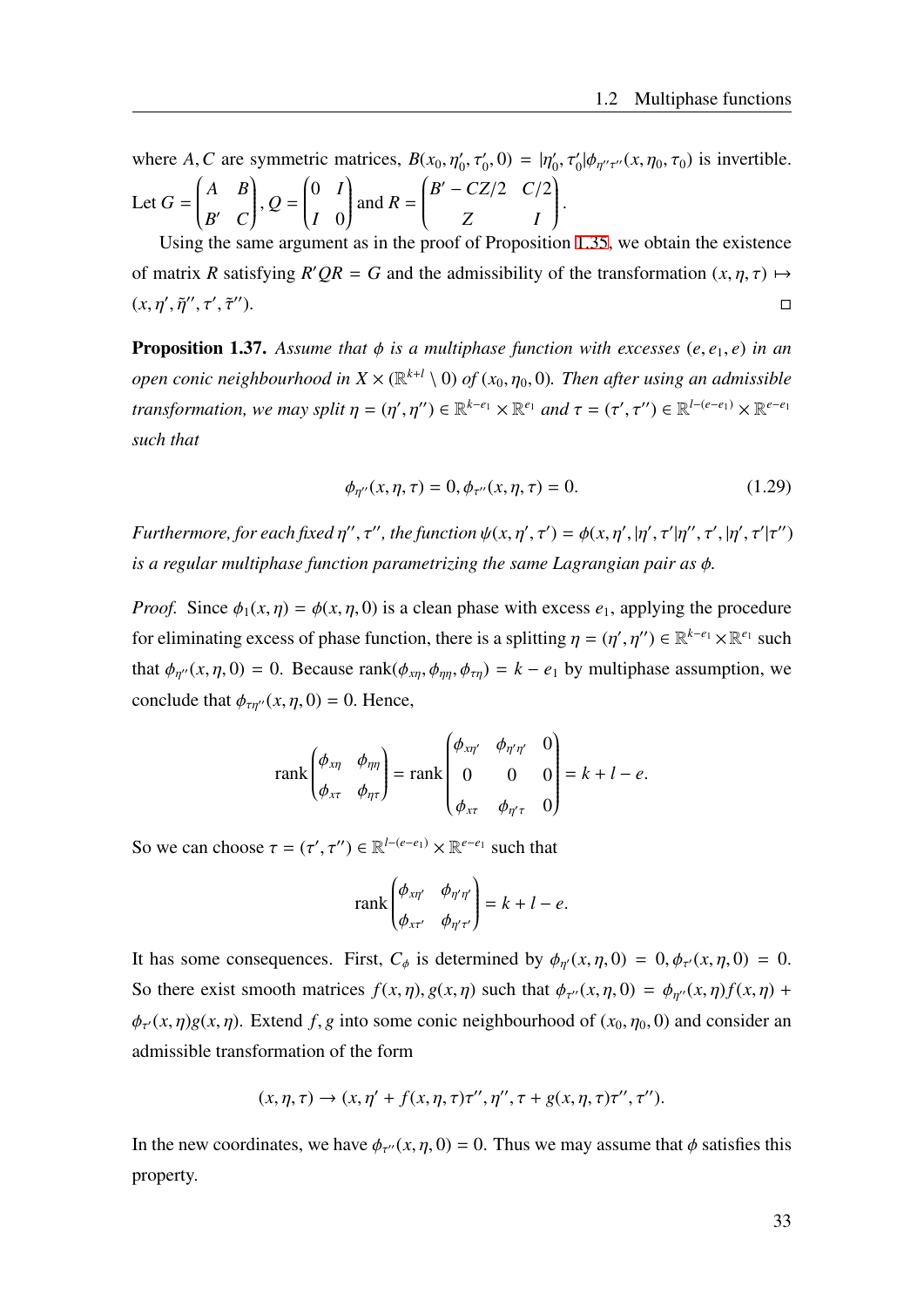Second, using the condition rank( $d\phi_{\eta}, d\phi_{\tau}$ ) =  $k + l - e$ , we conclude that  $C_{\phi_0}$  is determined by  $(k + l - e)$  linearly independent functions  $\phi_{\eta}(x, \eta, \tau)$ ,  $\phi_{\tau}(x, \eta, \tau)$ , and  $C_{\phi_1}$  is determined by  $k + l - e_1$  linearly independent functions  $\phi_{\eta}(x, \eta, \tau) = 0, \tau = 0$ . Note that  $C_{\phi_0}$  intersects  $C_{\phi_1}$  cleanly.

Rewrite  $(\eta'', \tau'') = \omega = (\omega_1, \ldots, \omega_e), (\eta, \tau) = (\eta', \tau', \omega)$ . Since  $\phi_\omega(x, \eta, 0) = 0$ ,  $\phi_\omega$ vanishes on  $C_{\phi_1}$ . Now we shall prove the conclusion of this theorem by induction in the number *e* of  $\omega$ -variables. If  $e = 0$ , then  $e_1 = 0$ . Thus, the theorem is obvious. Suppose that the statement of the theorem holds for multiphase with the excess smaller than *e*. Because the function  $\phi_{\omega_e}(x, \eta, \tau)$  vanishes on  $C_{\phi_0}$  and  $C_{\phi_1}$ , there exist smooth functions *p*, *q* such that

$$
\phi_{\omega_e}(x,\eta,\tau) = \phi_{\eta'}(x,\eta,\tau)p(x,\eta,\tau) + \phi_{\tau'}(x,\eta,\tau)q(x,\eta,\tau), \quad q(x,\eta,0) = 0.
$$

Consider the change of coordinates in the form

$$
\chi: (x, \eta, \tau) \mapsto (x, \eta' + \tilde{p}(x, \eta, \theta), \eta'', \tau' + \tilde{q}(x, \eta, \tau), \tau'')
$$
(1.30)

such that  $\tilde{p}, \tilde{q}$  are the solutions of the ODE system

$$
\partial_{\omega_e} \tilde{p}(x, \eta, \tau) = p(x, \eta, \tau), \partial_{\omega_e} \tilde{q}(x, \eta, \tau) = q(x, \eta, \tau) \tag{1.31}
$$

<span id="page-41-0"></span>
$$
\tilde{p}(x, \eta, \tau)|_{\omega_e=0} = 0, \tilde{q}(x, \eta, \tau)|_{\omega_e=0} = 0.
$$
\n(1.32)

Note that  $\tilde{q}(x, \eta, 0) = 0$  as  $q(x, \eta, 0) = 0$ . Hence, the transformation  $\chi$  in [\(1.30](#page-41-0)) is admissible. In the new variables,  $\phi(x, \eta', \tau', \omega)$  satisfies  $\partial_{\omega_e} \phi = 0$ , so the multiphase function  $\phi$  does not depend on  $\omega_e$ . Rewrite  $\omega' = (\omega_0, ..., \omega_{e-1})$  then  $\phi(x, \eta, \tau) = \phi(x, \eta', \tau', \omega')$  is a multiphase function with the excess  $e - 1$ . By induction assumption, using the transform on  $(x, \eta', \tau', \omega')$ , we have  $\phi_{\omega'}(x, \eta, \tau) = 0$ . Hence,  $\partial_{\omega} \phi(x, \eta, \tau) = 0$ . This completes the  $\Box$ proof.

## 1.3 Amplitude functions of double orders

#### 1.3.1 Definition and basic properties of double symbols

**Definition 1.38.** We denote by  $S^{m,p}(X \times \mathbb{R}^k \times \mathbb{R}^l)$  (or  $S^{m,p}$  when *X*, *k*, *l* are fixed) the set of all smooth functions  $a(x, \eta, \tau)$  such that for an arbitrary compact subset  $K \in X$  and any multi-indices  $\alpha, \beta, \gamma$ , there exists a constant  $C_{\alpha,\beta,\gamma,K}$  satisfying

$$
|\partial_x^{\alpha}\partial_{\eta}^{\beta}\partial_{\tau}^{\gamma}a(x,\eta,\tau)|\leq C_{\alpha,\beta,\gamma,K}\langle \eta,\tau\rangle^{p-|\beta|}\langle \tau\rangle^{m-p-|\gamma|}.
$$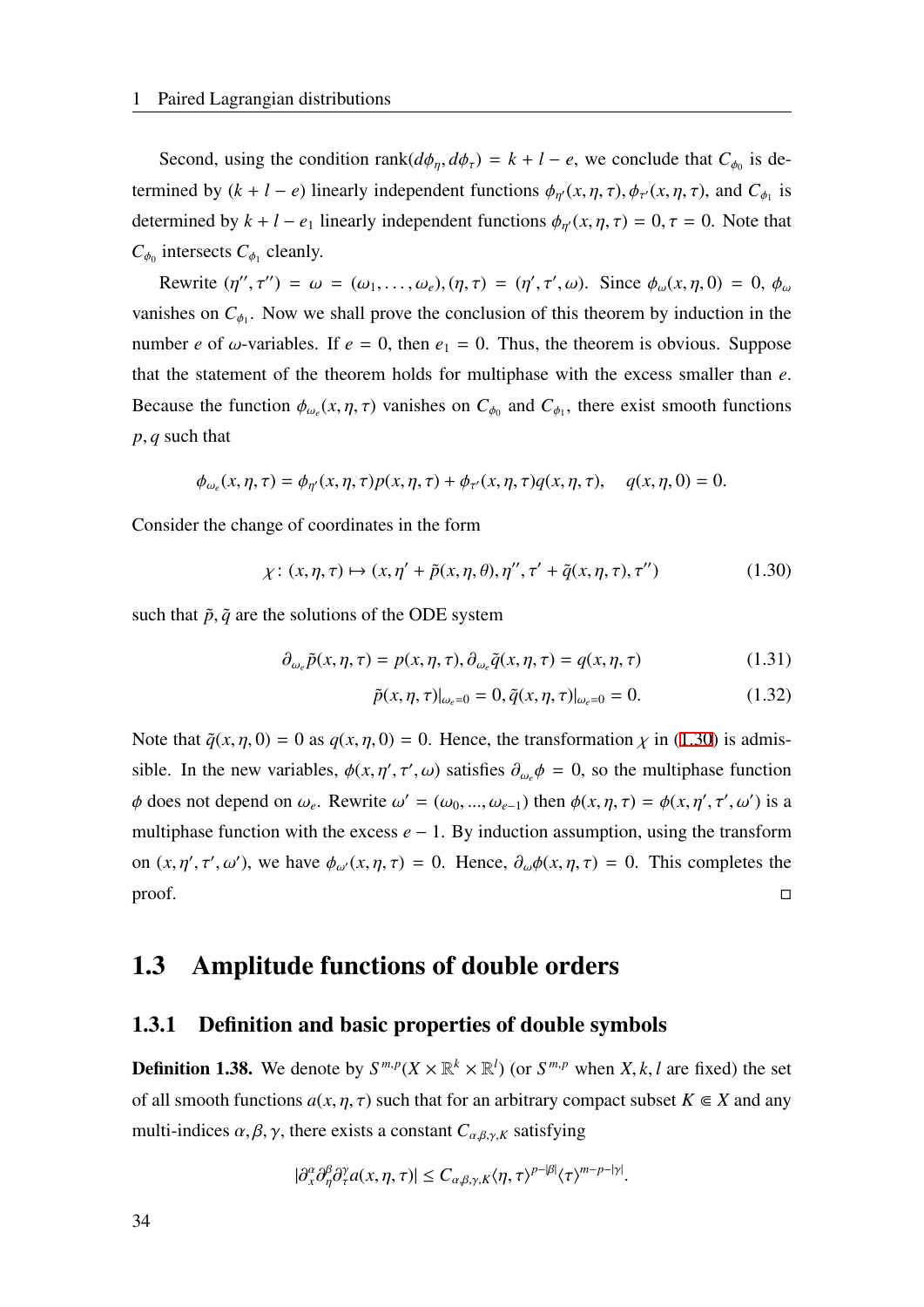$S^{m,p}$  is called the space of double symbols of orders  $(m, p)$ . We set

$$
S^{-\infty,p} = \bigcup_{m \in \mathbb{R}} S^{m,p}(X \times \mathbb{R}^k \times \mathbb{R}^l), \quad S^{m,-\infty} = \bigcap_{p \in \mathbb{R}} S^{m,p}(X \times \mathbb{R}^k \times \mathbb{R}^l),
$$
  

$$
S^{\infty} = \bigcup_{m,p \in \mathbb{R}} S^{m,p}(X \times \mathbb{R}^k \times \mathbb{R}^l), \quad S^{-\infty} = \bigcap_{m,p \in \mathbb{R}} S^{m,p}(X \times \mathbb{R}^k \times \mathbb{R}^l).
$$

The space of symbols of product type of orders  $(m, p)$ , denoted by  $\tilde{S}^{m,p}(X \times \mathbb{R}^{k+l})$ , is the set of all smooth functions  $a(x, \eta, \tau)$  such that for each compact subset  $K \in X$  and all multi-indices  $\alpha, \beta, \gamma$ , there exists a constant  $C_{\alpha,\beta,\gamma,K}$  satisfying

$$
|\partial_x^{\alpha}\partial_{\eta}^{\beta}\partial_{\tau}^{\gamma}a(x,\eta,\tau)|\leq C_{\alpha,\beta,\gamma,K}\langle\eta\rangle^{m-|\beta|}\langle\tau\rangle^{p-|\gamma|}, (x,\eta,\tau)\in K\times\mathbb{R}^{k+l}.
$$

Obviously,  $S^m(X \times \mathbb{R}^k) \otimes S^p(X \times \mathbb{R}^l)$  is a subset of  $\tilde{S}^{m,p}(X \times \mathbb{R}^{k+l})$ .

**Proposition 1.39.** *Let*  $a(x, \eta, \tau)$  *be a smooth function. Define*  $\tilde{a}(x, \tilde{\eta}, \tau) = a(x, \tilde{\eta} \langle \tau \rangle, \tau)$ *. Then*  $a \in S^{m,p}$  *if and only if*  $\tilde{a} \in \tilde{S}^{p,m}$ *.* 

*Proof.* This proposition is proved by a simple computation.

Consequently, we have the following properties:

$$
S_{1,0}^m \subset S^{m,m} \text{ for all } m \in \mathbb{R},\tag{1.33}
$$

$$
S^{m,p} \cdot S^{m',p'} \subset S^{m+m',p+p'} \text{ for all } m, p, m', p' \in \mathbb{R},\tag{1.34}
$$

$$
S^{-\infty} \subset S^{m,p} \subset S^{m',p'} \subset S^{\infty} \text{ if } m \leq m', p \leq p', \tag{1.35}
$$

$$
\partial_x^{\alpha} \partial_{\eta}^{\beta} \partial_{\tau}^{\gamma} : S^{m,p} \to S^{m-|\beta|-|\gamma|, p-|\beta|} \text{ for all } \alpha, \beta, \gamma. \tag{1.36}
$$

## 1.3.2 Topology of double symbol spaces

Let  $\Gamma$  be a conic subset of  $X \times (\mathbb{R}^k \times \mathbb{R}^l)$ . With any compact cone  $K \in \Gamma$  and  $j \in \mathbb{N}$ , we define a semi-norm on  $S^{m,p}(\Gamma)$  by

$$
p_{K,m,p,j}(a) = \sup_{\substack{(x,\eta,\tau)\in K,\\|\alpha|+|\beta|+|\gamma|\leq j}} |\partial_x^{\alpha}\partial_{\eta}^{\beta}\partial_{\tau}^{\gamma}a(x,\eta,\tau)| \langle \eta,\tau\rangle^{-p+|\beta|} \langle \tau\rangle^{-m+p+|\gamma|}.
$$

**Proposition 1.40.** *The space S<sup>m,p</sup> is a Fréchet space with the natural semi-norms. Let*  $a \in S^{m,p}$  *and*  $\chi(\eta, \tau)$  *be a smooth function which is identical to 1 in* { $|\eta, \tau| \le 1$ }, *vanishes outside*  $\{|\eta, \tau| \geq 2\}$ *. Set*  $a_{\varepsilon}(x, \eta, \tau) = \chi(\varepsilon \eta, \varepsilon \tau) a(x, \eta, \tau)$ ,  $k \geq 1$ *. Then*  $a_{\varepsilon} \in S^{-\infty}$  *and the sequence*  $\{a_{\varepsilon}\}\)$  *converges to a as*  $\varepsilon \to 0+$  *with respect to the topology of*  $S^{m',p'}$  *for all*  $m \le m'$  *and*  $p - p' < 0$ *.*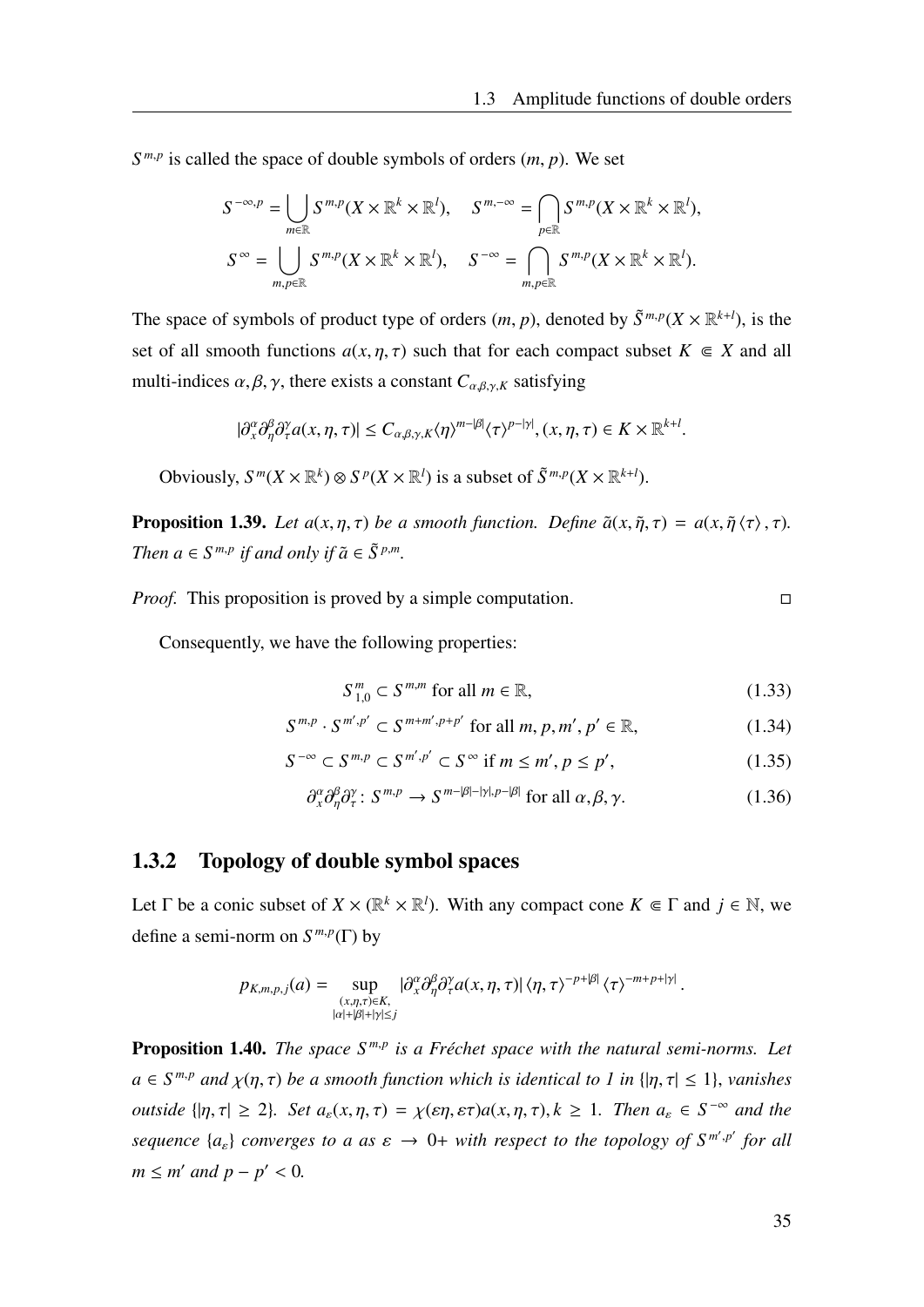**Lemma 1.41.** *Let*  $a \in S^{0,0}(X \times \mathbb{R}^k \times \mathbb{R}^l)$  and  $0 \le \epsilon \le 1$ .

*a)* Set  $a_\epsilon(x, \eta, \tau) = a(x, \epsilon\eta, \epsilon\tau)$ . Then  $a_\epsilon$  is bounded in  $S^{0,0}$ , and  $a_\epsilon \to a_0$  in  $S^{m,p}$  for all  $m, p > 0$  *when*  $\epsilon \rightarrow 0$ *.* 

*b)* Define  $b_{\epsilon}(x, \eta, \tau) = a(x, \eta, \epsilon\tau)$ . Then  $b_{\epsilon}$  tends to  $a(x, \eta, 0)$  in  $S^{m,0}$  for every  $m > 0$ *when*  $\epsilon \rightarrow 0$ *.* 

*c) Similarly,*  $a(x, \epsilon\eta, \tau)$  *<i>converges to*  $a(x, 0, \tau)$  *in*  $S^{0,p}$  *when*  $\epsilon \to 0$  *for every p* > 0*.* 

*Proof.* We first prove part a) with an additional assumption that  $m, p \in (0, 1]$ ; the general case follows immediately. Since  $a_0 = a(x, 0, 0) \in S^{0,0}$ , the conclusion follows by proving that for each compact subset *K* of *X* and multi-indices  $\alpha, \beta, \gamma$ , there exists a constant *C* satisfying

$$
\langle \eta, \tau \rangle^{|\alpha|-p} \langle \tau \rangle^{|\beta|- (m-p)} |\partial_{\eta}^{\alpha} \partial_{\tau}^{\beta} \partial_{x}^{\gamma} (a(x, \epsilon \eta, \epsilon \tau) - a(x, 0, 0))| \leq C_{\alpha, \beta, \gamma} \epsilon^{\min(m, p)}, \tag{1.37}
$$

for all  $(x, \eta, \tau) \in K \times \mathbb{R}^{k+l}$ .

**Case 1.** When  $\alpha = 0, |\beta| \ge 1$ , the left hand side of ([1.37\)](#page-43-0) is estimated by

<span id="page-43-0"></span>
$$
C\left\langle \eta,\tau\right\rangle^{-p}\left\langle \tau\right\rangle ^{|\beta|-m+p}\left\langle \epsilon\tau\right\rangle ^{-|\beta|}\epsilon^{|\beta|}\leq C\epsilon^{m}\left(\frac{\epsilon\left\langle \tau\right\rangle }{\left\langle \epsilon\tau\right\rangle }\right)^{|\beta|-m}\leq C\epsilon^{m}.
$$

**Case 2.** When  $|\alpha| \ge 1$ , the left hand side of [\(1.37](#page-43-0)) can be estimated by

$$
C \langle \eta, \tau \rangle^{|\alpha| - p} \langle \tau \rangle^{|\beta| - m + p} \langle \epsilon \eta, \epsilon \tau \rangle^{-|\alpha|} \langle \epsilon \tau \rangle^{-|\beta|} \epsilon^{|\alpha| + |\beta|}
$$
  
\n
$$
\leq \begin{cases} C \epsilon^p \left( \frac{\epsilon \langle \eta, \tau \rangle}{\langle \epsilon \eta, \epsilon \tau \rangle} \right)^{|\alpha| - p} \left( \frac{\epsilon \langle \tau \rangle}{\langle \epsilon \tau \rangle} \right)^{|\beta|} \leq C \epsilon^p & \text{when } p \leq m, \\ C \epsilon^m \left( \frac{\epsilon \langle \eta, \tau \rangle}{\langle \epsilon \eta, \epsilon \tau \rangle} \right)^{|\alpha| - m} \left( \frac{\epsilon \langle \tau \rangle}{\langle \epsilon \tau \rangle} \right)^{|\beta|} \left( \frac{\langle \eta, \tau \rangle}{\langle \tau \rangle} \right)^{m - p} \leq C \epsilon^m & \text{when } p > m. \end{cases}
$$

**Case 3.** When  $\alpha = 0, \beta = 0$ , using Taylor's formula, we can estimate the left hand side of [\(1.37\)](#page-43-0) by

$$
C\langle \eta, \tau \rangle^{-p} \langle \tau \rangle^{p-m} \left( |\epsilon \eta| \langle \epsilon \eta, \epsilon \tau \rangle^{-1} + |\epsilon \tau| \langle \epsilon \tau \rangle^{-1} \right) \leq C \frac{\langle \eta, \tau \rangle^{-p} \langle \tau \rangle^{p-m} |\epsilon \eta|}{\langle \epsilon \eta, \epsilon \tau \rangle} + C \frac{\langle \tau \rangle^{-m} |\epsilon \tau|}{\langle \epsilon \tau \rangle}.
$$
\n(1.38)

The second term of the right hand side can be bounded by

$$
C\epsilon\langle\tau\rangle^{1-m}\,\epsilon^{1-m}\,\langle\epsilon\tau\rangle^{m-1}\leq C\epsilon^m.
$$

The first term can be bounded as the case  $|\alpha| \geq 1$ :

$$
C\left\langle \eta,\tau\right\rangle^{1-p}\left\langle \tau\right\rangle^{p-m}\left\langle \epsilon\eta,\epsilon\tau\right\rangle^{-1}\epsilon\leq C\epsilon^{\min(m,p)}.
$$

Hence, the inequality ([1.37\)](#page-43-0) holds for  $\alpha = 0, \beta = 0$ . This completes the proof of part a).

The parts b) and c) are similarly proved.  $\square$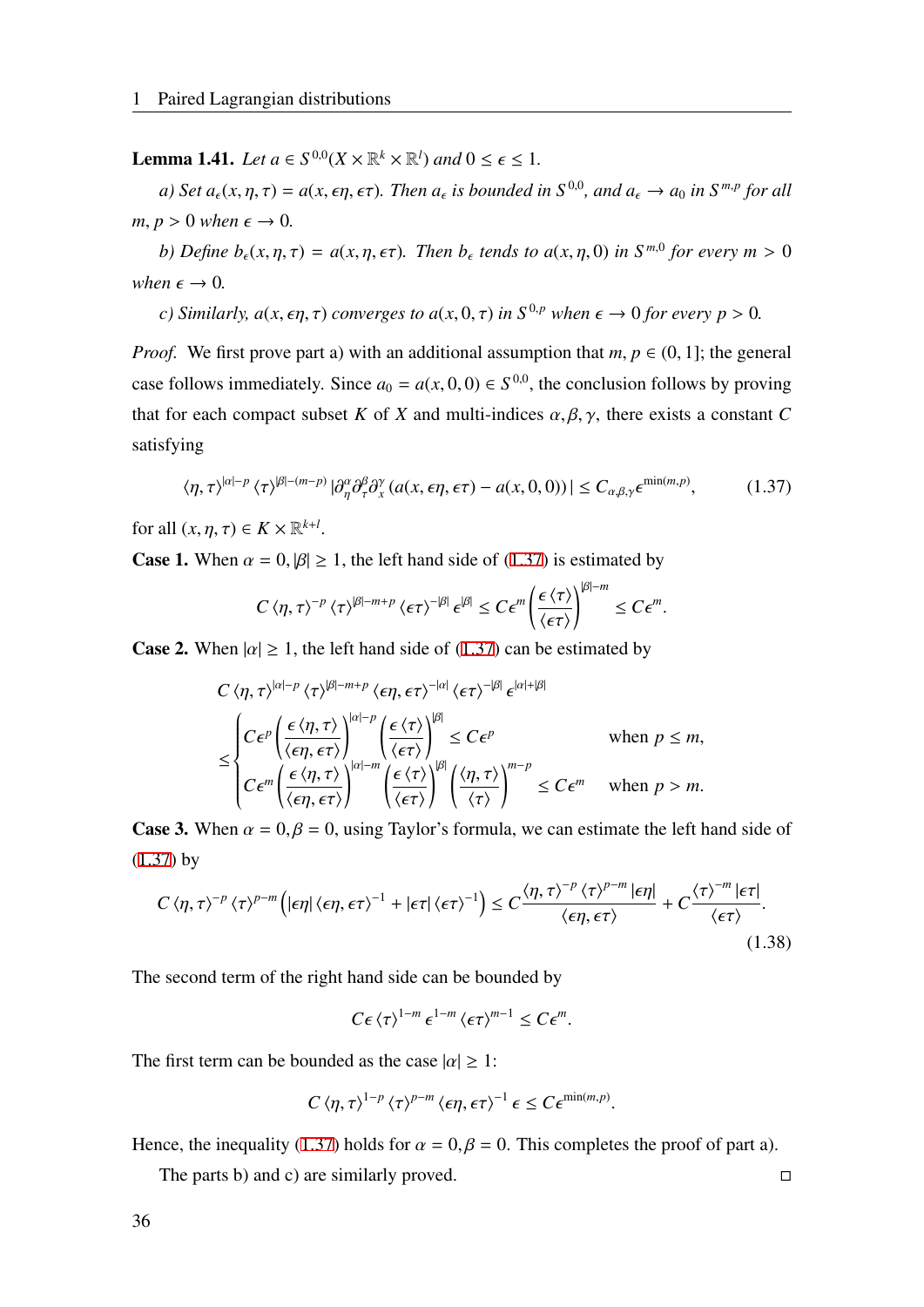As a consequence of this lemma, we have

Corollary 1.42. *Let*  $\chi \in C_0^{\infty}$  $\int_0^\infty (\mathbb{R})$  and be equal to 1 near zero. Then  $\chi(\epsilon \eta, \epsilon \tau) \to 1$  in  $S^{m,p}$ *for every*  $m > 0$ ,  $p > 0$ . Similarly,  $\chi(\epsilon \tau) \to 1$  in  $S^{m,0}$  for every  $m > 0$  and  $\chi(\epsilon |\eta|/\langle \tau \rangle) \to 1$ *in*  $S^{0,p}$  for every  $p > 0$ .

## 1.3.3 Admissible transformations

Consider a fibre preserving mapping

$$
\chi: X \times \mathbb{R}^k \times \mathbb{R}^l \to X \times \mathbb{R}^k \times \mathbb{R}^l, (x, \eta, \tau) \mapsto (x, f(x, \eta, \tau), g(x, \eta, \tau)).
$$

Now we shall provide a condition on  $\chi$  such that under its pulling back, the double symbol spaces are stable.

**Lemma 1.43.** *Let*  $a(x, η, τ) ∈ S<sup>m,p</sup>, f ∈ S<sup>1,1</sup>$  *and*  $g ∈ S<sup>1,0</sup>$ *. Assume that* 

<span id="page-44-0"></span>
$$
\langle f, g \rangle \asymp \langle \eta, \tau \rangle \, ; \quad \langle g \rangle \asymp \langle \tau \rangle \, .
$$

*Then the function b defined by*  $b(x, \eta, \tau) = a(x, f(x, \eta, \tau), g(x, \eta, \tau))$  *<i>belongs to*  $S^{m,p}$ *.* 

*Proof.* By induction on  $|\alpha| + |\beta| + |\gamma|$  one obtains that  $\frac{\partial^{\alpha} \partial^{\beta} \partial^{\gamma} b}{\partial \gamma}$  is a finite sum of terms of the form

$$
\partial_x^{\alpha'} \partial_f^{\beta'} \partial_g^{\gamma'} a(x, f, g) \prod_{r=1}^R \partial_x^{\alpha''} \partial_\eta^{\beta''} \partial_\tau^{\gamma''} f(x, \eta, \tau) \prod_{s=1}^S \partial_x^{\alpha'''} \partial_\eta^{\beta'''} \partial_\tau^{\gamma'''} g(x, \eta, \tau), \tag{1.39}
$$

where  $R = |\beta'|$ ,  $S = |\gamma'|$  and

$$
|\beta| \leq \sum_r |\beta_r''| + \sum_s |\beta_s'''|, \quad |\gamma| \leq \sum_r |\gamma_r''| + \sum_s |\gamma_s'''|.
$$

The modulus of [\(1.39](#page-44-0)) is bounded by a constant times

$$
\langle f, g \rangle^{p-|\beta'|} \langle g \rangle^{m-p-|\gamma'|} \langle \eta, \tau \rangle^{R-\sum_r |\beta_r'|} \langle \tau \rangle^{-\sum_r |\gamma_r'|} \langle \eta, \tau \rangle^{-\sum_r |\beta_r'''|} \langle \tau \rangle^{S-\sum_r |\gamma_r''|}
$$
  

$$
\leq \langle \eta, \tau \rangle^{p-|\beta|} \langle \tau \rangle^{m-p-|\gamma|}.
$$

and the result follows.

*Remark* 1.44*.* In application, we are in the following situation: *f*, *g* is homogeneous of degree 1 in  $\eta$ ,  $\tau$ , and

$$
|f,g| \asymp |\eta,\tau|; \quad |g| \asymp |\tau|.
$$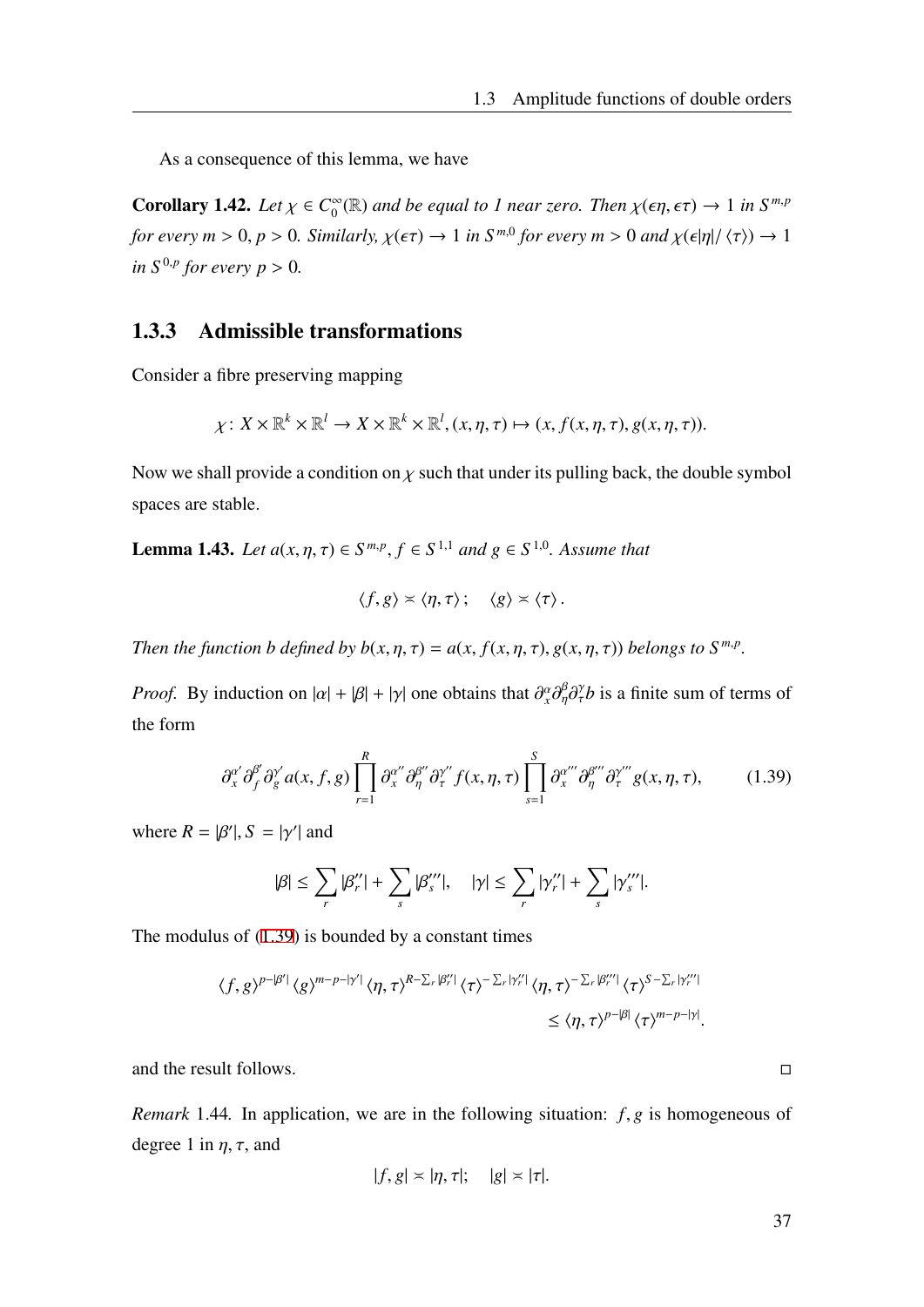Let  $\chi(t)$  be a cut-off function near zero, i.e.,  $\chi \in C^{\infty}(\mathbb{R})$ ,  $\chi(t) = 0$  if  $t \le 1/2$ ,  $\chi(t) = 1$ for  $|t| \ge 1$ . Then  $b(x, \eta, \tau) = \chi(|\eta, \tau|) a(x, f(x, \eta, \tau), g(x, \eta, \tau)) \in S^{m,p}$ . The proof is similar, using the fact that in the support of  $\chi$ ,  $f \in S^1_{1,0} \subset S^{1,1}$ . Since  $g(x, \eta, 0) = 0$ , there is a matrix of homogeneous function  $A(x, \eta, \tau)$  such that  $g(x, \eta, \tau) = A(x, \eta, \tau)\tau$ . This yields  $g \in S^{1,0}$ .

Now we prove the invariance of the classes of these symbols under an admissible transformation.

<span id="page-45-0"></span>**Corollary 1.45.** Let  $\chi: X \times \mathbb{R}^k \times \mathbb{R}^l \to X \times \mathbb{R}^k \times \mathbb{R}^l$ ,  $(x, \eta, \tau) \mapsto (x, f(x, \eta, \tau), g(x, \eta, \tau))$ *be a homogeneous diffeomorphic transformation such that*  $g(x, \eta, 0) = 0$ *. If*  $a \in S^{m,p}$  *and*  $|\tau| \leq \epsilon |\eta|$  *for*  $(x, \eta, \tau) \in \text{supp } a$ , then  $b(x, \eta, \tau) = a(x, f(x, \eta, \tau), g(x, \eta, \tau)) \in S^{m,p}$ .

*Proof.* First, since  $D(f, g)/D(\eta, \tau)$  is invertible for fixed *x*, using Euler's relation, we have  $(f, g) = D(f, g)/D(\eta, \tau) \cdot (\eta, \tau)$ . This implies that  $|f, g| \approx |\eta, \tau|$ .

For  $\tau = 0$ , we have  $g(x, \eta, 0) = 0$ . Hence,  $D_n g(x, \eta, 0) = 0$ . Therefore,  $D_n f(x, \eta, 0)$ is invertible since  $D_n f(x, \eta, 0)$  has full rank. Similarly, we also obtain the invertibility of  $D_{\tau}g(x, \eta, 0)$ . By continuity, this holds for  $|\tau|/|\eta| \leq \varepsilon$ . So we have

$$
g_j(x, \eta, \tau) = \tau D_{\tau} g_j(x, \eta, s\tau), s \in (0, 1).
$$

Because  $D_{\tau}g_i(x, \eta, \tau)$  is homogeneous of degree zero, we may assume that it is invertible for all  $|\tau|/|\eta| \leq \varepsilon$ . So we conclude  $|g| = |\tau D_\tau g| \geq c|\tau|$ . On the other hand, since  $g(x, \eta, 0) =$ 0, there is a matrix  $a(x, \eta, \tau)$  whose elements are homogeneous of degree zero such that

$$
g(x, \eta, \tau) = a(x, \eta, \tau)\tau.
$$

This implies that  $|g| \leq c|\tau|$ . So we obtain  $|g| \approx |\tau|$ . Applying the remark above, we obtain the conclusion of the corollary.  $\Box$ 

## 1.3.4 Asymptotic expansions of double symbols

**Proposition 1.46.** Let  $a_j \in S^{m_j,p_j}$  be a sequence of double symbols. Set  $m'_j = \text{supp}_{h \geq j} m_h, p_j =$ supp<sub>*h*≥*j*</sub> *p<sub><i>h*</sub>.

a) *If*  $\max_j m_j = m \in \mathbb{R}$  *and*  $p_j \searrow -\infty$ , *then one can find*  $a \in S^{m,p_0}$  *such that for every J*

$$
(a - \sum_{0 \le j < J-1} a_j) \in S^{m,p_J}.
$$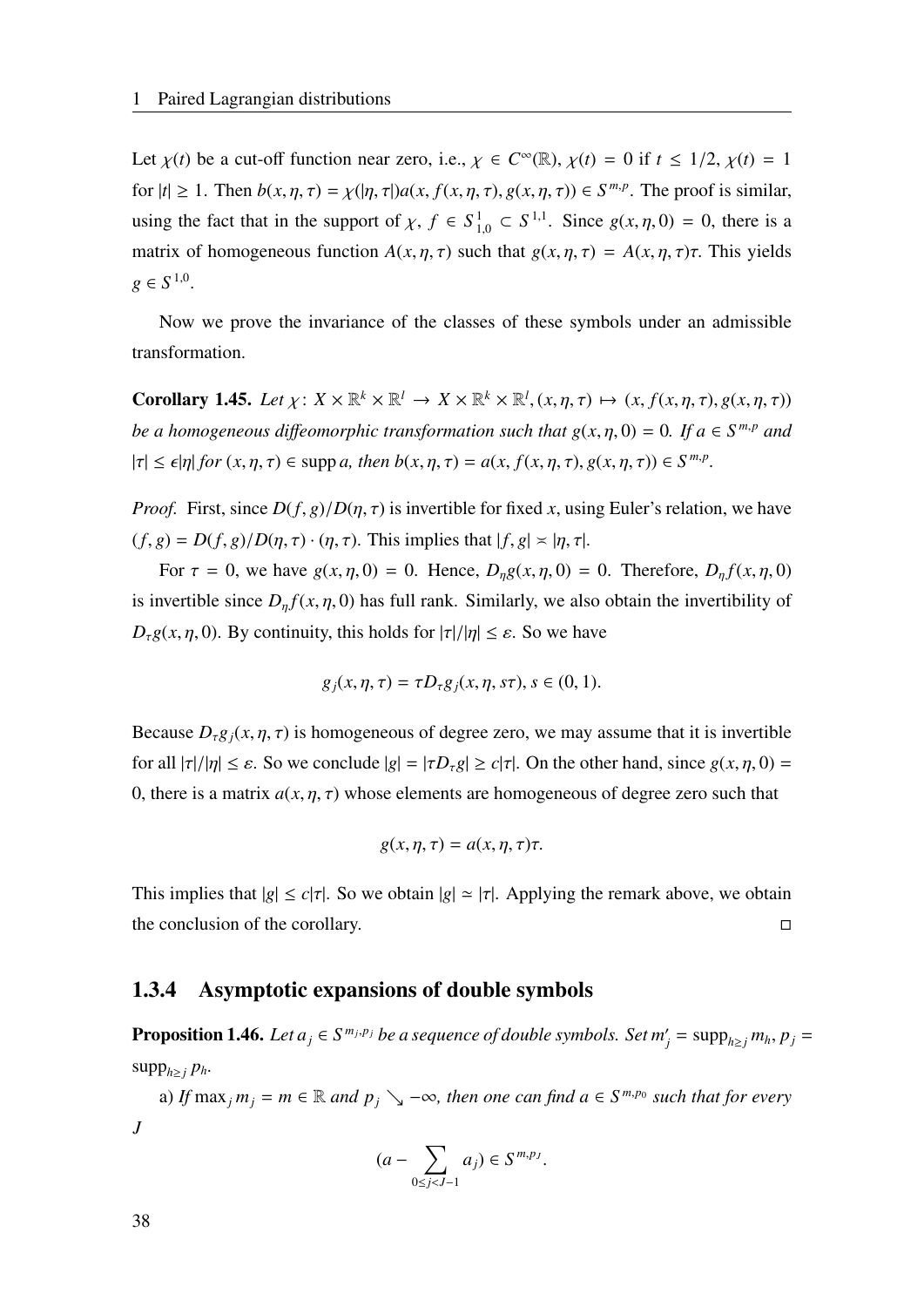*The function a is uniquely determined modulo*  $S^{m, -\infty}$  *and we write a*  $\sim \sum_j a_j$ .

b) *If* max<sub>*j*</sub>  $p_j = p \in \mathbb{R}$  *and*  $m_j \searrow -\infty$  *as*  $j \to \infty$ *, then there exists a function a*  $\in S^{m,p}$ *, m* = max*<sup>j</sup> m<sup>j</sup> uniquely modulo S* −∞,*<sup>p</sup> such that*

$$
(a - \sum_{0 \le j < J} a_j \in S^{m_J, p}.
$$

*We write*  $a = \sum_j a_j \text{ modulo } S^{-\infty, p}$ .

c) If  $m_j, p_j \searrow -\infty$  as  $j \to \infty$ , then there exists a function  $a \in S^{m,p}$  uniquely modulo *S* −∞ *such that*

$$
\left(a - \sum_{0 \le j < J} a_j \right) \in S^{m_J, p_J}.
$$

*We write*  $a = \sum_j a_j \text{ modulo } S^{-\infty}$ .

*Proof.* We first prove the statement *c*). Take a smooth function  $\chi \in C_0^{\infty}$  $\int_0^\infty (\mathbb{R}^{k+l})$  which is equal to 1 near zero. We can choose a decreasing positive sequence  $\epsilon_i$  converging to 0 so rapidly in the sense that

$$
|\partial_{\alpha}^{\theta}\partial_{x}^{\beta}(1-\chi(x,\epsilon\theta))a_{j}(x,\theta)|\leq 2^{-j}\langle\eta,\tau\rangle^{p_{j}+p-|\alpha'|}\langle\tau\rangle^{m_{j}-p_{j}+m-p-|\alpha''|},\theta=(\eta,\tau),|\alpha|+|\beta|\leq j.
$$

Let *a*<sup>'</sup>  $\int$ <sup>*j*</sup>(*x*,  $\theta$ ) = (1 −  $\chi$ (*x*,  $\epsilon \theta$ ))*a*<sub>*j*</sub>(*x*,  $\theta$ ) and define *a* =  $\sum_j a'_j$ *j*. Then  $a \in C^{\infty}$  because this sum is locally finite. Given  $\alpha$ ,  $\beta$ ,  $J$ , we can choose  $N$  satisfying  $N \geq |\alpha| + |\beta|$  and  $m_N \leq$  $m_J + m$ ,  $p_N \leq p_J + p$ . Then we have

$$
\left|\partial_{\theta}^{\alpha}\partial_{x}^{\beta}\left(a-\sum_{0\leq j
$$

Since  $(a_j - a'_j)$  $g'$ <sub>*j*</sub>) ∈ *S*<sup> $-∞$ </sup> and  $a'$ <sub>*j*</sub>  $j \in S^{m_j, p_j}$  when  $j \geq J$ , we conclude that

$$
(a - \sum_{0 \le j < J-1} a_j) \in S^{m_J, p_J}.
$$

The uniqueness of *a* is obvious from this property.

The statements *b*) and *c*) are proved similarly.

Using the method of stationary phase, one easily obtains the following result:

<span id="page-46-0"></span>**Proposition 1.47.** *Suppose that*  $a(x, \eta, \tau) \in S^{m,p}(\mathbb{R}^k \times \mathbb{R}^l)$  *and*  $\eta = (\eta', \eta'') \in \mathbb{R}^{k-r} \times \mathbb{R}^r$ ,  $\tau = (\tau', \tau'') \in \mathbb{R}^{l-r} \times \mathbb{R}^r$ . Assume that exists  $\varepsilon > 0$  such that

$$
(x, \eta, \tau) \in \text{supp } a \Longrightarrow |\eta''|/|\eta', \tau'| \le \varepsilon. \tag{1.40}
$$

Set  $b(x, \eta', \tau') = \int_{\mathbb{R}^{2r}} e^{i\eta''\tau''/|\eta', \tau'|} a(x, \eta, \tau) d\eta''\tau''$ . Then  $b \in S^{m+r, p+r}(X \times \mathbb{R}^{k-r} \times \mathbb{R}^{l-r})$ .

*Moreover, one has the following asymptotic expansion*

$$
b(x, \eta', \tau') \sim \sum_{|\alpha|} \frac{i^{\alpha}}{\alpha!} \partial_{\eta''}^{\alpha} \partial_{\tau''}^{\alpha} a(x, \eta, \tau) \Big|_{\eta''=0, \tau''=0} \text{ modulo } S^{m+r,-\infty}.
$$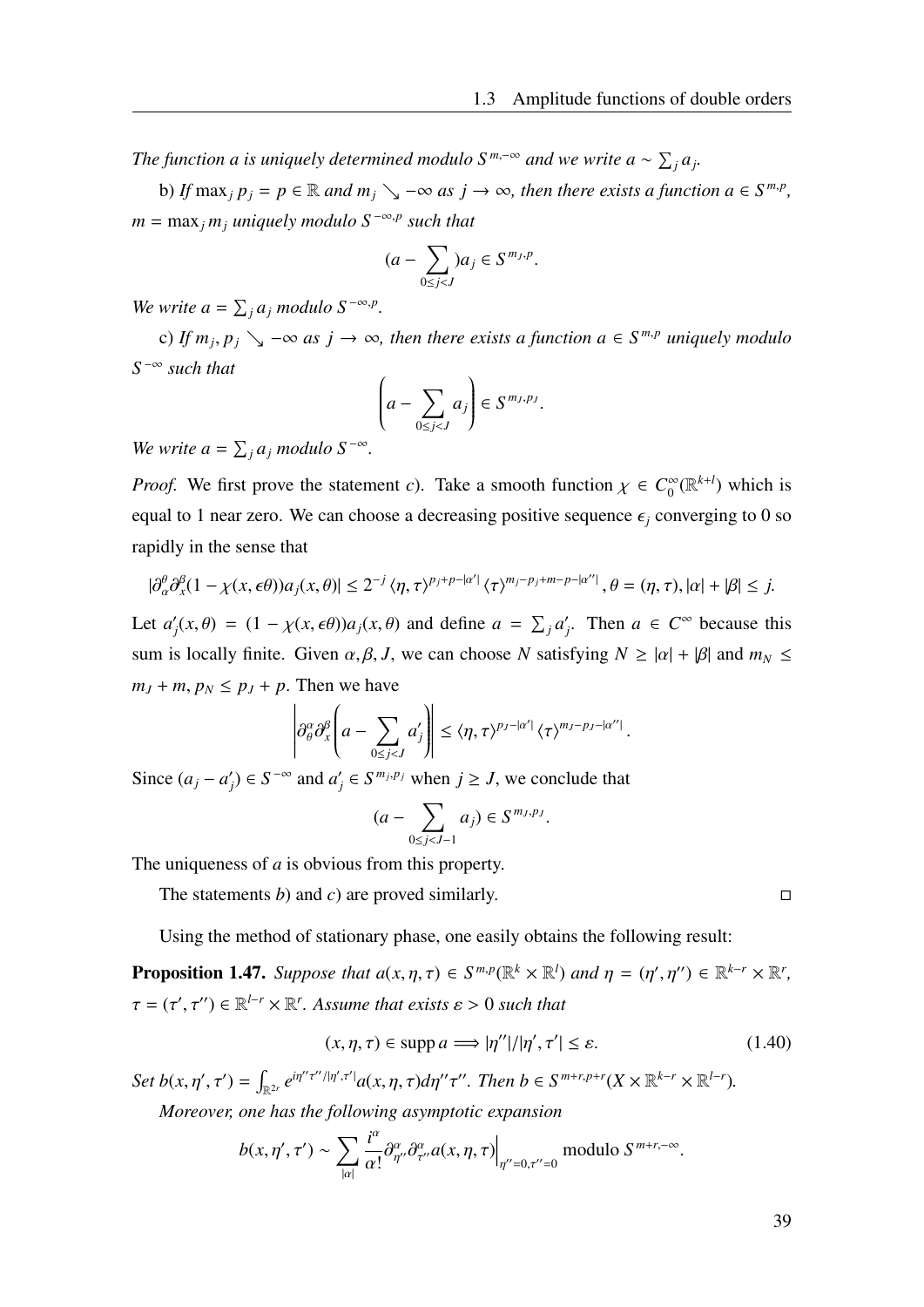# 1.4 Local representation of paired Lagrangian distributions

In this section we prove that using multiphase functions and symbols in class  $S^{\infty}$  = ∪<sub>*m,p*∈R</sub>S<sup>*m,p*</sup>, one can define a class of paired Lagrangian distributions via oscillatory integrals.

## 1.4.1 Local definition and micro-local properties

Let *X* be an open subset of  $\mathbb{R}^n$ ,  $\phi(x, \eta, \tau) \in C^\infty(X \times (\mathbb{R}^N \setminus 0))$  be a multiphase function, and  $a \in S^{m,p}(X \times \mathbb{R}^{N-l} \times \mathbb{R}^l)$ . Consider the integral

<span id="page-47-0"></span>
$$
I(\phi, a)u := \iint e^{i\phi(x, \eta, \tau)} a(x, \eta, \tau) u(x) d\eta d\tau dx, u \in C_0^{\infty}(X).
$$
 (1.41)

It is clear that this integral converges absolutely when  $m < -N$ ,  $p < -(N - l)$ .

**Lemma 1.48.** *Let*  $\phi(x, \eta, \tau)$  *be a multiphase function. There exists a first-order differential operator*

$$
L = \sum_{j=1}^{N-l} p(x, \eta, \tau) \partial_{\eta_j} + \sum_{j=1}^{l} q(x, \eta, \tau) \partial_{\tau_j} + \sum_{j=1}^{n} r_j(x, \eta, \tau) \partial_{x_j} + s(x, \eta, \tau),
$$

*with coefficients*  $p_j$  ∈  $S^0$ ,  $q_j$  ∈  $S^{0,-1}$ ,  $r_j$ ,  $s$  ∈  $S^{-1,-1}$  such that  $L(e^{i\phi}) = e^{i\phi}$ . Moreover, the *formal adjoint operator* <sup>*t*</sup>L:  $S^{m,p} \to S^{m-1,p-1}$  *for all m, p*  $\in \mathbb{R}$ *.* 

*Proof.* Take an arbitrary cut-off function  $\chi(\theta) \in C_0^{\infty}$  $\int_0^\infty (\mathbb{R}^N)$  such that  $\chi$  is identical to 1 when  $|\theta| \le 1$  and vanishes outside  $|\theta| \ge 2$ . Then define

$$
L := \frac{1 - \chi(\eta, \tau)}{i D} \left( |\eta, \tau|^2 \sum_{j=1}^{N-l} \phi_{\eta_j} \partial_j + |\tau|^2 \sum_{j=1}^l \phi_{\tau_j} \partial_{\tau_j} + \sum_{j=1}^n \phi_{x_j} \partial_{x_j} \right) + \chi(\eta, \tau), \tag{1.42}
$$

where  $D(x, \eta, \tau) := |\phi_x|^2 + |\eta, \tau|^2 |\phi_\eta|^2 + |\tau|^2 |\phi_\tau|^2$ . Note that *D* is homogeneous in  $(\eta, \tau)$ and  $D \neq 0$  for all  $(\eta, \tau) \neq 0$ , so the definition of *L* is well-defined. Indeed, because *D* is homogeneous of degree 2 in  $\eta$ ,  $\tau$ , we may assume that  $|\eta$ ,  $\tau| = 1$ . If  $\phi_n = 0$ ,  $\phi_{\tau} = 0$ , then  $\phi_x \neq 0$  since  $\phi(x, \eta, \tau)$  is a phase function. If  $|\tau| = 0$ , then  $|\phi_x(x, \eta, 0)| + |\phi_y(x, \eta, 0)| \neq 0$ since  $\phi(x, \eta, 0)$  is a phase function. This implies that  $D \neq 0$ . Now the remain case is  $\phi_{\tau} \neq 0$  and  $\tau \neq 0$ , then it is obvious that  $D \geq |\tau|^2 |\phi_{\tau}|^2 > 0$ . Therefore,  $D \neq 0$  as we need.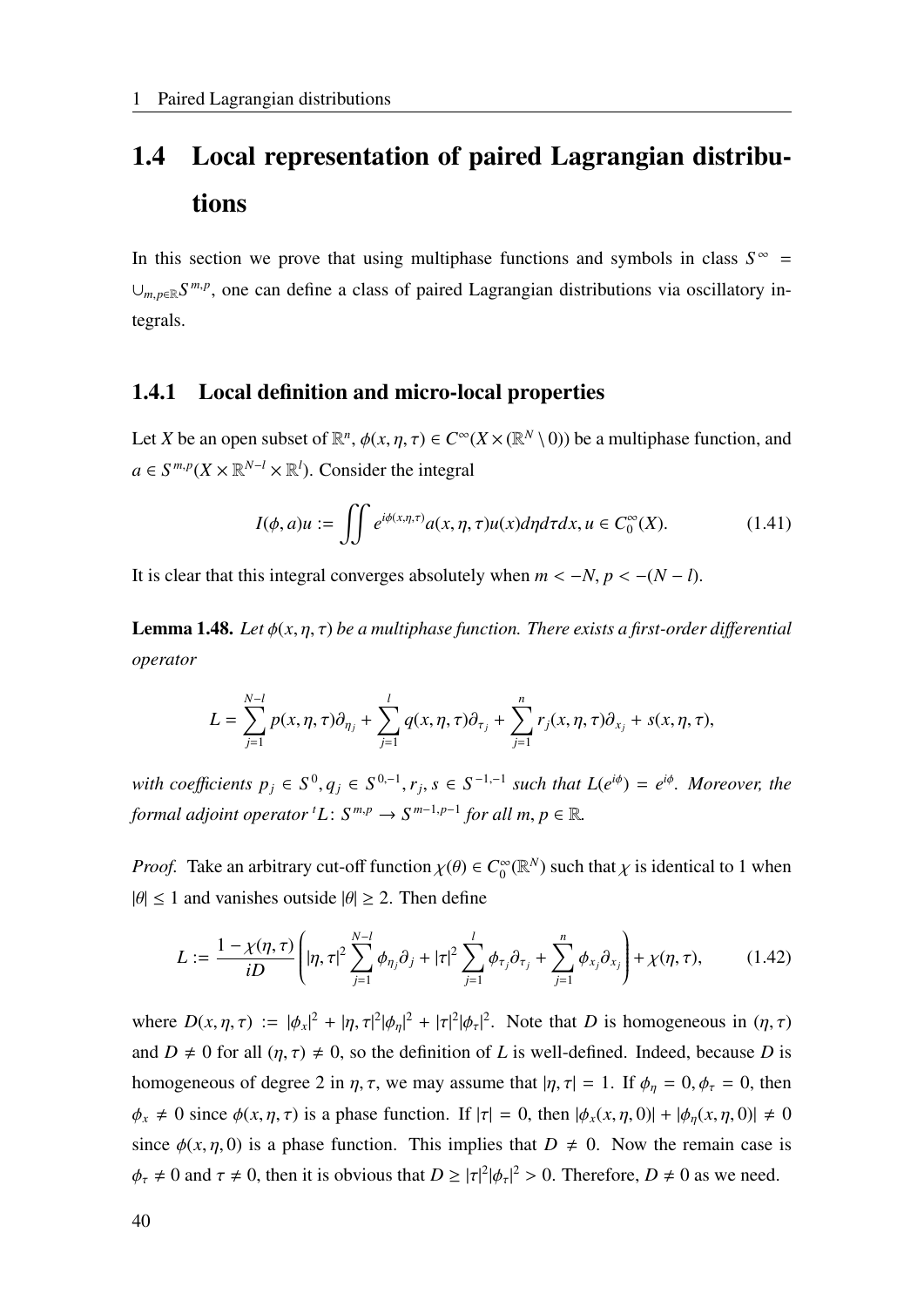Now it is easy to check that

$$
L(e^{i\phi}) = e^{i\phi},
$$
  
\n
$$
p_j(x, \eta, \tau) = i \frac{(1 - \chi)|\eta, \tau|^2 \phi_{\eta_j}(x, \eta, \tau)}{D} \in S^0 \subset S^{0,0},
$$
  
\n
$$
q_j(x, \eta, \tau) = i|\eta|^2 \cdot \frac{(1 - \chi)\phi_{\tau_j}}{D} \in S^{2,0} \cdot S^{-2,-2} \subset S^{0,-2} \subset S^{0,-1},
$$
  
\n
$$
r_j(x, \eta, \tau) = i \frac{(1 - \chi(\eta, \tau))\phi_{\tau_j}(x, \eta, \tau)}{D} \in S^{-1} \subset S^{-1,-1},
$$
  
\n
$$
s(x, \eta, \tau) = \chi(\eta, \tau) \in S^{-1,-1}.
$$

For each  $a(x, \eta, \tau) \in S^{m,p}$ , we have

$$
{}^{t}La = \sum_{j}^{N-l} \partial_{\eta_{j}}(p_{j}a) + \sum_{j}^{l} \partial_{\tau_{j}}(q_{j}a) + \sum_{j}^{n} \partial_{x_{j}}(r_{j}a) + sa
$$

Combining with properties of symbols, we conclude that *<sup>t</sup>L* acts continuously from *S m*,*p* to *S m*−1,*p*−1 . The contract of the contract of the contract of the contract of the contract of the contract of the contract<br>The contract of the contract of the contract of the contract of the contract of the contract of the contract o

Using the operator *L*, just as in the classical theory of oscillatory integral, we have the following result:

Theorem 1.49. *The definition of integral ([1.41](#page-47-0)) can be extended in a unique way to all*  $a \in S^{m,p}$  *and*  $u \in C_0^{\infty}$  $\int_{0}^{\infty}$  *(X) such that I*( $\phi$ , *a*)*u* is a continuous function of  $a \in S^{m,p}$  for every *fixed* (*m*, *p*)*. We define an oscillatory integral by*

$$
I(\phi, a)u := \int e^{i\phi(x,\eta,\tau)} ({}^t L)^k (a(x,\eta,\tau)u(x)) d\eta d\tau dx,
$$

*for k large such that m – k < -N, p – k < -(N – <i>l*).

*Remark* 1.50*.* We also have

$$
I(\phi, a)u = \lim_{\varepsilon \to 0} \iiint e^{i\phi(x, \eta, \tau)} a(x, \eta, \tau) \chi(\varepsilon \eta, \varepsilon \tau) u(x) dx d\eta d\tau
$$

for  $\chi \in C_0^{\infty}$  $_{0}^{\infty}(\mathbb{R}^{N}), \chi(0) = 1.$ 

Next we prove an important result which describes the wave front set of distributions defined by this oscillatory integral.

**Proposition 1.51.** Assume that  $\Gamma$  is a conic cone in  $X \times (\mathbb{R}^{N-l} \times \mathbb{R}^l)$  and  $\phi(x, \eta, \tau)$  is a *multiphase function in*  $\Gamma$ . If  $a \in S^{m,p}(X \times \mathbb{R}^{N-l} \times \mathbb{R}^l)$  *vanishes near zero section and* cone supp  $a \subset \Gamma$ , then  $u \mapsto I(\phi, a)u$  defines a distribution  $A(x)$  in X.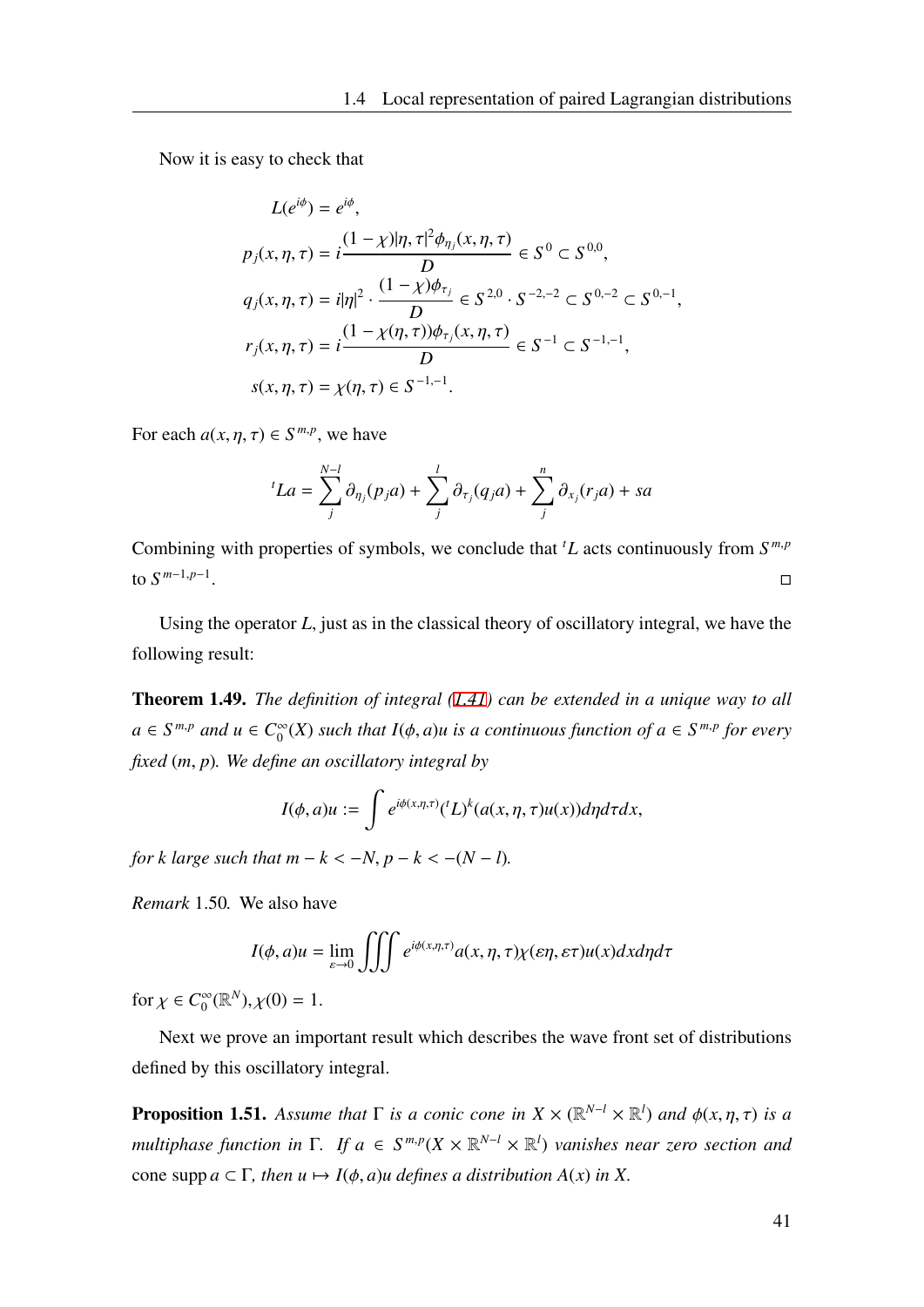*Moreover, we have*

<span id="page-49-0"></span>
$$
WF(A) \subseteq \{(x, \phi_x) \mid (x, \eta, \tau) \in \Gamma, \phi_\eta = 0, \phi_\tau = 0\}
$$
  

$$
\cup \{(x, \phi_x) \mid (x, \eta, \tau) \in \Gamma, \phi_\eta = 0, \tau = 0\}.
$$
 (1.43)

*Proof.* Take a point  $(x_0, \xi_0) \in X \times \mathbb{R}^n \setminus \{0\}$ , which does not belong to the right hand-side of ([1.43](#page-49-0)). We shall prove that  $(x_0, \xi_0) \notin WF(A)$ . Choose a closed conic cone  $\Gamma$  which contains cone supp *a* such that  $(x_0, \xi_0) \notin F := \{(x, \phi_x(x, \eta, \tau)) \mid (x, \eta, \tau) \in \Gamma; \phi_{\eta} = 0; \phi_{\tau} = 0\}$ 0 or  $\tau = 0$ . We have

$$
\hat{\chi A}(\xi) = \int e^{i(\phi(x,\eta,\tau)-x\xi)} a(x,\eta,\tau) \chi(x) d\eta d\tau dx, \quad \chi \in C_0^{\infty}(X),
$$

First, we shall show that there exist  $\varepsilon$ ,  $\delta > 0$  and a conic neighbourhood *K* of  $\xi_0$  such that

$$
|\phi_x(x,\eta,\tau) - \xi| + |\eta,\tau||\phi_\eta(x,\eta,\tau)| + |\tau||\phi_\tau(x,\eta,\tau)| \ge \delta |\eta,\tau,\xi| \tag{1.44}
$$

whenever  $|x - x_0| \le \varepsilon, \xi \in K$ . In fact, since for  $(x, \xi) = (x_0, \xi_0)$  the left-hand-side of [\(1.44\)](#page-49-1) is non-zero, the inequality [\(1.44](#page-49-1)) holds with  $\delta(x_0, \xi_0)$  for  $x = x_0, \xi = \xi_0, (x_0, \eta, \tau) \in$ Γ. By the continuity of this function in  $(x, \xi)$ -variables, there is a conic neighbourhood  $B(x_0, 2\varepsilon) \times K$  of  $(x, \xi)$  such that this inequality also holds with  $\delta := \delta(x_0, \xi_0)/2$ .

Now take any cut-off function  $\chi$  with supp  $\chi \in B(x_0, \varepsilon)$ . The operator

<span id="page-49-1"></span>
$$
L := -i \frac{(\phi_x - \xi)\partial_x + |\eta, \tau|^2 \phi_\eta \partial_\eta + |\tau|^2 \phi_\tau \partial_\tau}{|\phi_x - \xi|^2 + |\eta, \tau|^2 |\phi_\eta|^2 + |\tau|^2 |\phi_\tau|^2}
$$

satisfies the following properties:

$$
Le^{i(\phi(x,\eta,\tau)-x\xi)} = e^{i(\phi(x,\eta,\tau)-x\xi)},
$$
  

$$
|({}^{t}L)^{k}(a\chi)| \leq C_{k}(1+|\eta,\tau,\xi|)^{-k}(1+|\eta,\tau|)^{p}(1+|\tau|)^{m-p}.
$$

Hence, take some  $k_0 \in \mathbb{N} : m - k_0 < -N$ ,  $p - k_0 < -(N - l)$ , we estimate the terms above as

$$
\left|\widehat{\chi A}(\xi)\right| \le \left|\int e^{i(\phi - x\xi)} ({}^{t}L)^{k}(a\chi)d\eta d\tau dx\right| \le C_{k}(1 + |\xi|)^{k_{0} - k}
$$

for all  $\xi \in K$  and  $k > k_0$  large enough. This means that  $(x_0, \xi_0) \notin \text{WF}(A)$ .

**Theorem 1.52.** *Let*  $φ(x, η, τ)$  *be a multiphase function on a conic neighbourhood*  $Γ$  *in*  $X \times (\mathbb{R}^k \times \mathbb{R}^l \setminus 0)$ . Denote by  $\Lambda_0, \Lambda_1$  the Lagrangian manifolds which are generated by  $\phi_0, \phi_1$  *in the following sense:* 

$$
\Lambda_0 = \{ (x, \phi_x(x, \eta, \tau)) \mid \phi_\eta(x, \eta, \tau) = 0, \phi_\tau(x, \eta, \tau) = 0 \},
$$
  

$$
\Lambda_1 = \{ (x, \phi_x(x, \eta, 0) \mid \phi_\eta(x, \eta, 0) = 0 \}.
$$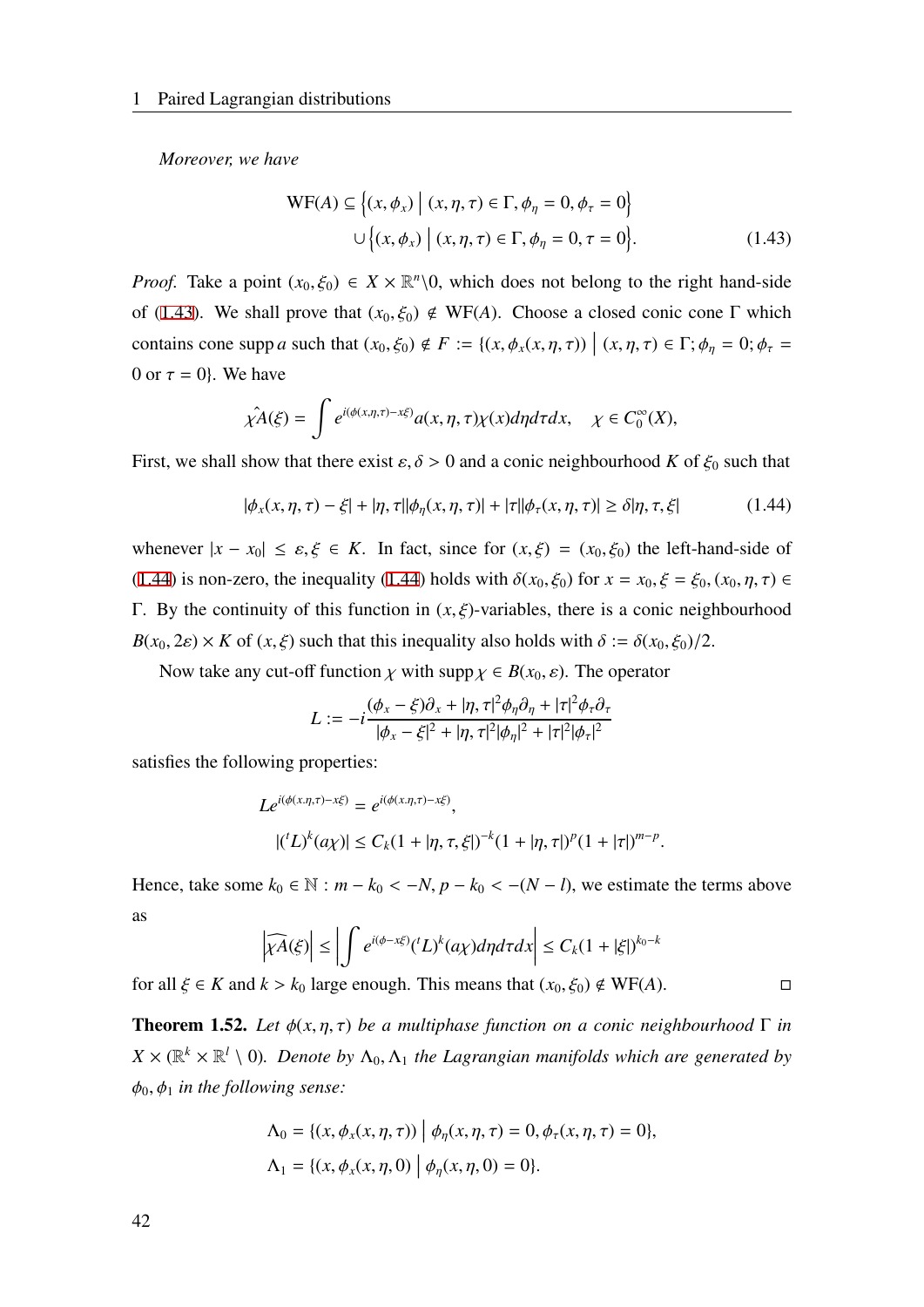*If*  $a(x, \eta, \tau) \in S^{m', p'}(X \times \mathbb{R}^k \times \mathbb{R}^l)$  *with support in*  $\Gamma$  *and*  $m' = m - (k + l)/2 + n/4$ ,  $p' =$ *p* − *k*/2 + *n*/4*, then* WF(*I*(*a*,  $\phi$ )) ⊆  $\Lambda$ <sub>0</sub> ∪  $\Lambda$ <sub>1</sub>*. Moreover, for all* (*x*<sub>0</sub>,  $\xi$ <sub>0</sub>) ∈ WF(*I*(*a*,  $\phi$ )) *the following statements hold:*

- *1.* When  $(x_0, \xi_0) \in \Lambda_1 \setminus \Lambda_0$ , there exists a distribution  $v(x) \in I^p(X; \Lambda_1)$  such that  $(x_0, \xi_0) \notin \text{WF}(I(a, \phi) - \nu)$ .
- *2. When*  $(x_0, \xi_0) \in \Lambda_0 \setminus \Lambda_1$ , *there exists a distribution*  $v(x) \in I^m(X; \Lambda_0)$  *such that*  $(x_0, \xi_0) \notin \text{WF}(I(a, \phi) - \nu)$ .
- *3. When*  $(x_0, \xi_0) \in \Lambda_0 \cap \Lambda_1$  *and*  $\psi(x, \eta, \tau)$  *is another multiphase function parametrizing the pair*  $(\Lambda_0, \Lambda_1)$  *near the point*  $(x_0, \xi_0)$ *, there exists a function*  $\tilde{a}(x, \tilde{\eta}, \tilde{\tau}) \in S^{\tilde{m}, \tilde{p}}(X \times$  $\mathbb{R}^{\tilde{k}} \times \mathbb{R}^{\tilde{l}}$ ) such that  $(x_0, \xi_0) \notin \text{WF}(I(a, \phi) - I(\tilde{a}, \tilde{\phi}))$ .

*Proof.* We prove the first statement. For  $(x_0, \xi_0) \in \Lambda_1 \setminus \Lambda_0$ , set

$$
F_{x_0,\xi_0} = \left\{ (x_0, \eta, 0) \in \Gamma \mid \phi_{\eta}(x, \eta, 0) = 0, \phi_x(x_0, \eta, 0) = \xi_0 \right\}.
$$

The set  $F_{x_0, \xi_0}$  is non-empty and  $\phi_\tau(x_0, \eta_0, 0) \neq 0$  for all  $(x_0, \eta_0, 0) \in F_{x_0, \xi_0}$ . So we may assume that  $|\phi_\tau(x_0, \eta, 0)| \geq \epsilon > 0$  on  $F_{x_0, \xi_0}$ . Choose a homogeneous smooth function  $\chi(x, \eta, \tau)$ , which is identical to 1 on  $\left\{ (x, \eta, \tau) \mid |\phi_{\tau}| \ge \epsilon/2 \right\}$  and vanishes on the set  $\{(x, \eta, \tau) | |\phi_\tau(x, \eta, \tau)| \leq \epsilon/4\}$ . Define  $u(x) = v(x) + w(x)$ , where

$$
w(x) = \int e^{i\phi(x,\eta,\tau)} a(x,\eta,\tau) (1 - \chi(x,\eta,\tau)) d\eta d\tau,
$$
  

$$
v(x) = \int e^{i\phi(x,\eta,0)} \left( \int e^{i(\phi(x,\eta,\tau) - \phi(x,\eta,0))} a(x,\eta,\tau) \chi(x,\eta,\tau) d\tau \right) d\eta.
$$

We now show that  $(x_0, \xi_0) \notin \text{WF}(w)$  and  $v \in I^p(X; \Lambda_1 \setminus \Lambda_0)$ .

We prove that  $(x_0, \xi_0) \notin \text{WF}(w)$  by contradiction. Assume that  $(x_0, \xi_0) \in \text{WF}(w) \subseteq$  $\Lambda_0 \cup \Lambda_1$ . Because  $(x_0, \xi_0) \notin \Lambda_0$ , we have  $(x_0, \xi_0) \in \Lambda_1$ . Hence, there exists  $(x_0, \eta_0, 0) \in$ supp  $a(1 - \chi)$  such that

$$
\xi_0 = \phi_x(x_0, \eta_0, 0), \phi_\eta(x_0, \eta_0, 0) = 0.
$$

This yields  $(x_0, \eta_0, 0) \in F_{x_0, \xi_0}$ . Because  $(1 - \chi)$  vanishes on a neighbourhood of  $F_{x_0, \xi_0}$ , we obtain that  $a(1 - \chi)$  vanishes on a neighbourhood of  $(x_0, \eta_0, 0)$ , which contradicts the fact that  $(x_0, \eta_0, 0) \in \text{supp } a(1 - \chi)$ .

In order to show that  $v \in I^p(X; \Lambda_0 \setminus \Lambda_0)$ , we need to prove that

$$
b(x,\eta)=\int e^{i(\phi(x,\eta,\tau)-\phi(x,\eta,0))}a(x,\eta,\tau)\chi(x,\eta,\tau)d\tau\in S^{p'}(X\times\mathbb{R}^k).
$$

By rewriting  $\tilde{a}$  as  $a\chi$ , we may assume that  $a \in S^{m',p'}$  and  $|\phi_\tau(x,\eta,\tau)| \ge \epsilon/2$  on its support.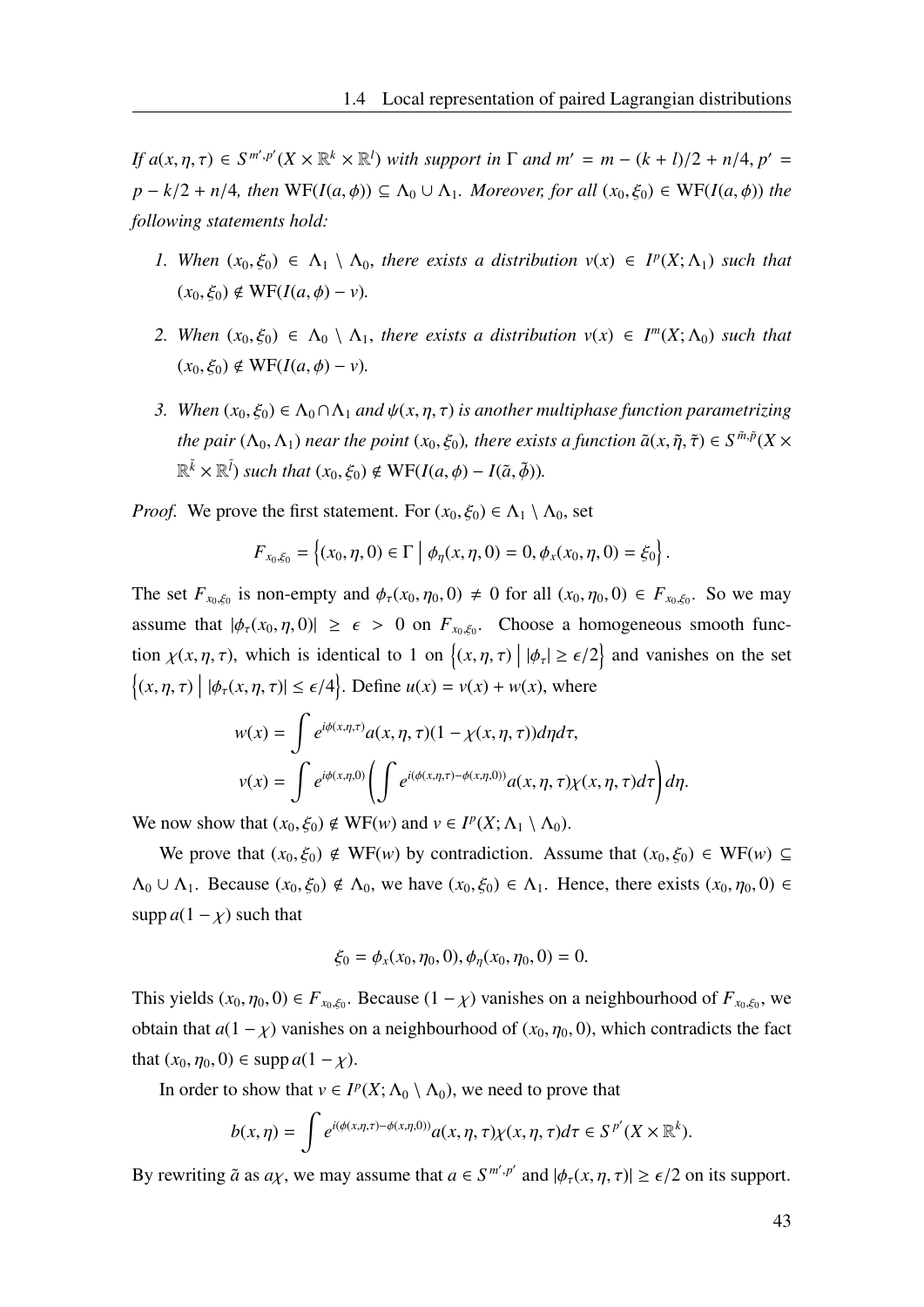**Lemma 1.53.** *Let*  $a \in S^{m,p}(X \times \mathbb{R}^k \times \mathbb{R}^l)$  *vanish near*  $(\eta, \tau) = 0$  *and*  $\phi$  *be a multiphase function such that*  $|\phi_\tau| \ge c$  *on the support of a. Define*  $\psi(x, \eta, \tau) = \phi(x, \eta, \tau) - \phi(x, \eta, 0)$ *. Then*  $b(x, \eta) := \int e^{i\psi} a(x, \eta, \tau) d\tau$  *belongs to the symbol class*  $S^p(X \times \mathbb{R}^k)$ *.* 

To prove this lemma, we use the following facts:

- The function  $\psi(x, \eta, \tau) \in S^{1,0}$  on the support of *a*. In fact,  $\psi(x, \eta, \tau) = \tau \int_0^1 \phi_\tau(x, \eta, s\tau) ds$ , where  $\int_0^1 \phi_\tau(x, \eta, s\tau) ds$  is homogeneous of degree zero in  $(\eta, \tau)$ . This implies that  $\psi \in S^{1,0}$  outside  $(\eta, \tau) = 0$ .
- For all multi-indices  $\alpha, \beta, \gamma$ , we have

$$
e^{-i\psi(x,\eta,\tau)}\partial_x^{\alpha}\partial_{\eta}^{\beta}\partial_{\tau}^{\gamma}\left(e^{i\psi(x,\eta,\tau)}a(x,\eta,\tau)\right)\in S^{m+|\alpha|,p-|\beta|}.
$$

Define  $L = \frac{\psi_\tau \partial_\tau}{\mathcal{L} \mathcal{L}^{-1/2}}$  $\frac{\partial}{\partial \psi} \frac{\partial}{\partial \psi} f(x)}{i |\psi_{\tau}|^2}$ , then  $Le^{i\psi} = e^{i\psi}$  and  $(Z)^r a \in S^{m-r,p}$ . We write

$$
b(x,\eta) = \int e^{i\psi} a(x,\eta,\tau) d\tau = \int e^{i\psi} ('L)^r a(x,\eta,\tau) d\tau,
$$

The remark above implies that  $\partial_x^{\alpha} \partial_{\eta}^{\beta} b(x, \eta) = \int e^{i\psi} \tilde{a}(x, \eta, \tau) d\tau$ , where  $\tilde{a} \in S^{m+|\alpha|-r, p-|\beta|}$ . Therefore, for each compact set  $K \in X$ , we estimate

$$
\begin{aligned} |\partial_x^{\alpha}\partial_{\eta}^{\beta}b(x,\eta)| &\leq C_{K,\alpha,\beta,r} \int \langle \eta,\tau\rangle^{p-|\beta|} \langle \tau \rangle^{m+|\alpha|-r-(p-|\beta|)} d\eta \\ &\leq C \langle \eta \rangle^{p-|\beta|} \langle \tau \rangle^{|p-|\beta|+m+|\alpha|-r-(p-|\beta|)} d\eta \leq C \langle \eta \rangle^{p-|\beta|} \end{aligned}
$$

if we choose *r* large enough, for instance  $|p - \beta|| + m + |\alpha| + |\beta| - p < r - l$ . This means that  $b \in S^p(X \times \mathbb{R}^k)$ , and the lemma is proved.

Apply this lemma, we conclude that  $v \in I^p(X; \Lambda_1 \setminus \Lambda_0)$ . This proves the first statement of the theorem.

The second statement is proved similarly. Define

$$
F_{x_0,\xi_0} = \{(x_0,\eta,\tau) \mid \phi_x(x_0,\eta,\tau) = \xi_0, \phi_\eta(x_0,\eta,\tau) = 0, \phi_\tau(x,\eta,\tau) = 0\}.
$$

Because  $(x_0, \xi_0) \in \Lambda_0 \setminus \Lambda_1$ , the set  $F_{x_0, \xi_0}$  is non-empty and  $\tau \neq 0$  for all  $(x_0, \eta, \tau) \in$ *F*<sub>*x*0</sub>, $\xi$ <sup>0</sup>. Hence, we may assume that  $|\tau| \geq \epsilon |\eta, \tau|$  for all  $(x_0, \eta, \tau) \in F_{x_0, \xi_0}$ . Take a smooth, homogeneous function  $\chi(\eta, \tau)$  such that  $\chi$  is identical to 1 on  $|\tau| \geq \epsilon |\eta, \tau|/2$ , vanishes on the set  $|\tau| \ge \epsilon |\tau, \eta|/4$ . Then  $(1 - \chi)$  vanishes on a neighbourhood of  $F_{x_0, \eta_0}$ . By setting  $v(x) = I(a\chi, \phi)$  and  $w(x) = I(a(1 - \chi), \phi)$ , we get  $u(x) = v(x) + w(x)$ .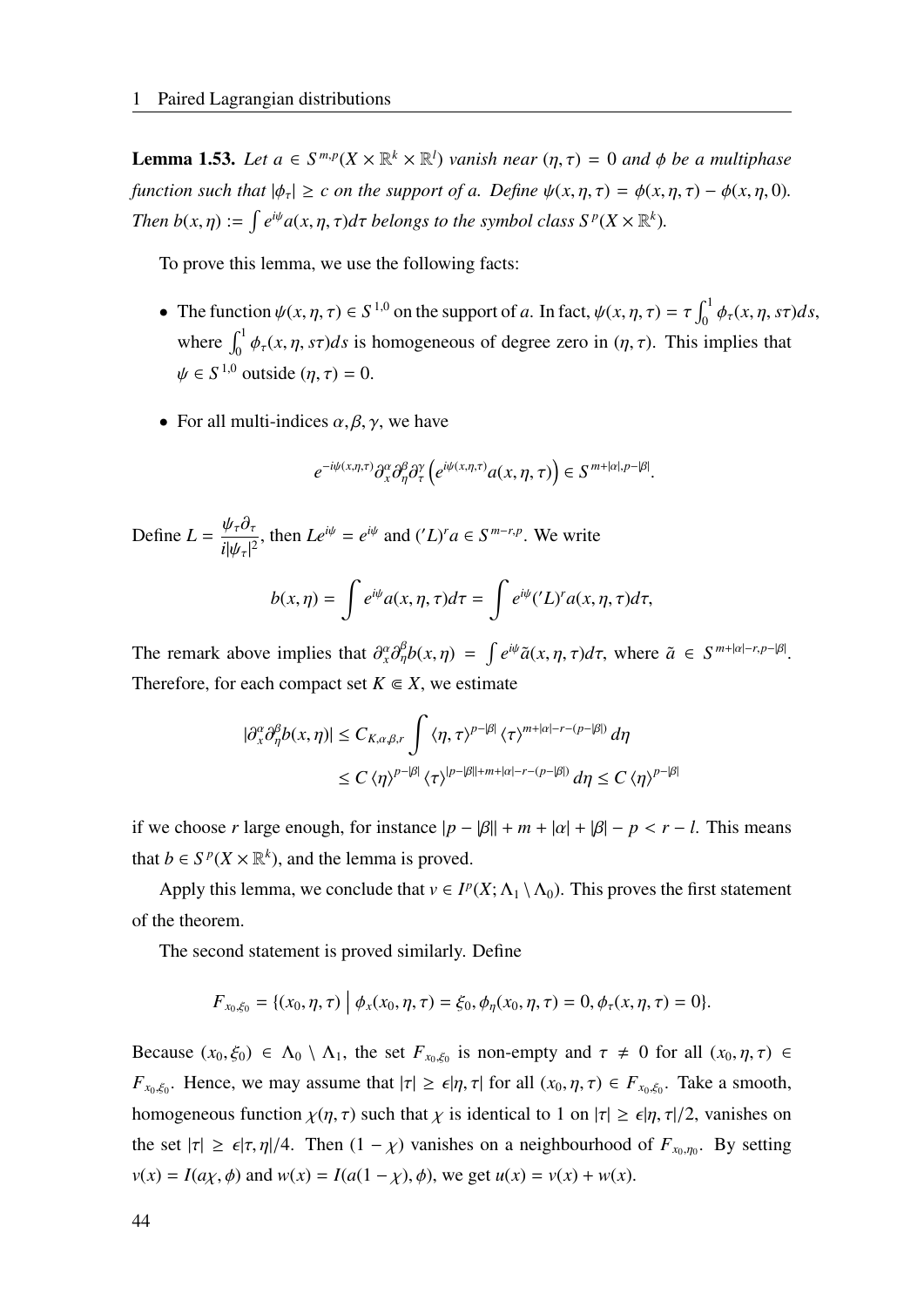We now show that  $(x_0, \xi_0) \notin \text{WF}(w)$  and  $v \in I^m(X; \Lambda_1)$ . Indeed, if  $(x_0, \xi_0) \in \text{WF}(w) \subseteq$  $\Lambda_0 \cup \Lambda_1$ , this yields  $(x_0, \xi_0) \in \Lambda_0$ . Thus, there exists a point  $(x_0, \eta_0, \tau_0) \in \text{supp } a(1 - \chi)$ such that  $\xi_0 = \phi_x(x_0, \eta_0, \tau_0), \phi_{\eta} = 0, \phi_{\tau} = 0$ . Thus  $(x_0, \eta_0, \tau_0) \in F_{x_0, \xi_0}$ . This implies that  $(1 - \chi)$  vanishes on a neighbourhood of this point, which contradicts the assumption  $(x_0, \eta_0, \tau_0) \in \text{supp } a(1 - x).$ 

Moreover, to prove that  $v \in I^m(X; \Lambda_0 \setminus \Lambda_1)$ , we note that on the support of  $a\chi$ , we have  $|\tau| \geq \epsilon |\eta, \tau|$ . Combining this with the fact that  $a \in S^{m', p'}$ , we conclude that  $a\chi \in$  $S^{m'}(X \times \mathbb{R}^{k+l})$ . This shows that  $v = I(a\chi, \phi)$  belongs to the class  $I^{m}(X; \Lambda_0 \setminus \Lambda_1)$ .

This theorem has the following immediate consequences:

**Corollary 1.54.** *Let*  $\phi(x, \eta, \tau)$  *be a multiphase function and a*  $\in S^{m-(k+l)/2+n/4}, p-k/2+n/4$  (*X* ×  $\mathbb{R}^k \times \mathbb{R}^l$ ). Define  $u(x) = I(a, \phi)$ . Let  $A \in \Psi^r(X)$  be a properly supported pseudo-differential *operator of order r on X.*

a) *If*  $WF'(A) \cap \Lambda_0 = \emptyset$ , then  $Au \in I^{r+p}(X; \Lambda_1 \setminus \Lambda_0)$ . If  $WF'(A) \cap \Lambda_1 = \emptyset$ , then  $Au \in I^{r+m}(X; \Lambda_0 \setminus \Lambda_1)$ .

b) *If*  $WF(u) \subseteq \Lambda_0 \setminus \Lambda_1$ *, then*  $u \in I^m(X; \Lambda_0 \setminus \Lambda_1)$ *. Similarly, if*  $WF(u) \subseteq \Lambda_1 \setminus \Lambda_0$ *, then*  $u \in I^p(X; \Lambda_1 \setminus \Lambda_0)$ .

**Definition 1.55.** Let  $\Lambda_0$ ,  $\Lambda_1$  be an intersecting pair of Lagrangian manifolds in  $T^*X \setminus 0$ . Assume that  $H(\eta)$  and  $\phi(x, \eta, \tau)$  are homogeneous functions such that  $\phi(x, \eta, \tau + H(\eta))$  is a multiphase function on  $X \times (\mathbb{R}^k \times \mathbb{R}^l \setminus 0)$  parametrizing the pair  $\Lambda_0, \Lambda_1$ . Let  $\mathbb{J}^{m,p}(\Lambda_0, \Lambda_1)$ , where  $l = \text{codim}_{\Lambda_0}(\Lambda_0 \cap \Lambda_1)$ , denote the set of all distribution *u* can be defined as the oscillatory integral

$$
u(x) = (2\pi)^{-(k+l)/2 - n/4} \int e^{i\phi(x,\eta,\tau)} a(x,\eta,\tau) d\eta d\tau,
$$
 (1.45)

where the amplitude function  $a \in S^{m',p'}$  is of the form

$$
a(x, \eta, \tau) = \tilde{a}(x, \frac{\eta}{\langle \tau - H(\eta) \rangle}, \tau - H(\eta)), \tag{1.46}
$$

for some  $\tilde{a}(x, \tau, \eta) \in S^{p'}(X \times \mathbb{R}^k) \hat{\otimes}_{C^{\infty}(X)} S^{m'}(X \times \mathbb{R}^l)$ ,  $m' = m - (k + l)/2 + n/4$ ,  $p' =$  $p - k/2 + n/4$ .

We now refine the assumptions by requiring that  $\tilde{a} \in S_{\text{cl}}^{p'}(X \times \mathbb{R}^k) \hat{\otimes}_{C^{\infty}(X)} S_{\text{cl}}^{m'}(X \times \mathbb{R}^l)$ , where  $S^p_{cl}(X \times \mathbb{R}^k)$  is the space of classical symbols.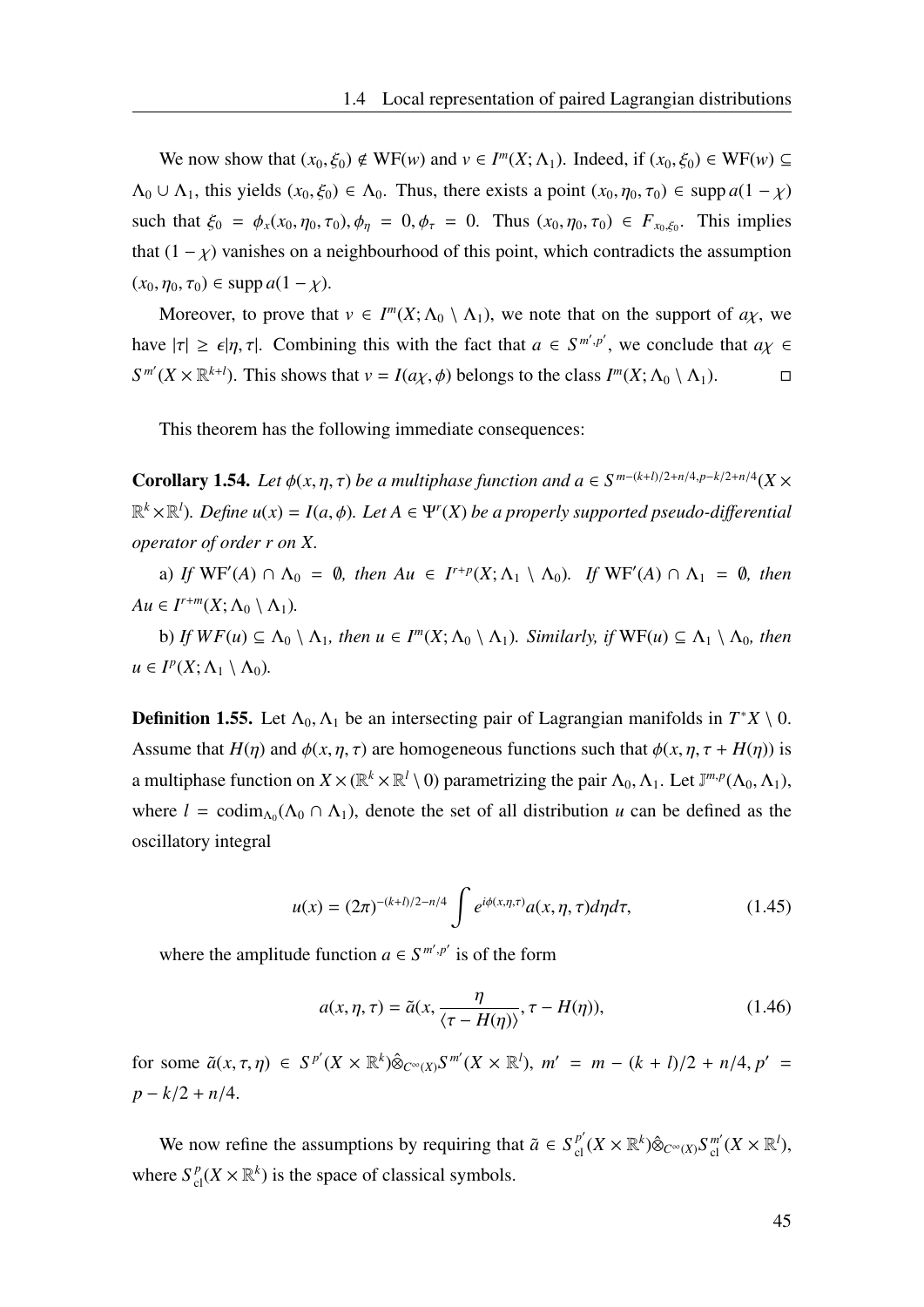*Remark* 1.56. If  $a(x, \eta, \tau) \in S_{\text{cl}}^m(X \times \mathbb{R}^{k+l})$  and  $\tilde{a}(x, \tilde{\eta}, \tau) := a(x, \tilde{\eta}\langle \tau \rangle, \tau)$ , then  $\tilde{a} \in S_{\text{cl}}^m(X \times$  $\mathbb{R}^k$ ) $\hat{\otimes}_{C^{\infty}(X)} S_{\text{cl}}^m(X \times \mathbb{R}^l)$ . The leading homogeneous parts  $\tilde{a}_0, \tilde{a}_1, \tilde{a}_{00}$  of  $\tilde{a}$  in  $\tilde{\eta}$ , in  $\tau$ , and in  $(\tilde{\eta}, \tau)$ , are given as follows:

$$
\tilde{a}_0(x, \tilde{\eta}, \tau) = \lim_{t \to \infty} t^{-m} a(x, t\tilde{\eta} \langle \tau \rangle, \tau) = \langle \tau \rangle^m a_0(x, \tilde{\eta}, 0),
$$

$$
\tilde{a}_1(x, \tilde{\eta}, \tau) = |\tau|^m a_0(x, \tilde{\eta}, \frac{\tau}{|\tau|}),
$$

$$
\tilde{a}_{00}(x, \tilde{\eta}, \tau) = |\tau|^m a_0(x, \tilde{\eta}, 0).
$$

In general, an intersecting pair may have no global multiphase function. In this case, we use the micro-local definition of this space as follows:

**Definition 1.57.** Let  $\Lambda_0$ ,  $\Lambda_1$  be an intersecting pair of closed conic Lagrangian manifolds in  $T^*X \setminus 0$ . We write  $J^{m,p}(X; \Lambda_0, \Lambda_1)$  for the space of all distribution  $u \in D'(X)$  such that  $WF(u) \subseteq \Lambda_0 \cup \Lambda_1$  and for all  $(x, \xi) \in WF(u)$ , the distribution *u* can be micro-locally written as the oscillatory integral  $u = I(a, \phi)$ , for some local multiphase function  $\phi$  parametrizing the pair  $\Lambda_0$ ,  $\Lambda_1$  near  $(x_0, \xi_0)$  and an amplitude function  $a \in S^{m-(k+l)/2+n/4}, p-k/2+n/4$  ( $X \times \mathbb{R}^k$  ×  $\mathbb{R}^l$ ).

Set  $\mathbb{J}(\Lambda_0, \Lambda_1) = \cup_{m,p} \mathbb{J}^{m,p}(\Lambda_0, \Lambda_1)$ . Now we prove that this class is invariant under action of Fourier integral operators.

<span id="page-53-0"></span>**Theorem 1.58.** Suppose that a homogeneous canonical relation C from  $T^*Y \setminus 0$  to  $T^*X \setminus 0$ and a pair of Lagrangian submanifolds  $(\Lambda_0, \Lambda_1)$  of  $T^*Y \setminus 0$  are satisfied the assump-*tion in Theorem [1.28.](#page-31-0) Let*  $A \in I^q(X \times Y; C)$  *be a properly supported operator and*  $u \in \mathbb{J}^{m,p}(Y; \Lambda_0, \Lambda_1)$ *. Then*  $Au \in \mathbb{J}^{q+m,q+p}(X; C \circ \Lambda_0, C \circ \Lambda_1)$ *.* 

*Proof.* We follow the method used to prove the composition of Lagrangian distributions. First, we assume that  $X \subseteq \mathbb{R}^{n_X}$ ,  $Y \subseteq \mathbb{R}^{n_Y}$  and

$$
A(x, y) = (2\pi)^{-(n_X + n_Y + 2N_{\xi})/4} \int e^{i\Phi(x, y, \xi)} a(x, y, \xi) d\xi,
$$
  

$$
u(y) = (2\pi)^{-n_Y/4 - (n_\eta + n_\tau)/2} \int e^{\varphi(y, \eta, \tau)} b(y, \eta, \tau) d\eta d\tau,
$$

where  $\Phi(x, y, \xi)$  is a regular phase function in a neighbourhood  $\Gamma_1 \subseteq X \times Y \times (\mathbb{R}^{N_{\xi}} \setminus 0)$  of  $(x_0, y_0, \xi_0)$  parametrizing *C*,  $\varphi(y, \eta, \tau)$  is a regular multiphase function in a neighbourhood  $\Gamma_2 \subseteq Y \times (\mathbb{R}^{n_{\eta}} \setminus 0) \times \mathbb{R}^{n_{\tau}}$  of  $(y_0, \eta_0, \tau_0)$  parametrizing  $(\Lambda_0, \Lambda_1)$ ,  $a \in S^{q'}$ ,  $b \in S^{m', p'}$  have order  $q' = q + (n_X + n_Y)/4 - n_\xi/2, m' = m + n_Y/4 - (n_\eta + n_\tau)/2, p + n_Y/4 - n_\eta/2$  and support in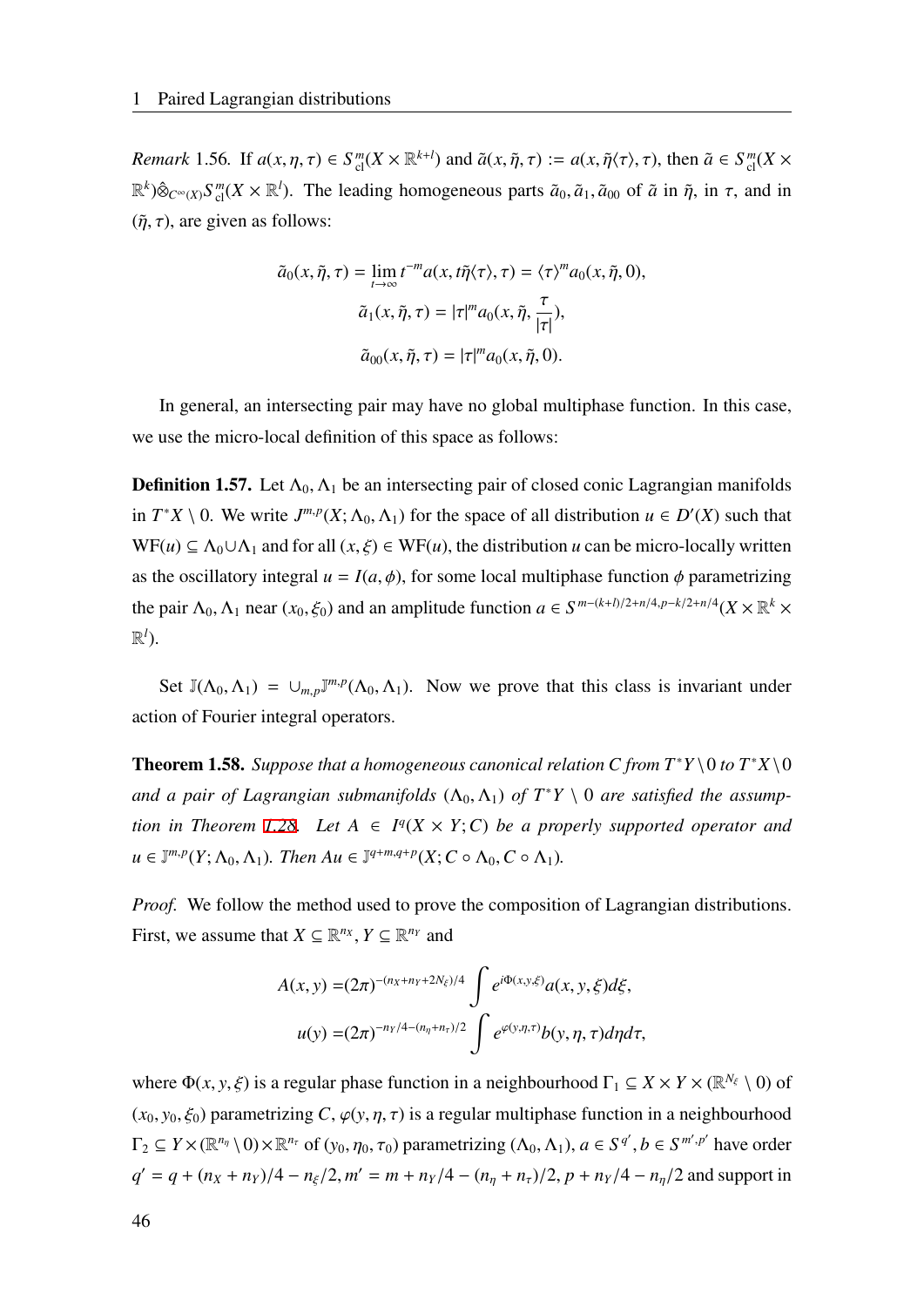a closed cone of  $\Gamma_1, \Gamma_2$ , respectively. If  $a \in S^{-\infty}, b \in S^{-\infty}$ , then

$$
Au(x) = (2\pi)^{-N} \int e^{i\psi(x,y,\xi,\eta,\tau)} a(x,y,\xi) b(y,\eta,\tau) dy d\xi d\eta d\tau,
$$
 (1.47)

where  $N = n_X/4 + (n_Y + n_{\xi} + n_{\eta} + n_{\tau})/2$  and  $\psi(x, y, \xi, \eta, \tau) = \Phi(x, y, \xi) + \varphi(y, \eta, \tau)$ . By Theorem [1.28](#page-31-0), we know that  $(\psi, H)$  is a multiphase function parametrizing  $(C \circ \Lambda_0, C \circ \Lambda_1)$ . Since  $\Phi$  and  $\varphi$  are phase functions, there are positive constants  $c_1, c_2$  such that  $c_1|\xi|$  <  $|\eta, \tau| < c_2 |\xi|$  if  $(x, y, \xi) \in \text{supp } a, (y, \eta, \tau) \in \text{supp } b$  and

$$
\Phi_{\xi}=0, \varphi_{\eta}=0, \varphi_{\tau}=0, \Phi_{y}+\varphi_{y}=0.
$$

Note that in the part  $\{|\eta| \le c|\tau - H(\eta)|\}$ ,  $u \in I^m(Y; \Lambda_0)$  is a Lagrangian distribution, then we obtain  $Au \in I^{m+q}(C \circ \Lambda_0)$  by the classical theory. Hence we only need to consider the region  $\{|\eta| \ge c|\tau - H(\eta)|\}$ . Let  $\chi(\xi, \eta, \tau)$  be a homogeneous function of degree 0 satisfying

$$
\chi(\xi,\eta,\tau) = \begin{cases} 1, & (\xi,\eta,\tau) \in \{c_1/2|\xi| < |\eta,\tau| < c_2/2|\xi|\} \\ 0, & (\xi,\eta,\tau) \notin \{c_1/3|\xi| < |\eta,\tau| < c_2/3|\xi|\} \end{cases} \tag{1.48}
$$

Set  $c(x, y, \xi, \eta, \tau) = \chi(\xi, \eta, \tau)a(x, y, \xi)b(y, \eta, \tau)$  and  $r(x, y, \xi, \eta, \tau) = (1 - \chi)ab$ . In the support of *r* we have

$$
|\partial_y \psi(x, y, \xi, \eta, \tau)| \ge c|\xi, \eta, \tau|.
$$

Therefore, the distribution corresponding to  $r$  is a  $C^{\infty}$  function on  $X$ , which depends continuously on *a* and *b*.

We have  $c(x, y, \xi, \eta, \tau) \in S^{m+q+(n_X+2n_Y)2-(n_{\xi}+n_{\eta}+n_{\tau})/4, p+q+(n_X+2n_Y)2-(n_{\xi}+n_{\eta})/4}(X \times Y)$ .

Changing variables  $y \mapsto \theta = y(|\xi|^2 + |\eta|^2)^{1/2}$ , we have

 $|\xi,\eta|^{-n_y}c(x,\theta/|\xi,\eta|,\xi,\eta,\tau)\in S^{q+m+n_X/4-2(n_Y+n_\xi+n_\eta))/2,p+n_X/4-(n_\tau+n_Y+n_\xi)/2}.$ 

This shows that  $Au \in \mathbb{J}^{q+m,q+p}(C \circ \Lambda_0, C \circ \Lambda_1)$ .

Theorem 1.59. *Let* ϕ *be a regular multiphase function parametrizing an intersecting pair of Lagrangian manifolds*  $\Lambda_0, \Lambda_1$ . Then the space  $\mathbb{J}^{m,p}(\Lambda_0, \Lambda_1)$  coincides with the space of *paired Lagrangian distributions I<sup>m</sup>*,*<sup>p</sup>* (Λ0, Λ1)*.*

*Proof.* Because both spaces  $J^{m,p}(\Lambda_0, \Lambda_1)$  and  $I^{m,p}(\Lambda_0, \Lambda_1)$  are invariant under action of Fourier integer operators of order zero, we only need to prove for the model pair ( $\tilde{\Lambda}_0$ ,  $\tilde{\Lambda}_1$ ). Recall that  $I^{m,p}(\Lambda_0,\Lambda_1)$  are defined by oscillatory integral with respect to the model multiphase  $\phi(x, \eta, \tau) = x'\eta + x''\tau$  and the usual functional spaces  $S^{m-n/4,p-n/4+l/2}(X\times\mathbb{R}^{n-l}\times\mathbb{R}^l)$ .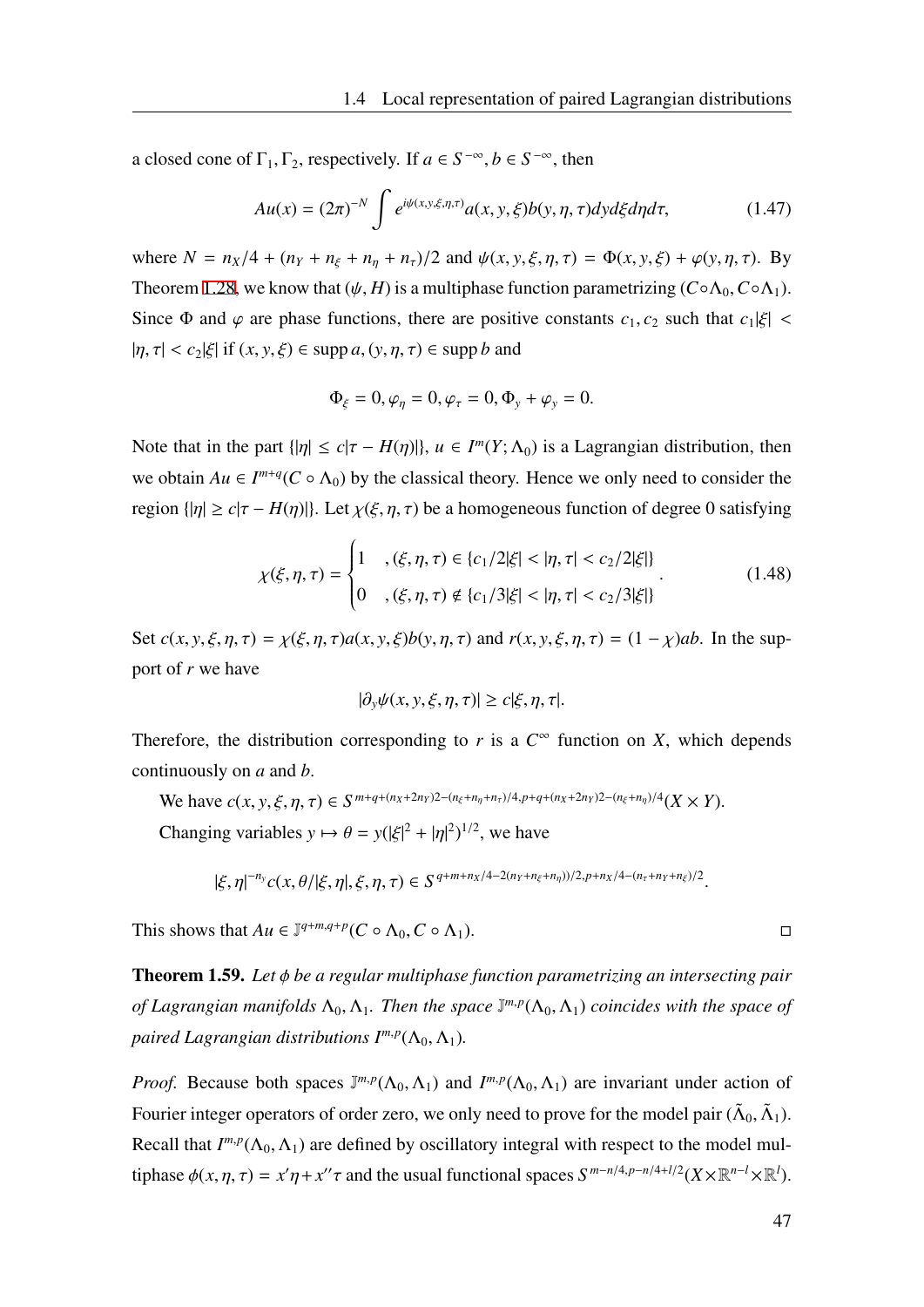First of all, it is obvious that  $I^{m,p}(\Lambda_0, \Lambda_0) \subseteq \mathbb{J}^{m,p}(\Lambda_0, \Lambda_1)$ . It is sufficient to prove the inverse conclusion.

Given  $u \in \mathbb{J}^{m,p}(\Lambda_0, \Lambda_1)$ . By definition,  $u(x)$  is defined as the oscillatory integral of a multiphase function  $\phi(x, \eta, \tau)$  and an amplitude function  $a(x, \eta, \tau) \in S^{m+n/4-(k+1)/2, p+n/4-k/2}$ . Using Lemma [1.60](#page-55-0), we can rewrite

$$
u(x) = \int e^{ix\xi} b(x,\xi) d\xi, \quad a \in S^{m-n/4,p-n/4+l/2}.
$$
  
This implies that  $u \in I^{m,p}(\Lambda_0, \Lambda_1)$ .

The proof is completed by applying the following lemma, which states that each regular multiphase function can be reduced to a model multiphase function:

<span id="page-55-0"></span>**Lemma 1.60.** *Consider a model pair of Lagrangian submanifolds in*  $T$ <sup>∗</sup> $\mathbb{R}^n$ *:* 

$$
\Lambda_0 = \{(x,\xi) \mid x = 0\}, \Lambda_1 = \{(x,\xi) \mid x' = 0, \xi'' = 0\}; x' = (x_1,\ldots,x_{n-l}), x'' = (x_{n-l+1,\ldots,x_n}).
$$

*Assume that*

$$
u(x) = \int e^{i\varphi(x,\eta,\tau)} a(x,\eta,\tau) d\eta d\tau,
$$

*where a* ∈ *S <sup>m</sup>*+*n*/4−(*k*+*l*)/2,*p*+*n*/4−*k*/<sup>2</sup> *and (*φ, *H) is a regular multiphase function parametrizing the pair*  $(\Lambda_0, \Lambda_1)$ *. Then there exists an amplitude function*  $\tilde{a}(x, \xi', \xi'') \in S^{m-n/4,p-n/4+l/2}$ *such that*

$$
u(x) = \int e^{ix\xi} \tilde{a}(x,\xi',\xi'')d\xi.
$$

*Proof.* Step 1. Without loss of generality, one takes  $H = 0$ . In fact, if one defines

$$
\phi(x, \eta, \tau) = \varphi(x, \eta, \tau + H(\eta)), \tilde{a}(x, \eta, \tau) = a(x, \eta, \tau + H(\eta)),
$$

then  $(\phi, H = 0)$  is a multiphase function which parametrizes  $\Lambda_0, \Lambda_1$ . Hence, *u* can be represented in the form

$$
\int e^{i\phi(x,\eta,\tau)}\tilde{a}(x,\eta,\tau)d\eta d\tau, \tilde{a}\in S^{m',p'}.
$$

Step 2. Reduce the number of  $\eta$ -variables and  $\phi(x, \eta, 0) = x'\eta$ . One can reduce the number of  $\eta$ -variables until  $\varphi_{\eta\eta} = 0$  at the point  $(x_0, \eta_0, 0)$ . Since  $\varphi_1(x, \eta) = \varphi(x, \eta, \tau)\big|_{\tau=0}$ parametrizes  $\Lambda_1$ , we have  $\varphi_{\eta}(x, \eta, 0) = 0$  is equivalent to  $x' = 0$ ,  $\varphi_{x''}(x, \eta, 0) = 0$ . Indeed, assume that rank $(\varphi_{1m})(x, \eta, 0) = r$ , by linear transformation in  $\eta$ , this leads to

$$
\eta = (\eta', \eta''), \eta' = (\eta_1, \dots, \eta_{k-r}), \eta'' = (\eta_{k-r+1} \dots, \eta_k),
$$
  

$$
d_{\eta'}^2 \varphi(x_0, \eta_0, 0) = 0, d_{\eta'} d_{\eta''} \varphi(x_0, \eta_0, 0) = 0,
$$
  

$$
d_{\eta''\eta''}^2 \varphi(x_0, \eta_0, \tau) = r \text{ for } \tau/|\eta| \text{ small enough.}
$$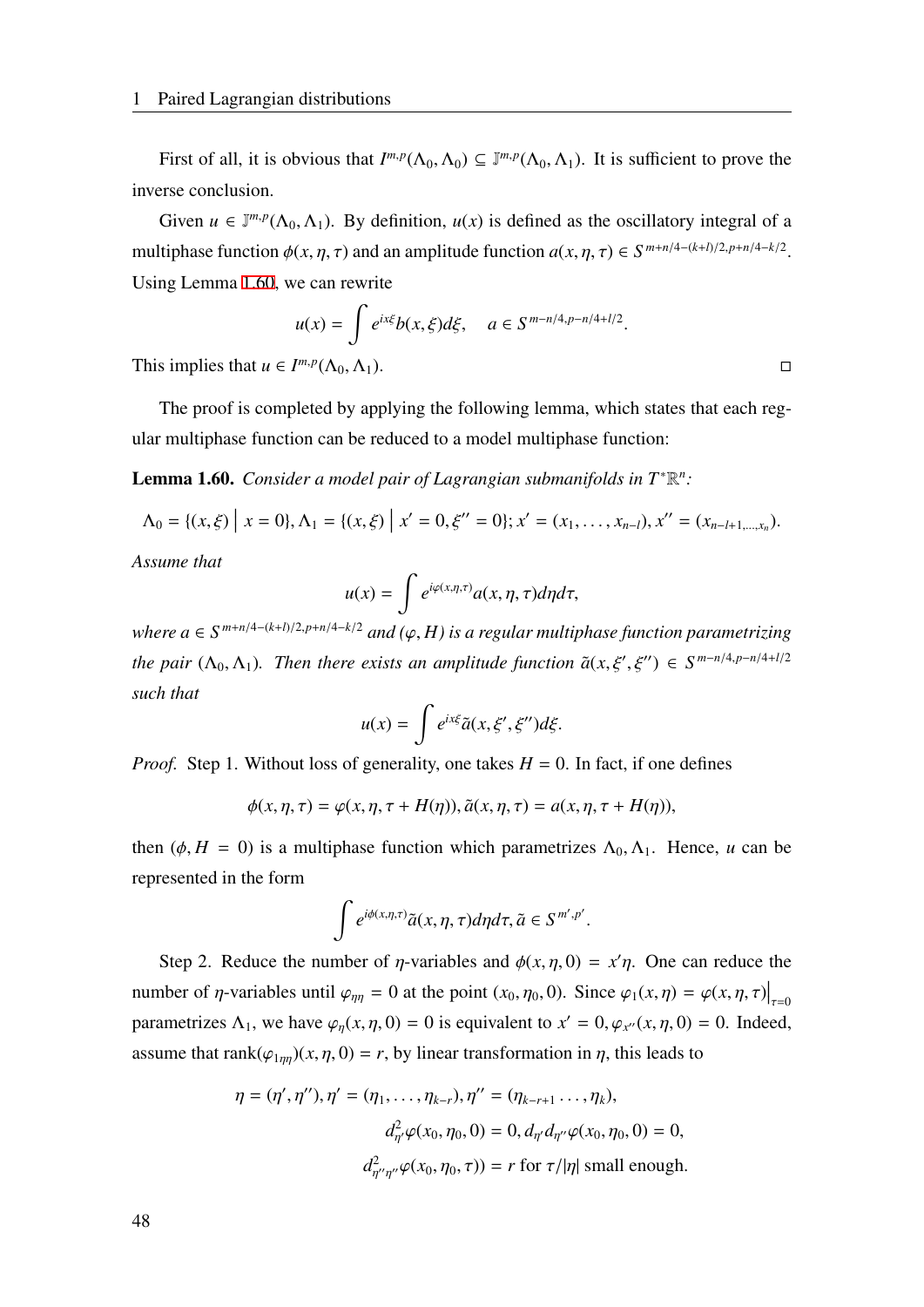As  $d_{\eta''\eta''}^2 \varphi(x_0, \eta_0, \tau)$  is non-degenerate, the equation  $d_{\eta''} \varphi(x, \eta, \tau) = 0$  is solved by  $\eta'' =$  $g(x, \eta', \tau)$ . Applying the stationary phase method in  $\eta''$ -variables, one obtains

$$
\int a(x,\eta,\tau)e^{i\phi(x,\eta,\tau)}d\eta''=e^{i\phi(x,\eta',g(x,\eta',\tau),\tau)}b(x,\eta',\tau),
$$

where the function *b* has an asymptotic expansion such that

$$
b(x, \eta', \tau) - a(x, \eta', g(x, \eta', \tau), \tau) \in S^{m'+r/2-1, p'+r/2-1}.
$$

Consequently, one obtains

$$
b\in S^{m+n/4-(k+l-r)/2,p+n/4-(k-r)/2}.
$$

So one can assume that  $k = n - l$ ,  $d_{\eta\eta}^2 \varphi(x, \eta, \tau) = 0$  in an open conic neighbourhood *V* of  $(x_0, \eta_0, \tau_0)$  and that  $a \in S^{m-n/4, p-n/4+l/2}$  has support in *V*.

Step 3. By Proposition [1.34,](#page-34-0) two multiphase functions  $\phi(x, \eta, \tau)$  and  $x'\xi' + x''\xi''$  are locally equivalent at  $(x_0, \eta_0, 0)$  and  $(x_0, \xi_0)$  with  $\xi_0 = \phi_x(x_0, \eta_0, 0)$ . Hence, there is a diffeomorphism transformation  $(x, \xi) \rightarrow (x, \eta(x, \xi), \tau(x, \xi))$  such that  $\phi(x, \eta, \tau) = \xi$  on the set  $|\tau|/|\eta| \leq \varepsilon$ . On this set, the symbol  $a(x, \eta, \tau)$  behaves like a classical symbol in  $S^{m'}$ , this part contributes to  $I^m(\Lambda_0)$ . So we assume that the amplitude function has cone supp *a* in a small conic neighbourhood of  $(x_0, \eta_0, 0)$ . Using the change of variables above, one can rewrite

$$
u(x) = \int e^{ix\xi} \tilde{a}(x,\xi) d\xi,
$$

where  $\tilde{a} = a(x, \eta(x, \xi), \tau(x, \xi)) |D(\eta, \tau) / D(\xi', \xi'')| \in S^{m', p'}$  by Corollary [1.45](#page-45-0). The lemma is proved.  $\Box$ 

## 1.4.2 Representation of paired Lagrangian distributions via degenerate multiphase functions

Although each intersecting pair of Lagrangian manifolds can always be parametrized by a non-degenerate multiphase function, it is convenient to consider the representation of paired Lagrangian distributions by oscillatory integrals of clean multiphase functions and amplitude functions. This representation appears naturally when a Fourier integral operator composes cleanly with a paired Lagrangian distribution. Now we introduce a new result which states that distributions defined by clean multiphase function indeed belong to the class of paired Lagrangian distributions.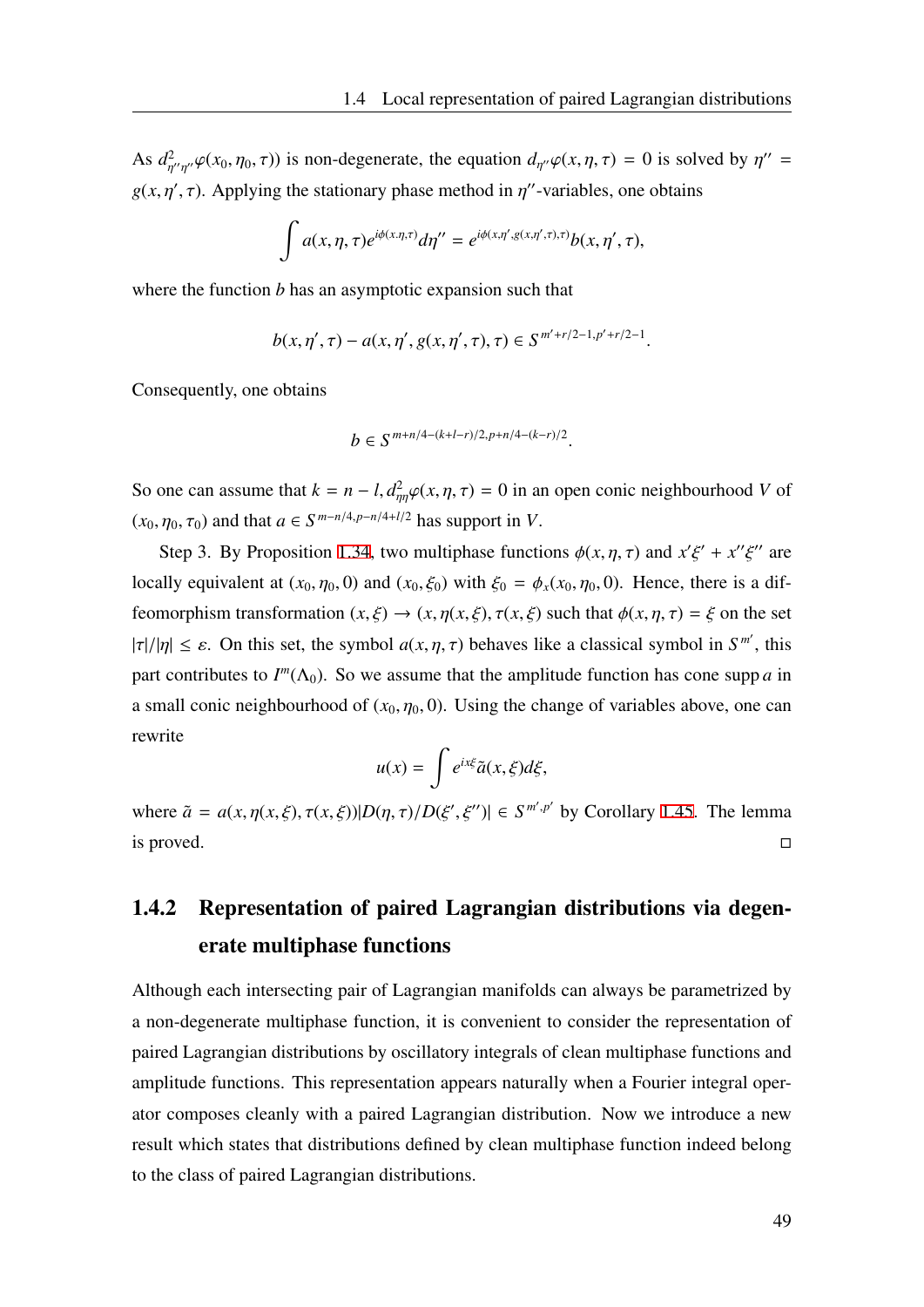<span id="page-57-1"></span>**Theorem 1.61.** Let φ be a clean multiphase function with excess e in a conic neighbour*hood of*  $(x_0, \eta_0, 0)$ . If  $a \in S^{m+n/4-N/2, p+n/4-(N-l)/2}$   $(X \times \mathbb{R}^{N-l} \times \mathbb{R}^l)$ , then the oscillatory integral *I*( $\phi$ , *a*) *defines a distribution belonging to*  $I^{m+e/2,p+e/2}(\Lambda_0,\Lambda_1)$ *, where*  $\Lambda_0 = \{(x,\phi_x)|\phi_\eta =$  $0, \phi_{\tau} = 0$ ,  $\Lambda_1 = \{(x, \phi_x) | \phi_{\eta} = 0, \tau = 0 \}$ .

*Proof.* First, we assume that there is a splitting of fibre variables  $(\eta, \tau) \rightarrow (\eta', \eta'', \tau)$ satisfying the following essential condition

<span id="page-57-0"></span>
$$
\partial_{\eta''}\phi(x,\eta,\tau) = 0. \tag{1.49}
$$

By rewriting the distribution *u* in the form

$$
u(x) = \int_{\omega} d\omega \int e^{i\phi(x,\eta',|\eta',\tau|\omega,\tau)} |\eta',\tau|^e a(x,\eta',|\eta',\tau|\omega,\tau) d\eta' d\tau,
$$

we derive the conclusion of the theorem.

Indeed, define  $\psi(x, \eta', \tau) = \phi(x, \eta', |\eta', \tau| \omega, \tau)$  for fixed  $\omega$ . We shall show that  $\psi$ is a new regular multiphase function parametrizing the pair of Lagrangian submanifold  $(\Lambda_0, \Lambda_1)$ . Because  $d\phi_{\eta''} = 0$ , we have

$$
\text{rank}\begin{pmatrix} \psi_{x\eta'} & \psi_{\eta'\eta'} \\ \psi_{x\tau} & \psi_{\eta'\tau} \end{pmatrix} (x_0, \eta'_0, 0) = \text{rank}\begin{pmatrix} \phi_{x\eta} & \phi_{\eta'\eta'} & 0 \\ 0 & 0 & 0 \\ \phi_{x\tau} & \phi_{\eta'\tau} & 0 \end{pmatrix} (x_0, \eta_0, 0) = N - e.
$$

This means that the function  $\psi(x, \eta', \tau)$  is a regular multiphase function. Just by a simple calculation, we see that  $\psi$  parametrizes the pair  $(\Lambda_0, \Lambda_1)$  near  $(x_0, \xi_0)$ . For a fixed ω the distribution  $I(\omega) = \int e^{i\psi(x,\eta',\tau)} |\eta',\tau|^e a(x,\eta',|\eta',\tau|\omega,\tau) d\eta' d\tau$  belongs to  $I^{m+e/2,p+e/2}$ , so does the integral  $u(x) = \int_{\mathbb{R}^e} I(\omega) d\omega$ . This proves the claim.

*Now we shall complete the proof of this theorem by showing that after a suitable change of fibre variables, the condition* [\(1.49](#page-57-0)) holds. In fact, splitting  $\eta = (\eta', \eta'')$  such that at  $(x_0, \eta_0, 0)$  we have

$$
\operatorname{rank}\begin{pmatrix} \phi_{x\eta'} & \phi_{\eta'\eta'} & \phi_{\eta''\eta'} & \phi_{\tau\eta'} \\ \phi_{x\eta''} & \phi_{\eta'\eta''} & \phi_{\eta''\eta''} & \phi_{\tau\eta''} \\ \phi_{x\tau} & \phi_{\eta'\tau} & \phi_{\eta''\tau} & \phi_{\tau\tau} \end{pmatrix} = \operatorname{rank}\begin{pmatrix} \phi_{x\eta'} & \phi_{\eta'\eta'} & 0 & \phi_{\tau\eta'} \\ 0 & 0 & 0 & \phi_{\tau\eta''} \\ \phi_{x\tau} & \phi_{\eta'\tau} & \phi_{\eta''\tau} & \phi_{\tau\tau} \end{pmatrix}.
$$

Using procedure of eliminating excess for  $\phi_1(x, \eta) = \phi(x, \eta, 0)$ , we can assume that  $\phi_{\eta''}(x, \eta, 0) = 0$  in some neighbourhood of  $(x_0, \eta_0)$ . Since  $\phi_{\eta''}$  vanishes on the set  $\{\phi_{\tau'} =$  $0, \phi_{\tau} = 0$ , there are matrices p, q whose elements are smoothly homogeneous functions of degree zero with the property  $\phi_{\eta''} = \phi_{\eta'} p + \phi_{\tau} q$ . The function  $\phi_{\eta''}(x, \eta, \tau)$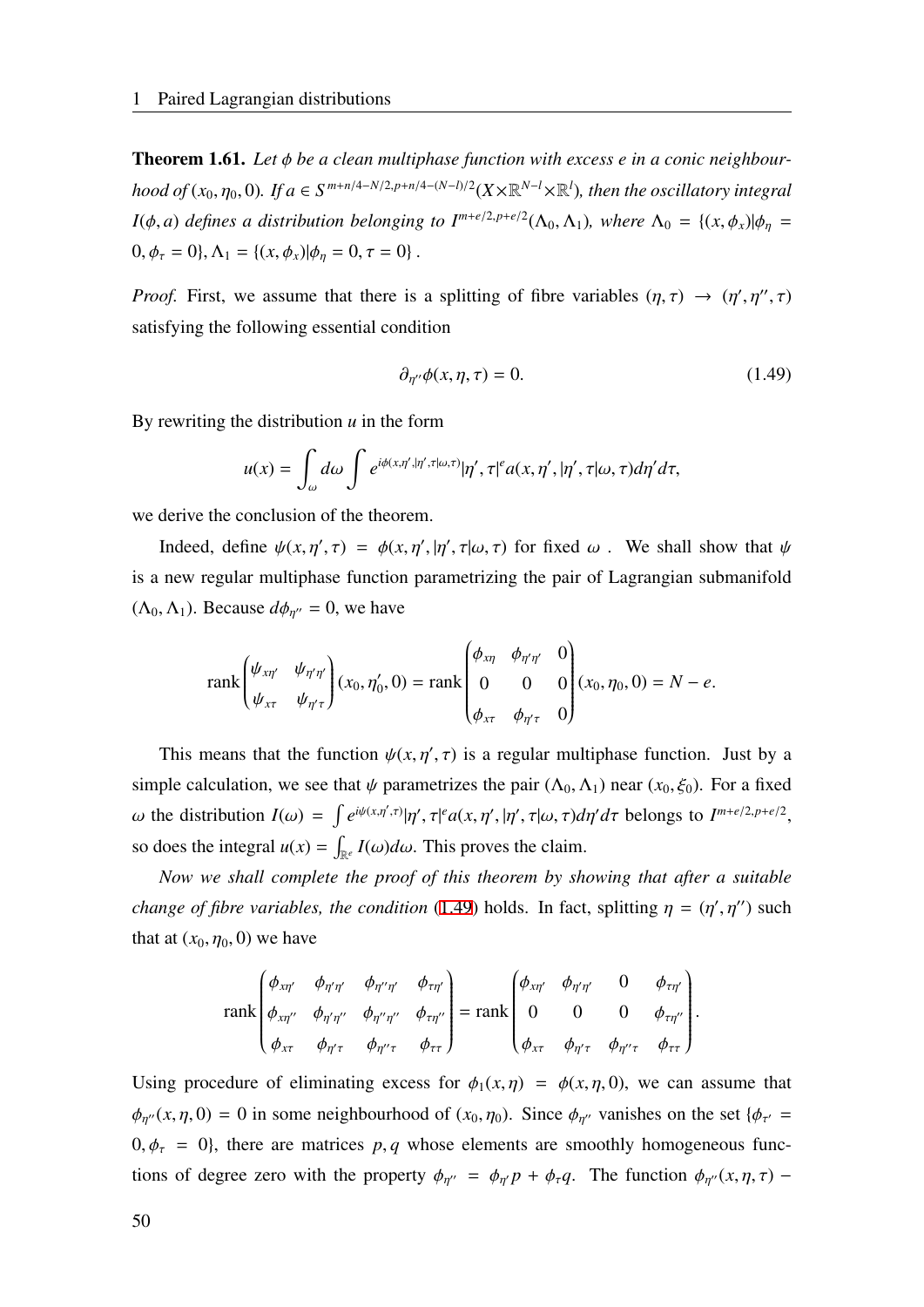$\phi_{\eta}(x, \eta, \tau) p(x, \eta, \tau)$  vanishes on the cleanly intersecting pair  $\{(x, \eta, \tau) | \phi_{\eta}(x, \eta, \tau) = 0, \phi_{\tau} = 0\}$ 0} and  $\{(x, \eta, \tau)|\phi_{\eta'} = 0, \tau = 0\}$ . Hence, there exist smooth functions  $c(x, \eta, \tau)$ ,  $d(x, \eta, \tau)$ satisfying

$$
\phi_{\eta''}(x,\eta,\tau) - \phi_{\eta'}(x,\eta,\tau)p(x,\eta,\tau) = \phi_{\eta'}(x,\eta,\tau)c(x,\eta,\tau) + \tau\phi_{\tau}(x,\eta,\tau)d(x,\eta,\tau).
$$

This implies

$$
\phi_{\eta''}(x,\eta,\tau) = \phi_{\eta'}(x,\eta,\tau) f(x,\eta,\tau) + \phi_{\tau}(x,\eta,\tau) g(x,\eta,\tau),
$$

where  $f = p + c$ , and  $g = \tau d$  are matrices of smoothly homogeneous functions, and  $g(x, \eta, 0) = 0$ . This fact leads to the existence of changing of coordinates  $(x, \eta, \tau) \mapsto$  $(x, \eta' + \tilde{f}, \eta'', \tau + \tilde{g})$  satisfying  $\tilde{g}(x, \eta, 0) = 0$ . Let us define  $\tilde{\phi}(x, \eta, \tau) = \phi(x, \eta' + \tilde{f}, \eta'', \tau + \tilde{g})$ , where  $\tilde{f}$ ,  $\tilde{g}$  are determined just as in Remark [1.12](#page-23-0). Then  $\tilde{\phi}$  and  $\phi$  are locally equivalent in some conic neighbourhood of  $(x_0, \eta_0, 0)$  and  $\tilde{\phi}_{\eta''} = 0$ . So we may assume that  $\phi_{\eta''}(x, \eta, \tau) =$ 0. The theorem is proved.  $\square$ 

Theorem [1.61](#page-57-1) has the following generalization.

<span id="page-58-0"></span>**Theorem 1.62.** Let  $\phi$  be a degenerate multiphase function with excesses ( $e_0, e_1, e$ ) in an *open conic neighbourhood*  $\Gamma \subseteq X \times (\mathbb{R}^k \times \mathbb{R}^l \setminus 0)$  *of*  $(x_0, \eta_0, 0)$ *. Then*  $\Lambda_0 = \{(x, \phi_x) | \phi_\theta(x, \theta) =$ 0} *and*  $\Lambda_1 = \{(x, \phi_x) | \phi_n(x, \eta, \tau) = 0, \tau = 0\}$  *intersect cleanly near*  $(x_0, \xi_0)$  *with*  $\xi_0 =$  $\phi_x(x_0, \eta_0, 0)$ *, and the intersection*  $\Lambda_0 \cap \Lambda_1$  *is an isotropic submanifold of dimension* 

$$
(n - l - e_0 - e_1 + 2e).
$$

*Moreover, if a* ∈ *S m*+*n*/4−(*k*+*l*)/2,*p*+*n*/4−*k*/2 (Γ) *has support in a small conic neighbourhood of* ( $x_0$ ,  $\eta_0$ , 0), *then the distribution*  $I(\phi, a)$  *belongs to the space*  $I^{m+e_0/2, p+e_1/2}(\Lambda_0, \Lambda_1)$ *.* 

*Proof.* First we make an additional condition that  $e_0 = e$ . By Proposition [1.37,](#page-40-0) we assume that  $\eta = (\eta', \eta'')$ ,  $\tau = (\tau', \tau'')$  such that  $\phi_\omega(x, \eta, \tau) = 0$ , where  $\omega = (\eta'', \tau'')$ . Using a change of variables  $\eta'' = \omega_1 |\eta', \tau'|$ ,  $\tau'' = \omega_2 |\eta', \tau'|$ , then  $a = a(x, \eta', \omega_1 |\eta', \tau'|$ ,  $\tau', \omega_2 |\eta', \tau'|$ ). Since *a* has support in some small conic neighbourhood of  $(x_0, \eta_0, 0)$ ,  $\eta'_0 \neq 0$ , we may assume that  $|\omega| = |\eta''', \tau''|/|\eta', \tau'|$  is bounded on the support of *a*. For fixed  $\omega$ , a simple calculation shows that

$$
a\in S^{m',p'}(X\times\mathbb{R}^{k-(e-e_1)}\times\mathbb{R}^{l-e_1}).
$$

Rewriting  $I(a, \phi)$  in new variables, we have

$$
I(a,\phi)=\int_{\omega}\left(\int e^{i\phi(x,\eta',|\eta',\tau'|\omega_1,\tau',|\eta',\tau'|\omega_2)}|\eta',\tau'|^{\varepsilon}a(x,\eta',|\eta',\eta'|\omega_1,\tau',|\eta',\tau'|\omega_2')d\eta'd\tau'\right)d\omega.
$$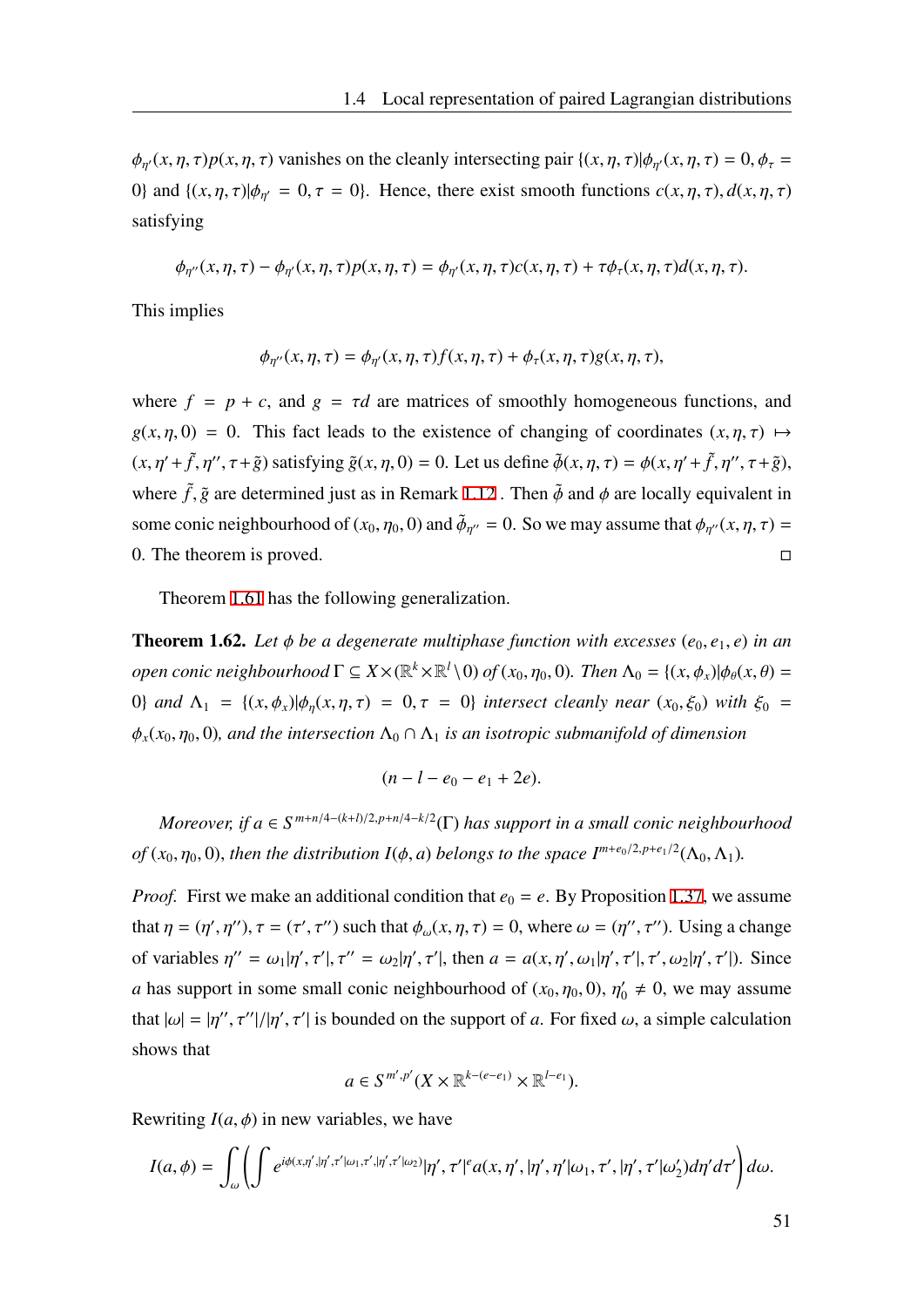For fixed  $\omega$  the function  $\phi(x, \eta', \tau')$  is a non-degenerate multiphase function parametrizing the Lagrangian pair  $(\Lambda_0, \Lambda_1)$ . Therefore, we conclude that  $I(a, \phi) \in I^{m+e/2, p+e/2}$ .

Now considering arbitrary excesses, we shall show that  $I(a, \phi) \in I^{m+e_0/2, p+e_1/2}(\Lambda_0, \Lambda_1)$ . Indeed, by Proposition [1.36](#page-38-0), we can rewrite  $\phi(x, \eta, \tau) = \psi(x, \eta', \tau') + \eta''\tau''/|\eta', \tau'|$ , where  $\psi(x, \eta', \tau')$  is a multiphase function with excesses  $(e_0, e_0 + e_1 - e, e_0)$  which parametrizes the Lagrangian pair  $(\Lambda_0, \Lambda_1)$  near the point  $(x_0, \xi_0)$ . Then we have

$$
I(\phi, a) = \int e^{i\psi(x, \eta', \tau')} b(x, \eta', \tau') d\eta' d\tau',
$$

where  $b(x, \eta', \tau') = \int e^{i\eta''\tau''/|\eta', \tau'|} a(x, \eta', \eta'', \tau', \tau'') d\eta'' d\tau$ .

Since  $a \in S^{m',p'}$  and supp *a* is contained in some conic neighbourhood of  $(x_0, \eta_0, 0)$ , we get *b* ∈  $S^{m'+(e-e_0),p'+(e-e_0)}$  by Proposition [1.47.](#page-46-0) This means that *I*(*a*,  $\phi$ ) = *I*(*b*,  $\psi$ ) where  $b \in S^{m'+(e-e_0), p+(e-e_0)}$  and  $\psi$  is a multiphase function with excesses  $(e_0, e_0 + e_1 - e, e_0)$ near  $(x_0, \eta'_0, 0)$  in  $X \times (\mathbb{R}^{k-(e-e_0)} \times \mathbb{R}^{l-(e-e_0)} \setminus 0)$ . The first step of the proof asserts that  $I(b, \psi) \in I^{m'', p''}(\Lambda_0, \Lambda_1)$ , where the orders *m''*, *p''* satisfy

$$
m'' = m' + (e - e_0) + (k + l - 2(e - e_0) - e_0)/2 + n/4 = m + e_0/2
$$
  

$$
p'' = p' + (e - e_0) + (k - (e - e_0) - (e_0 + e_1 - e))/2 + n/4 = p + e_1/2.
$$

 $Hence, I(a, φ) ∈ I<sup>m+e<sub>0</sub>/2, p+e<sub>1</sub>/2</sup>(Λ<sub>0</sub>, Λ<sub>1</sub>). □$ 

As a corollary of this theorem, Theorem [1.28](#page-31-0) and Theorem [1.58](#page-53-0), we obtain

**Corollary 1.63.** *Let X, Y be smooth manifolds and*  $\Gamma$  *be a canonical relation from*  $T^*Y \setminus 0$ *to*  $T^*X \setminus 0$  *and*  $(\Lambda_0, \Lambda_1)$  *be a cleanly intersecting pair of Lagrangian submanifold in*  $T^*Y \setminus 0$ . Assume that  $\Gamma \times \Lambda_0$ ,  $\Gamma \times \Lambda_1$  and  $T^*X \times \Delta_{T^*Y}$  form an intersecting triple. If  $u \in I^{m,p}(\Lambda_0,\Lambda_1), k_Q \in I^q(X \times Y, \Gamma'),$  then  $Qu \in I^{m+e_0/2,p+e_1/2}(\Gamma \circ \Lambda_0, \Gamma \circ \Lambda_1)$ , where  $e_0, e_1, e_1$ *are the excesses of the intersecting triple above.*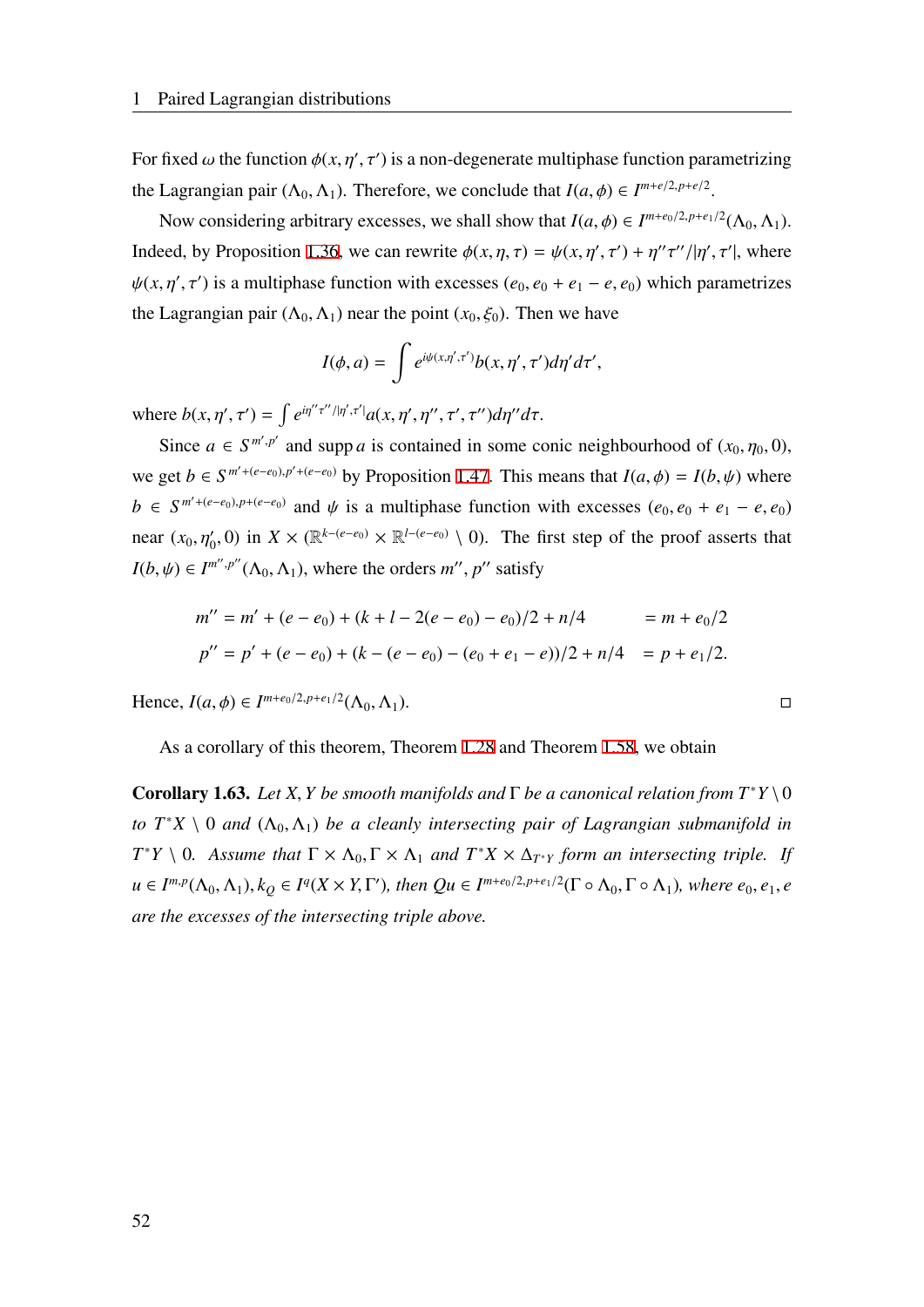# 2 Compositions of paired Lagrangian distributions

Composition theorems for Fourier integral operators have been understood in a great variety of cases. For instance, if two canonical relations satisfy a certain geometric condition, then the composition of two corresponding Fourier integral operators is again a Fourier integral operator. Moreover, the symbolic calculus of the composition was asserted, see [\[Hör85,](#page-117-0) Theorem 25.2.3].

The analogous question for the composition of Fourier integral operators and paired Lagrangian distributions has not been studied systematically. Joshi proposed and proved a part of composition theorem under a more general condition. However, the symbolic formulation of this statement, the order and principal symbol of the composite were not given, see [\[Jos99\]](#page-117-1) for details.

In the same situation, the composition theorem for paired Lagrangian operators has been proved only in a particular case. More precisely, only the case of paired Lagrangian distributions when the first canonical relation is the diagonal and the second one is a flow-out manifold, the one obtained from the flow of the characteristic set under a bicharactertistic flow. For details, see [[AU85,](#page-116-0) Theorem 0.1] and [\[Jos98,](#page-117-2) Theorem 11.2]. More general cases of canonical relations are unknown.

This chapter is devoted to composition theorems for classes of paired Lagrangian distributions, in general case under some geometric condition on their canonical relations. Our first main result is the composition of Fourier integral operators and paired Lagrangian distributions, under a certain condition on the canonical relations, see Theorem [2.8.](#page-65-0) Note that when this condition fails, the composite, in general, is not a PLD, see Theorem [2.46](#page-93-0) and Corollary [2.49](#page-96-0) below. As a consequence of Theorem [2.8,](#page-65-0) we prove a composition theorem for FIOs which generalizes the cleanly composition [[Hör85](#page-117-0), Theorem 25.2.3] to the weak canonical relations, see Proposition [2.10.](#page-66-0)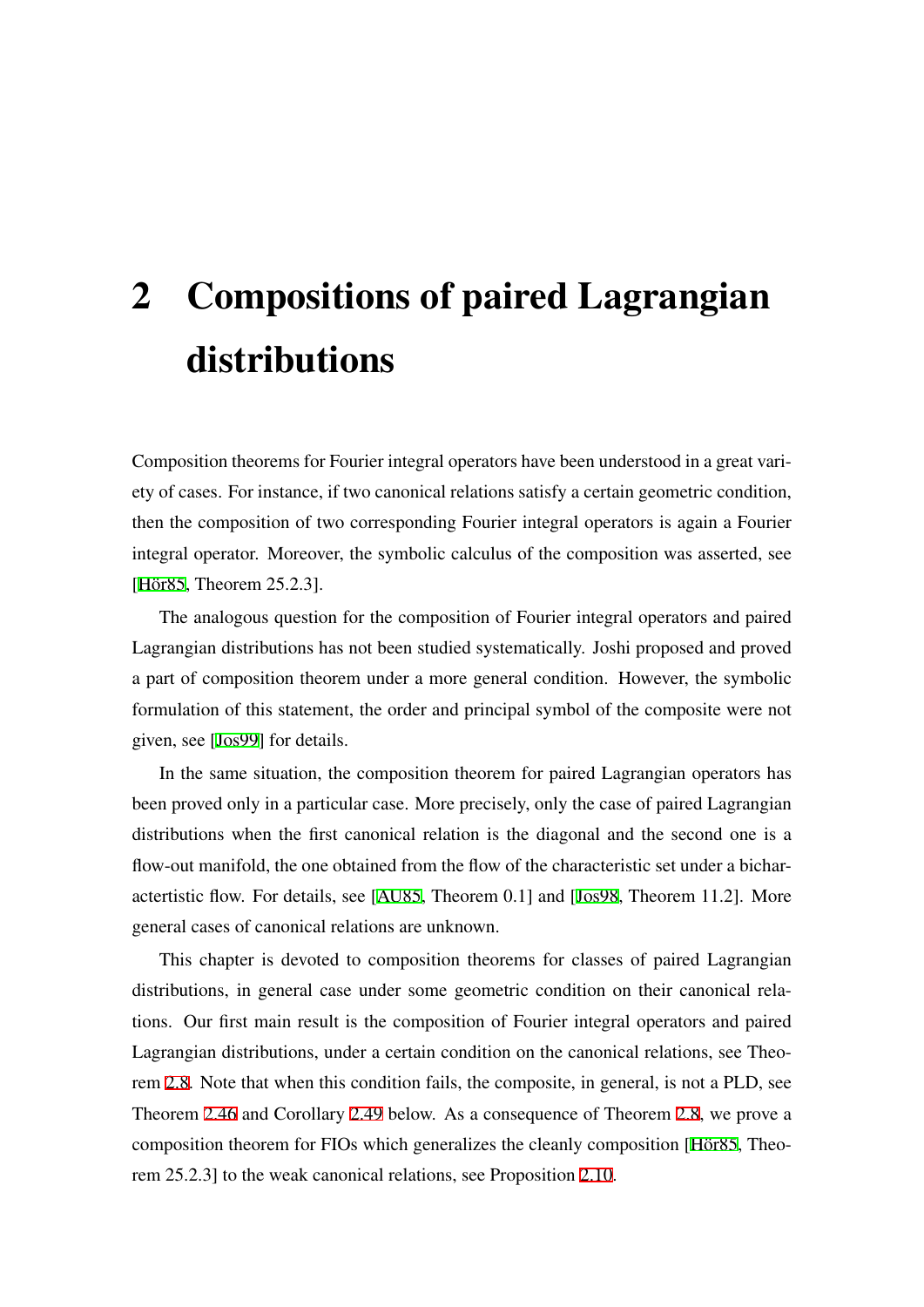# 2.1 Composition of Fourier integral operators and paired Lagrangian distributions

Throughout this section we make the following assumptions: *X*, *Y*, *Z* are subset in Euclidean spaces; *C* is a canonical relation from  $T^*Y \setminus 0$  to  $T^*X \setminus 0$  and  $(C_0, C_1)$  is an intersecting paired of canonical relations from  $T^*Z \setminus 0$  to  $T^*Y \setminus 0$ .

In chapter 1, the intersecting triple condition is introduced to preserve the cleanness of Lagrangian pair under composition of relations. Now we give more details on this condition. Moreover, we will show that this condition is also sufficient for strong composition of FIOs and PLDs.

## 2.1.1 Geometric condition

Proposition 2.1 (Joshi). *If the submanifolds X*, *Y*, *Z form an intersecting triple, then near any point there exist local coordinates such that each submanifold is given by a subset of coordinates vanishing.*

As a corollary, one obtains

<span id="page-61-2"></span>Corollary 2.2. *If submanifolds X*, *Y*, *Z of M is an intersecting triple then for any smooth function f on X which vanishes on X* ∩(*Y* ∪*Z*)*, there exists an extension h of f on M such that h vanishes on Y*  $\cup$  *Z.* 

Now we prove a criterion for locally clean intersections.

<span id="page-61-1"></span>**Lemma 2.3.** Let *Y*, *Z* be submanifolds of a smooth manifold *X* and  $\Sigma$  be a closed subman*ifold of Y and Z such that for all p* ∈ Σ*, one has*

<span id="page-61-0"></span>
$$
T_p \Sigma = T_p Y \cap T_p Z. \tag{2.1}
$$

*Then Y and Z intersect cleanly locally near* Σ*, that is, there exists a neighbourhood U of* Σ *in X satisfying*

$$
Y\cap Z\cap U=\Sigma.
$$

*Proof.* Because of the following inclusions  $\Sigma \subseteq Y \subseteq X$ , there exist coordinates  $x =$  $(x', x'', x''')$  such that

 $Y = \{x' = 0\}, \Sigma = \{x' = 0, x'' = 0\}, x = (x_1, \ldots, x_k, x_{k+1}, \ldots, x_{k+l}, x_{k+l+1}, \ldots, x_d).$  (2.2)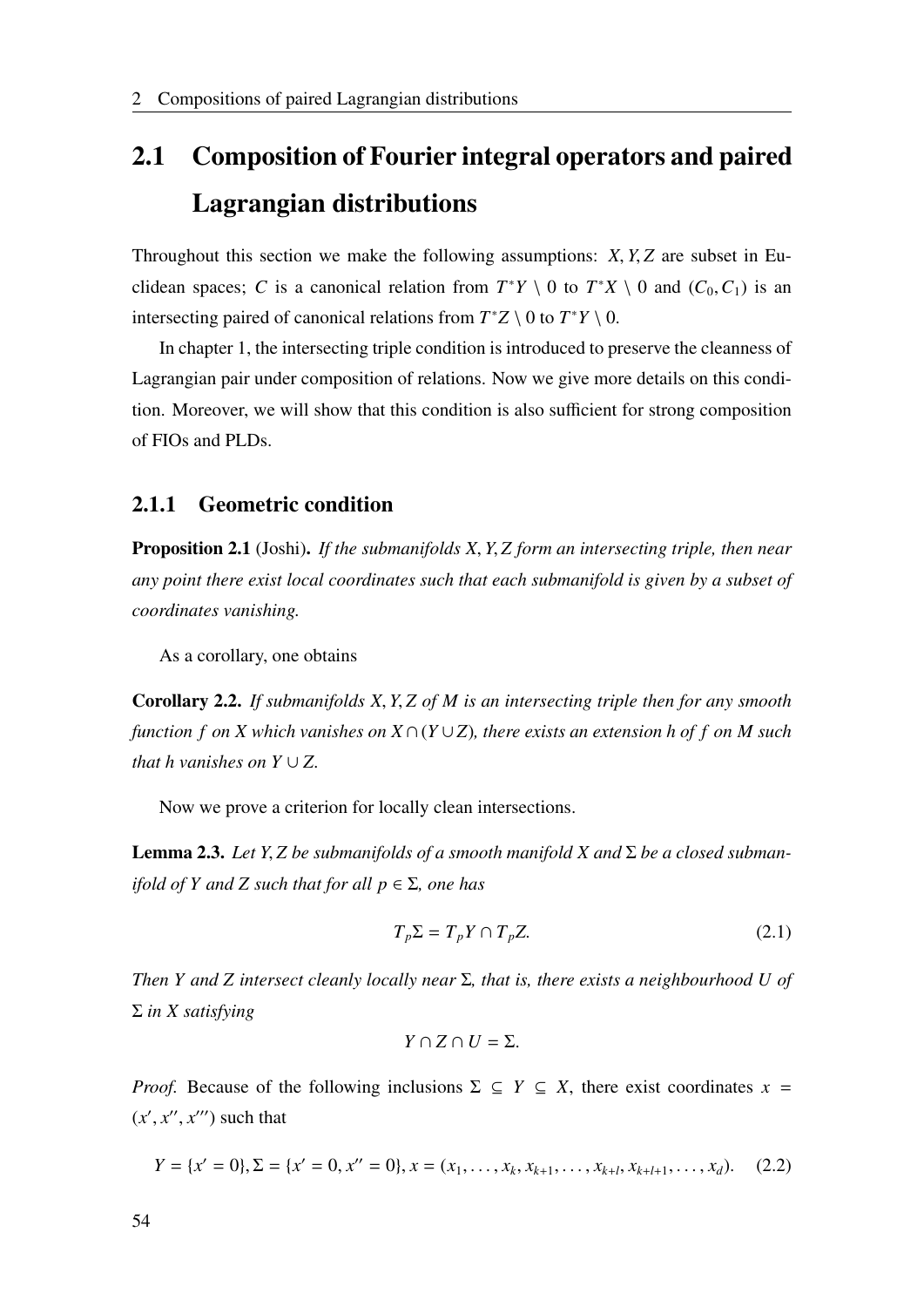Then the tangent space at  $p = (0, 0, x^{\prime\prime\prime}) \in \Sigma$  is determined by equations

$$
(t',t'',t''')\in \mathbb{R}^d, t'=0, t''=0.
$$

Since *Z* is a submanifold of *X*, there exists a smooth function  $F = (F_1, \ldots, F_m)$  such that locally near *p*,

$$
Z = \{x \mid F(x) = 0\},\tag{2.3}
$$

and *dF* are linearly independent at *Z*. A vector  $t \in T_pY \cap T_pZ$  if and only if  $t' = 0$  and  $dF(p)t = 0$ . By relation [\(2.1](#page-61-0)), one obtains

$$
\frac{\partial F}{\partial x''}(0,0,x''')t'' + \frac{\partial F}{\partial x''}(0,0,x''')t''' = 0 \Longleftrightarrow t'' = 0.
$$

Hence

$$
\frac{\partial F}{\partial x'''}(0,0,x''') \equiv 0, \text{rank } \frac{\partial F}{\partial x''}(0,0,x''') = l.
$$

Since  $\Sigma \subseteq Z$ , one obtains  $F(0, 0, x^{\prime\prime\prime}) = 0$ . Then, by standard calculus, one has

$$
F(x) = A(x)x' + B(x)x'' \Longrightarrow dF(x) = A(x)dx' + B(x)dx'',
$$

where  $A \in \mathbb{M}^{m \times k}$ ,  $B \in \mathbb{M}^{m \times l}$  are matrices of smooth functions. Consequently,

$$
\frac{\partial F}{\partial x''}(0,0,x''') = B(0,0,x''').
$$

Therefore,  $B(0, 0, x^{\prime\prime\prime})$  has full rank *l*. Without loss of generality, assume that  $B(x)$  has rank *l* in a neighbourhood  $U_p$ . Hence, in  $U_p$  the set  $Y \cap Z$  is determined by the following system:

$$
F(x) = 0, x' = 0, x \in U_p \iff A(x)x' = 0, B(x)x'' = 0, x' = 0, x \in U_p \tag{2.4}
$$

$$
\iff x' = 0, x'' = 0, x \in U_p,\tag{2.5}
$$

as *B* has rank *l*. In other words,  $Y \cap Z \cap U_p = \Sigma \cap U_p$ . The proof is completed by setting *U* = ∪  $p$ ∈Σ  $U_p$ .

*Remark* 2.4*.* Away from Σ, the intersection *Y* ∩ *Z* freely has any type of singularities. In other words, *Y*, *Z* may not intersect cleanly far from Σ. The analogous statement does not hold if one replaces ([2.1\)](#page-61-0) by a weaker condition: The following space

$$
\left(\frac{T_p Y \cap T_p Z}{T_p \Sigma}\right), p \in \Sigma,
$$
\n(2.6)

has a positive constant dimension.

If  $\Sigma = Y \cap Z$ , then trivially one has globally clean intersection.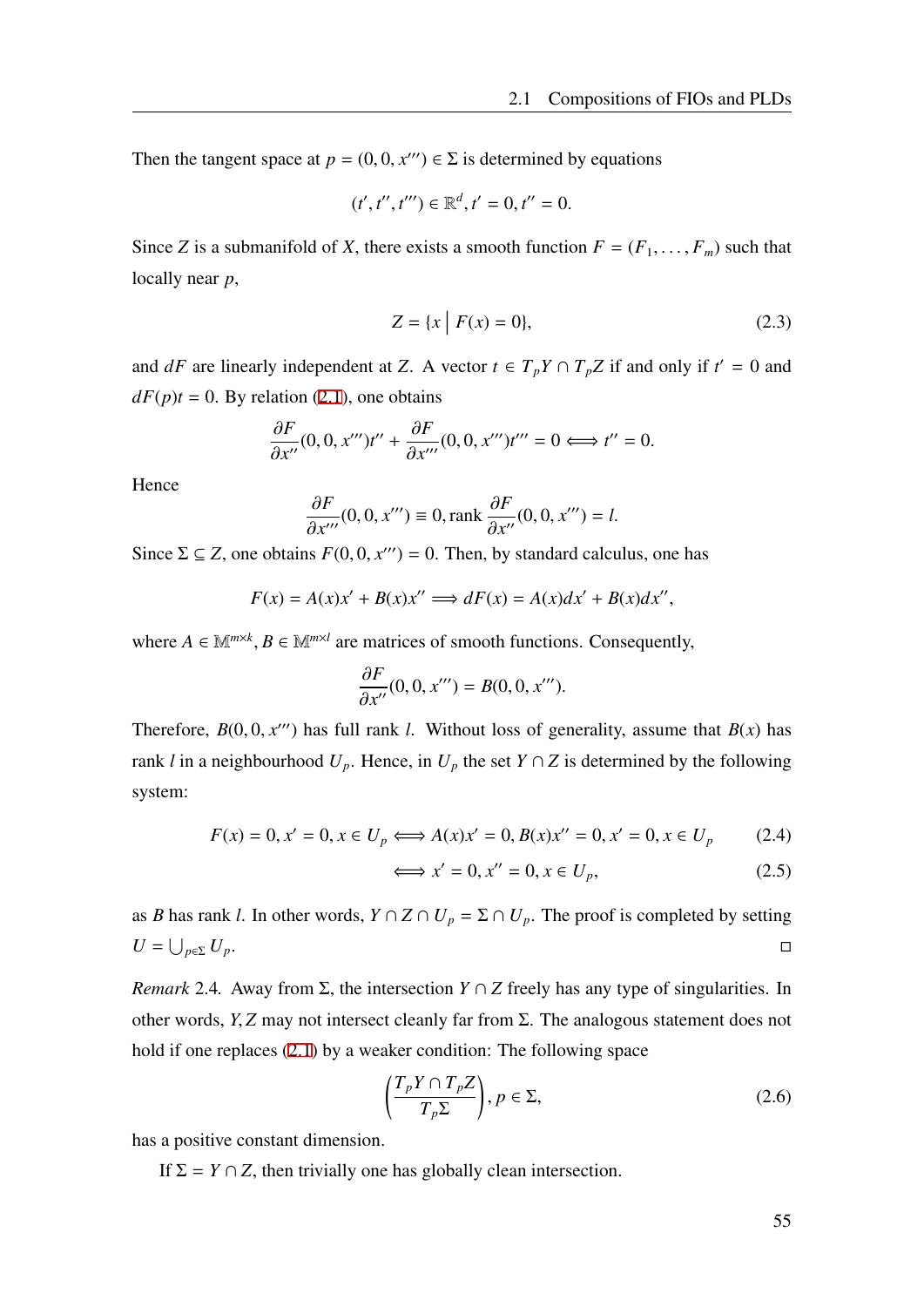#### 2.1.2 Weak compositions

We now reformulate the following result whose details can be found in [\[Jos99\]](#page-117-1). Note that for our aim, we translate this into the language of canonical relations and operators without the Sobolev stable orders.

**Theorem 2.5** (Joshi). Let  $C_0$ ,  $C_1$  be a cleanly intersecting pair of canonical relations from  $T^*Y \setminus 0$  *to*  $T^*X \setminus 0$  *and C be a canonical relation from*  $T^*Z \setminus 0$  *to*  $T^*Y \setminus 0$  *such that* 

$$
(T^*X \setminus 0) \times \Delta_{T^*Y \setminus 0} \times (T^*Z \setminus 0), C_0 \times C, C_1 \times C \tag{2.7}
$$

*form an intersecting triple. Then the weak composition of properly supported operators holds:*

$$
I(C_0, C_1) \circ I(C) \subseteq I(C_0 \circ C, C_1 \circ C).
$$

*Sketch of Proof.* By using partition of Unity, for any conic neighbourhood *W* of  $C_0 \cap C_1$ , one has the following finite decomposition

$$
A = A_0 + \sum A_j, j \in J,
$$

where  $WF'(A_0) \subset W$  and  $A_j \in I(C_0 \setminus W) + I(C_1 \setminus W)$ . Using composition theorem for FIOs, it is sufficient to consider the composition of  $A_0$  and  $B$ .

Hence, we suppose that  $WF'(A)$  is contained in a small conic neighbourhood of  $C_0 \cap C_1$ and  $WF'(B)$  is contained in a sufficiently small conic neighbourhood. This leads to an important effect on composition that  $C_0 \circ C$ ,  $C_1 \circ C$ ,  $(C_0 \cap C_1) \circ C$  are proper compositions. Note that the compositions of canonical relations hold locally with respect to the wave front relations of initial operators, but the weak composition law is true globally.

The geometric part asserts that  $C_0 \circ C$ ,  $C_1 \circ C$  form a cleanly intersecting pair of canonical relations while the analysis part shows that the composed operator is a paired Lagrangian distribution.

The geometric part goes as follows: By Theorem [1.7](#page-19-0), the following properties locally hold:

- $C_0 \circ C$ ,  $C_1 \circ C$  are canonical relations,
- $\Sigma = (C_0 \cap C_1) \circ C$  is an isotropic relation, submanifold of  $C_0 \circ C$ ,  $j = 0, 1$ ,
- For each  $p \in \Sigma$ , one has

$$
T_p \Sigma = T_p(C_0 \circ C) \cap T_p(C_1 \circ C).
$$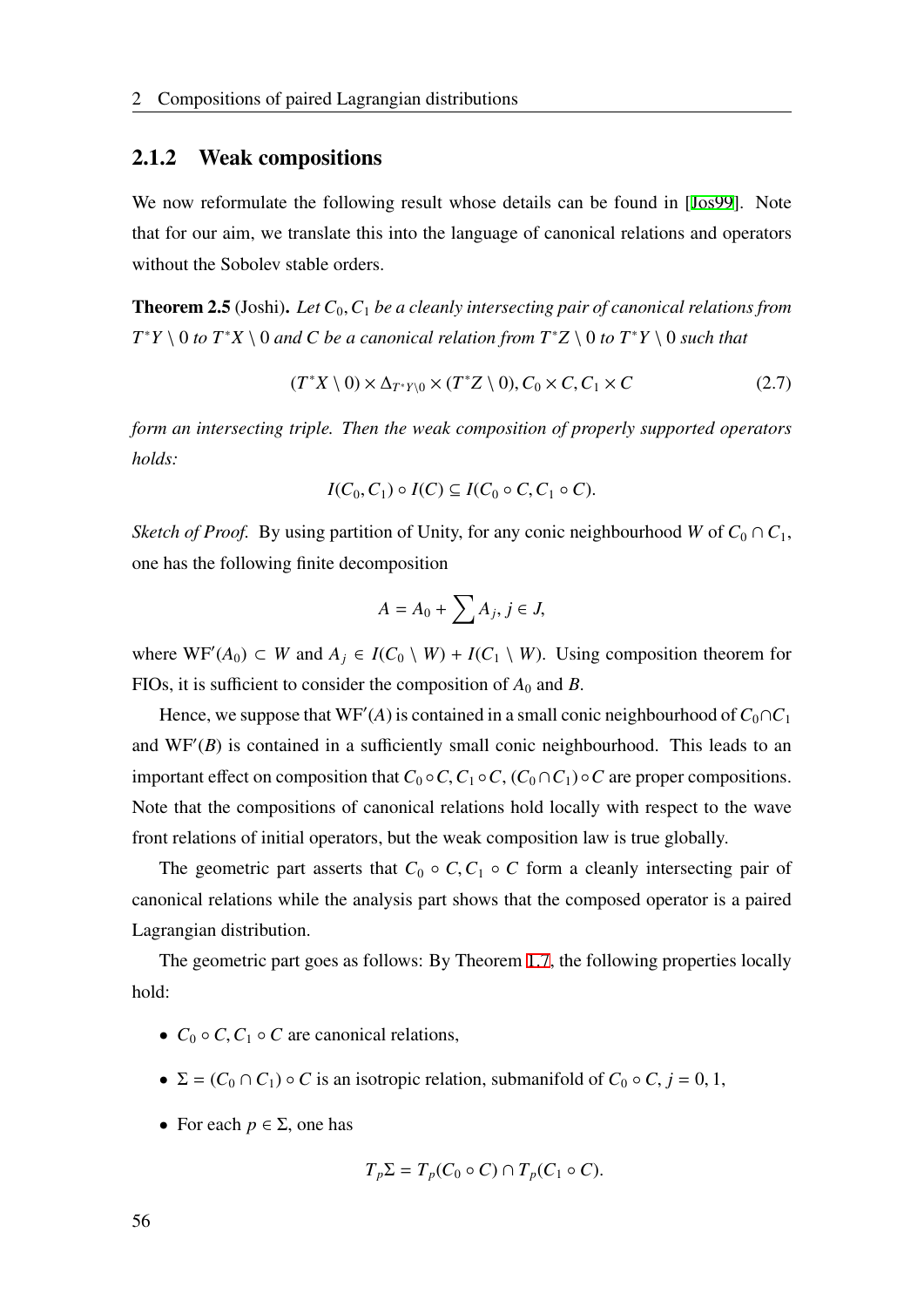Hence,  $C_0 \circ C$  and  $C_1 \circ C$  intersect cleanly near  $(C_0 \cap C_1) \circ C$  by Lemma [2.3](#page-61-1).

We prove the second part by using geometric characterization of paired Lagrangian distributions. Without loss of generality, we assume that  $C_0 \circ C$ ,  $C_1 \circ C$  intersect cleanly.

Firstly, decompose composition into fundamental operations: For all  $A \in I(C_0, C_1)$ ,  $B \in$ *I*(*C*), one has

<span id="page-64-0"></span>
$$
A \circ B = \pi_* \Delta^* (k_A \otimes k_B), \qquad (2.8)
$$

where  $\Delta$  is the diagonal map

$$
X \times Y \times Z \ni (x, y, z) \mapsto (x, y, y, z) \in X \times Y \times Y \times Z,
$$

and  $\pi$  is the projection from  $X \times Y \times Z$  into  $X \times Z$ .

Secondly, remove the singular part of the tensor product  $k_A \otimes k_B$ . Although

$$
k_A \otimes k_B \notin I(C_0 \times C, C_1 \times C),
$$

one still has a small perturbation

$$
k_A \otimes k_B = \alpha + \beta, \ \alpha \in I(C_0 \times C, C_1 \times C), \ \pi_* \Delta^*(\beta) \in C^\infty.
$$
 (2.9)

Therefore, it is sufficient to prove that

$$
\pi_* \Delta^* \left( I(C_0 \times C, C_1 \times C) \right) \subseteq I(C_0 \circ C, C_1 \circ C). \tag{2.10}
$$

Finally, relation (2.10) is a consequence of the push-forward Theorem and the following property: every smooth homogeneous of degree zero function on  $D := T^*X \times \Delta_{T^*Y} \times T^*Y$ *T*<sup>∗</sup>*Z* which vanishes on (*C*<sub>0</sub> × *C*) ∩ *D*, (*C*<sub>1</sub> × *C*) ∩ *D* can be extended to a smooth homogeneous of degree zero function on  $T^*(X \times Y \times Y \times Z)$  which vanishes on  $C_0 \times C$ ,  $C_1 \times C$ . The proof is completed by applying Corollary [2.2.](#page-61-2)  $\Box$ 

*Remark* 2.6. Although  $C_0 \circ C$ ,  $C_1 \circ C$  may have bad intersections globally, the isotropic subset  $\Sigma$  is an intrinsic part which contains singularities of the composed operator. In general,  $C_0 \circ C$ ,  $C_1 \circ C$  does not form a cleanly intersecting paired, even locally in  $\Sigma$ .

Self-intersections of canonical relations are avoidable if we consider only proper, connected compositions. Then  $\Sigma$  is a smooth subset of  $C_0 \circ C \cap C_1 \circ C$  which is separated from the remainder. All singularities of composed operators come from  $\Sigma$ , so we can neglect all other parts of the intersection  $C_0 \circ C \cap C_1 \circ C$ .

In order to get global cleanness of the pair  $C_0 \circ C$ ,  $C_1 \circ C$ , a further assumption should be added. For instance,  $C_0 \circ C \cap C_1 \circ C = (C_0 \cap C_1) \circ C$  is a sufficient condition.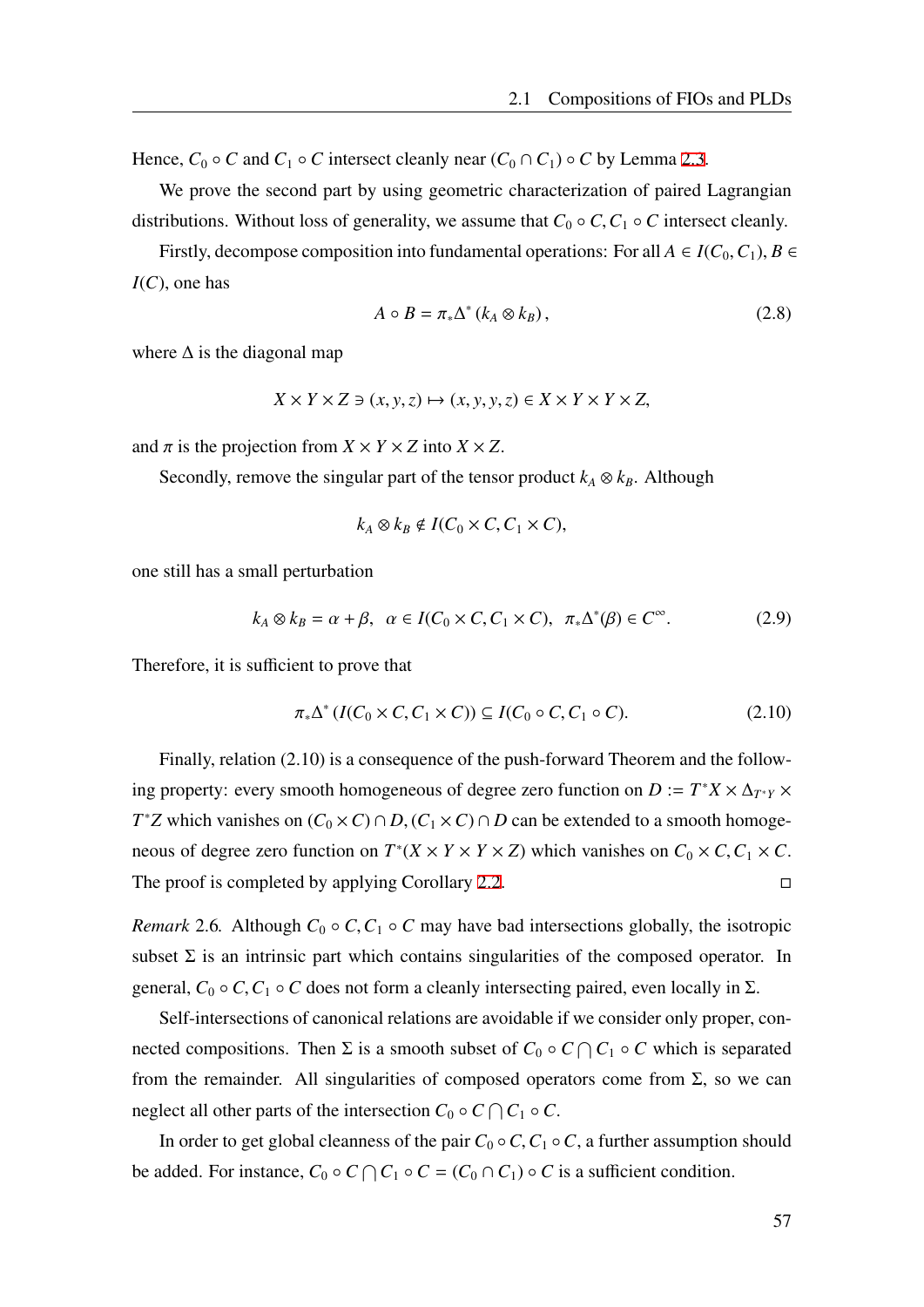*Remark* 2.7*.* The same procedure was used to prove the weak composition of FIOs: If *D* and  $C_0 \times C$  intersect cleanly then microlocally, one get

$$
I(C_0) \circ I(C) \subseteq I(C_0 \circ C).
$$

However, similar statement fails if at least one canonical relation contains zero section. See Proposition [2.10](#page-66-0) for further discussion.

## 2.1.3 Strong compositions

By using oscillatory integral representation as in Chapter [1,](#page-16-0) we shall improve the composition of FIOs and PLDs. Being consistent with the action of Fourier integral operators on paired Lagrangian distributions, we state a slightly different form from the weak composition theorem.

<span id="page-65-0"></span>**Theorem 2.8.** Let C be a canonical relation from  $T^*Y \setminus 0$  to  $T^*X \setminus 0$  and  $(C_0, C_1)$  be two *canonical relations from*  $T^*Z \setminus 0$  *to*  $T^*Y \setminus 0$  *such that*  $C \times C_0$ ,  $C \times C_1$  *and*  $T^*X \times \Delta_{T^*Y} \times T^*Z$ *form an intersecting triple. If*  $A \in I^m(X, Y; C)$  *and*  $B \in I^{p_0,p_1}(Y, Z; C_0, C_1)$  *are two properly supported operators, then the composite*

$$
A \circ B \in I^{m+p_0+e_0/2, m+p_1+e_1/2}(X, Z; C \circ C_0, C \circ C_1),
$$
\n(2.11)

*where*  $e_j$  *is the excess of the composition*  $C \circ C_j$ *,*  $j = 0, 1$ *.* 

*Proof.* We use the method of the proof of the compositions of Fourier integral operators. Let  $\phi(x, y, \theta)$  be a regular phase function parametrizing the canonical relation *C* and  $\psi(y, z, \eta, \tau)$  be a regular multiphase function parametrizing the pairs  $(C_0, C_1)$ . One only needs to prove this conclusion locally. Assume that

$$
k_A(x, y) = \int e^{i\phi(x, y, \theta)} a(x, y, \theta) d\theta,
$$
  

$$
k_B(y, z) = \int e^{i\psi(y, z, \eta, \tau)} b(y, z, \eta, \tau) d\eta d\tau,
$$

where  $a \in S^{m'}(X \times Y)$ ,  $b \in S^{p'_0, p'_1}(Y \times Z)$ . Then we have

$$
k_{A \circ B}(x, z) = \int e^{i\phi(x, y, \theta) + i\psi(y, \eta, \tau)} a(x, y, \theta) b(y, \eta, \tau) d\theta d\eta d\tau.
$$

Step 1. Lifting the multiphase phase function. Write

$$
\Psi(x, z, \omega, \theta, \eta, \tau) = \phi(x, \omega/|\eta, \eta, \tau|, \theta) + \psi(\omega/|\eta, \eta, \tau|, \eta, \tau).
$$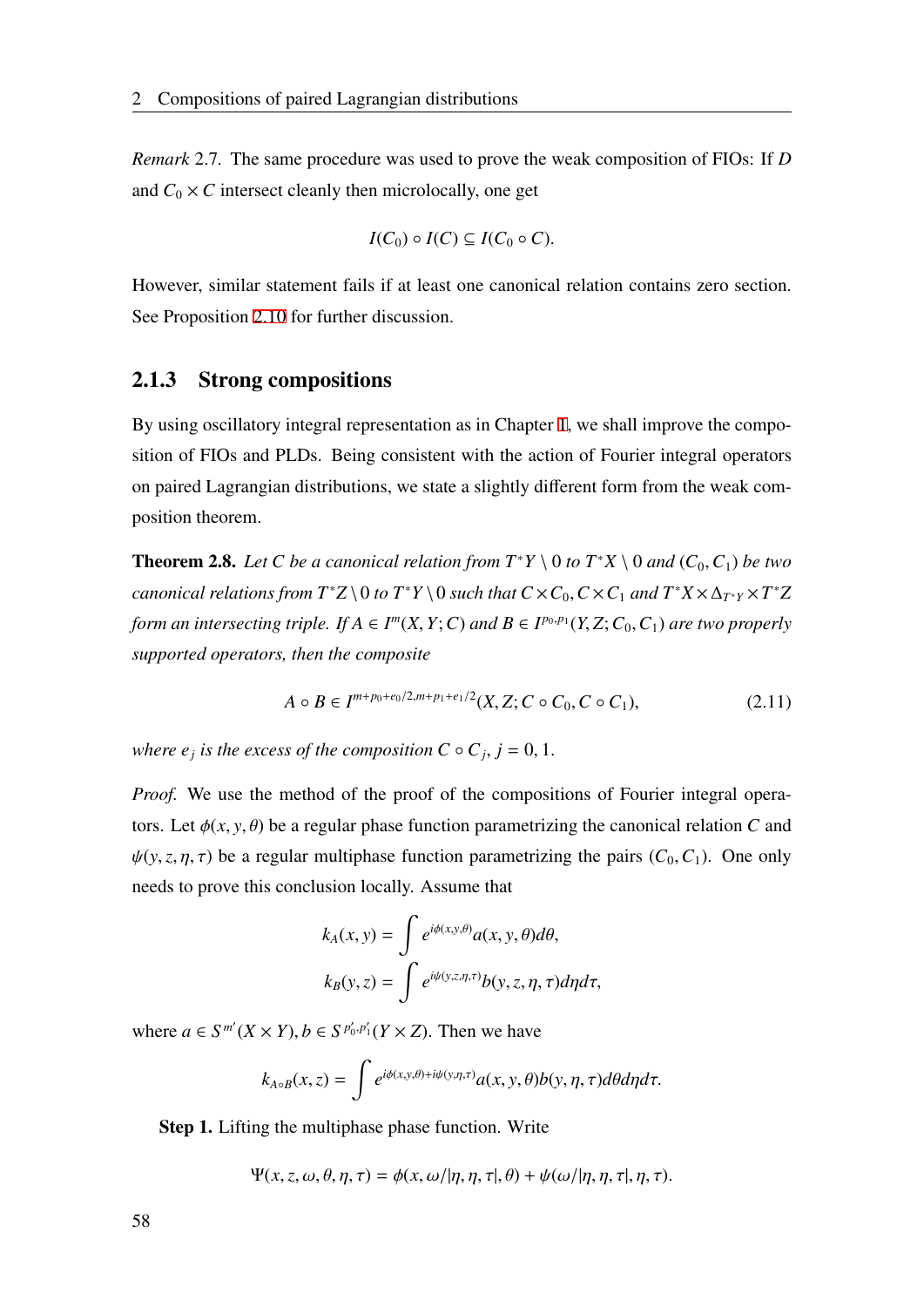By Theorem [1.28,](#page-31-0) the function Ψ is a multiphase function parametrizing the pair  $C \circ$  $C_0$ ,  $C \circ C_1$  with excesses  $e_0$ ,  $e_1$ ,  $e$ .

Step 2. Lifting the amplitude function. Using similar argument in the proof of Theo-rem [1.58,](#page-53-0) there exists a constant  $c > 0$  such that whenever  $\phi_y(x, y, \theta) + \psi_y(y, z, \eta, \tau) = 0$ , we have  $|\theta|/c \leq |\eta, \tau| \leq c|\theta|$ . Thus, only the part satisfying  $|\theta| \approx |\eta, \tau|$  contributes to the singularities of  $k_{A \circ B}$ . Hence, the amplitude function  $a(x, y, \theta)b(y, z, \eta, \tau)$  belongs to the symbol classes  $S^{m_1,m_2}(X \times Z)$ .

Step 3. Using Theorem [1.62](#page-58-0) which provides oscillatory integral representation of paired Lagrangian distributions via multiphase functions, one obtains the conclusion of the theorem.

*Remark* 2.9*.* If *C* is the graph of a canonical transformation, then the assumption in the theorem automatically holds. Compositions of paired Lagrangian operators and Fourier integral operators are formulated and proved in the same way.

<span id="page-66-0"></span>**Proposition 2.10.** *Let C be a canonical relation from*  $T^*Y \setminus 0$  *to*  $T^*X \setminus 0$  *and*  $C_1$  *be a weak canonical relation from T*<sup>∗</sup>*Z* \ 0 *to T*<sup>∗</sup>*Y such that*

$$
(T^*X \setminus 0) \times \Delta_{T^*Y} \times (T^*Z \setminus 0), C \times C_1, 0_{X \times Y} \times C_1
$$

*is an intersecting triple. Then for all properly supported operators*  $A \in I^m(C)$ ,  $B \in$ *I m*1 (*C*1)*, one has*

$$
A \circ B \in I^{m+m_1+e/2, m_1+e_0/2-(d_x+d_y)/4} (C \circ C_1, 0_{X\times Y} \circ C_1),
$$

*where e, e<sub>0</sub> are excesses of composition*  $C \circ C_1$ *,*  $0_{X\times Y} \circ C_1$ *, respectively.* 

*Idea of the first Proof.* The geometric part, which asserts that  $C \circ C_1$ ,  $0_{X\times Y} \circ C_1$  intersect cleanly, follows from the intersecting triple. The second part works well by using the method as in the proof of Theorem [2.8,](#page-65-0) except that the second step needs a slight modifi- $\Box$ cation.

*Second Proof.* Rewrite composition in terms of fundamental operations as in ([2.8\)](#page-64-0). The proof is divided into three steps:

Step 1. Describe the singularities of the tensor product. We use the following fact: If  $u \in I^{p_1}(X; \Lambda_1)$  and  $v \in I^{p_2}(Y; \Lambda_2)$ , then

$$
u\otimes v\in I^{p_1+p_2,p_2-d_1/4,p_1-d_2/4}(X\times Y;\Lambda_1\times\Lambda_2,0_X\times\Lambda_2,\Lambda_1\times 0_Y),
$$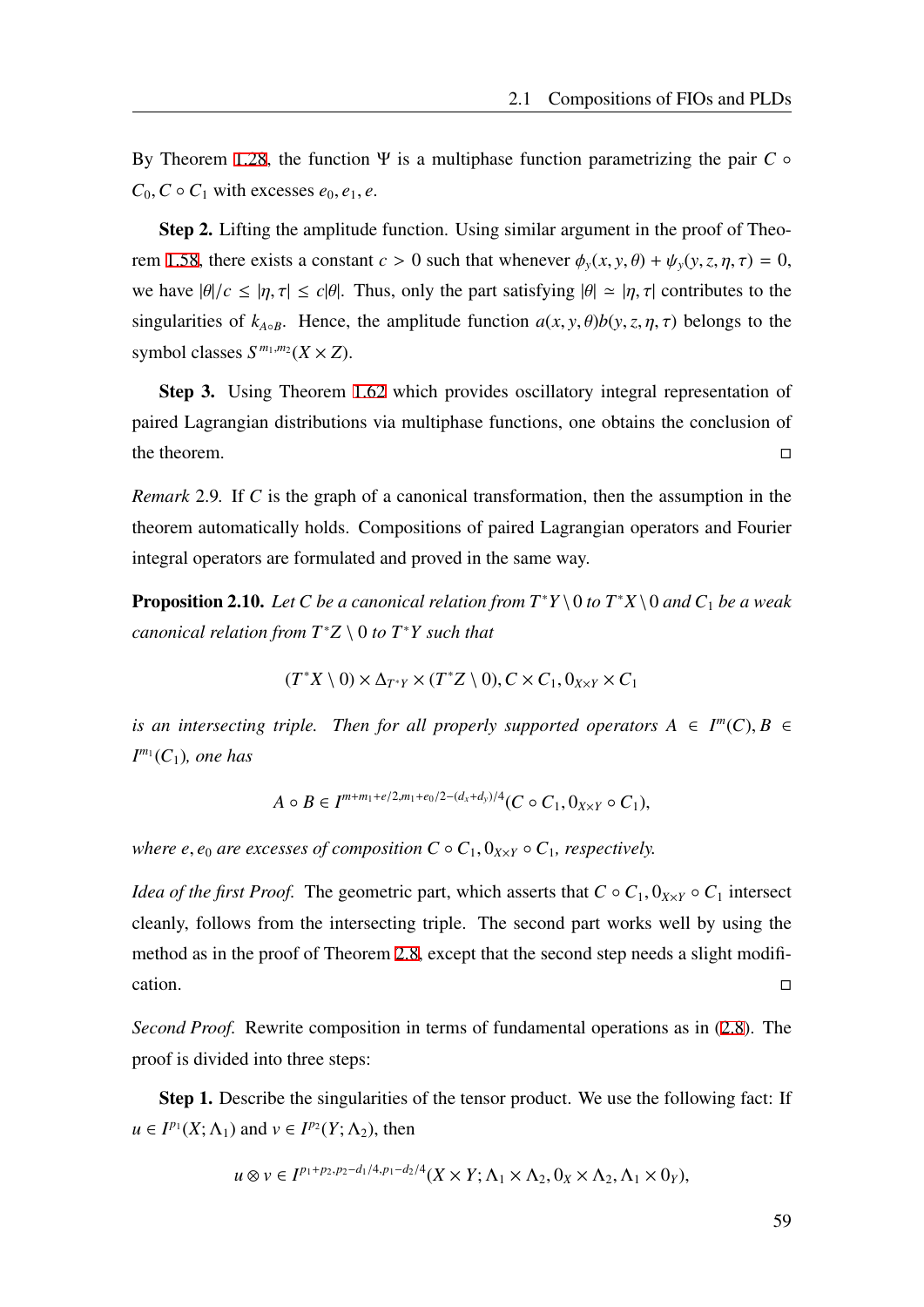where  $d_1 = \dim X$ ,  $d_2 = \dim Y$  and the right hand-side is the space of distributions associated with three Lagrangian manifolds with the following properties:  $\Lambda_1 \times 0_Y \cap 0_X \times \Lambda_2 = \emptyset$ . This implies that this class, indeed, consists of sum of paired Lagrangian distributions. Using the fact above for  $k_A \in I^m(X \times Y; C')$ ,  $k_B \in I^{m_1}(Y \times Z; C')$  $j_1'$ ), we obtain

$$
k_A \otimes k_B \in I^{m+m_1, m_1 - (d_x + d_y)/4, m - (d_y + d_z)/4}(X \times Y \times Y \times Z; L_1, L_2, L_3),
$$

where  $L_1 = C \times C_1, L_2 = 0_{X \times Z} \times C_1, L_3 = C \times 0_{Y \times Z}$ .

**Step 2.** Eliminate the singular part of the tensor product. Note that  $P = \pi_* \Delta^*$  is a FIO of order zero associated with the canonical relation  $\Gamma$  from  $T^*(X \times Y \times Y \times Z) \setminus 0$  to  $T^*(X \times Z)$  defined by

$$
\Gamma' = N_M^*(\Delta_{X \times Y \times Z}), M = (X \times Y \times Z) \times (X \times Y \times Z). \tag{2.12}
$$

Since  $\Gamma \circ L_3 = \emptyset$ , only the part microlocally near  $L_1 \cup L_2$  contributes to singularities of *k*<sub>*A*◦</sub>*B*. Moreover,  $\Gamma \circ L_1 = C \circ C_1$ ,  $\Gamma \circ L_2 = 0$ <sub>*X*×*Z* ◦ *C*<sub>1</sub> and away from *L*<sub>3</sub>, one has:</sub>

$$
I^{\mu_1,\mu_2,\mu_3}(L_1,L_2,L_3) \subset I^{\mu_1,\mu_2}(L_1 \setminus L_3,L_2 \setminus L_3).
$$

Hence, the conclusion follows if one shows that

$$
P: I^{\mu_1,\mu_2}(L_1,L_2) \subseteq I^{\mu_1+e_1/2,\mu_2+e_2/2}(\Gamma \circ L_1, \Gamma \circ L_2).
$$

Step 3. Compose of the regular part. By applying Theorem [2.8](#page-65-0), the proof is com $p$ leted.  $\hfill\Box$ 

Example 2.11. Let *X* be a *k*–dimensional submanifold of *Z*. Consider the following canonical relations:

$$
C = \Delta_{T^*X} \qquad \qquad \subset (T^*X \setminus 0) \times (T^*X \setminus 0), \tag{2.13}
$$

$$
C_1 = N_{X \times Z}^*(\Delta_X) \qquad \quad \subset T^*X \times (T^*Z \setminus 0), \tag{2.14}
$$

$$
C_0 = N_{X \times Z}^*(X \times X)' \quad \subset T^*X \times (T^*Z \setminus 0). \tag{2.15}
$$

Then the assumption of Proposition [2.10](#page-66-0) is fulfilled and one obtains

$$
I^m(\Delta_X) \circ I^p(C_1) \subseteq I^{m+p,p-k/2}(C_1, C_0).
$$

The condition in Theorem [2.8](#page-65-0) is natural to obtain paired Lagrangian distributions. When this condition is not fulfilled, in general, even  $(C \circ C_0, C \circ C_1)$  is a cleanly intersecting pair of canonical relations, the composed operator is not a paired Lagrangian distribution associated with this pair. For more precise statement, see Theorem [2.46](#page-93-0).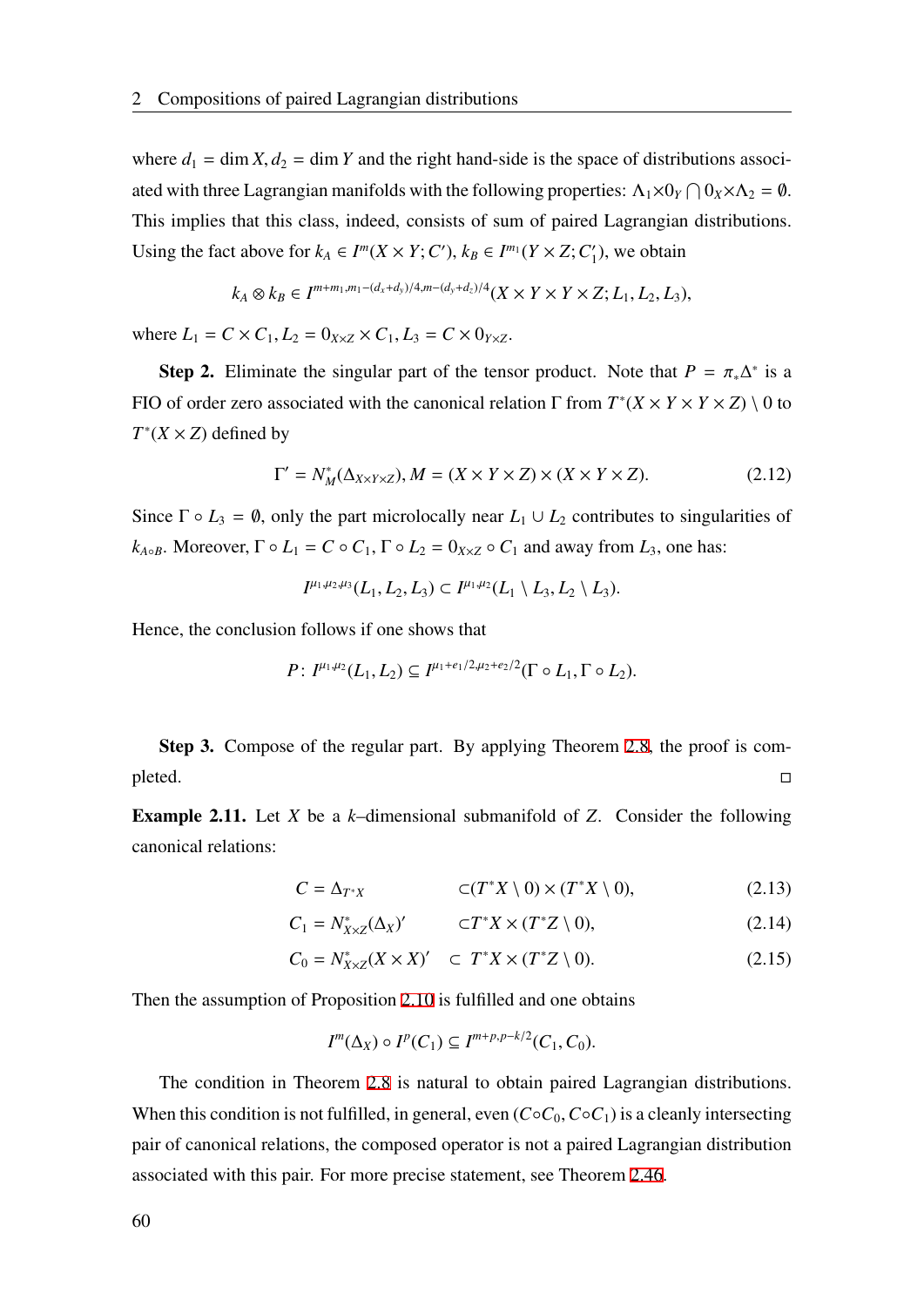# 2.2 Composition of paired Lagrangian distributions near their intersections

Let  $(C_0, C_1)$  and  $(\widetilde{C}_0, \widetilde{C}_1)$  be pairs of canonical relations from  $T^*Y \setminus 0$  to  $T^*X \setminus 0$  and from  $T^*Z \setminus 0$  to  $T^*Y \setminus 0$ , respectively. We shall investigate compositions  $A \circ B$  of properly supported operators  $A \in I(C_0, C_1)$  and  $B \in I(\widetilde{C}_0, \widetilde{C}_1)$ . By abstract composition, WF'( $A \circ B$ ) is contained in  $\bigcup_{i,j=0,1} C_j \circ C_k$ . According to geometric property of the system

$$
L=\left\{C_j\circ\widetilde{C}_k,\,j,k=0,1\right\},\,
$$

the composite can be in various forms. In general, *L* can be a system of canonical relations which might have non-clean intersections. Moreover, the compositions of isotropic canonical relations  $C_i \cap C_j$  and  $\widetilde{C}_k \cap \widetilde{C}_l$  for *i*, *j*, *k*, *l* = 0, 1 have a strong effect on the resulting operators. Note that away from the intersection of two Lagrangian manifolds, the corresponding PLDs are indeed Lagrangian distributions. So if  $(C_0 \cap C_1) \circ (C_0 \cap C_1) = \emptyset$ , then the composition of related paired Lagrangian distributions can be written as sum of compositions of FIOs and PLDs by using microlocal decomposition and the fact above. These typical results have been already investigated in the last section. Therefore, in this section we consider only the non-trivial cases

$$
(C_0 \bigcap C_1) \circ (\widetilde{C}_0 \bigcap \widetilde{C}_1) \neq \emptyset.
$$

We introduce a geometric condition which ensures that all involved compositions of isotropic canonical relations are smooth isotropic relations. Furthermore, we prove that under this condition, all resulting relations obey a nice law and the composition operators belong to the class of distributions associated with this system.

Throughout this section we make the following fundamental assumption:

*Assumption* 1. The set  $\{C_j \circ \tilde{C}_k, j, k = 0, 1\}$  forms a clean system of  $\kappa$  Lagrangian manifolds, i.e., the intersection of any number of those manifolds is again a submanifold whose tangent plane at each point is equal to the intersection of those tangent planes.

## 2.2.1 Geometric condition

<span id="page-68-0"></span>**Definition 2.12.** A family  $L = \{L_j, j \in J\}$ , where *J* is a finite set, is called a *cleanly intersecting system* (CIS) of submanifolds if locally each possible intersection is given by a subset of vanishing local coordinates.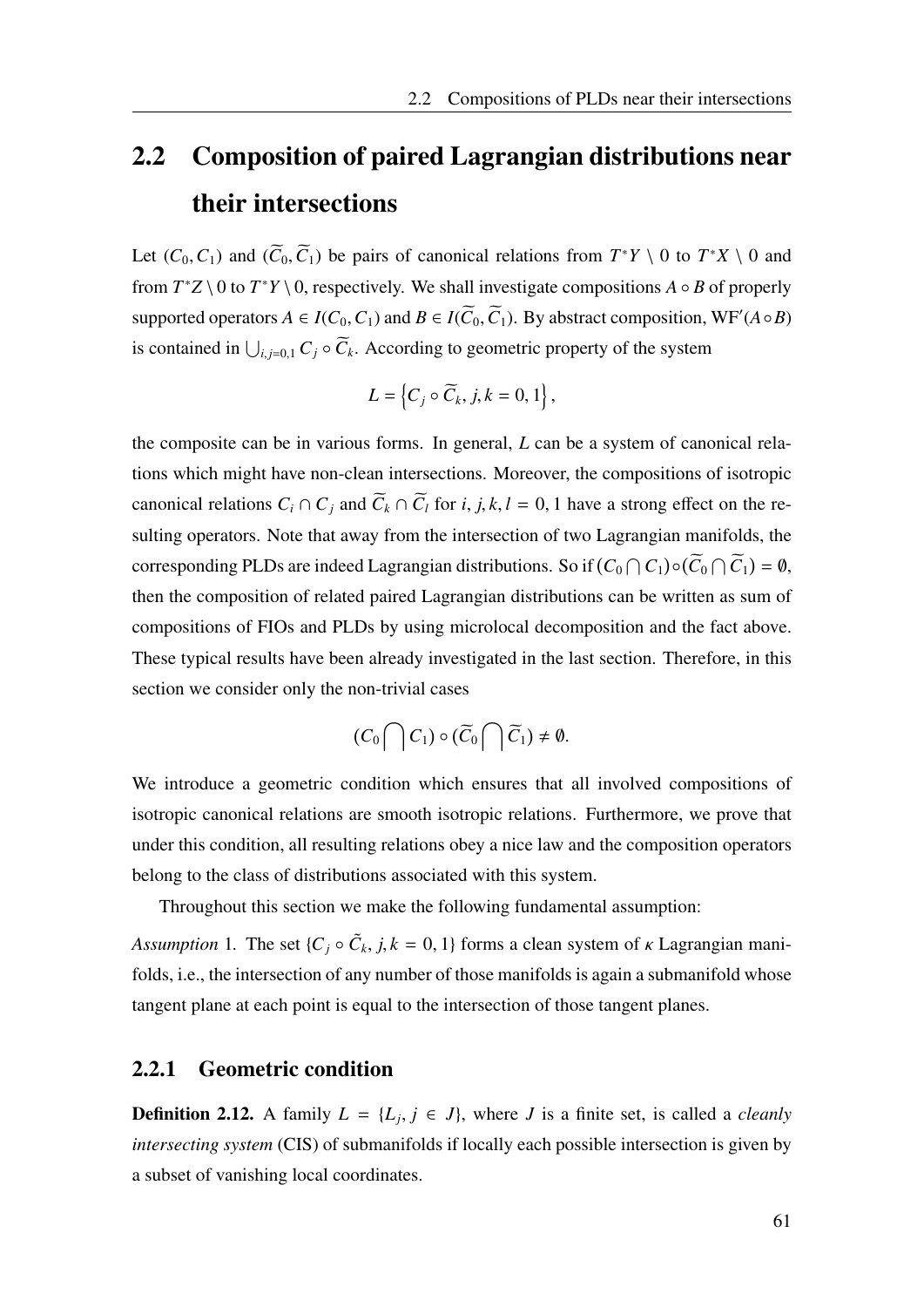*Remark* 2.13. For  $|J| = 2$ , a cleanly intersecting system is a cleanly intersecting pair. Similarly, a system of three submanifolds forms a cleanly intersecting system if and only if it is a cleanly intersecting triple.

As a direct consequence of Definition [2.12,](#page-68-0) a CIS has the following properties:

**Proposition 2.14.** Let  $L = \{L_j, j \in J\}$  be a cleanly intersecting system of smooth subman*ifolds in X. Then one has:*

- *I. For all*  $A ⊆ J$ *, the subsystem*  $\{L_j, j ∈ A\}$  *is a CIS.*
- *2. For all*  $A ⊆ J$ ,  $L_A := \bigcap_{j \in A} L_j$  *is a smooth submanifold and, for all*  $p ∈ L_A$ *, one has*

$$
T_p L_A = \bigcap_{j \in A} T_p L_j.
$$

*3. For all*  $A ⊆ J$  *and any point*  $p ∈ L_A$  *one has* 

$$
\dim(\sum_{j\in A} T_p L_j) = \sum_{B\subseteq A} (-1)^{|B|+1} \dim L_B.
$$
 (2.16)

4. For all  $p \in \bigcup L_j$ ,  $J_p = \{j \in J \mid p \in L_j\}$ . In some neighbourhood of p in X, there *exist coordinates*  $x_1, \ldots, x_n$  *and subsets of*  $B_j \subseteq \{1, \ldots, n\}$  *for*  $j \in J_p$  *such that*  $L_i = \{x_k = 0, k \in B_i\}.$ 

**Example 2.15.** Let  $(C_0, C_1)$  and  $(\widetilde{C}_0, \widetilde{C}_1)$  be cleanly intersecting pairs of smooth submanifolds in *X* and in *Y*, respectively. Then  $\left\{C_j \times \tilde{C}_k \mid j, k = 0, 1\right\}$  is a CIS in  $X \times Y$ .

*Proof.* Let define

$$
L_{2j+k}=C_j\times \widetilde{C}_k, j,k=0,1.
$$

Since  $(C_0, C_1)$  is a cleanly intersecting system in *X*, there exist coordinates  $x_1, \ldots, x_n$  in *X* such that  $C_0 = \{x' = 0, x'' = 0\}$  and  $C_1 = \{x' = 0, x''' = 0\}$ . Similarly, there exist coordinates  $y_1, ..., y_m$  in *Y* such that  $\widetilde{C}_0 = \{y' = 0, y'' = 0\}$  and  $\widetilde{C}_1 = \{y' = 0, y''' = 0\}$ . Then in the coordinates *x*, *y* of  $X \times Y$ ,  $C_j \times C_k$  is given by some coordinates vanishing. Hence, the system  $\{L_j, j = 0, 1, 2, 3\}$  forms a CIS. Furthermore, this system satisfies:

$$
L_{2j+0} \cap L_{2j+1} = C_j \times (\widetilde{C}_0 \cap \widetilde{C}_1)
$$
  
\n
$$
L_k \cap L_{2+k} = (C_1 \cap C_2) \times \widetilde{C}_k,
$$
  
\n
$$
L_0 \cap L_3 = L_1 \cap L_2 = (C_0 \cap C_1) \times (\widetilde{C}_0 \cap \widetilde{C}_1),
$$
  
\n
$$
\bigcap_{j \neq k} L_j = (C_0 \cap C_1) \times (\widetilde{C}_0 \cap \widetilde{C}_1), \quad \forall j, k \in \{0, 1, 2, 3\}
$$
  
\n
$$
L_0 \cap L_1 \cap L_2 \cap L_3 = (C_1 \cap C_2) \times (\widetilde{C}_0 \cap \widetilde{C}_1).
$$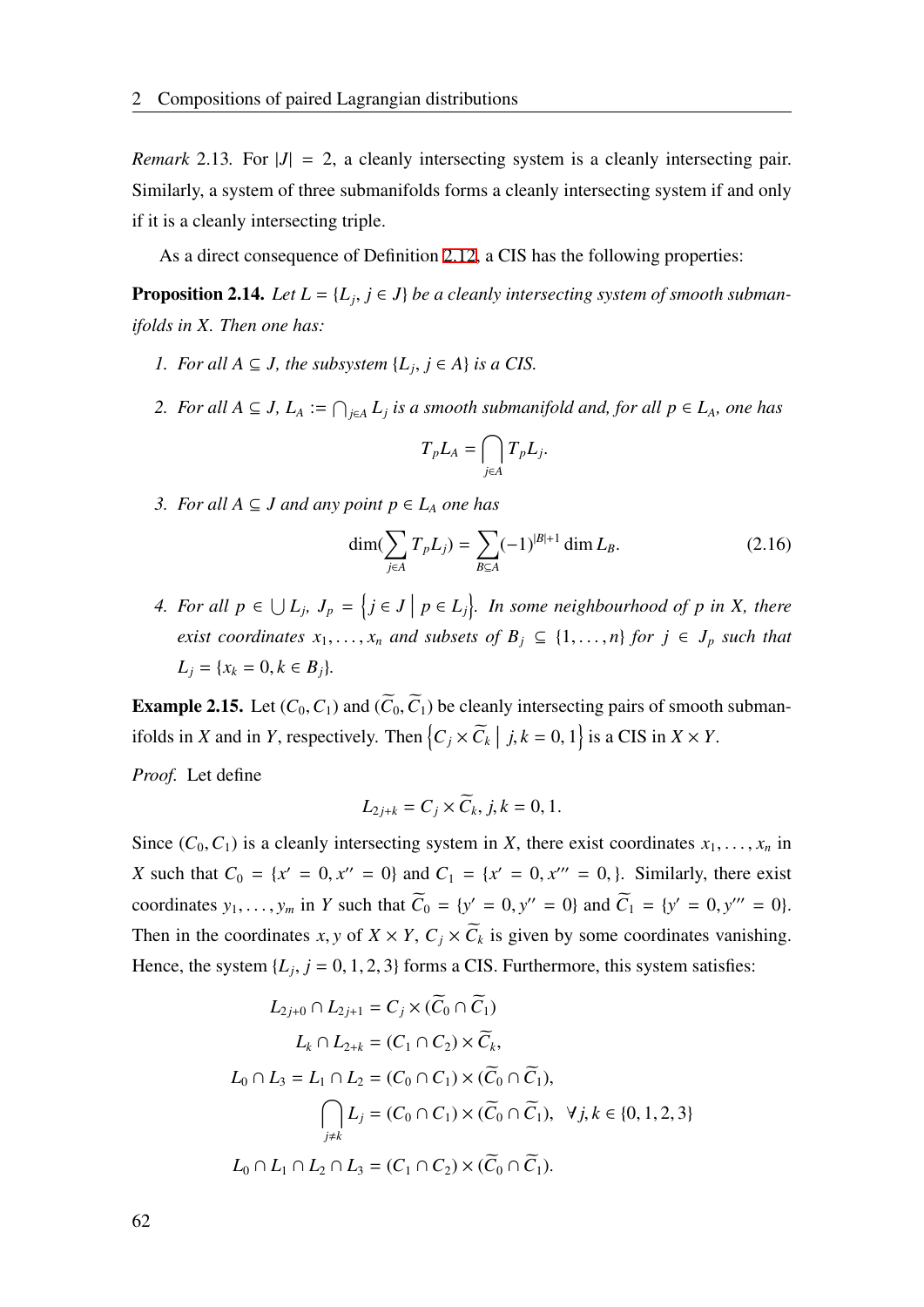Definition 2.16. Let *D* be a submanifold of manifold *X* and *L* be a subset of *X*. We say that *D* has the LIFT property (with respect to *L*) if, for every smooth function  $f$  on  $D$ which vanishes on  $D \cap L$ , there exists a smooth function  $\tilde{f}$  on  $X$  such that  $\tilde{f}|_D = f$  and  $\tilde{f}|_{L} = 0.$ 

Example 2.17. If *L* and *D* are submanifolds of *X* such that *D* and *L* intersect cleanly, then  $(D, L)$  has the lift property. Similarly, if  $\{D, L_1, L_2\}$  forms a cleanly intersecting triple, then  $(D, L_1 \cup L_2)$  has the lift property.

From now on we restrict to the case that *L* is the union of a system of submanifolds because in composition theorems of paired Lagrangian distributions, one only meets the situation when *L* is union of four closed, conic Lagrangian manifolds.

Let us recall some facts about conic manifolds. By a conic manifold *X* we mean a smooth manifold equipped with a free, proper action of the group  $\mathbb{R}_+$ :

$$
\mathbb{R}_+ \times X \to X, \ \ (t, x) \mapsto t \cdot x.
$$

This action defines an equivalent relation on *X* as in the following sense:  $x \sim y$  if and only if there exists a  $t \in \mathbb{R}_+$ , such that  $y = t \cdot x$ . An equivalent class is called a  $\mathbb{R}_+$ -orbit. By [\[DK00](#page-116-1), Theorem 1.11.4], the space of  $\mathbb{R}_+$ -orbits  $X/\mathbb{R}_+$  is a smooth manifold and *X* is a  $\mathbb{R}_+$ -principal fibre bundle over  $X/\mathbb{R}_+$  with the canonical projection

$$
\pi\colon X\to X/\mathbb{R}_+.
$$

In general, we obtain the following result:

**Lemma 2.18.** *Let X be a conic manifold and*  $\{L_j, j \in J\}$  *be a CIS of conic submanifolds in X. Then their images*  $\{\pi(L_i), j \in J\}$  *form a CIS in the space of*  $\mathbb{R}_+$ *-orbits*  $X/\mathbb{R}_+$ *.* 

*Proof.* Because  $L_i \subseteq X$  is a conic submanifold, we have a free, proper action:

$$
\mathbb{R}_+ \times L_j \to L_j.
$$

Hence,  $\pi(L_j)$  is a submanifold of  $X/\mathbb{R}_+$  and codim  $\pi(L_j) = \text{codim } L_j$ . So  $\{\pi(L_j), j \in J\}$ is a system of submanifolds in  $X/\mathbb{R}_+$ . For any given point  $\theta_0 \in \bigcap_{j \in A} \pi(L_j)$ ,  $A \subseteq J$ , we shall show that there exist local coordinates on  $X/\mathbb{R}_+$  near  $\theta_0$  such that each  $L_j$ ,  $j \in A$  is

 $\Box$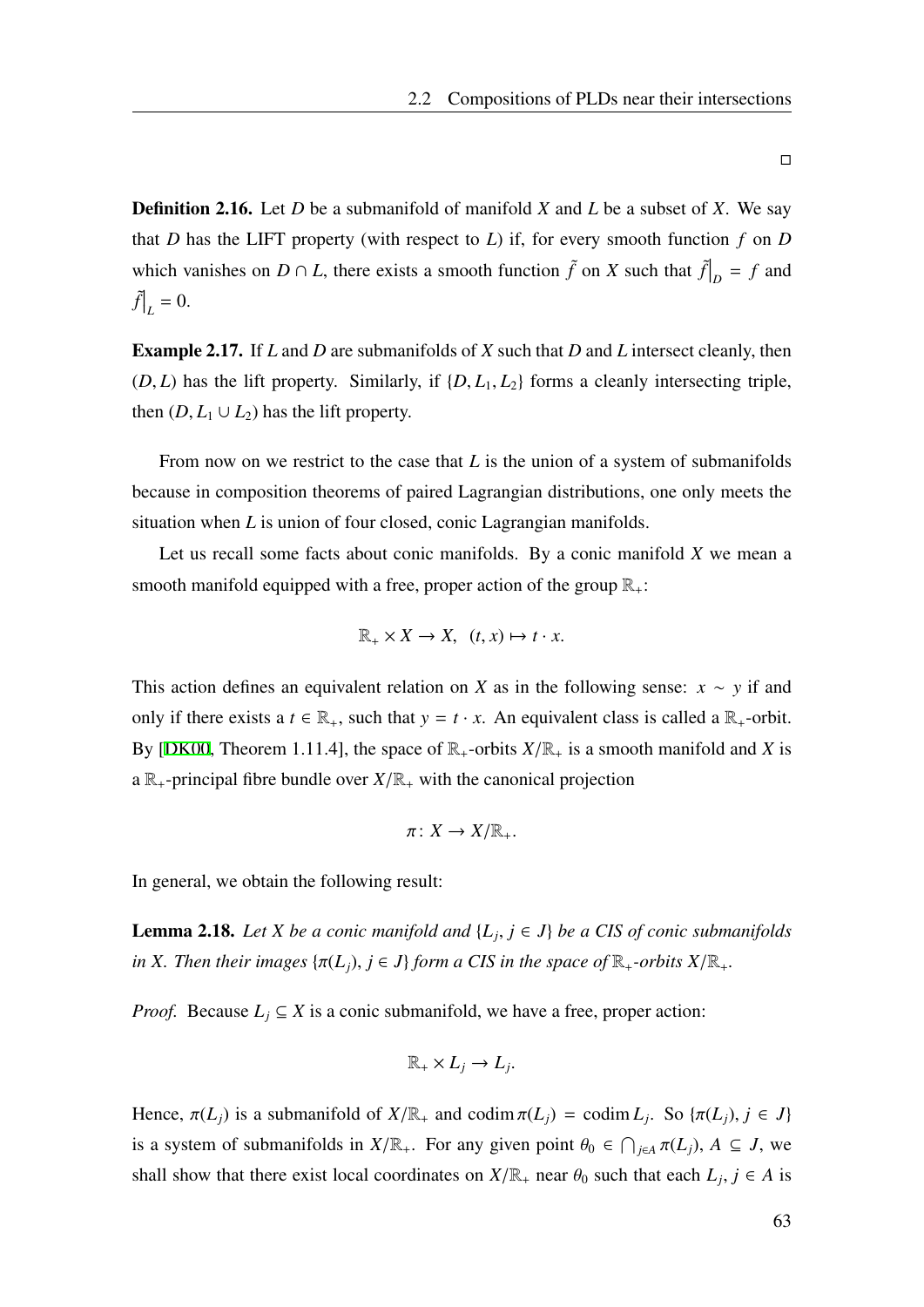given by some coordinates vanishing. Indeed, by [\[DK00](#page-116-1), Theorem 1.11.4], there are a neighbourhood  $S \subset X/\mathbb{R}_+$  and a diffeomorphism

$$
\tau \colon \pi^{-1}(S) \to \mathbb{R}_+ \times S
$$

$$
x \mapsto (r(x), \theta(x))
$$

such that, for all  $t \in \mathbb{R}_+$ ,  $x \in \pi^{-1}(S)$ :

$$
\pi(x) = \theta(x) \text{ and } \tau(t \cdot x) = (tr(x), \theta(x)).
$$

Since  $\theta_0 \in \bigcap_{j \in A} \pi(L_j)$ , the point  $x(1, \theta_0) \in \bigcap_{j \in A} L_j$ . By the assumption of CIS, there exist local coordinates *x* such that

$$
L_j \cap \pi^{-1}(S) = \left\{ x \in M \mid x_k = 0, k \in \alpha_j \subseteq \{1, 2 \dots, n\} \right\}, \ \ j \in A.
$$

Therefore, as a submanifold in  $X/\mathbb{R}_+$  with coordinate  $\theta$ , we obtain

$$
\pi(L_j) \cap S = \left\{ \theta \in S \mid x_j(1, \theta) = 0, j \in \alpha_j \subseteq \{1, 2 \dots, n\} \right\}, \quad j \in A.
$$

Since  $t \cdot x(1, \theta_0) = x(r, \theta_0) \in \bigcap_{j \in A} L_j$  by conic assumption of the submanifolds  $L_j, j \in J$ , we have  $x_k(r, \theta_0) = 0$ ,  $k \in \alpha_j$ . Differentiating with respect to *t*, we obtain  $\partial_r x_k(1, \theta_0) = 0$ ,  $k \in \alpha_j$ . Consequently,

$$
\operatorname{rank}(\partial_{\theta} x_k, k \in \alpha_j)|_{\theta = \theta_0} = \operatorname{rank}(dx_k, k \in \alpha_j)|_{r=1, \theta = \theta_0} = |\alpha_j|.
$$

Thus,  $d_{\theta}x_k(1, \theta)$ ,  $k \in \alpha_j$  are linearly independent at  $\theta_0$ . Similarly, the system  $\{d_{\theta}x_k(1, \theta), k \in \mathbb{Z}\}$  $\bigcup_{j\in A} \alpha_j$ } has rank  $\bigcup_{j\in A} \alpha_j$  at  $\theta_0$  and the linear independence of the differentials follows. This means that  $\{\pi(L_i), j \in J\}$  forms a CIS in  $X/\mathbb{R}_+$ .

 $\Box$ 

**Proposition 2.19.** *Let*  $\{D, L_i\}_{i \in J}$  *be a CIS in X. Then D satisfies the LIFT property with respect to*  $L = \bigcup_{j \in J} L_j$ . More strictly, for any smooth function f on D which vanishes *on D* ∩ *L*, there exists an extension  $\tilde{f}$  on X such that  $\tilde{f}$  vanishes on the system L. Fur*thermore, if X and D*, *L are conic manifolds, then the LIFT property holds in the class of homogeneous of degree one functions.*

*Proof.* By partition of unity, it suffices to prove this result locally. Suppose that  $p \in$  $∩_{j∈A} L_j$ ,  $A ⊆ J$ . By inductive on |*J*|, consider only the case  $A = J$ . We pick coordinates *x* such that  $L_j := \{x_k = 0, k \in \alpha_j\}$  and  $D := \{x_k = 0, k \in \alpha_0\}$ . For any  $1 \le k \le n$ , we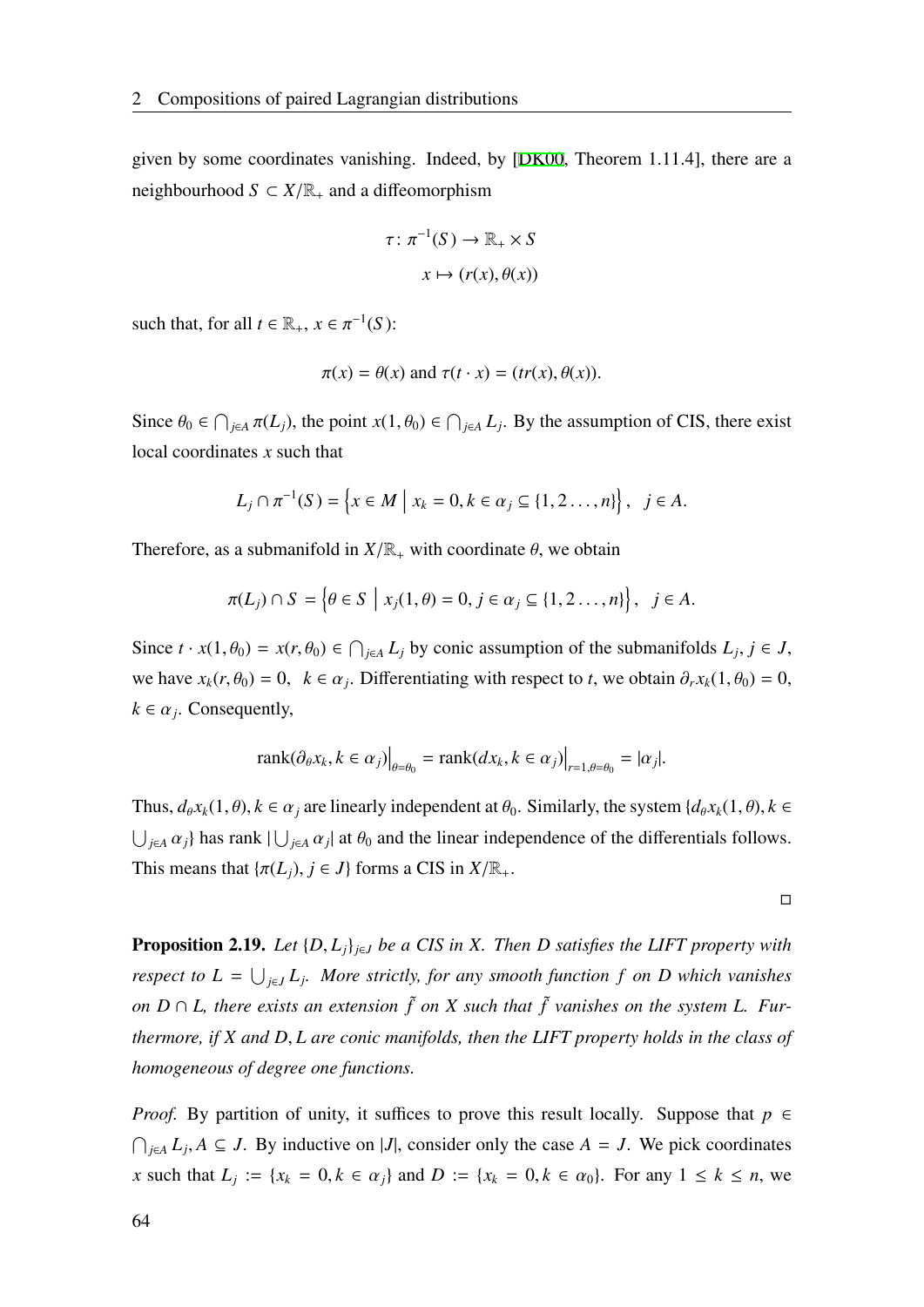define  $J(k) = \{j \in J \mid k \in \alpha_j\}$ . The germs of smooth functions which vanish on  $\bigcup_{j \in J} L_j$ are generated by the following germs

<span id="page-72-0"></span>
$$
x_k \mid 1 \le k \le n, J(k) = J,\tag{2.17}
$$

$$
x_{k_1}x_{k_2} \mid 1 \le k_1, k_2 \le n, J(k_1) \bigcup J(k_2) = J, \quad J(k_2) \ne J, J(k_1) \ne J,
$$
 (2.18)

$$
x_{k_1}x_{k_2}x_{k_3} \mid 1 \le k_1, k_2, k_3 \le n, \bigcup_{i=1}^3 J(k_i) = J, \quad \bigcup_{i \ne j} J(k_i) \ne J, j = 1, 2, 3,
$$
 (2.19)

$$
\prod_{i=1}^{|J|} x_{k_i} \mid 1 \le k_i \le n, \bigcup_{i=1}^{|J|} J(k_i) = J, \quad \bigcup_{i \ne j} J(k_i) \ne J, 1 \le j \le |J|.
$$
 (2.20)

Similarly, on *D* the local coordinates are  $x_j$ ,  $j \in \{1, ..., n\} \setminus \alpha_0$ . Hence, near the point *p* in manifold *D*, the submanifolds  $D \cap L_j$ ,  $j \in J$  are given by:

<span id="page-72-1"></span>
$$
D \cap L_j = \{x_j = 0 \mid j \in \alpha_j \setminus \alpha_0\}.
$$

Therefore, the germs of smooth functions near *p* which vanish on  $\bigcup (D \cap L_j)$  are generated by functions given as in ([2.17\)](#page-72-0)-([2.20\)](#page-72-1) with  $\alpha_i$  are replaced by  $\alpha_i \setminus \alpha_0$ . Obviously, these functions are restriction to *D* of the functions given in ([2.17\)](#page-72-0)-[\(2.20](#page-72-1)). Hence, the first part holds.

To prove the second part, we apply the lift property for the corresponding CIS system in the space of  $X/\mathbb{R}_+$ . Indeed, assume that f is a smooth function on D homogeneous of degree 1 such that *f* vanishes on  $D \cap (\bigcup_{j \in J} L_j)$ . Let  $D^c = \pi(D), L_j^c = \pi(L_j), j \in J$ , be the projections of  $D, L_j, j \in J$  to  $X/\mathbb{R}_+$ , respectively. Then f defines a unique smooth function  $f^c$  on  $D^c$  which vanishes on  $D^c \cap L_j^c$ . By Lemma [2.18,](#page-70-0)  $\{D^c, L_j^c, j \in J\}$  forms a CIS in  $X/\mathbb{R}_+$ . Applying the lift property for this system, there exists a smooth extension  $\tilde{f}^c$  on  $X/\mathbb{R}_+$  such that  $\tilde{f}^c$  vanishes on  $D^c \cap (\bigcup L_j^c)$ . Hence,  $\tilde{f}^c$  can be extended to a smooth function  $\tilde{f}$  on *X* homogeneous of degree 1. Obviously,  $\tilde{f}|_{L_j} = 0$ ,  $j \in J$  and  $\tilde{f}|_{D} = f$ follow from  $\tilde{f}^c\big|_{D^c \cap L_j^c} = 0$  and  $\tilde{f}^c\big|_{D^c} = f^c$ . The contract of the contract of the contract of the contract of the contract of the contract of the contract of the contract of the contract of the contract of the contract of the contract of the contract of the contract

*Remark* 2.20*.* Although a cleanly intersecting system *L* of Lagrangian submanifolds is given by the vanishing of coordinates, in general, the oscillatory integral representation of distributions associated with *L* is still quite complicated. For example, consider the following system of three Lagrangian submanifolds in  $T^*\mathbb{R}^n$ :

$$
L_1 = N^* \{x'' = 0, x_1 = 0\}, \quad L_2 = N^* \{x'' = 0, x_2 = 0\}, \quad L_3 = N^* \{x = 0\},
$$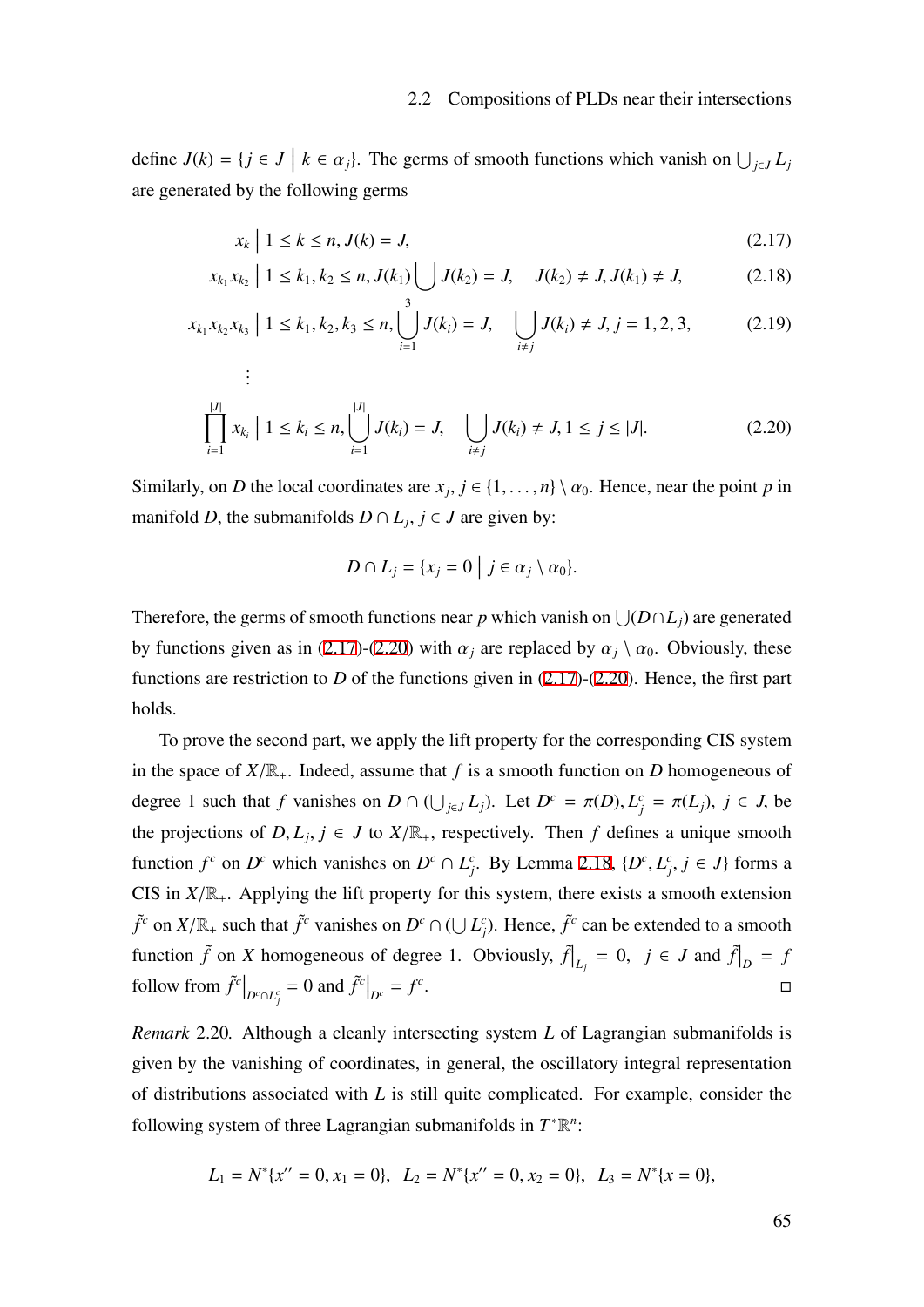where  $x = (x_1, x_2, x')$ . Then M, the class of first order symbol vanishing on  $L_1, L_2, L_3$ , is generated by

$$
\{x''|\xi|, x_1x_2|\xi|, x_1\xi_1, x_2\xi_2\}.
$$

Hence,  $u \in \mathcal{E}'(\mathbb{R}^n)$  belongs to  $I(L_1, L_2, L_3)$  if and only if there exists  $m \in \mathbb{R}$  such that for all multi-index  $\alpha \in \mathbb{Z}^n, l \in \mathbb{Z}$ 

$$
|(|\xi|\partial_{\xi''})^{\alpha''}(\xi_2\partial_{\xi_2})^{\alpha_2}(\xi_1\partial_{\xi_1})^{\alpha_1}(|\xi|\partial_{\xi_1\xi_2}^2)^l\hat{u}(\xi)| \le C\left\langle \xi \right\rangle^m, \ |\xi| \ge 1. \tag{2.21}
$$

<span id="page-73-0"></span>**Lemma 2.21.** Let  $(C_0, C_1)$  and  $(\widetilde{C}_0, \widetilde{C}_1)$  be cleanly intersecting pairs of canonical rela*tions from T*<sup>\*</sup>*Y* \ 0 *to*  $T$ <sup>\*</sup>*X* \ 0 *and from*  $T$ <sup>\*</sup>*Z* \ 0 *to*  $T$ <sup>\*</sup>*Y* \ 0*, respectively. In addition, assume that*  $\{(T^*X \setminus 0) \times \Delta_{T^*Y \setminus 0} \times (T^*Z \setminus 0), C_j \times \widetilde{C}_k, j, k = 0, 1\}$  *forms a CIS of five submanifolds. Then the following statements hold locally.*

- *1. All compositions*  $C_j \circ \widetilde{C}_k$ ,  $j, k = 0, 1$  *are canonical relations from*  $T^*Z \setminus 0$  *to*  $T^*X \setminus 0$ *.*
- 2. All subsets  $(C_i \cap C_j) \circ (C_k \cap C_l)$ , *i*, *j*, *k*, *l* = 0, 1 *are conic isotropic submanifolds in*  $T^*(X \times Z) \setminus 0$ .
- *3. The composition distributes over the intersection in the sense that for all*  $\gamma \in$  $(C_i \cap C_j) \circ (C_k \cap C_l)$

$$
T_{\gamma}\big((C_i \bigcap C_j) \circ (\widetilde{C}_k \bigcap \widetilde{C}_l)\big) = T_{\gamma}(C_i \circ \widetilde{C}_k) \bigcap T_{\gamma}(C_j \circ \widetilde{C}_l), \ \ i, j, k, l = 0, 1. \ \ (2.22)
$$

4. 
$$
\{C_j \circ \widetilde{C}_k, j, k = 0, 1\}
$$
 is a pairwise clearly intersecting system.

*Proof.* Note that the CIS assumption implies that  $C_j \times \widetilde{C}_k$  and  $(T^*X \setminus 0) \times \Delta_{T^*Y \setminus 0} \times (T^*Z \setminus 0)$ intersect cleanly. So the first part is a consequence of the clean composition of Lagrangian canonical relations.

The second part follows if one shows that all conditions in composition of isotropic relations are fulfilled. Let  $\Sigma := C_0 \cap C_1$ ,  $\widetilde{\Sigma} := \widetilde{C_0} \cap \widetilde{C_1}$ . The compositions of type  $C_i \circ \widetilde{\Sigma}$  or  $\Sigma \circ \widetilde{C}_k$  are well-defined. For example, the composition  $C_0 \circ \widetilde{\Sigma}$  is an isotropic relation since  ${D, C_0 \times \widetilde{C}_0, C_0 \times \widetilde{C}_1}$  is an intersecting triple by CIS assumption.

We now show that  $\Sigma \circ \widetilde{\Sigma}$  defines an isotropic relation. By Theorem [1.4](#page-18-0) or [[BG81](#page-116-0), Theorem 9.4], one needs to check that both  $(\Sigma \times \overline{\Sigma}) \cap D$  and  $T_p(\Sigma \times \overline{\Sigma}) \cap T_pD^{\sigma}$ ,  $\forall p \in$  $(\Sigma \times \Sigma) \cap D$  have constant dimensions. Since  $(\Sigma \times \Sigma) \cap D = \bigcap_{i,j=0,1} (C_j \times C_k) \cap D$ , it has constant dimension by Proposition [2.14](#page-69-0), Item 2. Besides, due to the symplectic complement, for all  $p \in (\Sigma \times \overline{\Sigma}) \cap D$ , one gains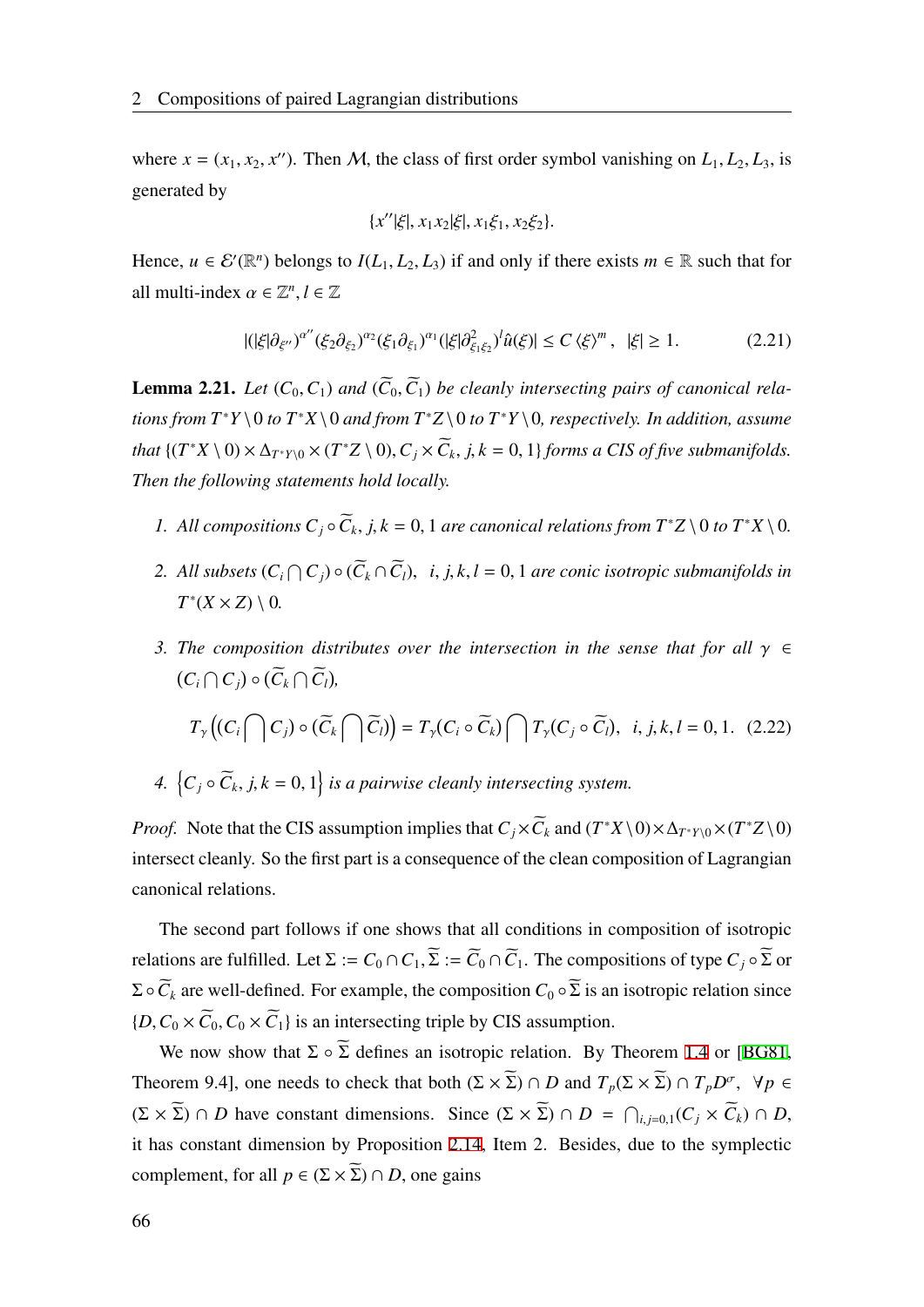$$
\dim(T_p(\Sigma \times \widetilde{\Sigma}) \cap T_p D^{\sigma}) = 2 \dim X + 4 \dim Y + 2 \dim Z - \dim \left( T_p(\Sigma \times \widetilde{\Sigma})^{\sigma} + T_p D \right)
$$
  
= 2 \dim X + 4 \dim Y + 2 \dim Z - \dim \left( \bigcap\_{j,k} T\_p(C\_j \times \widetilde{C}\_k)^{\sigma} + T\_p D \right)  
= 2 \dim X + 4 \dim Y + 2 \dim Z - \dim \left( \sum\_{i,k=0,1} T\_p(C\_j \times \widetilde{C}\_k) + T\_p D \right).

By Proposition [2.14](#page-69-0), Item 3, the space  $\sum_{i,k=0,1} T_p(C_j \times \tilde{C}_k) + T_pD$  has constant dimension, so does  $T_p(\Sigma \times \Sigma) \cap T_pD^{\sigma}$ .

The third part is proved similarly as in Theorem [1.7](#page-19-0). Let  $\gamma \in \Sigma \circ \widetilde{\Sigma}$  and  $p \in \Sigma \times \widetilde{\Sigma}$  such that  $\pi(p) = \gamma$ . Define

$$
\Delta = T_p(T^*X \times \Delta_{T^*Y} \times T^*Z),
$$
  
\n
$$
L_0 = T_p(C_0 \times \widetilde{C}_1), \quad L_1 = T_p(C_1 \times \widetilde{C}_0),
$$
  
\n
$$
L_2 = T_p(C_1 \times \widetilde{C}_1), \quad L_3 = T_p(C_1 \times \widetilde{C}_1).
$$

Then one has

$$
\Delta \cap \sum_{j=0}^3 L_j = \sum_{j=0}^3 (\Delta \cap L_j)
$$

By taking the symplectic complement, we obtain

<span id="page-74-1"></span>
$$
(\bigcap_{j=0}^{3} L_j) + \Delta^{\sigma} = \bigcap_{j=0}^{3} (L_j + \Delta^{\sigma}).
$$
\n(2.23)

On the other hand, for any vector subspace *A*, the following relation holds

<span id="page-74-0"></span>
$$
(A + \Delta^{\sigma}) \cap \Delta = (A \cap \Delta) + \Delta^{\sigma}.
$$
 (2.24)

Indeed, since  $\Delta^{\sigma} \subset \Delta$  one has  $(A + \Delta^{\sigma}) \cap \Delta \supseteq (A \cap \Delta) + (\Delta^{\sigma} \cap \Delta) = (A \cap \Delta) + \Delta^{\sigma}$ . To prove the inverse conclusion, take any element  $a + d^{\sigma} = d \in (A + \Delta^{\sigma}) \cap \Delta$ . Since  $a = d - d^{\sigma} \in \Delta$ ,  $d^{\sigma} \in \Delta^{\sigma}$ , one gains  $a + d^{\sigma} \in (A \cap D) + \Delta^{\sigma}$ . Therefore,

$$
(A + \Delta)^{\sigma} \cap \Delta \subseteq (A \cap \Delta) + \Delta^{\sigma}.
$$

The relation [\(2.24](#page-74-0)) is verified.

Intersecting both side of [\(2.23\)](#page-74-1) with  $\Delta$  and using ([2.24\)](#page-74-0), we conclude

$$
\frac{L_0 \cap L_1 \cap L_2 \cap L_3 \cap \Delta}{\Delta^{\sigma}} = \bigcap_{j=0}^3 \frac{L_j \cap \Delta}{\Delta^{\sigma}}.
$$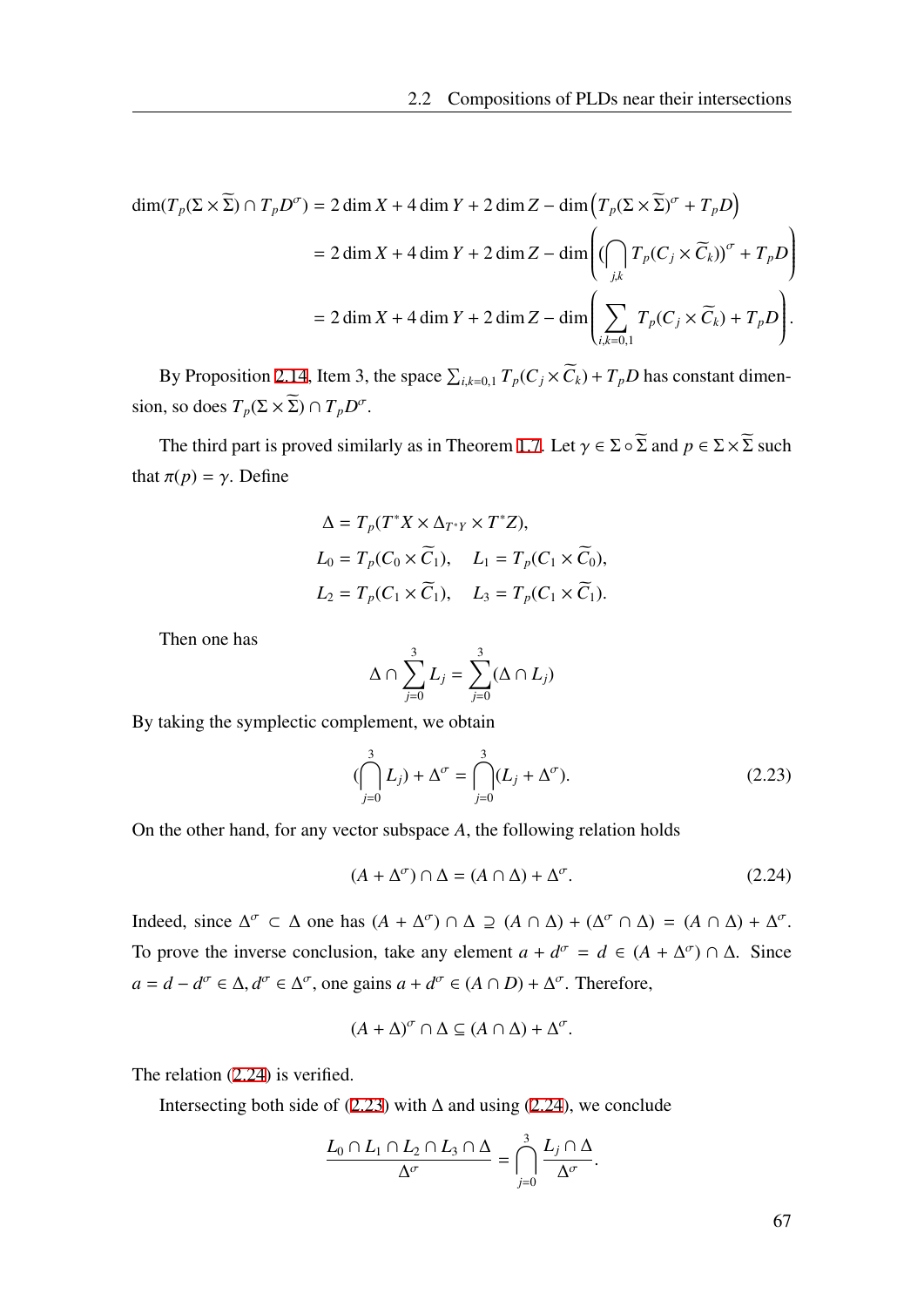Hence,

$$
T_{\gamma}(\Sigma \circ \widetilde{\Sigma}) = \bigcap_{j,k=0,1} T_{\gamma}(C_j \circ \widetilde{C}_k).
$$

Similarly, any intersections from  $\{C_j \circ C_k, j.k = 0, 1\}$  intersect cleanly. This proves that  $\{C_j \circ C_k, j, k = 0, 1\}$  is a cleanly system.

### 2.2.2 Geometric method for weak compositions

In this section we use geometric characterization of paired Lagrangian distributions and other distributions. The advantage of this approach is that we can treat many kinds of distributions in a united manner and, moreover, the geometrical condition of canonical relations appears naturally. However, the results which are obtained by this method are far from a symbolic calculus. The basic idea in this section is taken from [[Jos99](#page-117-0)]. Now we recall some basic definitions:

Definition 2.22. A defining class of symbols on a manifold *X* is a submodule of the spaces of homogeneous smooth functions of order one over the ring of those of order zero which is closed under Poisson bracket.

**Definition 2.23.** If M is a defining class of symbols, then  $I^{(s)}(X, M)$  is the class of all  $u \in H^{s}_{loc}(X)$  such that

$$
P_1 \ldots P_k u \in H^s_{\rm loc}(X)
$$

for all  $k \in \mathbb{N}_0$  and  $P_j \in \Psi^1_{cl}(X)$  is a classical pseudo-differential operator whose principal symbol belongs to the class  $M$ . Usually, we write

$$
I(X, \mathcal{M}) = \bigcup_{s \in \mathbb{R}} I^{(s)}(X, \mathcal{M}).
$$

**Example 2.24.** Let  $\Lambda$  be a closed conic Lagrangian submanifold in  $T^*X \setminus 0$  and M be the set of all smooth functions on  $T^*X \setminus 0$  homogeneous of degree 1 which vanish on  $\Lambda$ . Then the class of Lagrangian distribution  $I(X; \Lambda)$  is determined by  $I(X, \mathcal{M})$ .

**Example 2.25.** Let  $(\Lambda_0, \Lambda_1)$  be a cleanly intersecting pair of closed conic Lagrangian manifolds in  $T^*X \setminus 0$ . Then the class of paired Lagrangian distributions associated with  $\Lambda_0$ ,  $\Lambda_1$  is identified with  $I(X, M)$ , where  $M(\Lambda_0, \Lambda_1)$  is the set of all principal symbols of first order classical pseudo-differential operators on *X* which vanish on  $\Lambda_0 \cup \Lambda_1$ .

Similarly, we have: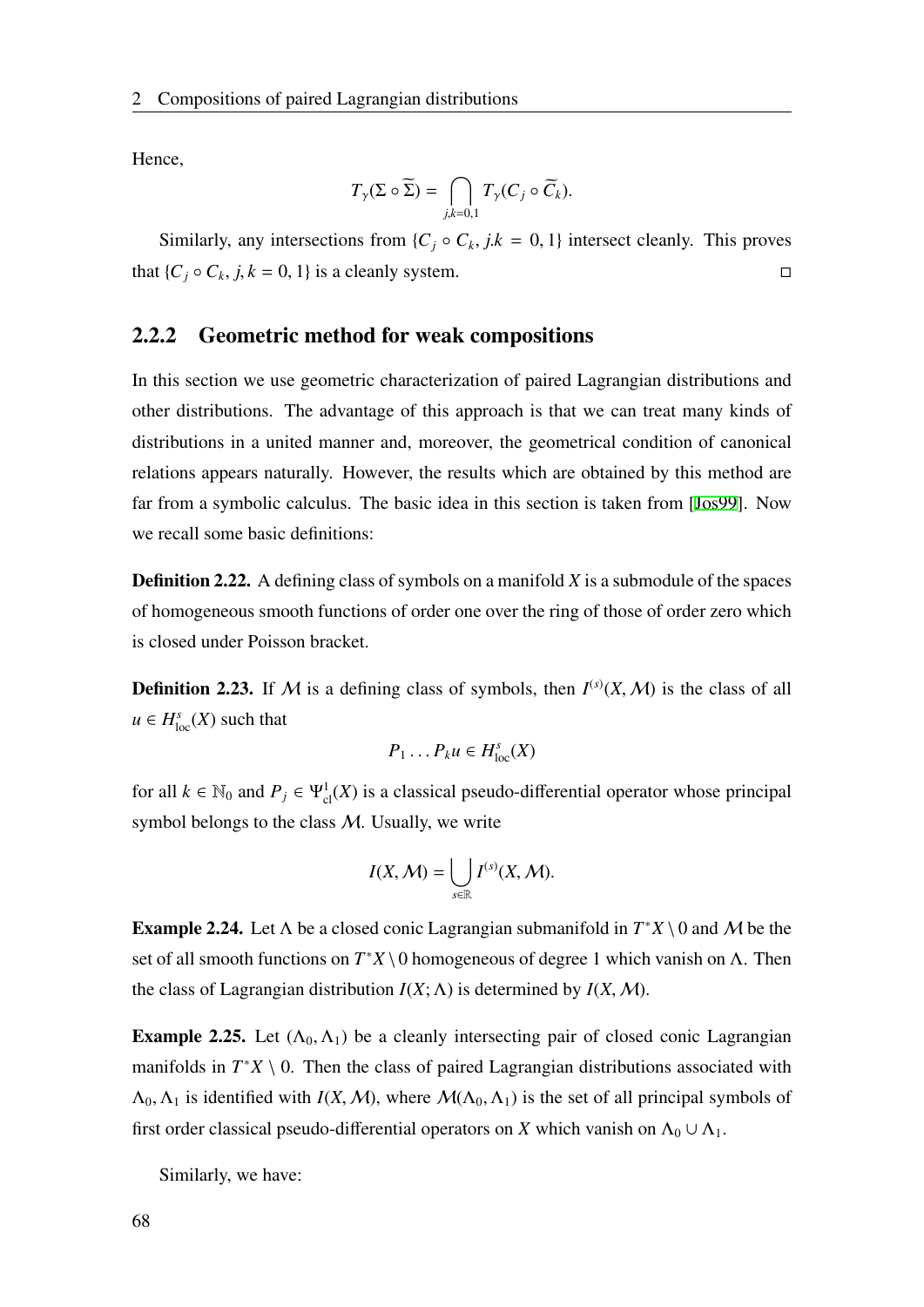**Definition 2.26.** Let  $L = \{ \Lambda_j, 0 \le j \le \kappa \}$  be a system of closed, conic Lagrangian manifolds in  $T^*X \setminus 0$ . We denote  $I(X; L) = I(X, \mathcal{M}(L))$ , where  $\mathcal{M}(L)$  is the set of all first order symbols which vanish on  $\bigcup_{j=0}^{k} \Lambda_j$ .

**Proposition 2.27.** Let  $L = \{ \Lambda_j, 0 \leq j \leq \kappa \}$  be a system of closed, conic Lagrangian *manifolds in*  $T^*X \setminus 0$ *. If*  $u \in I(X; L)$ *, then* 

$$
\mathrm{WF}(u) \subseteq \bigcup_{j=0}^{\kappa} \Lambda_j.
$$

*Proof.* Let  $(x_0, \xi_0) \in T^*X \setminus (\bigcup_j \Lambda_j)$  and  $\xi_0 \neq 0$ . We shall show that  $(x_0, \xi_0) \notin WF(u)$ . Indeed, since  $(x_0, \xi_0)$  does not belong to the closed conic subset  $\bigcup \Lambda_j$ , there exists an operator  $P \in \Psi^1(X)$  such that  $\sigma^1(P) = 0$  on  $\bigcup_j \Lambda_j$  and  $\sigma^1(P)(x_0, \xi_0) \neq 0$ . Hence, there is  $s \in \mathbb{R}$  such that  $P^N u \in H_{loc}^s(X)$  for all  $N > 0$ . By micro-ellipticity (see [[Hör97](#page-117-1), Theorem 8.4.8]), we obtain  $u \in H^{s+N}_{loc}(X)$  microlocally at  $(x_0, \xi_0)$  for all *N*. Therefore,  $(x_0, \xi_0) \notin \text{WF}(u).$ 

**Proposition 2.28.** Let J be a subset of  $\{0, 1, \ldots, \kappa\}$  and  $(x_0, \xi_0) \notin \bigcup_{j \in J} \Lambda_j$ . If  $u \in I(X; L)$ *then*

$$
u \in I(X; \Lambda_j, j \notin J)
$$
 microlocally at  $(x_0, \xi_0)$ .

*Proof.* Let  $p(x, \xi)$  be a smooth function homogeneous of degree zero such that  $p(x, \xi) = 1$ in a conic neighbourhood *W* of  $(x_0, \xi_0)$ , and vanishes on  $\bigcup_{j \in J} L_j$ . We have that *q* satisfies *q* − 1 ∈ *S*<sup> $-\infty$ </sup> microlocally near  $(x_0, \xi_0)$ . Let *Q* be a properly supported operator with the left full symbol  $q(x, \xi)$ . Choose a smooth function  $\psi$  such that supp  $\psi \subset W$  and  $\psi = 1$ in a conic neighbourhood of  $(x_0, \xi_0)$ . Then we have  $Q\psi = \psi$ . Consider the following decomposition

$$
u = \psi(x, D)u + (u - \psi(x, D)u).
$$

Since  $1 - \psi \in S^{-\infty}$  near  $(x_0, \xi_0)$ , we obtain

$$
(x_0, \xi_0) \notin \text{WF}((1 - \psi(x, D))u).
$$

We shall verify that  $\psi(x, D)u \in I(X; \Lambda_j, j \notin J)$ . Since  $u \in I(X; \Lambda_j)$ , there exists a  $s \in \mathbb{R}$  such that  $u \in H_{loc}^{s}(X)$ . Hence,  $v(x) = \psi(x, D)u \in H_{loc}^{s}(X)$ . Take any  $P(x, D) \in$ Op( $M(\Lambda_j, j \notin J)$ ). Then  $\sigma(P\psi) = \sigma(P)\sigma(\psi)$  vanishes on  $\bigcup_j \Lambda_j$ . Thus, we obtain

$$
Pv(x) = P\psi u \in H_{\text{loc}}^{s}(X),
$$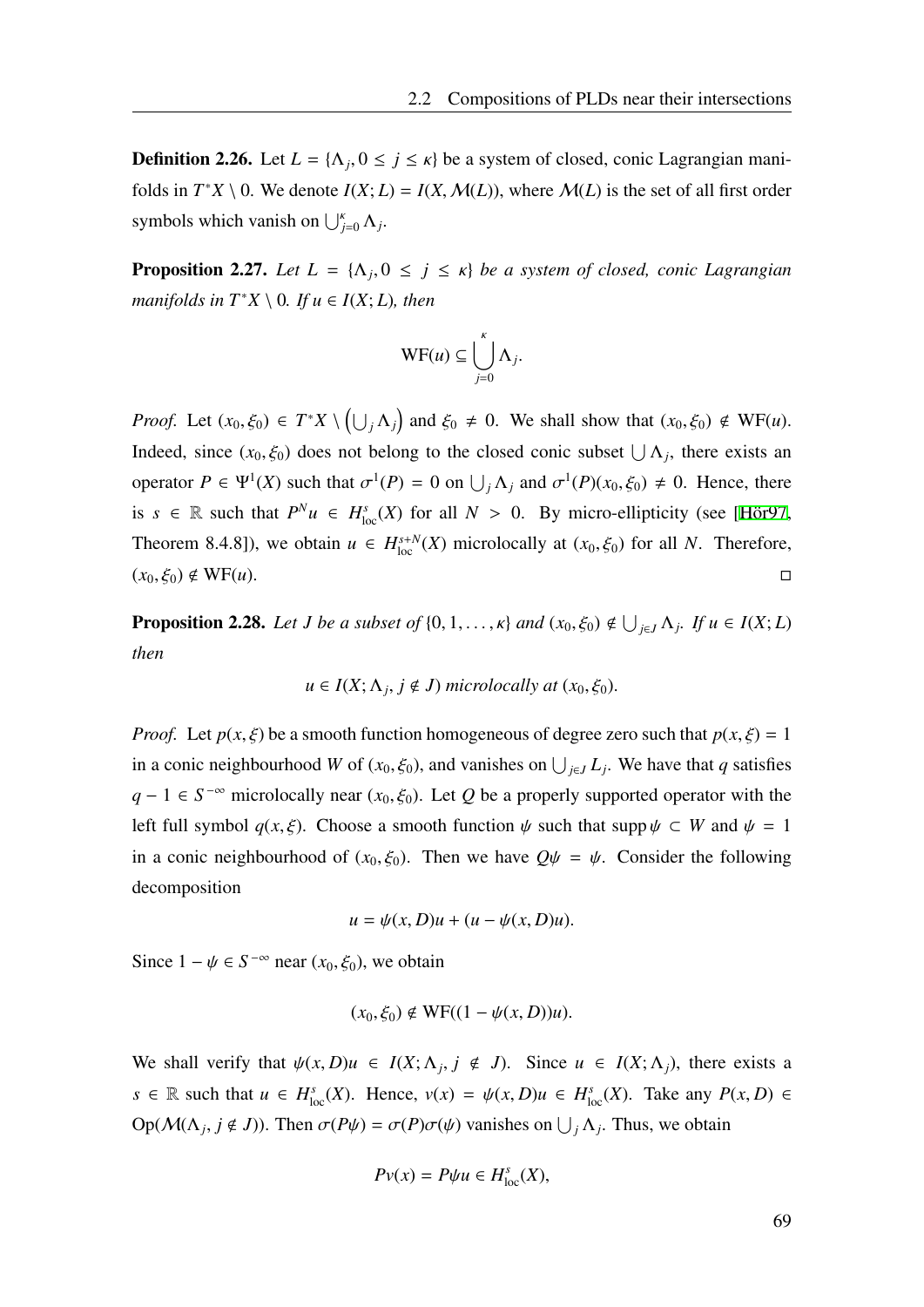as  $P\psi \in \text{Op}(\mathcal{M}(\Lambda_i))$ . Assume that

$$
P_1 \dots P_N v \in H^s_{loc}(X), \ \ \forall \sigma(P_1), \dots, \sigma(P_N) \in \mathcal{M}(\Lambda_j, j \notin J).
$$

Take any  $N + 1$  symbols  $p_j$ ,  $j = 1, ..., N + 1$ , we have

$$
P_1 \dots P_N P_{N+1} v = P_1 \dots P_N P_{N+1} \psi u
$$
  
=  $P_1 \dots P_N P_{N+1} Q^{N+1} \psi u$   
=  $P_1 \dots P_N Q^N (P_{N+1} Q) \psi u + P_1 \dots (P_N [P_{N+1}, Q^N] Q) \psi u$ 

The second term belongs to  $H_{\text{loc}}^{s}(X)$  by the inductive assumption. For the first term, using commutator method, one easily checks that

$$
P_1 \dots P_N Q^N \in \text{Op}(\mathcal{M}(\Lambda_j, 0 \le j \le \kappa))^N.
$$

Hence,

$$
P_1 \ldots P_N Q^N (P_{N+1} Q) \psi u \in H^s_{loc}(X).
$$

Therefore,  $\psi(x, D)u \in I(X; \Lambda_j, j \notin J)$ .

Abstract theory of distributions states that the kernel of the composition can be decomposed into three fundamental operations: tensor product, pull-back, and push-forward. Namely, let  $A: \mathcal{D}(Z) \to \mathcal{D}'(Y)$  and  $B: \mathcal{D}(Y) \to \mathcal{D}'(X)$  be such that  $WF_Y(A) \cap WF_Y'(B) = \emptyset$ and the projection supp  $k_A \times$  supp  $k_B$  into  $X \times Z$  is proper. Then  $A \circ B$  is well-defined as an operator from  $\mathcal{D}(Z)$  to  $\mathcal{D}'(X)$  and  $k_{A \circ B} = \pi_* \Delta^*(k_A \otimes k_B)$ , where  $\Delta$  is the diagonal map  $X \times Y \times Z \rightarrow X \times Y \times Y \times Z$  and  $\pi: X \times Y \times Z \rightarrow X \times Z$ . Therefore, one needs to understand the change of defining classes of symbols under these operations.

**Theorem 2.29** (Joshi). Let M be a defining class of symbols on  $X \times Y$  where X, Y are *smooth manifolds and Y is equipped with a smooth density. If*  $u \in I^{(s)}(X \times Y, M)$  *and the support of u is proper with respect to the projection onto Y, then*  $\pi$ <sub>∗</sub>*u* ∈ *I*<sup>(*s*)</sup>(*X, M*)*, where*  $\widetilde{M}$  is the class of symbols on X, which after being pulled back to  $\bigcup_{x\in X} N^*_{X\times Y}(\lbrace x\rbrace \times Y)$  are *restrictions of elements of* M*.*

*Remark* 2.30. The operator  $\pi_* \Delta^*$  is a Fourier integral operator associated with the canonical relation  $\Gamma = \{(x, \xi, z, \zeta, x, \xi, y, \eta, y, -\eta, z, \zeta)\}\$  and its principal symbol is one. Therefore, in composition, only  $WF(k_A \otimes k_B)$  near  $(x, \xi, y, \eta, y, \eta, z, \zeta)$  contributes to the wave front set of the composite. For more details, see [\[BG81,](#page-116-0) Theorem 9.4].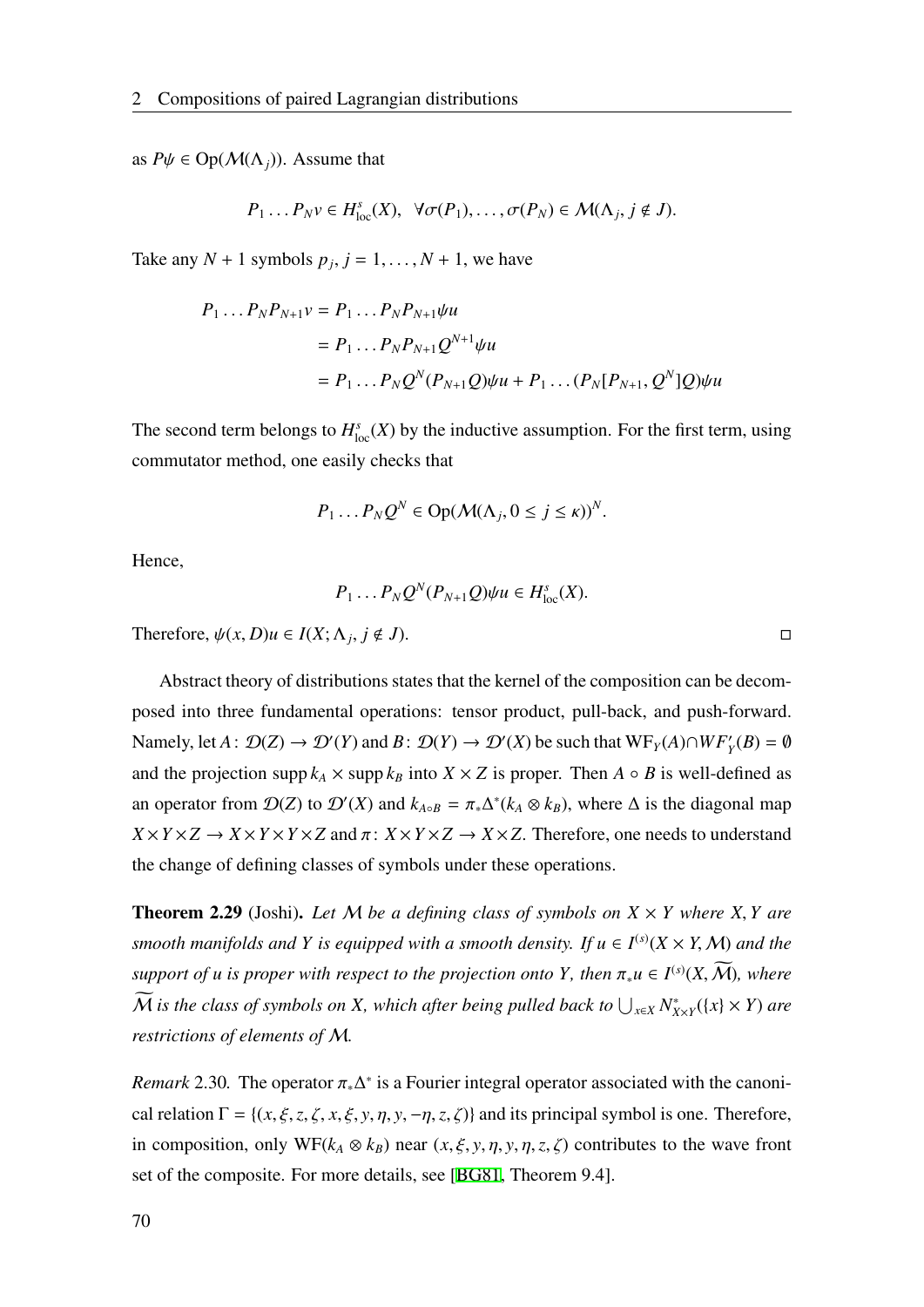We now provide the decomposition of the tensor product of paired Lagrangian distributions. Roughly speaking, one proves that on the regular part, the tensor product  $I(\Lambda_0, \Lambda_1) \otimes I(\widetilde{\Lambda}_0, \widetilde{\Lambda}_1)$  of two classes of paired Lagrangian distributions is characterized by the class of first order symbols which vanish on  $\Lambda_j \times \overline{\Lambda}_k \mid j, k = 0, 1$ . The following argument relies on the proof for the tensor product of two isotropic distributions which was given in [[BG81](#page-116-0), Theorem 9.3].

**Lemma 2.31.** Let  $(\Lambda_0, \Lambda_1)$  and  $(\tilde{\Lambda}_0, \tilde{\Lambda}_1)$  be cleanly intersecting pairs of closed, conic *Lagrangian manifolds in*  $T^*X \setminus 0$  *and*  $T^*Y \setminus 0$ *, respectively. Assume that*  $u(x) \in I(\Lambda_0, \Lambda_1)$ and v(y)  $\in I(\tilde{\Lambda}_0,\tilde{\Lambda}_1)$  are paired Lagrangian distributions and  $U$  is a conic neighbourhood *of the conic set*

$$
\bigcup_{j=0,1} (\Lambda_j \times 0_Y) \bigcup_{k=0,1} (0_X \times \tilde{\Lambda}_k).
$$

*Then there exists a decomposition*

$$
u \otimes v = w + r,\tag{2.25}
$$

 $where w \in I(\Lambda_j \times \tilde{\Lambda}_k, j, k = 0, 1)$  *and*  $WF(r) \subseteq U$ .

*Proof.* Because the statement is invariant under conjugating by elliptic FIOs associated with canonical transformation, without loss of generality, one takes  $X = \mathbb{R}^{d_1}$ ,  $Y = \mathbb{R}^{d_2}$  and

$$
\Lambda_0 = N^* \{x = 0\}, \quad \Lambda_1 = N^* \{x'' = 0\},
$$
  

$$
\tilde{\Lambda}_0 = N^* \{y = 0\}, \quad \tilde{\Lambda}_1 = N^* \{y'' = 0\}.
$$

Hence, paired Lagrangian distributions *u*, *v* have the following representations:

$$
u(x) = \int e^{ix\xi} a(x, \xi) d\xi
$$
 (2.26)  

$$
v(y) = \int e^{iy\eta} b(y, \eta) d\eta,
$$
 (2.27)

where smooth functions  $a(x, \xi)$  and  $b(y, \eta)$  satisfy the following estimates:

$$
\left|D_{\xi}^{\alpha}D_{x}^{\beta}a(x,\xi)\right| \leq C\left\langle\xi'\right\rangle^{m_{0}-|\alpha'|}\left\langle\xi\right\rangle^{m_{1}-|\alpha''|}, \quad x \in K \Subset X
$$
  

$$
\left|D_{\eta}^{\alpha}D_{y}^{\beta}b(y,\eta)\right| \leq C'\left\langle\eta'\right\rangle^{p_{0}-|\alpha'|}\left\langle\eta\right\rangle^{p_{1}-|\alpha''|}, x \in K' \Subset Y.
$$

This implies that

$$
(u \otimes v)(x, y) = \iint e^{i(x\xi + y\eta)} a(x, \xi) b(y, \eta) d\xi d\eta
$$
 (2.28)

71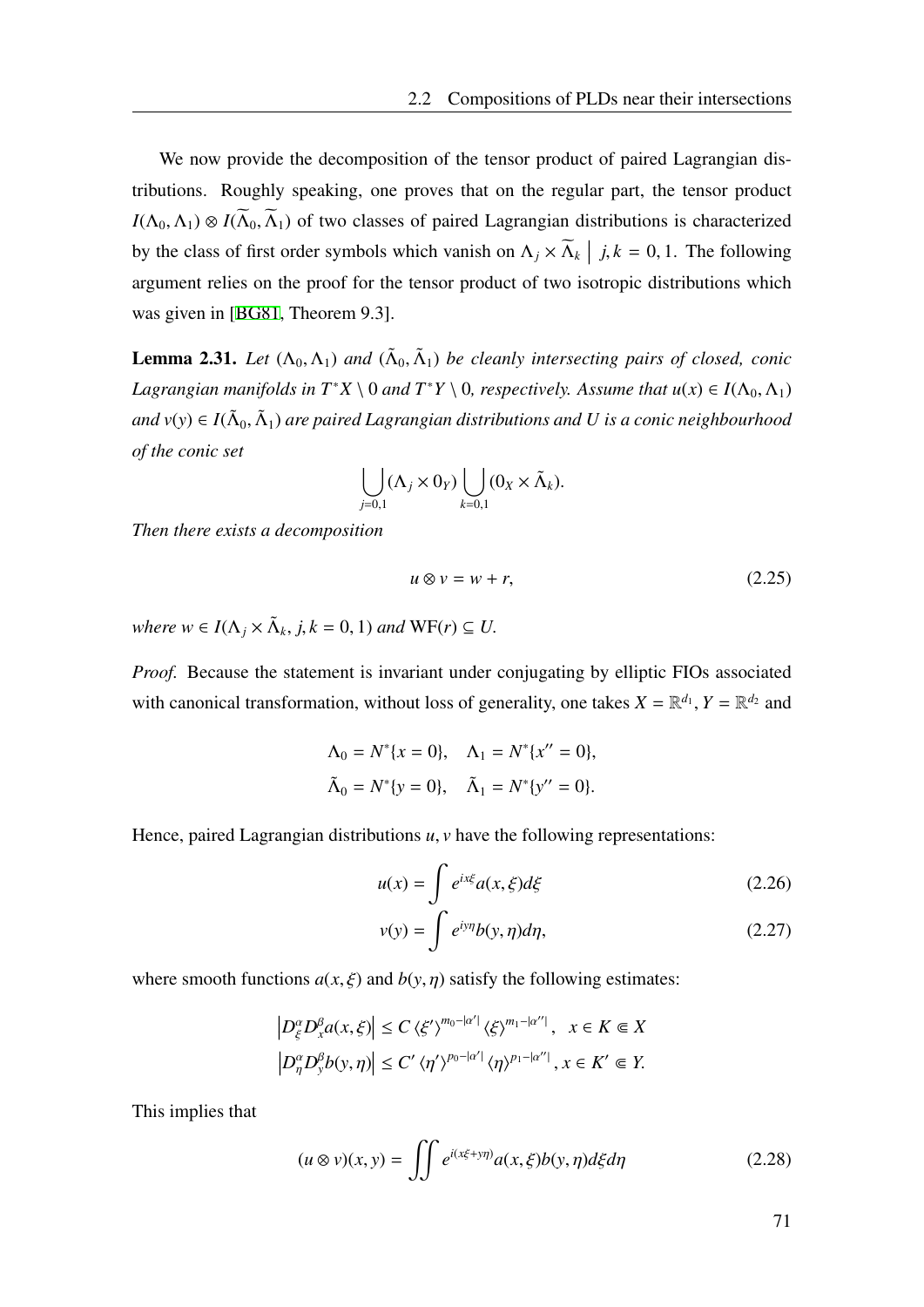For any positive constant  $\epsilon < 1$ , choose a cut-off function  $\chi \in C_c^{\infty}(\mathbb{R})$  such that  $\chi(t) = 1$  if  $\epsilon \leq t \leq \epsilon^{-1}$ . Define  $w(x, y) = \iint e^{i(x\xi + y\eta)} \chi(\frac{\langle \eta \rangle}{\langle \epsilon \rangle})$  $\frac{\langle η \rangle}{\langle ξ \rangle}$ )*a*(*x*, *ξ*)*b*(*y*, *η*)*dξdη* and *r* = *u* − *w*.

We shall show that this decomposition has the desired properties if  $\epsilon$  is sufficiently small. Indeed, in the support of  $\chi$  one has  $\langle \eta \rangle \simeq \langle \xi \rangle$ . Therefore,  $c(x, y, \xi, \eta) = \chi ab$ satisfies the following estimate:

$$
\left|D^{\alpha}_{\xi}D^{\beta}_{\eta}D^{\gamma}_{x,y}c(x,y,\xi,\eta)\right|\leq C\left\langle\xi'\right\rangle^{m_0-|\alpha'|}\left\langle\eta'\right\rangle^{p_0-|\beta'|}\left\langle\xi,\eta\right\rangle^{m_1+p_1-|\alpha''|-|\beta''|},\ (x,y)\in K\Subset X\times Y.
$$

This yields that  $w \in I(\Lambda_j \times \tilde{\Lambda}_k, j, k = 0, 1)$ . It remains to prove that  $WF(u - w) \subset U$ . It follows from the facts that  $WF(u - w) \subseteq \bigcup_{j,k=0,1} (\Lambda_j \times \tilde{\Lambda}_k \cap \Lambda_j \times 0_Y \cap 0_X \times \tilde{\Lambda}_k)$  and  $WF(u - w)$  does not meet the set  $\{(x, y, \xi, \eta) | \epsilon \leq \frac{\langle \eta \rangle}{\langle \epsilon \rangle}$  $\left\langle \frac{\eta}{\langle \xi \rangle} \leq \epsilon^{-1} \right\rangle$ . — Первый процесс в серверності процесі продавання процесі продавання продавання продавання продавання продав<br>Продавання продавання продавання продавання продавання продавання продавання продавання продавання продавання

Now we are in a position to state the main result in this section, the weak composition of paired Lagrangian distributions.

<span id="page-79-1"></span>**Theorem 2.32.** *Let*  $C_0$ ,  $C_1$  *and*  $\widetilde{C}_0$ ,  $\widetilde{C}_1$  *be clean pairs of canonical relations from*  $T^*Y \setminus 0$ *to*  $T^*X \setminus 0$  *and from*  $T^*Z \setminus 0$  *to*  $T^*Y \setminus 0$ *, respectively. Define* 

$$
D = (T^*X \setminus 0) \times \Delta_{T^*Y \setminus 0} \times (T^*Z \setminus 0), \tag{2.29}
$$

$$
L_i = C_j \times C_k, \ j, k = 0, 1, \ i = 2j + k. \tag{2.30}
$$

*Assume that the following assumptions are fulfilled.*

- *1. All systems* (*D*, *L*0, *L*1); (*D*, *L*0, *L*2); (*D*, *L*1, *L*3); (*D*, *L*2, *L*3) *are cleanly intersecting triples.*
- 2. *The system*  $(D \cap L_j, j = 0, 1, 2, 3)$  *forms a CIS of four manifolds.*
- *3. The rank condition*

<span id="page-79-0"></span>
$$
T_p D \bigcap \sum_{j=0}^3 T_p L_j = \sum_{j=0}^3 T_p (D \cap L_j), \ \ p \in D \bigcap_j L_j. \tag{2.31}
$$

*Then*  $\left\{C_j \circ \widetilde{C}_k, j, k = 0, 1\right\}$  *is a system of canonical relations satisfying:* 

$$
T_{\gamma} \left( (C_j \circ \widetilde{C}_0) \cap (C_j \circ \widetilde{C}_1) \right) = T_{\gamma} (C_j \circ \widetilde{C}_0) \cap T_{\gamma} (C_j \circ \widetilde{C}_1), \quad \gamma \in C_j \circ (\widetilde{C}_0 \cap \widetilde{C}_1), j = 0, 1;
$$
  

$$
T_{\gamma} \left( (C_0 \circ \widetilde{C}_k) \cap (C_1 \circ \widetilde{C}_k) \right) = T_{\gamma} (C_0 \circ \widetilde{C}_k) \cap T_{\gamma} (C_1 \circ \widetilde{C}_k), \quad \gamma \in (C_0 \cap C_1) \circ \widetilde{C}_k, k = 0, 1;
$$
  

$$
T_{\gamma} \left( \bigcap_{j,k=0,1} C_j \circ \widetilde{C}_k \right) = \bigcap_{j,k=0,1} T_{\gamma} (C_j \circ \widetilde{C}_k), \qquad \gamma \in (C_0 \cap C_1) \circ (\widetilde{C}_0 \cap \widetilde{C}_1).
$$

*Moreover, the weak composition law holds:*

$$
I(C_0, C_1) \circ I(\widetilde{C}_0, \widetilde{C}_1) \subseteq I(C_j \circ \widetilde{C}_k, j, k = 0, 1).
$$
 (2.32)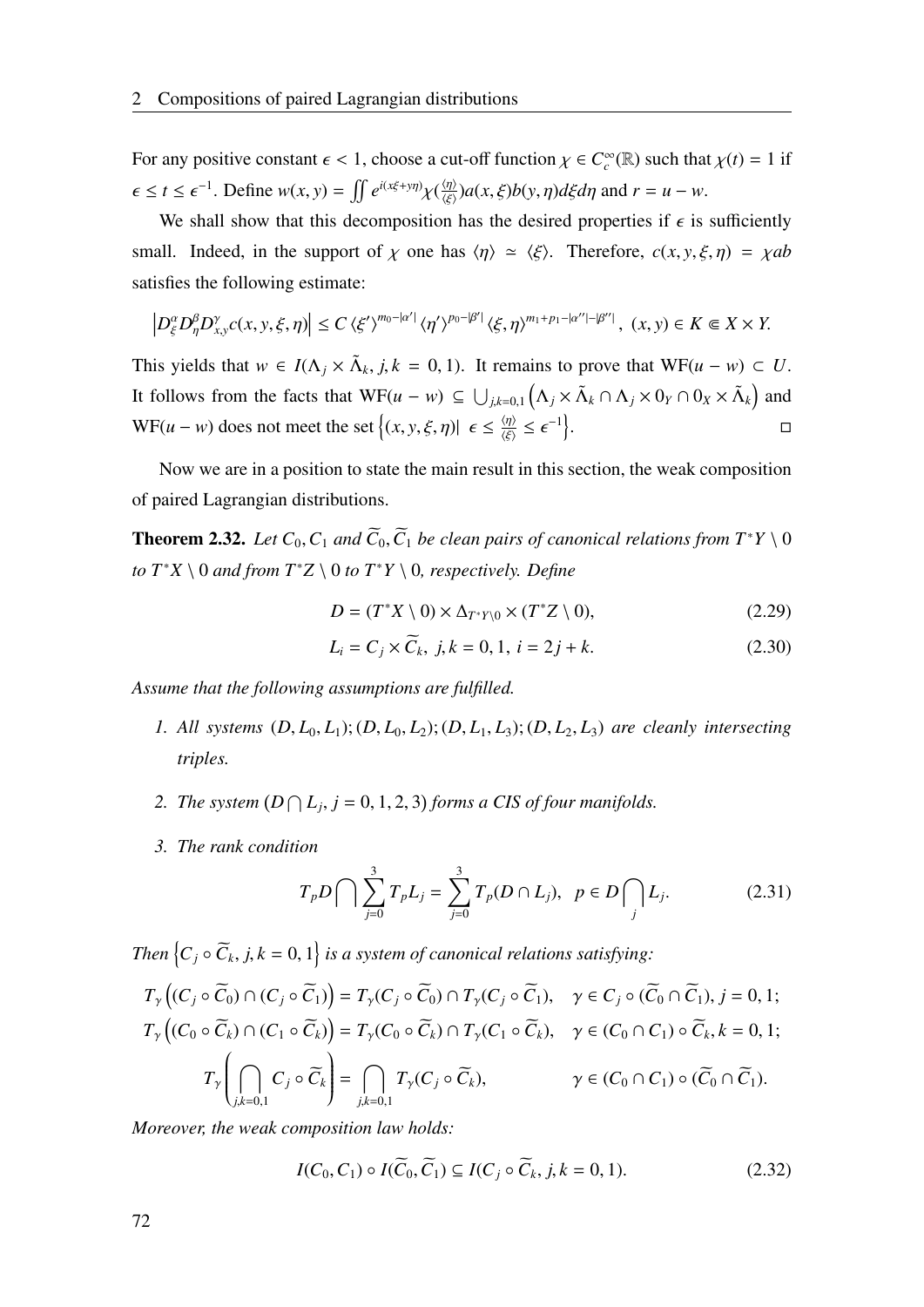*Proof.* Because of the cleanness assumption,  $(C_j \circ C_k, j, k = 0, 1)$  contains only canonical relations from  $T^*Z \setminus 0$  into  $T^*X \setminus 0$ . The geometric part follows from Lemma [2.21](#page-73-0).

Now we prove the analytic part. By a result proved by Joshi [Jos99], the composite  $A \circ B$  belongs to the class of distributions which is determined by the defining class of symbol M on  $T^*(X \times Z) \setminus 0$ , after being pulled back to  $D = (T^*X \setminus 0) \times \Delta_{T^*Y \setminus 0} \times (T^*Z \setminus 0)$ are restriction of class of symbols vanishing on  $C_j \times \tilde{C}_k$ . Hence, we only need to show that the set of all first order principal symbols vanishing on  $\bigcup C_j \circ C_k$  is the stable defining class of composed operators. It is equivalent to prove that any smooth function on *D* homogeneous of degree 1 which vanishes on  $\bigcup_{j=0}^{3} L_j \cap D$  can be extended to a smooth function on  $T^*(X \times Y \times Z) \setminus 0$  homogeneous of degree 1 which vanishes on  $\bigcup_{j=0}^3 L_j$ . The hard part in the proof is the LIFT property since the system  $(D, L_j, j = 0, 1, 2, 3)$  is not a CIS. Since  $T^*(X \times Y \times Y \times Z) \setminus 0$  is a conic manifold, the space of  $\mathbb{R}_+$ -orbits, denoted by *S*, is a smooth manifold. Furthermore, the canonical projection  $\pi$  is a fibre map. Note that  $\pi(D)$ ,  $\pi(L_i)$ ,  $j = 0, 1, 2, 3$  are smooth submanifolds of *S*.

By the argument in the proof of Lemma [2.19](#page-71-0), the proof follows from the lift lemma.  $\Box$ 

**Lemma 2.33** (Lift lemma). *The submanifold*  $π(D)$  *of S* has the lift property with respect *to*  $\bigcup_{j=0}^{3} \pi(L_j)$ *.* 

*Proof of lift lemma.* It suffices to prove the statement locally. Note that the projection  $\pi$  commutes with the intersections of conic submanifolds. Since the action is free and proper,  $\pi(D)$  is an embedded submanifold of *S*. Suppose that  $\pi(D)$  is given by coordinates  $\pi(D) = \{(x, y) | y = 0\}$ . By Lemma [2.18](#page-70-0), the intersections  $\pi(D \cap L_j)$ ,  $j = 0, 1, 2, 3$  form a CIS. Hence, there are local coordinates  $x<sub>u</sub>$  which are numbered by "subsets" of  $J =$  ${0, 1, 2, 3}$ :

$$
\pi(D \cap L_j) = \{x_{\mu} = 0, \mu \in I_j\}, \quad j = 0, 1, 2, 3,
$$

$$
I_j = \{\mu \subseteq \{0, 1, 2, 3\} \mid j \in \mu\},\
$$

where  $x = (x_\mu, \bar{x}), \mu \subseteq \{0, 1, 2, 3\}$  are local coordinates. For example,  $\pi(D \cap L_0)$  is given by the following coordinates

*x*0, *x*01, *x*02, *x*03, *x*012, *x*013, *x*023, *x*0123,

while  $\pi(D \cap L_1)$  is given by the vanishing of

*x*1, *x*10, *x*12, *x*13, *x*012, *x*013, *x*123, *x*0123.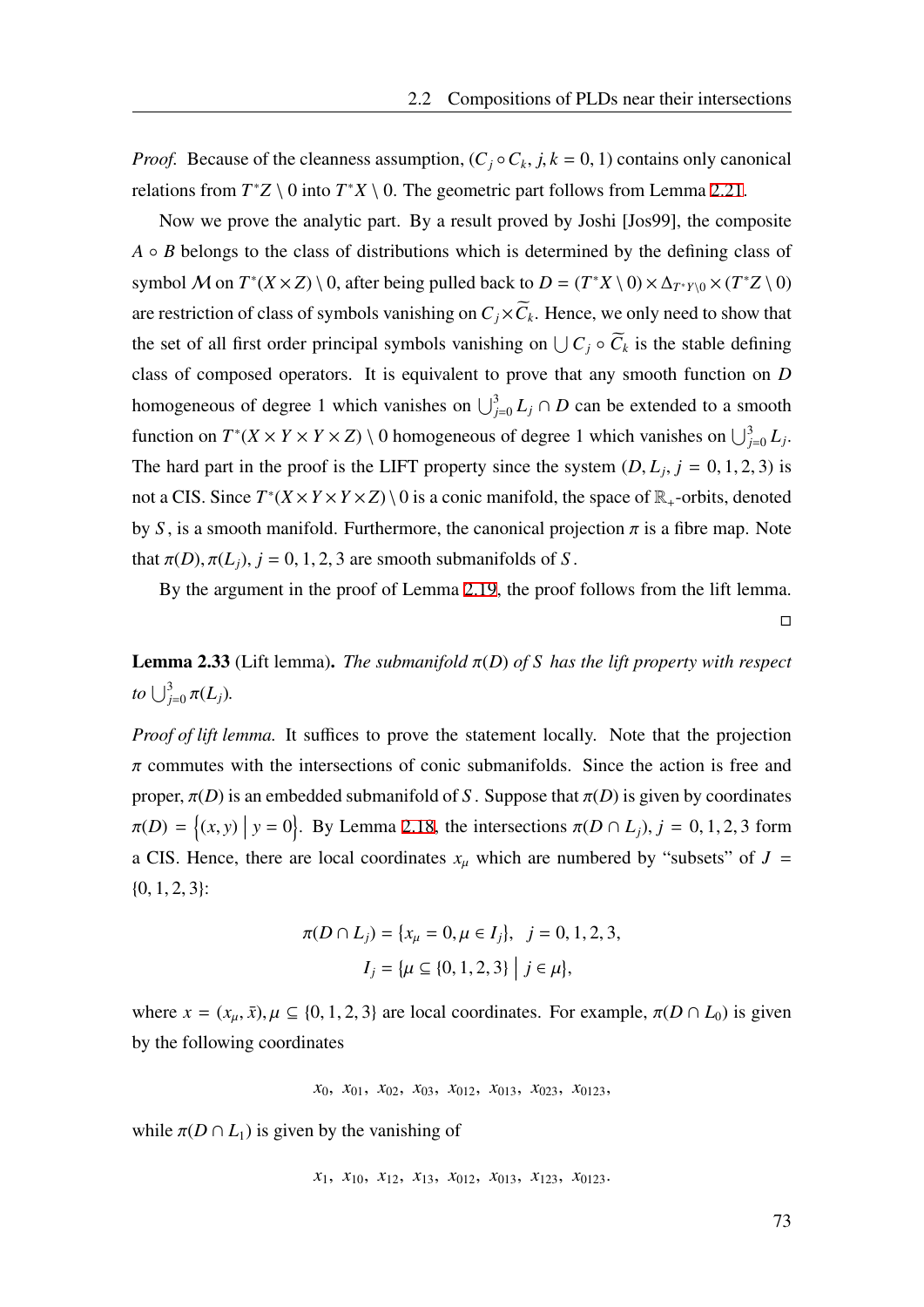Then the set M of all smooth functions on  $\pi(D)$  vanishing on  $\bigcup_{j=0}^{3} (\pi(D) \cap \pi(L_j))$  is a finitely generated ideal, whose generators are given by

$$
x_{0123}, \t\t(2.33)
$$

$$
x_{\mu_1} x_{\mu_2}, \qquad \mu_1 \neq J, \mu_2 \neq J, \mu_1 \cup \mu_2 = J,
$$
\n(2.34)

$$
x_{\mu_1} x_{\mu_2} x_{\mu_3}, \quad \mu_1 \cup \mu_2 \neq J, \mu_2 \cup \mu_3 \neq J, \mu_3 \cup \mu_1 \neq J, \mu_1 \cup \mu_2 \cup \mu_3 = J,
$$
 (2.35)

$$
x_1 x_2 x_3 x_4. \t\t(2.36)
$$

Because of the appearance of the full coordinates, the generators of  $M$ , in general, are quite complicated. Since in our case,  $D \cap L_j$  has special properties, a simpler form of local coordinates holds.

**FACT 1.** With the notation above, the coordinates  $(x_0, x_1, x_2, x_3, x_{12}, x_{03})$  are absent from vanishing coordinates, that is,

$$
\pi(D \cap L_0) = \{x_{01}, x_{02}, x_{023}, x_{013}, x_{012}, x_{0123}\}\
$$

$$
\pi(D \cap L_1) = \{x_{10}, x_{13}, x_{123}, x_{013}, x_{012}, x_{0123}\}\
$$

$$
\pi(D \cap L_2) = \{x_{02}, x_{23}, x_{123}, x_{023}, x_{012}, x_{0123}\}\
$$

$$
\pi(D \cap L_3) = \{x_{13}, x_{23}, x_{123}, x_{023}, x_{013}, x_{0123}\}.
$$

Indeed, we shall show that  $#(x_0, x_{03}) = 0$ . For any  $p \in D \cap L_0 \cap L_1 \cap L_2$ , one has

$$
T_p(L_1 \cap L_2) = T_p(L_0 \cap L_1 \cap L_2) \iff T_pL_1 + T_pL_2 = T_pL_0 + T_pL_1 + T_pL_2.
$$

Adding  $T_p D^{\sigma}$  to both sides of this equation and taking the symplectic complements, one obtains

$$
T_p D_p \cap T_p L_1 \cap T_p L_2 = T_p D \cap T_p L_0 \cap T_p L_1 \cap T_p L_2.
$$

This yields  $T_p(D \cap L_1 \cap L_2) = T_p(D \cap L_0 \cap L_1 \cap L_2)$  by CIS assumption of  $D \cap L_j$ ,  $j = 0, 1, 2$ . Using the following relations

$$
\dim \pi(D \cap L_1 \cap L_2) = \dim D \cap L_1 \cap L_2 - 1,
$$
  

$$
\dim \pi(D \cap L_0 \cap L_1 \cap L_2) = \dim D \cap L_0 \cap L_1 \cap L_2 - 1,
$$
  

$$
\dim T_{\pi(p)}(\pi(D \cap L_1 \cap L_2) - \dim T_{\pi(p)}(\pi(D \cap L_0 \cap L_1 \cap L_2) = \#(x_0, x_{03}),
$$

one obtains the conclusion above.

This leads to the following very useful statement: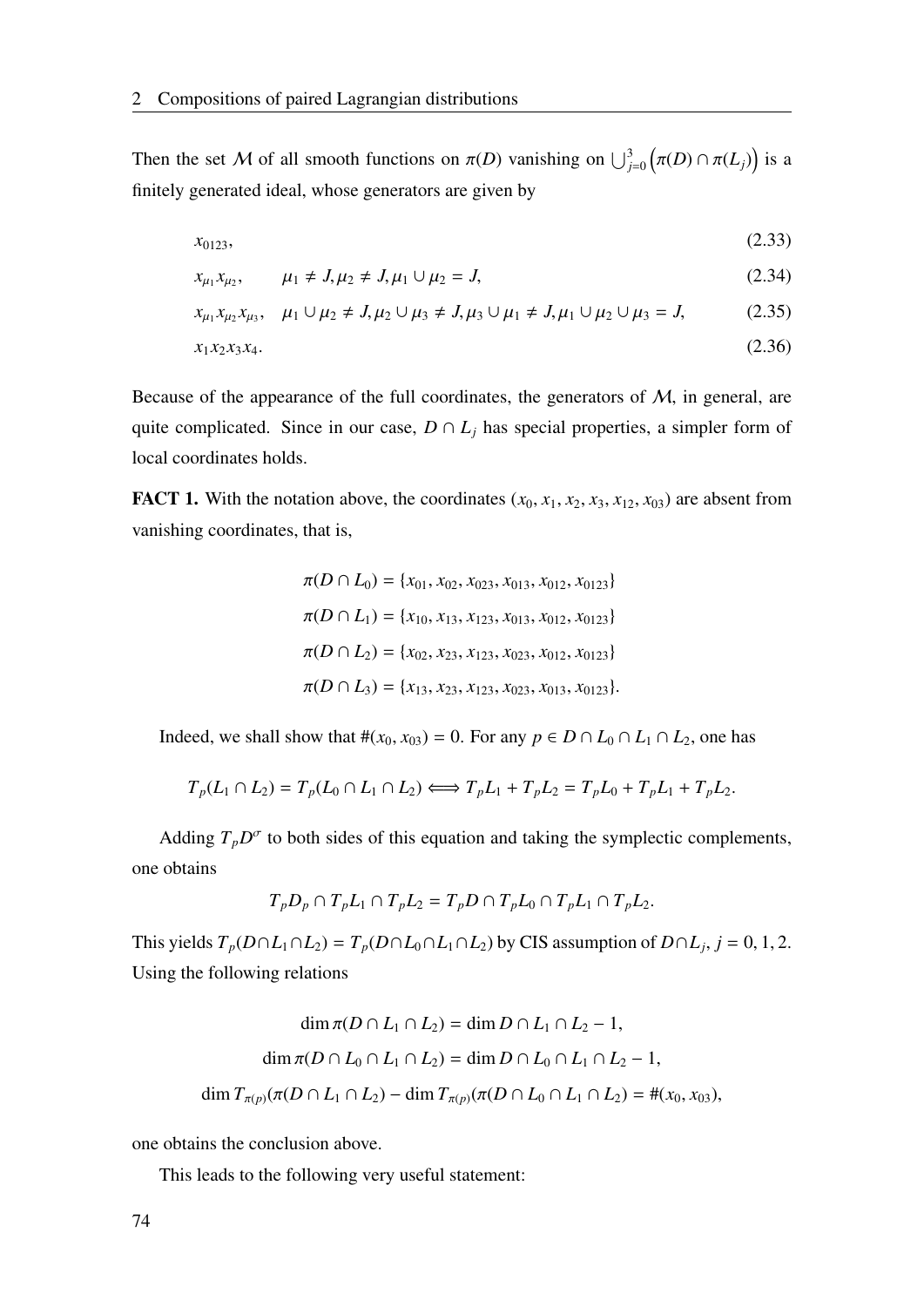**FACT 2.** The set  $M$ / span( $x_{0123}$ ) is determined by

 $\text{span}\left\langle x_{01}x_{23}, x_{02}x_{13}, x_0x_{01}, x_0x_{02}, x_1x_{01}, x_1x_{13}, x_2x_{20}, x_2x_{23}, x_3x_{31}, x_3x_{32}, x_jx_k\right\rangle,$ 

where  $j \neq k$ ,  $j, k = 0, 1, 2, 3$ ,  $\hat{j} = \{0, 1, 2, 3\} \setminus \{j\}$  for  $j = 0, 1, 2, 3$ .

As a consequence, any function  $f \in M$ / span( $x_{0123}$ ) can be decomposed into  $g(x)h(x)$ such that *g* and *h* vanish on  $\pi(D \cap L_0) \cup \pi(D \cap L_1)$  and  $\pi(D \cap L_1) \cup \pi(D \cap L_3)$  respectively, or on  $\pi(D \cap L_0) \cup \pi(D \cap L_1)$  and  $\pi(D \cap L_1) \cup \pi(D \cap L_3)$  respectively. By cleanly intersecting triples, one defines  $\tilde{f}(x, y) = \tilde{g}(x, y)\tilde{h}(x, y)$ , where  $\tilde{g}, \tilde{h}$  are the corresponding extensions of *g*, *h* too. This fact implies the following result:

**FACT 3.** The set  $M/\text{span}(x_{0123})$  has the lift property.

Therefore, it is enough to show that  $x_{0123}$  has some extension on *S* that vanishes on  $\bigcup \pi(L_j), j = 0, 1, 2, 3.$ 

With these notations, it is apparent that for all  $\mu \subset J$ , the dimension of the space

$$
\sum_{j\in\mu}T_p\pi(D\cap L_j),\ \ p\in\pi(D)\bigcap_{j\in\mu}\pi(L_j)
$$

is equal to

$$
\dim \pi(D) - \sum_{\mu \subseteq \nu} \#(x_{\nu}).
$$

Hence, the numbers of variables  $x_{\mu}, \mu \subseteq J$  can be computed in terms of the dimensions of those spaces  $T_p \pi(D \cap L_j)$ . For instance, the space  $\sum_{j=0}^{3} T_p \pi(D \cap L_j)$  has dimension dim  $\pi(D) - \#(x_{0123})$ . Similarly,  $(\pi(L_0), \pi(L_1), \pi(L_2), \pi(L_3))$  is a CIS by Lemma [2.18.](#page-70-0) Thus, there exist coordinates  $f_{\mu}, \mu \subseteq J$  such that  $\pi(L_i)$  is given by the following coordinates vanishing:

$$
\pi(L_j) = \{ f_\mu(x, y) = 0, \ \mu \subseteq J, j \in \mu \}. \tag{2.37}
$$

Thus, the space  $T_p \pi(D) \cap \sum_{j=0}^3 T_p \pi(L_j)$  is determined by the following equations:

$$
(x, y; v_x, v_y) \in T_p \pi(D) | y = 0, x \in \cap \pi(D \cap L_j), t_y = 0
$$
\n(2.38)

$$
(\nu_x, \nu_y) \in \sum_{j=0}^{3} T_p \pi(L_j) | d_x f_{0123}(x, y) \nu_x + d_y f_{0123}(x, y) \nu_y |_{y=0} = 0.
$$
 (2.39)

Hence, setting  $g_{0123} = f_{0123} \big|_{\pi(D)}$ , we conclude that

$$
\dim\left(T_p \pi(D)\bigcap \sum_{j=0}^3 T_p \pi(L_j)\right) = \dim \pi(D) - \text{rank}\{dg_{0123}\}.
$$
 (2.40)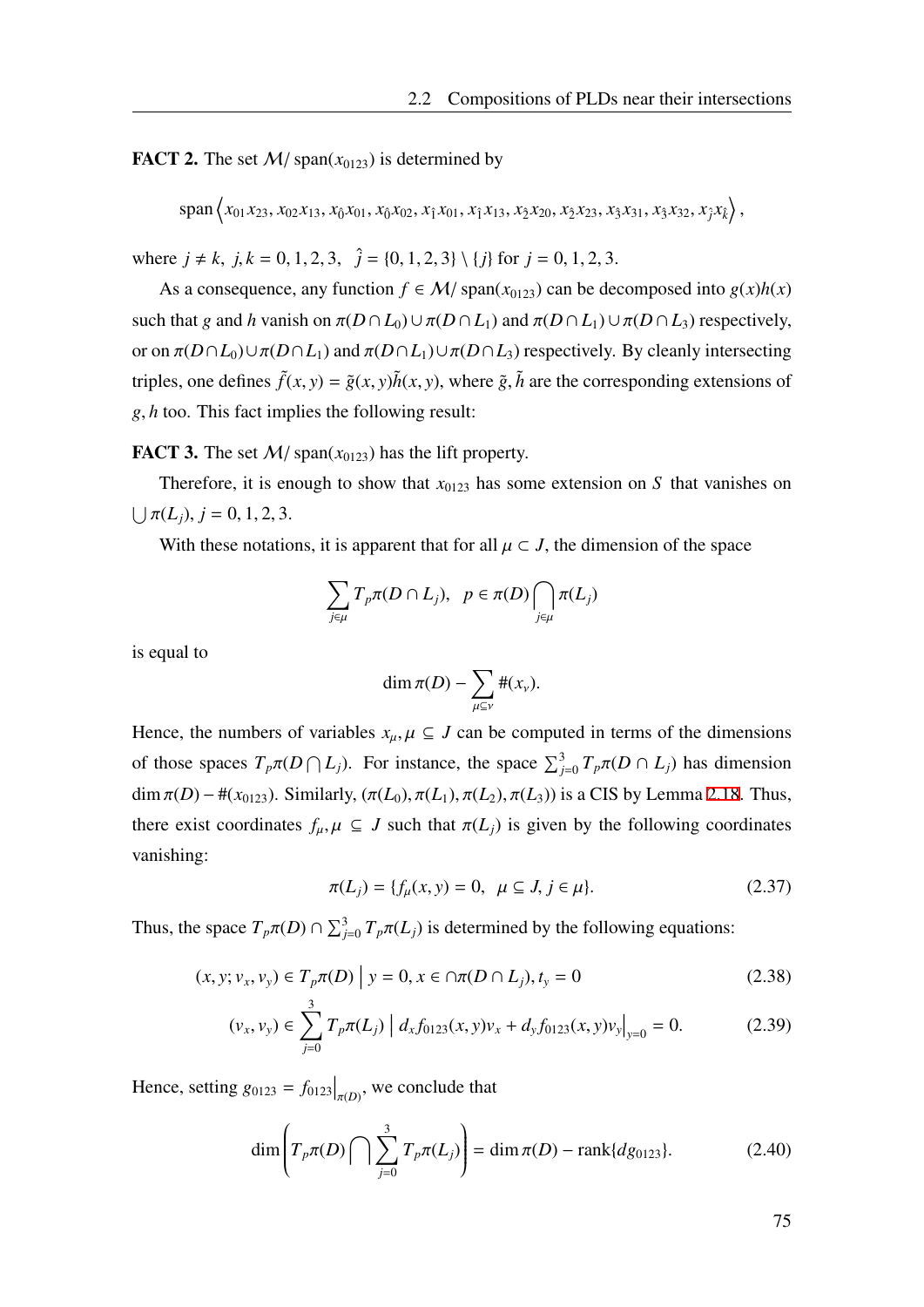On the other hand, we have

$$
\dim\left(\sum_{j=0}^{3} T_p \pi(D \cap L_j)\right) = \dim \sum_{j=0}^{3} T_p(D \cap L_j) - 1,
$$
  

$$
\dim\left(T_p \pi(D) \cap \sum_{j=0}^{3} T_p \pi(L_j)\right) = \dim\left(T_p D \cap \sum_{j=0}^{3} T_p L_j\right) - 1.
$$

Therefore, condition [\(2.31](#page-79-0)) is equivalent to

$$
rank\{dg_{0123}\} = rank(dx_{0123})
$$
\n(2.41)

Because  $g_{0123}$  vanishes on  $\bigcup_{j=0}^{3} \pi(D \cap L_j)$ , there exists a smooth matrix  $C(x)$  satisfying

$$
g_{0123}(x) = C(x)x_{0123} + R,
$$

where

$$
R = \text{span} \{x_{\mu_1} x_{\mu_2}; x_{\mu_1} x_{\mu_2} x_{\mu_3}; x_1 x_2 x_3 x_4\} = o(x^2).
$$

This implies that rank  $C(p) = \text{rank}\{dg_{0123}\}\$ . So we can choose a left inverse *B* of *C* and extend it into a neighbourhood of *p* in the whole manifold. And the formula above can be written as

$$
x_{0123} = Bg_{0123} - BR.
$$

We have to show that the functions  $x_{0123}$  can be extended in to smooth functions on *S* which vanish on  $\bigcup \pi(L_j)$ . One already has that property holds for functions  $g_{0123}$  trivially and for  $R(x)$  by the fact above. The proof is completed.  $\square$ 

*Remark* 2.34. The proof strongly relies on the special property of the system  $L_0$ ,  $L_1$ ,  $L_2$ ,  $L_2$ . The analogous method can be used to prove the composition of a FIO  $A \in I(X, Y; C)$  with a class of distributions associated with a CIS of four Lagrangian manifolds  $L_0, L_1, L_2, L_3$ of  $T^*Y \setminus 0$ . In this case, one needs further assumption.

<span id="page-83-0"></span>Example 2.35. Let consider the following canonical relations:

$$
C_0 = N^* \{x - y = 0\}', \quad C_1 = N^* \{x'' - y'' = 0, x''' - y''' = 0\}',\tag{2.42}
$$

$$
\widetilde{C}_0 = N^* \{ y - z = 0 \}', \quad \widetilde{C}_1 = N^* \{ y' - z' = 0, y''' - z''' = 0 \}'. \tag{2.43}
$$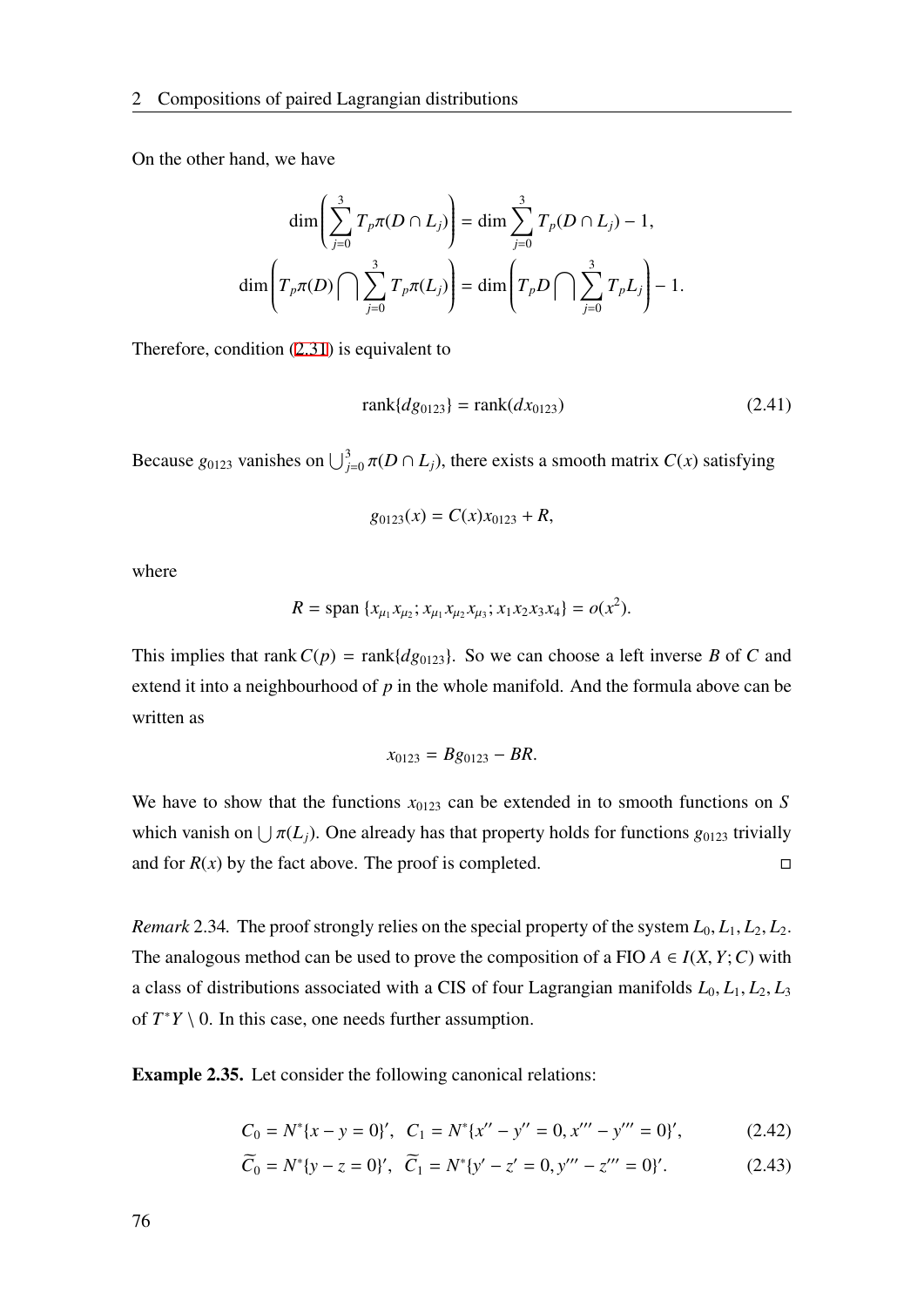Let  $D = \{y - \tilde{y} = 0, \eta - \tilde{\eta} = 0\}$  with standard coordinates  $(x, y, \tilde{y}, z; \xi, \eta, \tilde{\eta}, \zeta)$  on  $T^*(X \times$  $Y \times Y \times Z$ ). With the notations as in Theorem [2.32](#page-79-1), we have

$$
L_0 = N^* \{x - y = 0, \, \tilde{y} - z = 0\}',
$$
  
\n
$$
L_1 = N^* \{x - y = 0, \, \tilde{y}' - z' = 0, \, \tilde{y}''' - z''' = 0\}',
$$
  
\n
$$
L_2 = N^* \{x'' - y'' = 0, \, x''' - y''' = 0, \, \tilde{y}' - z' = 0, \, \tilde{y}''' - z''' = 0\}',
$$
  
\n
$$
L_3 = N^* \{x'' - y'' = 0, \, x''' - y''' = 0, \, \tilde{y}' - z' = 0, \, \tilde{y}''' - z''' = 0\}',
$$
  
\n
$$
D = \{y - \tilde{y} = 0, \eta - \tilde{\eta} = 0\}.
$$

Obviously, the system  $\{D, L_0, L_1, L_2, L_3\}$  forms a CIS. Hence, the weak composition law holds:

$$
I(C_0, C_1) \circ I(\widetilde{C}_0, \widetilde{C}_1) \subseteq I(E_0, E_1, E_2, E_3),
$$

where  $E_{2j+k} = C_j \circ \widetilde{C}_k$ ,  $j, k = 0, 1$  are four canonical relations from  $T^*Z \setminus 0$  into  $T^*Z \setminus 0$ .

<span id="page-84-0"></span>Example 2.36. Consider the following canonical relations

$$
C_0 = N^* \{x - y = 0\}', \quad C_1 = N^* \{x' - y' = 0, x''' - y''' = 0\}',
$$
  
\n
$$
\widetilde{C}_0 = N^* \{y - z = 0\}', \quad \widetilde{C}_1 = N^* \{y''' - z''' = 0\}',
$$
  
\n
$$
E_0 = N^* \{x - z = 0\}', \quad E_1 = N^* \{x''' - z''' = 0\}', \quad E_2 = N^* \{x' - z' = 0, x''' - z''' = 0\}'
$$

It is not hard to verify that all assumptions in the previous theorem are fulfilled. Moreover,

$$
C_0 \circ \widetilde{C}_0 = E_0, C_0 \circ \widetilde{C}_1 = E_1, C_1 \circ \widetilde{C}_0 = E_2, C_1 \circ \widetilde{C}_1 = E_1.
$$

Therefore, one has the weak composition law

$$
I(C_0, C_1) \circ I(\widetilde{C}_0, \widetilde{C}_1) \subseteq I(E_0, E_1, E_2), \tag{2.44}
$$

where the left hand side is the space of operators whose Schwartz kernels correspond to three Lagrangian manifolds.

<span id="page-84-1"></span>Example 2.37. Consider the following canonical relations

$$
C_0 = N^* \{x' - y' = 0, x''' - y''' = 0\}', \quad C_1 = N^* \{x''' - y''' = 0\}'
$$
  
\n
$$
\widetilde{C}_0 = N^* \{y'' - z'' = 0, x''' - z''' = 0\}', \quad \widetilde{C}_1 = N^* \{y''' - z''' = 0\}'
$$
  
\n
$$
E_0 = N^* \{x''' - z''' = 0\}'.
$$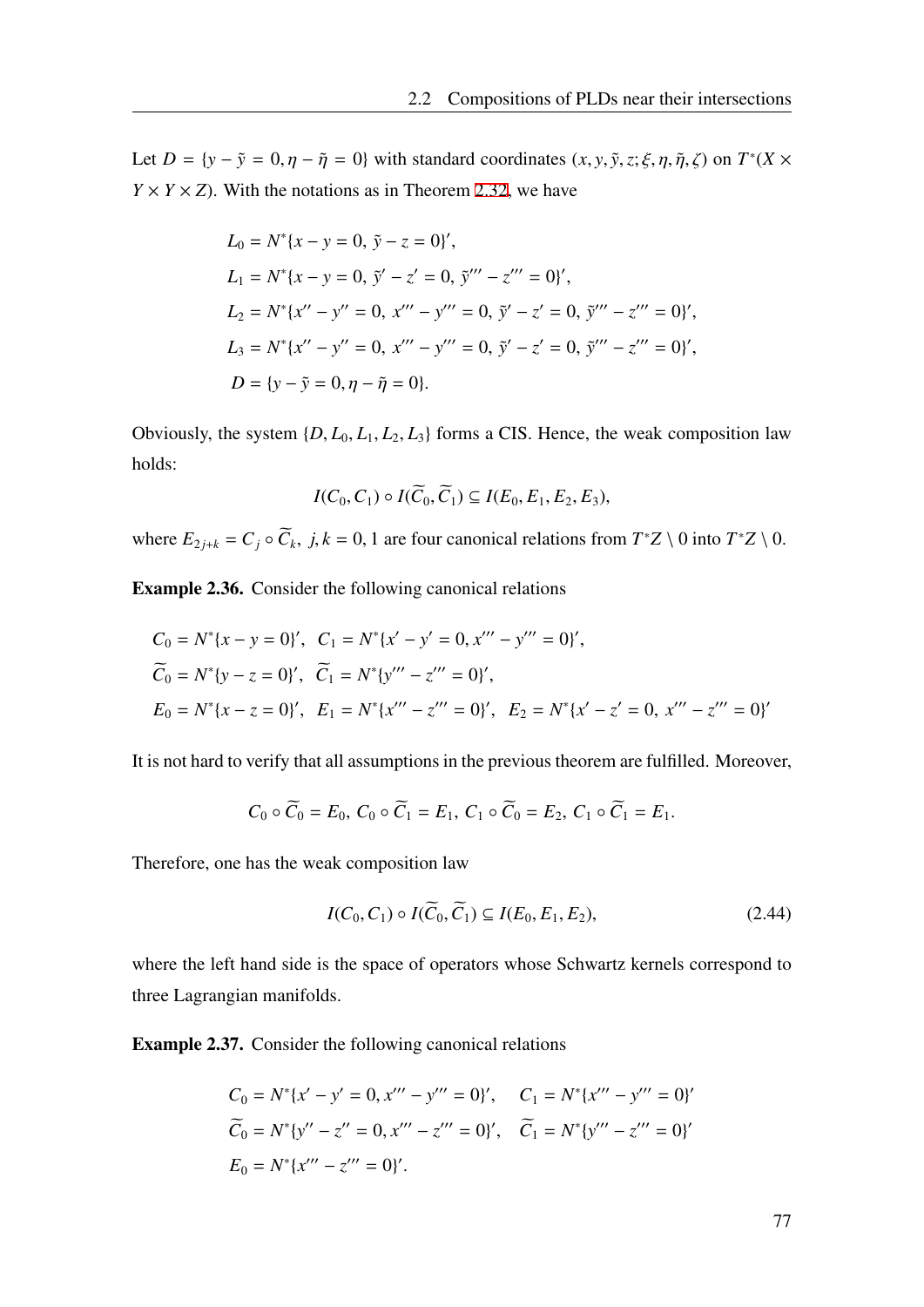All assumptions in Theorem [2.32](#page-79-1) are satisfied. In addition,

$$
C_j \circ \widetilde{C}_k = E_0, \ j, k = 0, 1.
$$

Hence, the weak composition law holds

$$
I(C_0, C_1) \circ I(\widetilde{C}_0, \widetilde{C}_1) \subseteq I(E_0). \tag{2.45}
$$

<span id="page-85-0"></span>Corollary 2.38. *Assume that all assumptions in Theorem [2.32](#page-79-1) are fulfilled and the system*  ${C_j \circ C_k, j, k = 0, 1}$  *contains two <u>canonical relations</u>*  $E_0, E_1$ .

Case 1. *When the following compatible condition is satisfied*

$$
(C_0 \cap C_1) \circ (\widetilde{C}_0 \cap \widetilde{C}_1) = E_0 \cap E_1, \tag{2.46}
$$

*then*  $E_0$ ,  $E_1$  *intersect cleanly. Moreover, the weak composition holds:* 

$$
I(C_0, C_1) \circ I(C_0, C_1) \subseteq I(E_0, E_1).
$$

**Case 2.** When  $E_0$  and  $E_1$  intersects cleanly and  $K := (C_0 \cap C_1) \circ (\overline{C}_0 \cap \overline{C}_1) \subsetneq E_0 \cap E_1$ , *the weak composition holds*

$$
I(C_0, C_1) \circ I(\widetilde{C}_0, \widetilde{C}_1) \subseteq I(E_0, K) + I(E_1, K) \subsetneq I(E_0, E_1).
$$

*Proof.* Obviously, when  $\{C_j \circ C_k, j, k = 0, 1\}$  contains only two cleanly intersecting canonical relations  $E_0, E_1$  then  $I(C_j \circ \tilde{C}_k, j, k = 0, 1) = I(E_0, E_1)$ .

Let us consider the second case, when  $\{C_j \circ C_k, j, k = 0, 1\}$  has two canonical relations  $E_0, E_1$  satisfying  $(C_0 \cap C_1) \circ (\widetilde{C}_0 \cap \widetilde{C}_1) = E_0 \cap E_1$ . Because of the composition of isotropic relations, Theorem [1.4,](#page-18-0) the set  $\Sigma = (C_0 \cap C_1) \circ (\widetilde{C}_0 \cap \widetilde{C}_1)$  is an isotropic manifold. Thus we need to verify that for all  $\gamma \in \Sigma = E_0 \cap E_1$ , the tangent condition holds. Indeed, due to relation ([2.31](#page-79-0)), for any *p* in the fibre  $\pi^{-1}(\gamma)$  we have

$$
T_p D \cap \sum T_p(C_j \times \widetilde{C}_k) = \sum T_p(D \cap (C_j \times \widetilde{C}_k).
$$

Taking the symplectic complement and intersecting with  $T_p D^{\sigma}$ , we obtain

$$
T_p\left((C_0\cap C_1)\times(\widetilde{C}_0\times\widetilde{C}_1)\bigcap D\right)+T_pD^{\sigma}=\bigcap\left(T_p(D\cap C_j\circ\widetilde{C}_k)+T_pD^{\sigma}\right)
$$

Dividing by  $T_p \Delta^{\sigma}$ , this yields

$$
T_{\gamma} \Sigma = \bigcap T_{\gamma} \left( C_j \circ \widetilde{C}_k \right) \tag{2.47}
$$

Replacing  $C_j \circ \widetilde{C}_k$  by  $E_0, E_1$ , one concludes that  $T_\gamma(E_0 \cap E_1) = T_\gamma E_0 \cap T_\gamma E_1$ . Hence,  $E_0$ and  $E_1$  intersect cleanly. The proof is completed.  $\square$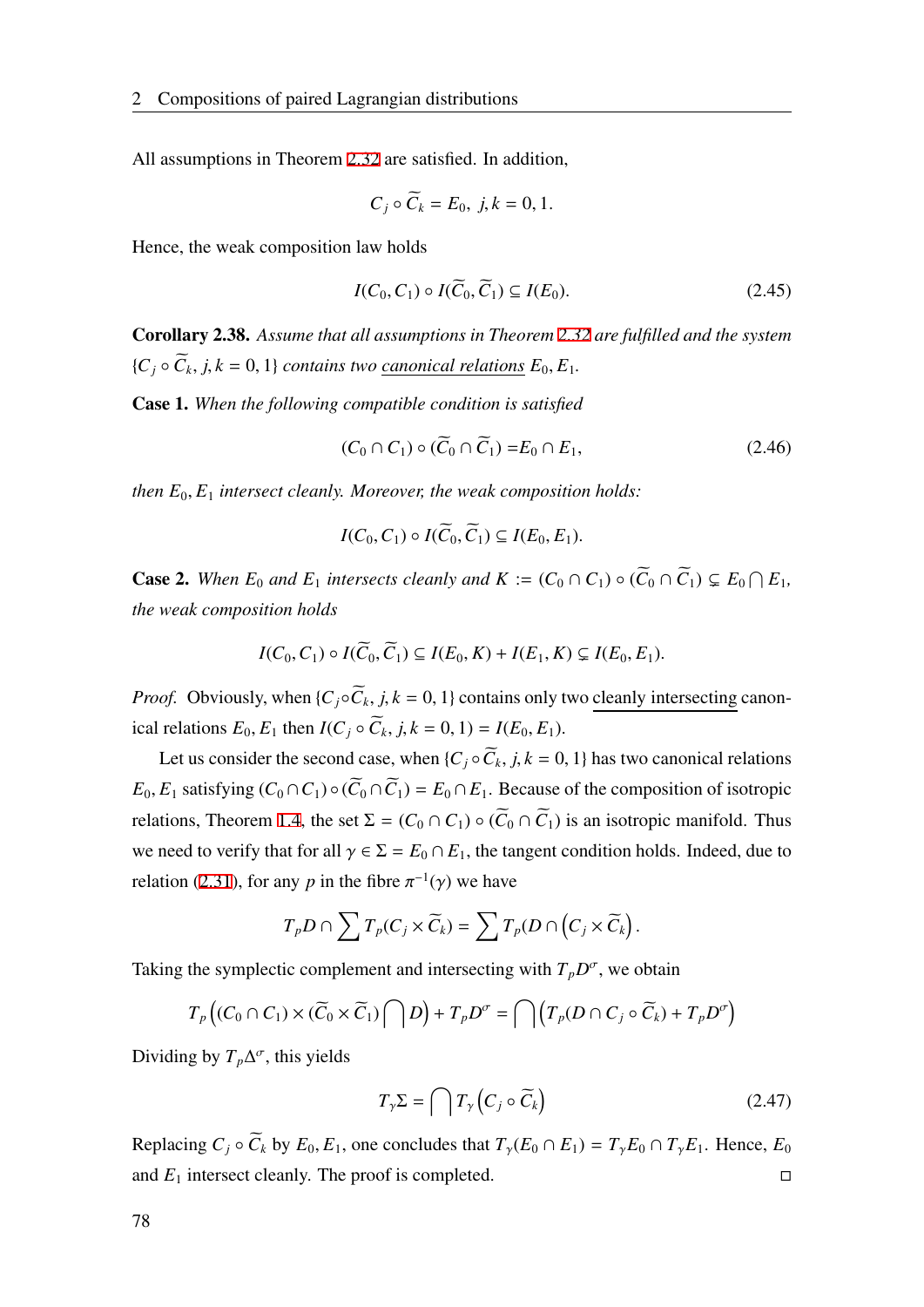<span id="page-86-2"></span>**Example 2.39.** Let  $X = Y = Z = \mathbb{R}^d$  with coordinates  $x = (x', x'') \in \mathbb{R}^{d'+d''}$ . Consider the following canonical relations:

$$
C_0 = N^* \{x - y = 0\}', \quad C_1 = N^* \{x' - y' = 0\}',\tag{2.48}
$$

$$
\widetilde{C}_0 = N^* \{ y - z = 0 \}', \quad \widetilde{C}_1 = N^* \{ y' - z' = 0 \}', \tag{2.49}
$$

$$
E_0 = N^* \{ x - z = 0 \}', \quad E_1 = N^* \{ x' - z' = 0 \}'. \tag{2.50}
$$

Then these canonical relations satisfy all assumptions in Corollary [2.38](#page-85-0). Moreover,

$$
C_0 \circ \widetilde{C}_0 = E_0,
$$
  
\n
$$
C_j \circ \widetilde{C}_k = E_1, \ \forall (j,k) \neq (0,0)
$$
  
\n
$$
(C_0 \cap C_1) \circ (\widetilde{C}_0 \cap \widetilde{C}_1) = E_0 \cap E_1.
$$

Hence, we obtain the weak composition law

$$
I(C_0, C_1) \circ I(\widetilde{C}_0, \widetilde{C}_1) \subseteq I(E_0, E_1).
$$

Indeed,  $D, L_0, L_1, L_2, L_3$  are given by coordinates vanishing as follows: For any point

<span id="page-86-0"></span>
$$
p = (x, y, \tilde{y}, z, \xi, \eta, \tilde{\eta}, \zeta) \in T^*(X \times Y \times Y \times Z) \setminus 0,
$$

one has

$$
D = \{y - \tilde{y} = 0, \eta - \tilde{\eta} = 0\},
$$
  
\n
$$
L_0 = \{x - y = 0, \xi - \eta = 0, \tilde{y} - z = 0, \tilde{\eta} - \zeta = 0\},
$$
  
\n
$$
L_1 = \{x - y = 0, \xi - \eta = 0, \tilde{y}' - z' = 0, \tilde{\eta} - \zeta = 0, \tilde{\eta}'' + \zeta'' = 0\},
$$
  
\n
$$
L_2 = \{x' - y' = 0, \xi - \eta = 0, \xi'' + \eta'' = 0, \tilde{y} - z = 0, \tilde{\eta} - \zeta = 0\},
$$
  
\n
$$
L_3 = \{x' - y' = 0, \xi - \eta = 0, \xi'' + \eta'' = 0, \tilde{y}' - z' = 0, \tilde{\eta} - \zeta = 0, \tilde{\eta}'' + \zeta'' = 0\}.
$$

The intersections  $D \cap L_j$ ,  $j = 0, 1, 2, 3$  are determined by the following equations:

$$
D \cap L_0 = \{x - y = 0, \xi - \eta = 0, y - z = 0, \eta - \zeta = 0\},\tag{2.51}
$$

$$
D \cap L_1 = \{x - y = 0, \xi' - \eta' = 0, y' - z' = 0, \eta' - \zeta' = 0, \xi'' = 0, \eta'' = 0, \zeta'' = 0\}, (2.52)
$$

<span id="page-86-1"></span>
$$
D \cap L_2 = \{x' - y' = 0, \xi' - \eta' = 0, y - z = 0, \eta' - \zeta' = 0, \xi'' = 0, \eta'' = 0, \zeta'' = 0\}, (2.53)
$$

$$
D \cap L_3 = \{x' - y' = 0, \xi' - \eta' = 0, y' - z' = 0, \eta' - \zeta' = 0, \xi'' = \eta'' = \zeta'' = 0\}.
$$
 (2.54)

This leads to the conclusion that the system  $D \cap L_j$ ,  $j = 0, 1, 2, 3$  is a CIS on *D*. Note that  $(D, L_1, L_2)$  does not form an intersecting triple. We now verify the condition ([2.31\)](#page-79-0), that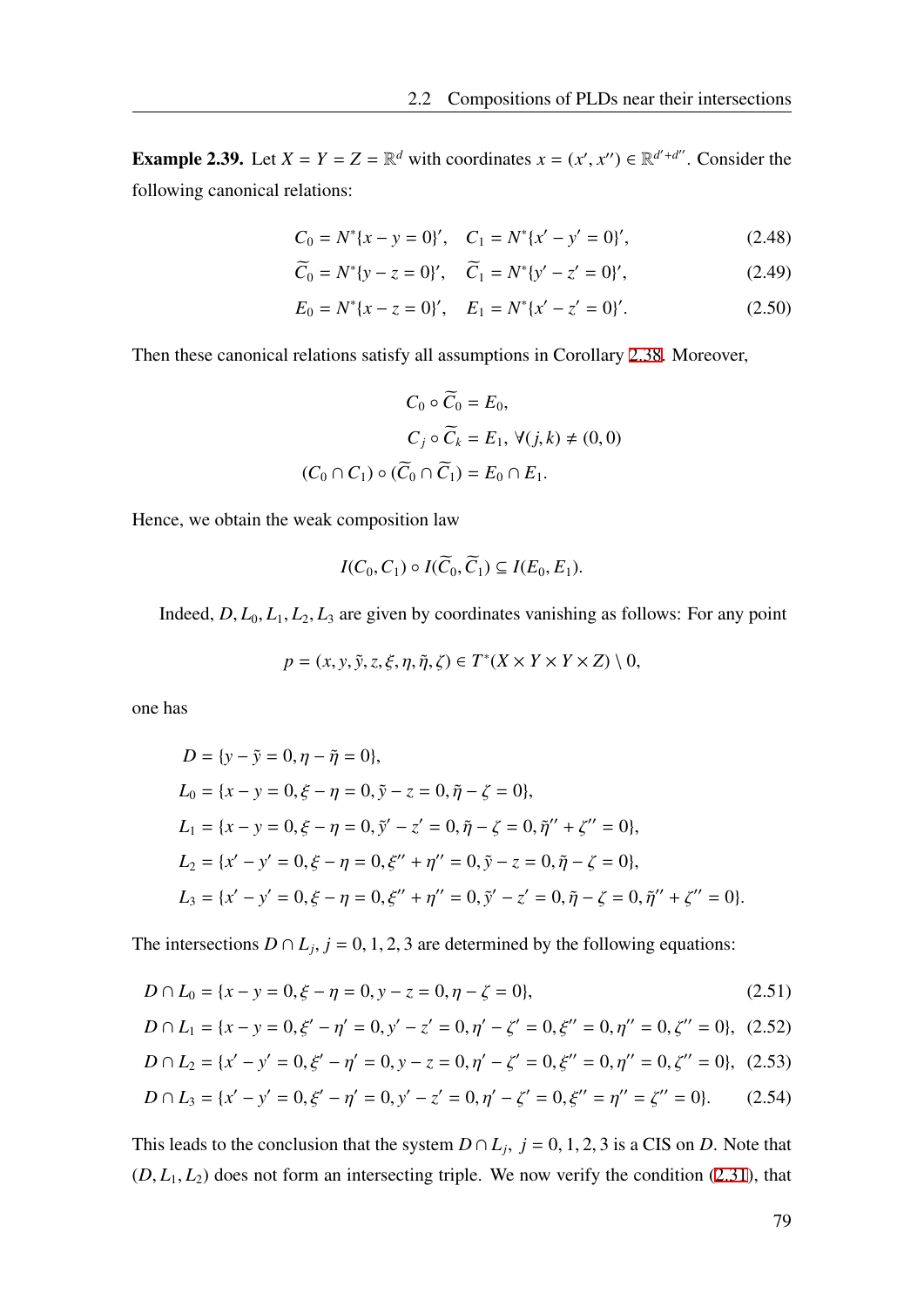is,

$$
T_p D \cap \sum T_p L_j = \sum T_p (D \cap L_j), \ \ p \in \bigcap_{j=0}^3 L_j \cap D.
$$

By formulas [\(2.51](#page-86-0))-[\(2.54](#page-86-1)), one obtains

$$
\dim(\sum T_p(D \cap L_j) = \dim D - 2(d + d').
$$

On the other hand,

$$
\dim(T_p D \cap \sum T_p L_j) = \dim D + \dim \sum L_j - \dim(T_p D + \sum T_p L_j)
$$
  
= 
$$
\dim D + \dim(T_p D^{\sigma} \cap \bigcap T_p L_j) - \dim(\bigcap L_j)
$$
  
= 
$$
\dim D + 0 - \dim(C_0 \cap C_1) \times (\widetilde{C}_0 \cap \widetilde{C}_1)
$$
  
= 
$$
\dim D - 2(2d - d'') = \dim D - 2(d + d')
$$

This implies [\(2.31](#page-79-0)). Moreover,

$$
T_p L_0 + T_p L_3 = \sum_{j=0}^3 T_p L_j, \quad \sum_{j=0,3} (T_p (D \cap L_j) = \sum_{j=0}^3 (T_p (D \cap L_j)),
$$

shows that  $(D, L_0, L_3)$  forms a CIS. However,  $(D, L_1, L_2)$  is not a CIS because

$$
T_p D \cap (T_p L_1 + T_p L_2) = T_p (D \cap (T_p L_0 + T_p L_3) = \sum_{j=0}^3 T_p (D \cap L_j) \supsetneq T_p (D \cap L_1) + T_p (D \cap L_2).
$$

Thus, in this example our assumptions are satisfied.

Similarly, the following example provides the second case when one obtains closedness of the classes of paired Lagrangian distributions.

<span id="page-87-0"></span>**Example 2.40.** The canonical relations  $C_0$ ,  $C_1$  and  $\tilde{C}_0$ ,  $\tilde{C}_1$  satisfy the following properties

$$
C_j \circ \widetilde{C}_0 = E_0, \ \ j = 0, 1,
$$
\n(2.55)

$$
C_j \circ C_1 = E_1, \ \ j = 0, 1,
$$
\n(2.56)

$$
(C_0 \cap C_1) \circ (\widetilde{C}_0 \cap \widetilde{C}_1) = E_0 \cap E_1. \tag{2.57}
$$

For instance, let  $X = Y = Z = \mathbb{R}^d$  with local coordinates  $x = (x', x'', x'''), y = (y', y'', y''')$ and  $z = (z', z'', z''')$ . Then the canonical relations defined by

$$
C_0 = N^* \{x - y = 0\}', \quad C_1 = N^* \{x' - y' = 0, x''' - y''' = 0\}',
$$
  
\n
$$
\widetilde{C}_0 = N^* \{y' - z' = 0\}', \quad \widetilde{C}_1 = N^* \{y' - z' = 0, y''' - z''' = 0\}',
$$
  
\n
$$
E_0 = N^* \{y' - z' = 0\}', \quad E_1 = N^* \{y' - z' = 0, y''' - z''' = 0\}'.
$$

satisfy our assumption.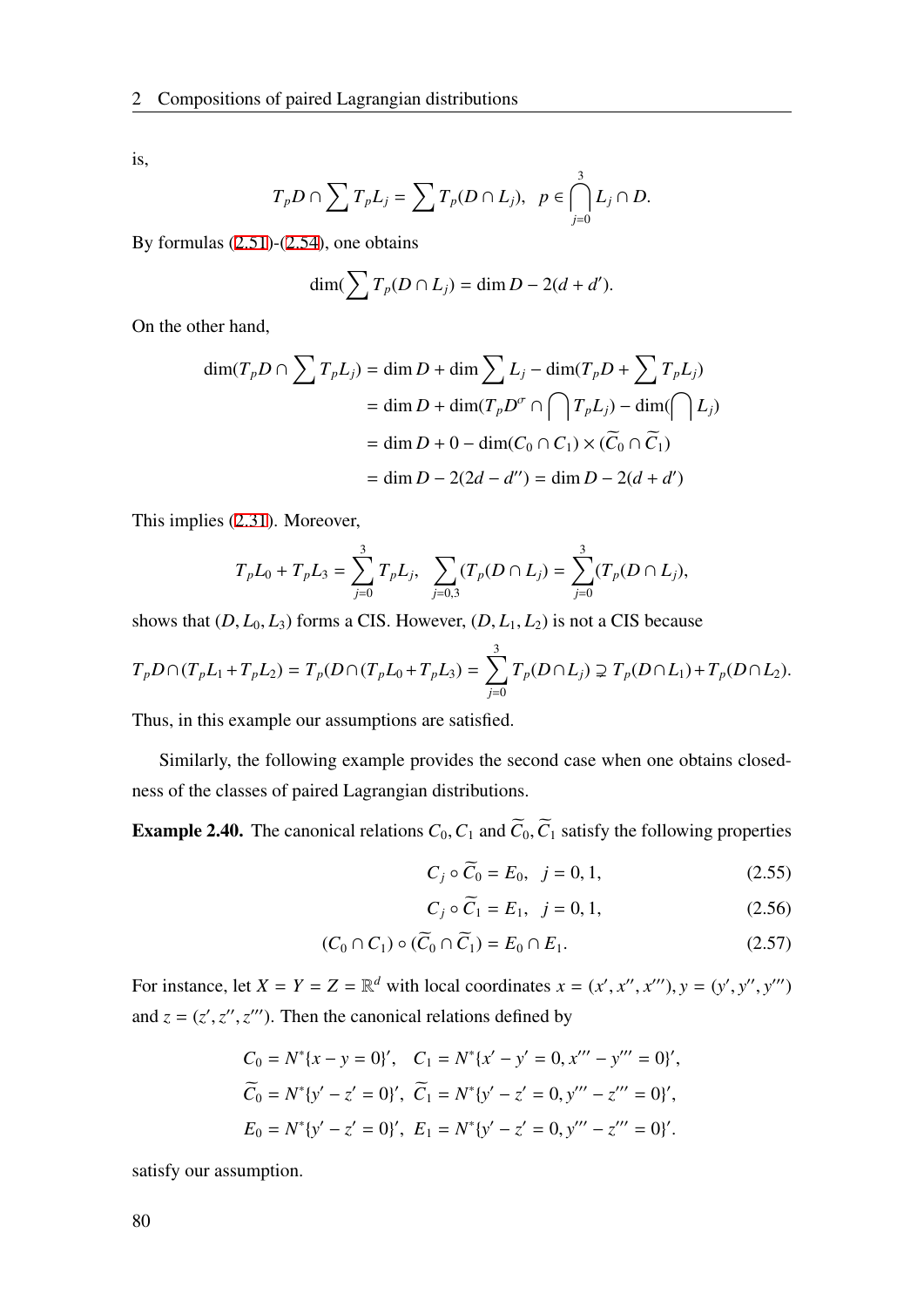## 2.3 Models for compositions

### 2.3.1 Models for strong compositions

To summarize several examples where the weak composition holds, let  $x = (x', x'', x''', x^{iv}) \in$  $\mathbb{R}^{k_1} \times \mathbb{R}^{k_2} \times \mathbb{R}^{k_3} \times \mathbb{R}^{d_x-k_1-k_2-k_3}$  be splitting of coordinates in *X* and similar notations for *y* and *z*. Let us define the following canonical relations from  $(T^*Y \setminus 0)$  to  $(T^*X \setminus 0)$ :

$$
C_0 = N^*[x' - y' = 0, x'' - y'' = 0, x''' - y''' = 0]',
$$
  
\n
$$
C_1 = N^*[x' - y' = 0, x''' - y''' = 0)',
$$
  
\n
$$
C_2 = N^*[x'' - y'' = 0, x''' - y''' = 0)',
$$
  
\n
$$
C_3 = N^*[x''' - y''' = 0)',
$$

and from  $(T^*Z \setminus 0)$  to  $(T^*Y \setminus 0)$ :

$$
D_0 = N^* \{ y' - z' = 0, y'' - z'' = 0, y''' - z''' = 0 \}',
$$
  
\n
$$
D_1 = N^* \{ y' - z' = 0, y''' - z''' = 0 \}',
$$
  
\n
$$
D_2 = N^* \{ y'' - z'' = 0, y''' - z''' = 0 \}',
$$
  
\n
$$
D_3 = N^* \{ y''' - z''' = 0 \}'.
$$

Then we have the following weak compositions for properly supported operators:

| A             | B                                         | $A \circ B$                                         | Involved Lagrangian manifolds   | note       |
|---------------|-------------------------------------------|-----------------------------------------------------|---------------------------------|------------|
|               |                                           | $I(C_0, C_2)   I(D_0, D_1)   I(E_0, E_1, E_2, E_3)$ | Four                            | Exam. 2.35 |
|               |                                           | $I(C_0, C_1)   I(D_2, D_3)   I(E_1, E_2, E_3)$      | $E_0, E_2$ and two times $E_3$  | Exam. 2.36 |
|               | $I(C_0, C_1)   I(D_0, D_1)   I(E_0, E_1)$ |                                                     | $E_0$ and three times $E_1$     | Exam. 2.39 |
| $I(C_0, C_2)$ | $\mid I(D_2, D_3) \mid$                   | $I(E_2, E_3)$                                       | 2 times $E_1$ and 2 times $E_3$ | Exam. 2.40 |
| $I(C_1, C_3)$ | $\mid I(D_2, D_3) \mid$                   | $I(E_3)$                                            | 4 times $E_3$                   | Exam. 2.37 |

Table 2.1: Weak composition of paired Lagrangian distributions

where the canonical relations  $E_j$ ,  $j = 0, 1, 2, 3$  from  $(T^*Z \setminus 0)$  to  $(T^*X \setminus 0)$  are defined by:

$$
E_0 = N^* \{x' - z' = 0, x'' - z'' = 0, x''' - z''' = 0\}',
$$
  
\n
$$
E_1 = N^* \{x' - z' = 0, x''' - z''' = 0\}',
$$
  
\n
$$
E_2 = N^* \{x'' - z'' = 0, x''' - z''' = 0\}',
$$
  
\n
$$
E_3 = N^* \{x''' - z''' = 0\}'.
$$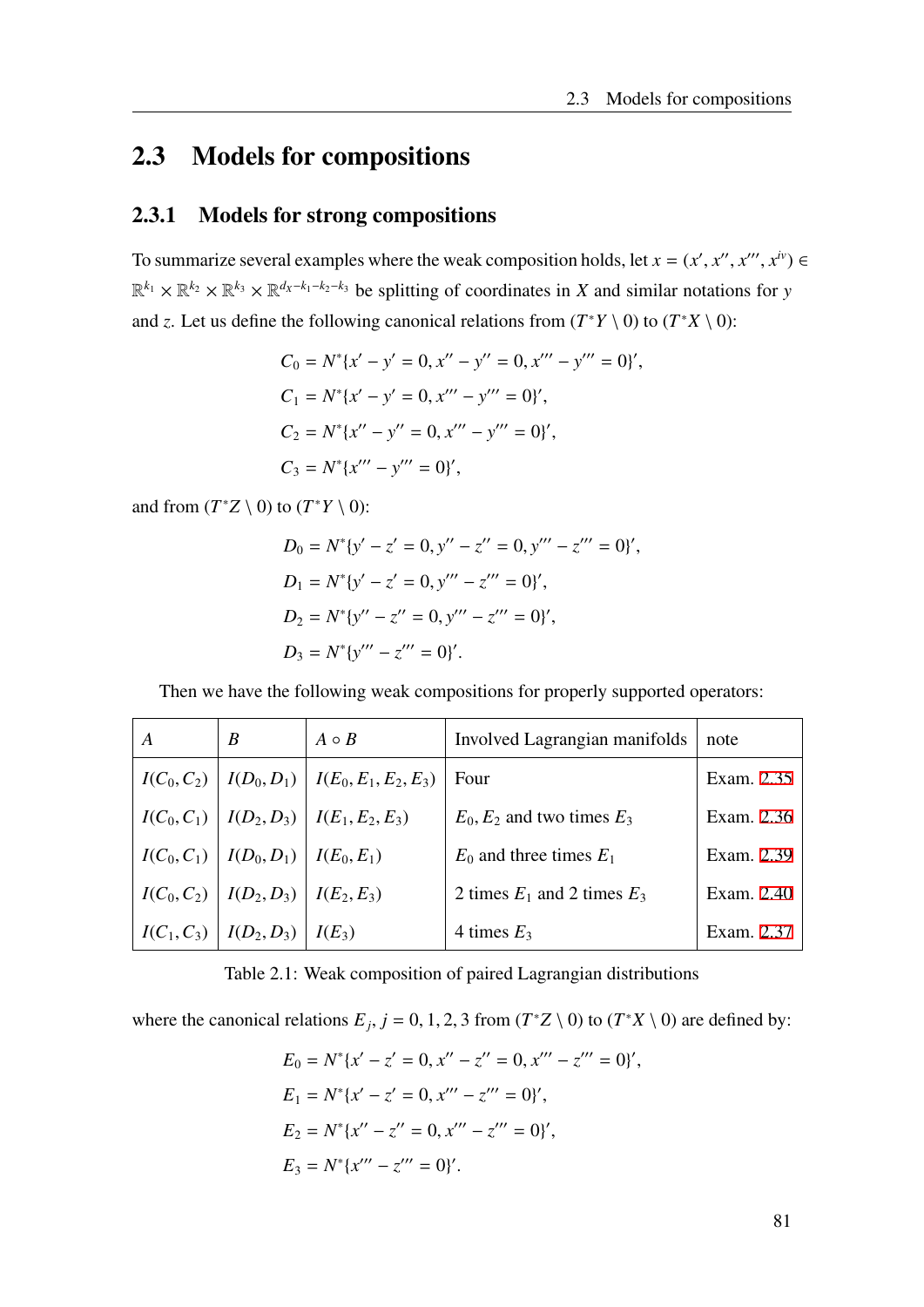Now we shall prove some strong compositions corresponding to these cases.

**Theorem 2.41.** Let  $C_j$ ,  $D_k$ ,  $E_l$  be canonical relations as above. Suppose that  $A \in I^{m_0,m_2}(X, Y; C_0, C_2)$ *and*  $B \in I^{p_0, p_1}(Y, Z; D_0, D_1)$  *are two operators such that the projection into*  $X \times Z$  *from*  $(\text{supp }k_A\times \text{supp }k_B)\cap (X\times \Delta_Y\times Z)$  is proper. Then  $A\circ B\in I^{q_0,q_1,q_2,q_3}(X,Z;E_0,E_1,E_2,E_3)$ , *where*

$$
q_0 = m_0 + p_0 + e/2, q_1 = m_0 + p_1 + e/2, q_2 = m_2 + p_0 + e/2, q_3 = m_2 + p_1 + e/2, (2.58)
$$

*with the excess e* =  $d_Y - (k_1 + k_2 + k_3)$ .

*Proof.* Recall that  $A \in I^{m_0, m_2}(X, Y; C_0, C_2)$  means that its Schwartz kernel has the following representation

$$
k_A(x, y) = \int e^{i(x-y)\eta} a(x, y, \eta) d\eta,
$$

where  $a(x, y, \eta) \in S^{m'_0, m'_2}(X \times Y \times (\mathbb{R}^{k_1+k_2+k_3} \setminus 0)$ , i.e. for any compact subset  $K \in X \times Y$ and multi-indices  $\alpha$ ,  $\beta$ , there is a constant  $C_{K,\alpha,\beta}$  such that

$$
|D^{\beta}_{x,y}D^{\alpha}_{\eta}a(x,y,\eta)| \leq C \langle \eta \rangle^{m'_2 - |\alpha'',\alpha'''|} \langle \eta' \rangle^{m'_0 - m'_2 - |\alpha'|}, (x,y) \in K,
$$

 $\text{with } m'_0 = m_0 + (d_X + d_Y)/4 - (k_1 + k_2 + k_3)/2, m'_2 = m_2 + (d_X + d_Y)/4 - (k_2 + k_3)/2.$  Similarly, *B*  $\in$  *I*<sup>*p*0,*P*<sub>1</sub></sub> (*Y*, *Z*; *D*<sub>0</sub>, *D*<sub>1</sub>) implies that</sup>

$$
k_B(y, z) = \int e^{i(y-z)\xi} b(y, z, \xi) d\xi,
$$

where the function *b* satisfies

$$
|D_{y,z}^{\beta}D_{\xi}^{\alpha}b(y,z,\xi)| \le C \langle \xi \rangle^{p_1' - |\alpha',\alpha'''|} \langle \xi'' \rangle^{p_0' - p_1' - |\alpha''|}, (y,z) \in K \Subset Y \times Z,
$$

with  $p'_0 = p_0 + (d_Y + d_Z)/4 - (k_1 + k_2 + k_3)/2$ ,  $p'_1 = p_1 + (d_Y + d_Z)/4 - (k_1 + k_3)/2$ . Then the composed operator  $A \circ B$  has the Schwartz kernel

$$
k_{A\circ B}(x,z)=\int e^{i(x-y)\eta+i(y-z)\xi}a(x,y,\eta)b(x,z,\xi)dyd\eta d\xi.
$$

Without loss of generality, assume that  $a(x, y, \eta)$  and  $b(y, z, \xi)$  vanish when  $|\eta| \leq 1$  and  $|\xi| \leq 1$ , respectively. If  $|\xi| \leq |\eta|/2$  or  $|\eta| \leq |\xi|/2$  in the support of  $a(x, y, \eta)b(y, z, \xi)$ , then we have  $|\eta - \xi| \geq (|\eta| + |\xi|)/2$  for all  $(x, y, z, \eta, \xi) \in \text{supp } ab$ . Using integration by part in *y*, we conclude that this part contributes to  $k_{A \circ B}(x, z)$  only smooth function. Hence, we make a further assumption that  $|\eta|/2 \le |\eta| \le 2|\xi|$  in the support of *ab*. This yields

$$
|D_{x,y,z}^{\gamma}D_{\eta}^{\beta}D_{\xi}^{\alpha}(ab)|\leq C\left\langle \xi,\eta\right\rangle^{m_{2}^{\prime}+p_{1}^{\prime}-|\alpha^{\prime},\alpha^{\prime\prime\prime}|-|\beta^{\prime\prime}\beta^{\prime\prime\prime}|}\left\langle \eta^{\prime}\right\rangle^{m_{0}^{\prime}-m_{2}^{\prime}-|\beta^{\prime}|}\left\langle \xi^{\prime\prime}\right\rangle^{p_{0}^{\prime}-p_{1}^{\prime}-|\alpha^{\prime\prime}|},
$$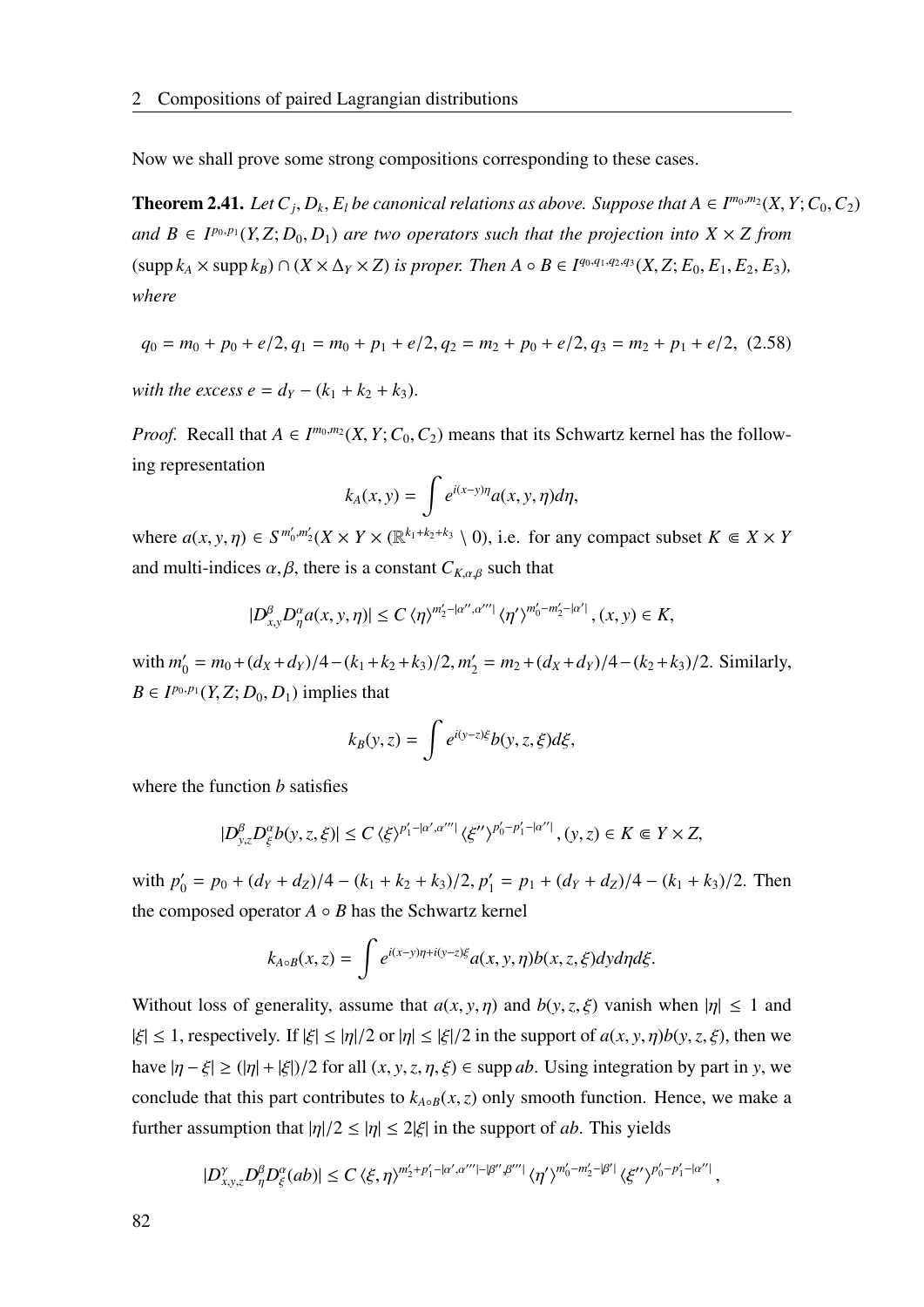for all  $(x, y, z) \in K \subseteq X \times Y \times Z$ .

Because the variables  $\xi', \eta'', \eta'''$  have the same behaviour as usual symbol of type  $S_{1,0}$ , using stationary phase method in  $y', y'', y''', \xi', \eta'', \eta'''$ , we obtain:

$$
k_{A\circ B}(x,z)=\int e^{i(x'-z')\eta'+(x''-z'')\xi''+(x'''-z''')\xi'''}c(x,z,\eta',\xi'',\xi''',y^{(4)})d\eta'd\xi''d\xi'''dy^{(4)},
$$

where

$$
c(x, z, \eta', \xi'', \xi''', y^{(4)}) = e^{i(y'-z')( \eta' - \xi') - i(x'' - y'') (\eta'' - \xi'') - i(x''' - y''') (\eta''' - \xi''') } abdy'dy''dy'''d\xi'd\eta'' d\eta'''= e^{-i\langle D_{y'}, D_{\xi'} \rangle + i\langle D_{y''}, D_{\eta''} \rangle + i\langle D_{y''}, D_{\eta'''} \rangle} (a(x, y, \eta)b(y, z, \xi))\Big|_{V_0},\sim \sum_j \frac{1}{j!} (-i\langle D_{y'}, D_{\xi'} \rangle + i\langle D_{y''}, D_{\eta''} \rangle + i\langle D_{y''}, D_{\eta'''} \rangle)^j (ab)\Big|_{V_0},
$$

with  $V_0 = \{(x, y, z, \eta, \xi) \mid (y, \xi', \eta'', \eta''') = (z', x'', x''', \eta', \xi'', \xi''')\}$ . As a consequence, the symbol  $a(x, z, \eta', \xi'', \xi''', y^{(4)})$  satisfies the following estimate:

$$
\left|D^{\beta}_{x,z,y^{(4)}}D^{\alpha}_{\eta',\xi'',\xi'''}c(x,z,\eta',\xi'',\xi''',y^{(4)})\right|\leq C\,\langle\eta',\xi'',\xi'''\rangle^{m_2'+p_1'-|\alpha'''|}\,\langle\eta'\rangle^{m_0'-m_2'-|\alpha'|}\,\langle\xi''\rangle^{p_0'-p_1'-|\alpha''|}\,.
$$

Therefore,  $\tilde{c}(x, z, \eta', \xi'', \xi''') = \int c(x, z, \eta', \xi'', \xi'''')$ ,  $y^{(4)}$  also satisfies the same estimate above. This implies that  $A \circ B \in I^q(X, Z; E_0, E_1, E_2, E_3)$ . By definition [A.26,](#page-109-0) the order  $q \in \mathbb{R}^4$  satisfies the following equations:

$$
q'_1 + q'_2 - q'_0 - q'_3 = 0
$$
  
\n
$$
q'_0 - q'_2 = m'_0 - m'_2 = m_0 - m_2 - k_1/2
$$
  
\n
$$
q'_0 - q'_1 = p'_0 - p'_1 = p_0 - p_1 - k_2/2
$$
  
\n
$$
q'_3 = m'_2 + p'_1 = m_2 + (d_X + d_Y)/4 - (k_2 + k_3)/2 + p_1 + (d_Y + d_Z)/4 - (k_1 + k_3)/2
$$
  
\n
$$
q'_0 = q_0 + (d_X + d_Z)/4 - (k_1 + k_2 + k_3)/2
$$
  
\n
$$
q'_1 = q_1 + (d_X + d_Z)/4 - (k_1 + k_3)/2
$$
  
\n
$$
q'_2 = q_2 + (d_X + d_Z)/4 - (k_2 + k_3)/2
$$
  
\n
$$
q'_3 = q_3 + (d_X + d_Z)/4 - k_3/2
$$

Hence,  $A \circ B \in I^q(X, Z; E)$  with the correct order q satisfying relation (2.58). The proof is completed.

More general, we have the following embedding maps

$$
I^{m_0, m_2}(C_0, C_2) \subset I^{m_0, m_0 - k_2/2, m_2, m_2 - k_2/2}(X, Y; C_0, C_1, C_2, C_3),
$$
  

$$
I^{p_0, p_1}(D_0, D_1) \subset I^{p_0, p_1, p_0 - k_1/2, p_1 - k_1/2}(Y, Z; D_0, D_1, D_2, D_3).
$$

Then the previous theorem is a special case of the following result.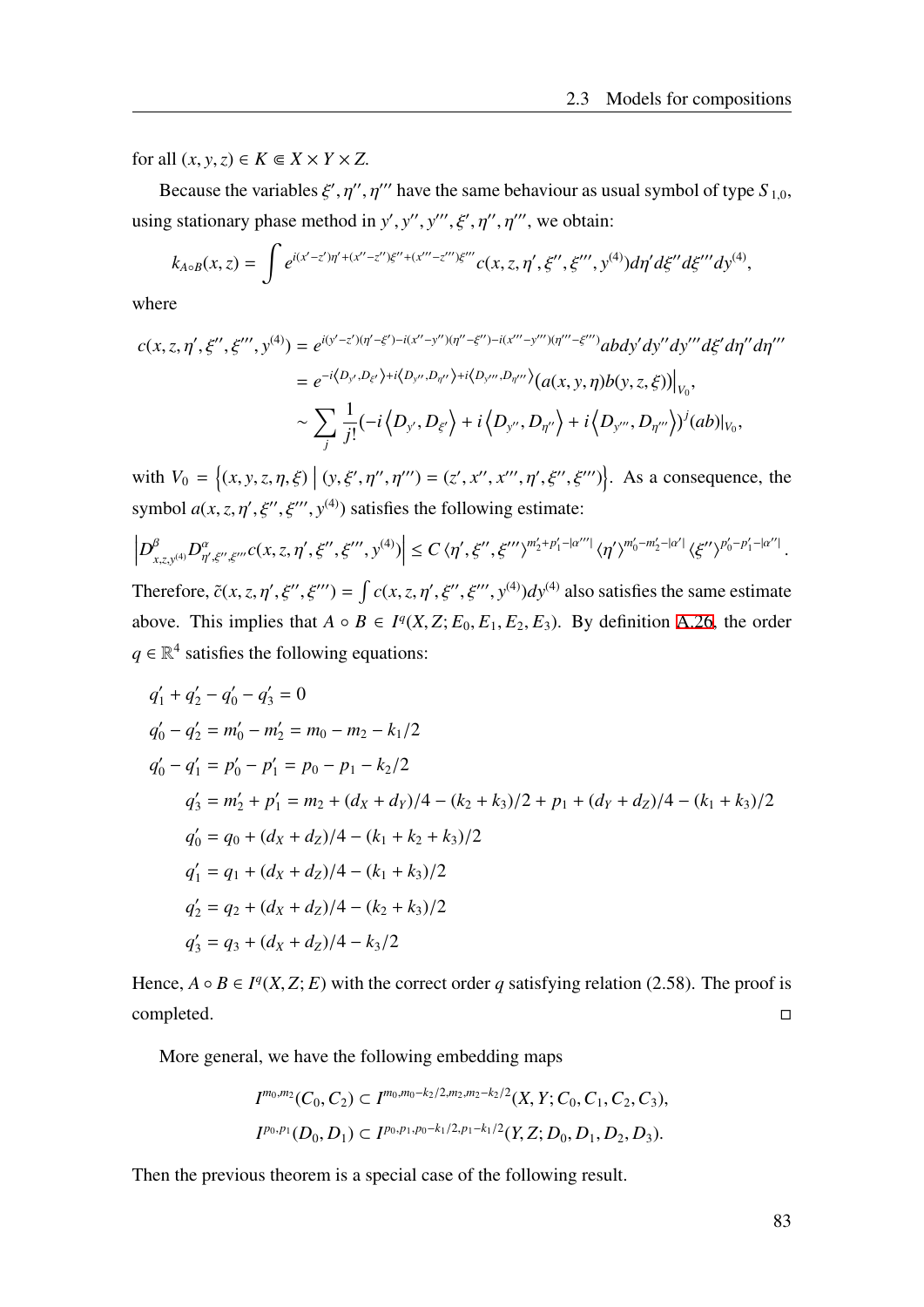**Proposition 2.42.** *Let*  $X, Y, Z, C_i, D_j, E_k$  *be as above and*  $m, p \in \mathbb{R}^4$ *. Suppose that*  $A \in$  $I^m(X, Y; C)$  *and*  $B \in I^p(Y, Z; D)$  *are two properly operators, i.e., the Schwartz kernel*  $k_A \in$  $I^m(X \times Y, C'), k_B \in I^m(Y \times Z, E').$  Then  $A \circ B \in I^{m+p+e/2}(X, Z; E)$  where the excess  $e \in \mathbb{R}^4$ *is determined by e*<sub>0</sub> =  $d_Y - (k_1 + k_2 + k_3)$ ,  $e_1 = e_0 + k_2$ ,  $e_2 = e_0 + k_1$ ,  $e_3 = e_0 + k_1 + k_2$ .

**Lemma 2.43.** *If*  $a(x, y, \eta) \in S^m(X \times Y, C)$  *and*  $b(y, z, \xi) \in S^p(Y \times Z, D)$  *then the Gauss*  $\left\{ \text{transform } e^{i\langle D_y, D_\eta \rangle} (a(x, \eta) b(y, \xi)) \right|_{(y, \eta) = (x, \xi)} \in S^{m+p}(X \times Z, E).$ 

*Proof.* We will apply Hörmander's results on Gauss transforms [Theorem 18.4.10', Hör85] to conclude that  $e^{i\langle D_y, D_\eta \rangle} a(x, y, \eta) b(y, z, \xi)|_{(y, \eta)=(x, \xi)}$  belongs to  $S(m + p, E)$ . Let

$$
V = X \times Y \times Z \times \mathbb{R}^{2N}
$$

with the coordinates  $v = (x, y, z, \eta, \xi)$ . Consider the following metric

$$
g_{\nu}(dv) = dx^2 + dy^2 + dz^2 + \frac{|d\eta'|^2}{1 + |\eta'|^2} + \frac{|d\eta''|^2}{1 + |\eta|^2} + \frac{|d\xi'|^2}{1 + |\xi'|^2} + \frac{|d\xi''|^2}{1 + |\xi|^2}
$$

<span id="page-91-0"></span>.

On *V* we define weighted functions

$$
w(v) = \langle \eta', \eta'' \rangle^{m_0} \langle \eta' \rangle^{m_1} \langle \eta'' \rangle^{m_2} \langle \eta \rangle^{m_3} \langle \xi', \xi'' \rangle^{p_0} \langle \xi' \rangle^{p_1} \langle \xi'' \rangle^{p_2} \langle \xi \rangle^{p_3} \forall m, p \in \mathbb{R}^4.
$$

The symmetric bilinear form on the dual  $V'$  of  $V$  is given by

$$
\sigma(\hat{v}, \hat{\hat{v}}) = \hat{\eta}\hat{\hat{y}} + \hat{y}\hat{\hat{\eta}}.
$$

The dual metric of *g* with respect to  $\sigma$  is given by

$$
g_{\nu}^{\sigma}(dv) = \sup_{g_{\nu}(\sigma \hat{d}\nu) < 1} \left\langle dv, \hat{d}\nu \right\rangle^{2}
$$
\n
$$
= \begin{cases}\n+ \infty, & \text{if } |dx|^{2} + |d\xi|^{2} + |dz|^{2} \neq 0, \\
\langle \eta' \rangle^{2} |dy'|^{2} + \langle \eta \rangle^{2} |dy''|^{2} + |d\eta|^{2}, & \text{otherwise.} \n\end{cases}
$$
\n(2.60)

Let  $V_0 = V|_{(y,\eta)=(x,\xi)}$  be a subspace of *V*. One has to verify the following properties:

- The metric *g* is slowly varying in *V*. It is trivial by choosing  $c < 1/4$  and  $C = 2$ .
- The weighted functions *w* are *g*-continuous. It is also trivial with the same constants as above.
- The metric *g* is  $\sigma$ -temperate and *w* is *g*,  $\sigma$ -temperate with respect to *v* uniformly in *V*0.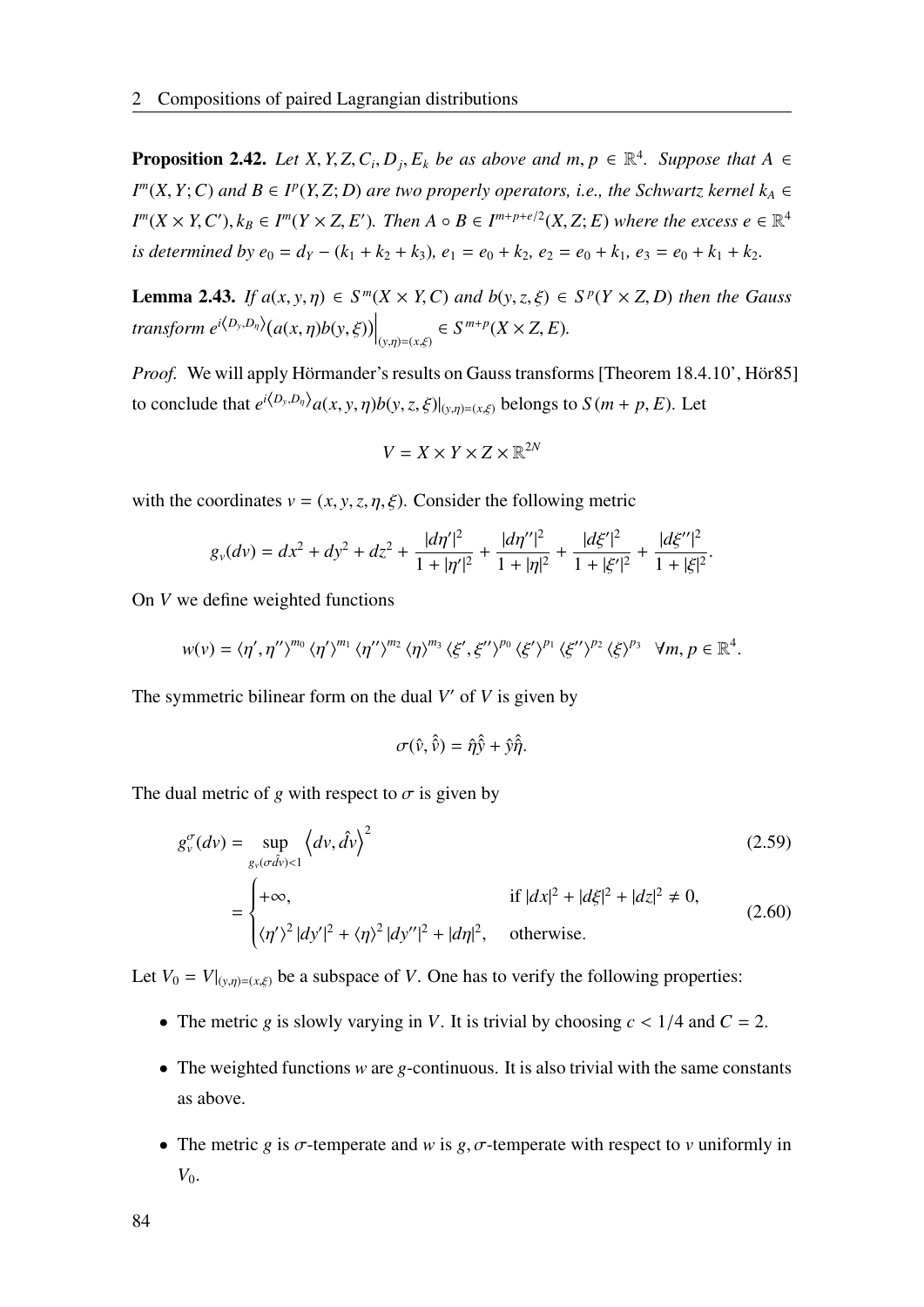• The inequality  $g_{\nu}(dv) \leq g_{\nu}^{\sigma}(dv)$ . It is a consequence of ([2.60\)](#page-91-0).

It remains to check the third property. In order to obtain the temperateness of *g*, we verify

$$
g_v(dv) \le g_u(dv)(1 + g_v^{\sigma}(v - u))
$$
  
\n
$$
\Leftrightarrow \sup_{dv \neq 0} \frac{g_v(dv)}{g_u(dv)} \le (1 + g_v^{\sigma}(v - u)),
$$

where  $v = (x, y, z, \xi, \eta)$ ,  $u = (\tilde{x}, \tilde{y}, \tilde{z}, \tilde{\xi}, \tilde{\eta})$ . Because *g* is diagonal, one needs to prove that

$$
\max\left\{1,\frac{1+|\tilde{\xi}|^2}{1+|\xi|^2},\frac{1+|\tilde{\xi}'|^2}{1+|\xi'|^2},\frac{1+|\tilde{\eta}|^2}{1+|\eta|^2},\frac{1+|\tilde{\eta}'|^2}{1+|\eta'|^2}\right\} \leq (1+g_v^{\sigma}(v-u)).\tag{2.61}
$$

It follows from the inequality  $1 + g_v^{\sigma}(v - w) \ge (1 + |\tilde{\eta} - \eta|^2 + |\tilde{\xi} - \xi|^2)$ . Similarly, one obtains

$$
\frac{w(v)}{w(u)} \le (1 + |\tilde{\xi} - \xi|^2 + |\tilde{\eta} - \eta|^2)^{|m|/2} \le (1 + g_v^{\sigma}(v - u))^{|m|/2},
$$

with  $|m| = \sum_{j=0}^{3} |m_j|$ . Hence,  $w(v)$  is  $\sigma$ , *g*-temperate.

**Theorem 2.44.** Let  $A \in I^{m_0,m_2}(C_0, C_2)$  and  $B \in I^{p_2,p_3}(D_2, D_3)$  be two operators such *that the projection from* supp  $k_A \times$  supp  $k_B \cap (X \times \Delta_Y \times Z)$  *into*  $X \times Z$  *is proper. Then A*  $\circ$  *B*  $\in$   $I^{m_2+p_2+e/2,m_2+p_2+e/2}(E_2, E_3)$  *with*  $e = d_Y - (k_2 + k_3)$ *.* 

*Proof.* Since  $A \in I^{m_0, m_2}(C_0, C_2)$ , there exists a symbol  $a(x, y, \xi) = a(x, y, \xi', \xi'', \xi''')$  such that for each *K* compact in  $X \times Y$ ,

$$
|D_{x,y}^{\alpha}D_{\xi}^{\beta}a(x,y,\xi',\xi'',\xi''')|\leq C_K\langle\xi\rangle^{m_2'-|\beta'',\beta'''|}\langle\xi'\rangle^{m_0'-m_2'-|\beta'|}, (x,y)\in K,
$$

 $w_0 = m_0 + (d_X + d_Y)/4 - (k_1 + k_2 + k_3)/2, m'_2 = m_2 + (d_X + d_Y)/4 - (k_2 + k_3)/2$  and for all  $u \in C_c^{\infty}(Y)$ :

$$
Au(x) = \int e^{i((x'-y')\xi' + (x''-y'')\xi'' + (x'''-y''')\xi''')} a(x, y, \xi', \xi'', \xi''') u(y) dy d\xi' d\xi'' d\xi'''.
$$

Similarly, there exists  $b(y, z, \eta) = b(y, z, \eta'', \eta''')$  such that for all compact subset *K* of *Y* × *Z*,

$$
\left|D_{y,z}^{\alpha}D_{\eta'',\eta'''}^{\beta}b(y,z,\eta'',\eta''')\right|\leq C\,\langle\eta'',\eta'''\rangle^{p_3'-|{\beta''}'|}\,\langle\eta''\rangle^{p_2'-p_3'-|{\beta''}|},(y,z)\in K,
$$

where  $p'_2 = p_2 + (d_Y + d_Z)/4 - (k_2 + k_3)/2$ ,  $p'_3 = p_3 + (d_Y + d_Z)/4 - k_3/2$  and for all  $v \in C_c^{\infty}(Z)$ ,

$$
Bv(y) = \int e^{i((y'' - z'')\eta'' + (y''' - z''')\eta''')} b(y, z, \eta'', \eta''') v(z) dz d\eta'' d\eta'''.
$$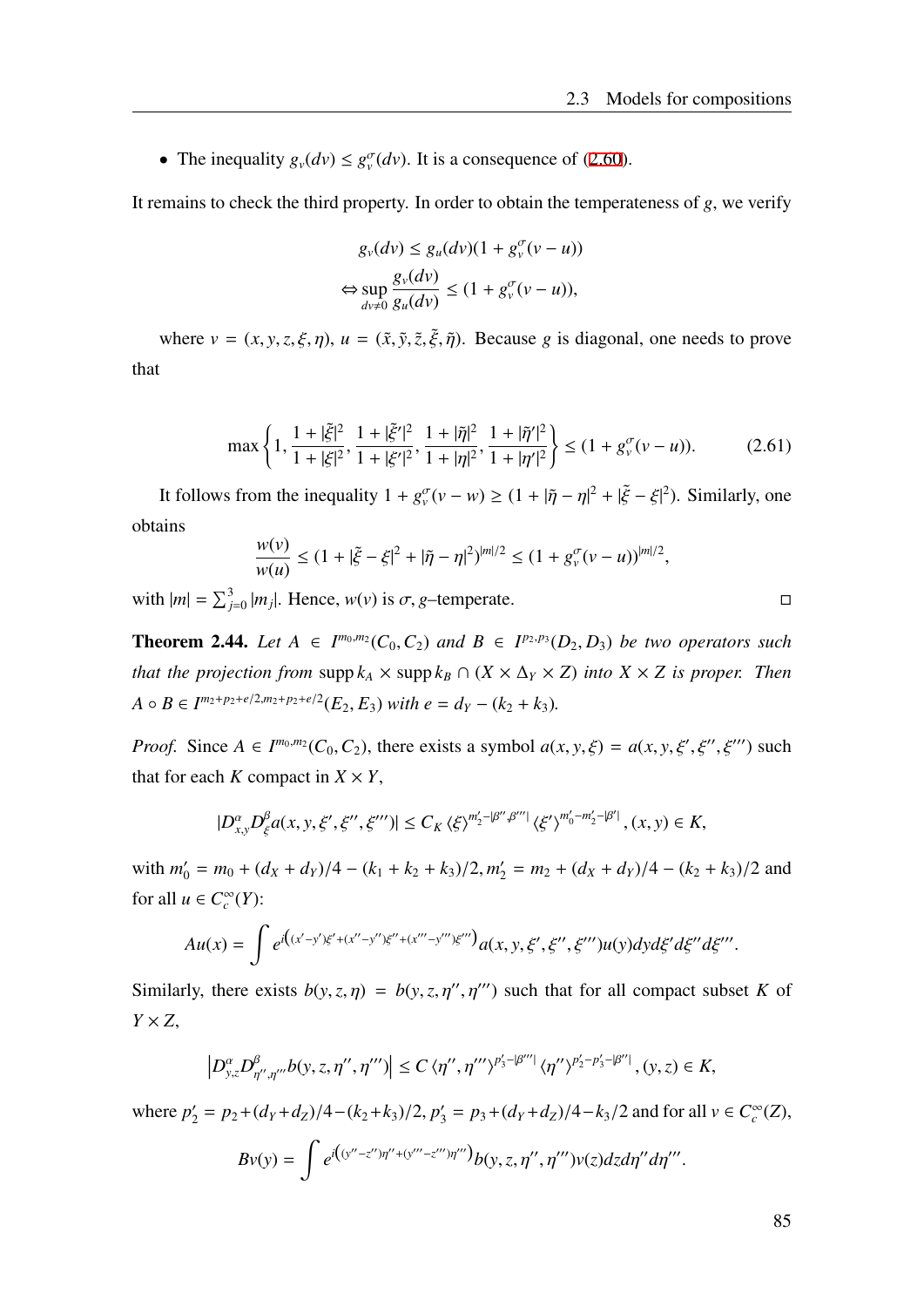This yields

$$
k_{A \circ B}(x, z) = \int e^{i((x'-y')\xi' + (x''-y'')\xi'' + (x'''-y''')\xi''') + i((y''-z'')\eta'' + (y'''-z''')\eta''')} a(x, y, \xi) b(y, z, \eta) dy d\xi d\eta,
$$
  
= 
$$
e^{i((x''-z'')\eta'' + (x'''-z''')\eta''')} c(x, z, \eta'', \eta''') d\eta'' d\eta''',
$$

where  $c(x, z, \eta'', \eta''') = \int e^{i((x'-y')\xi' + (x''-y'')(\xi''-\eta'') + (x'''-y''')(\xi'''-\eta'''))} a(x, y, \xi) b(y, z, \eta) d\xi dy$ . Regroup  $\hat{x} = (x', x'', x''')$ ,  $\hat{y} = (y', y'', y''')$  then the previous formula can be rewritten as

$$
c(x, z, \eta'', \eta''') = \int \tilde{c}(x, z, \eta'', \eta''', y^{(4)}) dy^{(4)},
$$
  

$$
\tilde{c}(x, z, \eta'', \eta''', y^{(4)}) = e^{i \langle D_{\xi}, D_{\hat{y}} \rangle} a(x, \hat{y}, y^{(4)}, \xi) b(\hat{y}, y^{(4)}, z, \eta'', \eta''')|_{\xi = (0, \eta'', \eta'''), \hat{y} = \hat{x}}.
$$

It follows from Hörmander results on Gauss transforms that  $c \in S^{m'_2+p'_2,m'_2+p'_3}$  with extra parameter *y* (4). This implies that

$$
A \circ B \in I^{m_2+p_2+e/2,m_2+p_3+e/2}(E_2,E_3), \ \ e = d_Y-(k_2+k_3).
$$

The proof is completed.

*Remark* 2.45. It is not surprising that the order on  $C_0 \setminus C_1$  does not contribute to the composed operators. In fact, since  $(C_0 \setminus C_2) \circ (D_2 \cup D_3) = \emptyset$ , the composition takes place on *C*<sup>2</sup> only. However, this composition is still different from the composition of Fourier integral operator  $A \in I(C_2)$  with the paired Lagrangian distribution  $B \in I(D_2, D_3)$  since the intersection  $C_2 \cap C_0$  also contributes to the composite.

#### 2.3.2 Models for compositions without the CIS condition

As we claim in the strong composition of FIO with PLD, if the CIS condition is violate, then the composed operator does not belong to the class of paired Lagrangian distribution associated with the natural cleanly intersecting pair of canonical relations. Now we introduce a model with this property:

**Theorem 2.46.** Let  $X = \mathbb{R}^{d_x}$ ,  $Y = \mathbb{R}^{d_y}$  and  $Z = \mathbb{R}^{d_z}$ . Consider canonical relations  $C_0$ ,  $C_1$ *from*  $T^*Z \setminus 0$  *to*  $T^*Y \setminus 0$  *and*  $C$  *from*  $T^*Y \setminus 0$  *to*  $T^*X \setminus 0$  *as follows:* 

$$
C = N^* \{y'' - x'' = 0, y''' - x''' = 0\}',
$$
  
\n
$$
C_0 = N^* \{z' - y' = 0, z'' - y'' = 0, z''' - y''' = 0\}',
$$
  
\n
$$
C_1 = N^* \{z' + y' = 0, z'' - y'' = 0\}',
$$
  
\n
$$
\widetilde{C}_0 = N^* \{x'' - z'' = 0, x''' - z''' = 0\}',
$$
  
\n
$$
\widetilde{C}_1 = N^* \{x'' - z'' = 0\}', \ \ \widetilde{\Sigma} = (\widetilde{C}_0 \cap \widetilde{C}_1)\big|_{z'=0},
$$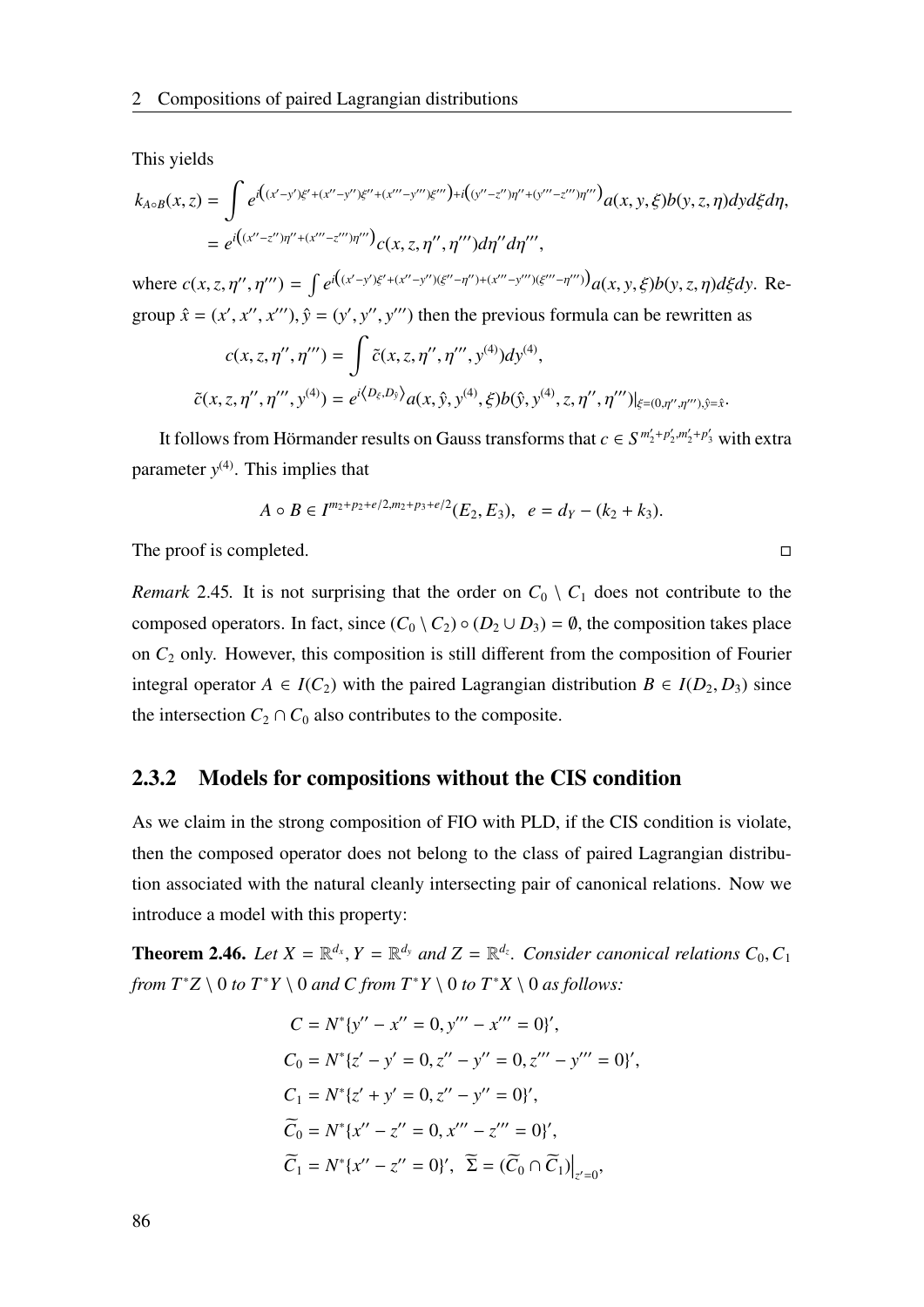where  $x = (x', x'', x''', x^{iv}), y = (y', y'', y''', y^{iv})$  and  $z = (z', z'', z''', z^{iv})$  are coordinates of *X*, *Y and Z, respectively. Then*

<span id="page-94-0"></span>
$$
C \circ C_j = \widetilde{C}_j, \quad j = 0, 1, \quad C \circ (C_0 \cap C_1) = \widetilde{\Sigma}.
$$
 (2.62)

*Furthermore, for all properly supported operators*  $A \in I^m(C)$  *and*  $B \in I^{m_0,m_1}(C_0, C_1)$ *<i>, the composition*

$$
A \circ B \in \sum_{j=0,1} I^{m_j + m + e/2, (m_0 + m_1)/2 + (2k' + k''')/4 - m_j}(\widetilde{C}_j, \widetilde{\Sigma}),
$$
 (2.63)

*where e* =  $d_y - (k' + k'' + k''')$  *is the excess of the composition*  $C \circ C_0$ *.* 

With the same proof, one also gains the following result:

**Theorem 2.47.** Let  $X = \mathbb{R}^{d_x}$ ,  $Y = \mathbb{R}^{d_y}$  and  $Z = \mathbb{R}^{d_z}$ . Consider canonical relations  $C_0$ ,  $C_1$ *from*  $T^*Y \setminus 0$  *to*  $T^*X \setminus 0$  *and*  $C$  *from*  $T^*Z \setminus 0$  *to*  $T^*Y \setminus 0$  *as follows:* 

$$
C_0 = N^* \{x' - y' = 0, x'' - y'' = 0, x''' - y''' = 0\}',
$$
  
\n
$$
C_1 = N^* \{x' + y' = 0, x'' - y'' = 0\}',
$$
  
\n
$$
C = N^* \{y'' - z'' = 0, y''' - z''' = 0\}',
$$
  
\n
$$
\widetilde{C}_0 = N^* \{x'' - z'' = 0, x''' - z''' = 0\}',
$$
  
\n
$$
\widetilde{C}_1 = N^* \{x'' - z'' = 0\}', \ \widetilde{\Sigma} = (\widetilde{C}_0 \cap \widetilde{C}_1)\big|_{x'=0},
$$

where  $x = (x', x'', x''', x^{iv}), y = (y', y'', y''', y^{iv})$  and  $z = (z', z'', z''', z^{iv})$  are coordinates of *X*, *Y and Z, respectively. Then*

$$
C_j \circ C = \widetilde{C}_j, \quad j = 0, 1, \quad (C_0 \cap C_1) \circ C = \widetilde{\Sigma}.
$$
 (2.64)

*Furthermore, for all properly supported operators*  $A \in I^{m_0,m_1}(C_0, C_1)$  *and*  $B \in I^m(C)$ *<i>, the composition*

$$
A \circ B \in \sum_{j=0,1} I^{m_j + m + e/2, (m_0 + m_1)/2 + (2k' + k''')/4 - m_j}(\widetilde{C}_j, \widetilde{\Sigma}),
$$
 (2.65)

*where e* =  $d_y - (k' + k'' + k''')$  *is the excess of the composition*  $C_0 \circ C$ *.* 

*Proof.* Obviously,  $C_0$  and  $C_1$  intersect cleanly at an isotropic submanifold  $\Sigma$  of dimension  $d_x + d_y - 2k' - k''$  and [\(2.62](#page-94-0)) holds. Decomposing paired Lagrangian distributions into sum of marked Lagrangian distributions [[Jos99,](#page-117-0) Theorem 5.1], one has

$$
I^{m_0,m_1}(C_0,C_1)=I^{m_0,(m_1-m_0)/2+(2k'+k''')/4}(C_0,\Sigma)+I^{m_1,(m_0-m_1)/2+(2k'+k''')/4}(C_1,\Sigma).
$$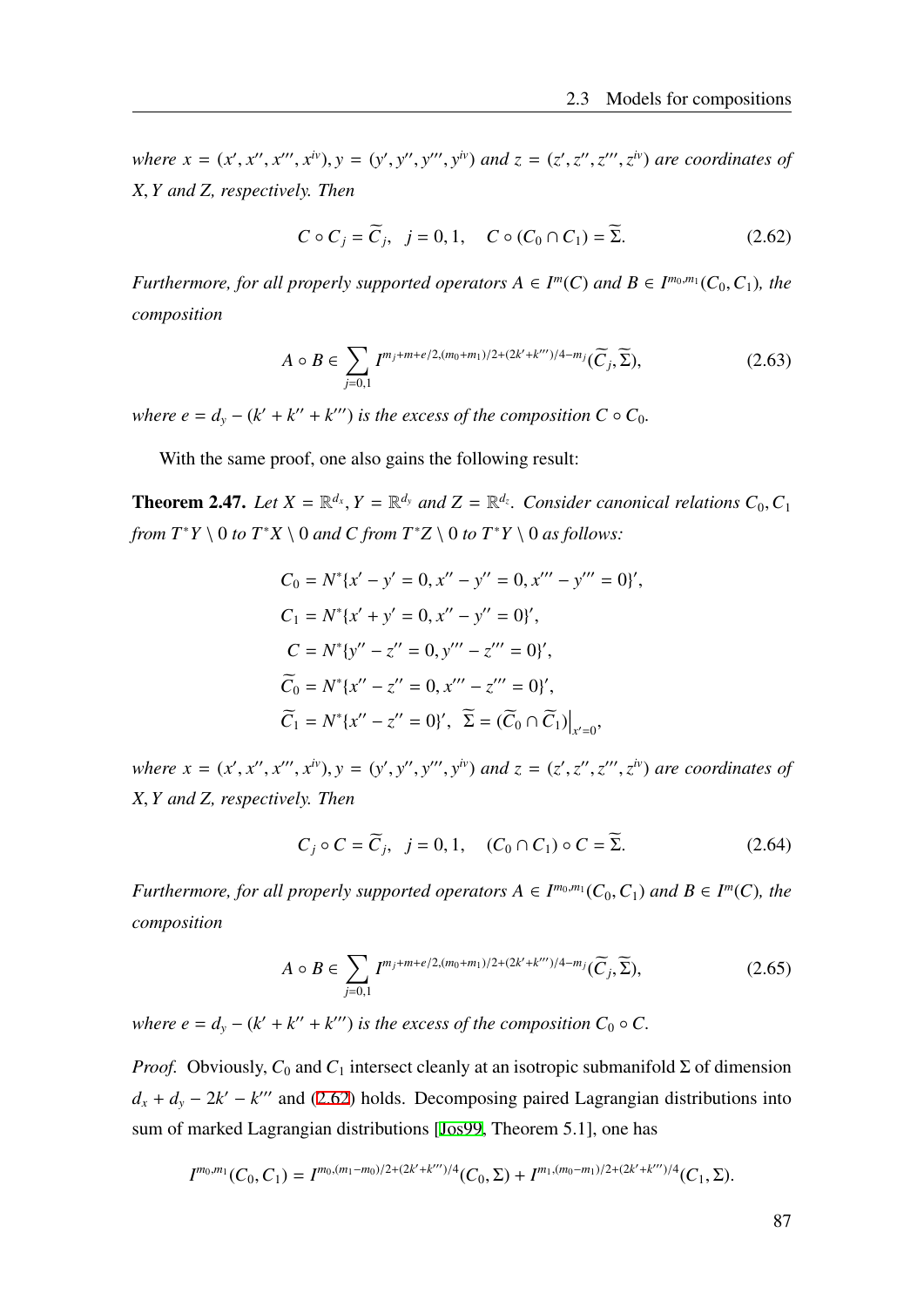Therefore, it remains to check

$$
I^{m_j,s}(C_j,\Sigma) \circ I^m(C) \subseteq I^{m_j+m+e/2,s}(\widetilde{C}_j,\widetilde{\Sigma}), \quad j=0,1. \tag{2.66}
$$

The proof is completed by using Lemma [2.48](#page-95-0) below.

<span id="page-95-0"></span>**Lemma 2.48.** *If*  $A \in I^{m_j,s}(C_j, \Sigma)$  *and*  $B \in I^m(C)$  *are compactly supported operators, then* 

$$
A \circ B \in I^{m_j+m+e/2,s}(\widetilde{C}_j,\widetilde{\Sigma}).
$$

*Proof.* We shall prove the case  $j = 0$ , while  $j = 1$  is proved similarly. Rewrite

$$
\hat{x} = (x', x'', x'''), \hat{y} = (y', y'', y''').
$$

By Proposition [A.22,](#page-106-0) there exists a  $C^{\infty}$  function  $a(\hat{x} + \hat{y}, x^{iv}, y^{iv}, \xi', \xi'', \xi''')$  such that

$$
K_A(x,y) = \int e^{i((x'-y')\xi' + (x''-y'')\xi'' + (x'''-y''')\xi''')} a(\hat{x} + \hat{y}, x^{iv}, y^{iv}, \xi', \xi'', \xi''') d\xi' d\xi'' d\xi''',
$$

where the function *a* satisfies the following estimate: for all  $K \in X$ , multi-indices  $\alpha', \beta$ , we have

$$
\left|D_{\hat{x}}^{\alpha}D_{\xi}^{\beta}D_{x^{iv},y^{iv}}^{\gamma}a(\hat{x},x^{iv},y^{iv},\xi)\right|\leq C_{K,\alpha,\beta}\left(|x'|+\frac{|\xi',\xi'''|+\langle\xi''\rangle^{1/2}}{\langle\xi\rangle}\right)^{-2s-|\alpha'|-|\beta',\beta'''|}\langle\xi\rangle^{p'-|\beta|},
$$

with  $p' = p + (d_x + d_y)/4 - (k' + k'' + k''')/2$ .

Similarly,  $B \in I^m(C)$  implies that

$$
K_B(y,z) = \int e^{i((x''-y'')\eta'' + (x'''-y''')\eta''')} b(y,z,\eta'',\eta''') d\eta'' d\eta'''
$$

where the function  $b \in S^{m+(d_y+d_z)/4-(k''+k''')/2}(Y \times Z \times \mathbb{R}^{k''+k''})$ . The Schwartz kernel of the composition  $A \circ B$  can be written as an oscillatory integral:

$$
k_{A \circ B}(x, z) = \int e^{i((x'-y')\xi' + (x''-y'')\xi'' + (x'''-y''')\xi''') + i((y''-z'')\eta'' + (y'''-z''')\eta''')} a(x, y, \xi) b(y, z, \eta) dy d\xi d\eta
$$
  
= 
$$
\int e^{i((x''-z'')\eta'' + (x'''-z''')\eta''')} c(x, z, \eta'', \eta'''') d\eta'' d\eta'''
$$
,

where  $c(x, z, \eta'', \eta''') = \int e^{i((x'-y')\xi' + (x''-y'')(\xi''-\eta'') + (x'''-y''')(\xi'''-\eta'''))} a(x, y, \xi) b(y, z, \eta) d\xi dy$ . The previous formula yields

$$
c(x, z, \eta'', \eta''') = \int \tilde{c}(x, z, \eta'', \eta''', y^{iv}) dy^{iv},
$$
  

$$
\tilde{c}(x, z, \eta'', \eta''', y^{(4)}) = e^{i \langle D_{\xi}, D_{\hat{y}} \rangle} a(\hat{x}, \hat{y}, x^{iv}, y^{iv}, \xi) b(\hat{y}, y^{iv}, z, \eta'', \eta''')|_{\xi = (0, \eta'', \eta'''), \hat{y} = \hat{x}}.
$$

$$
\Box
$$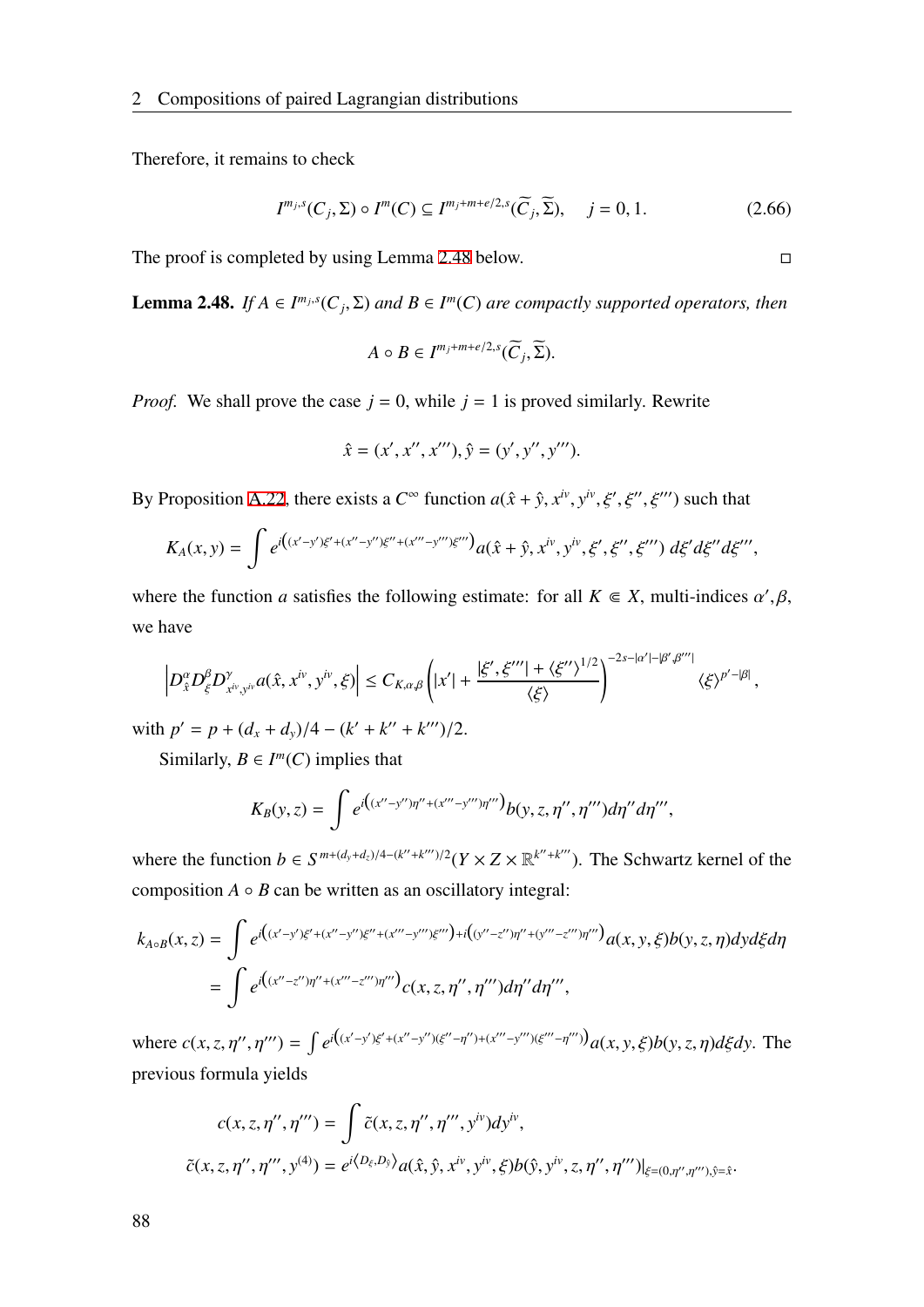It follows from Hörmander results on Gauss transforms that  $c(x, z, \eta)$  satisfies:

$$
\left|D_{x'}^{\alpha}D_{\xi}^{\beta}D_{x^{iv},z^{iv}}^{\gamma}c(x,z,\eta)\right|\leq C_{K,\alpha,\beta}\left(|x'|+\frac{|\eta'''|+\langle\eta''\rangle^{1/2}}{\langle\eta'',\eta'''\rangle}\right)^{-2s-|\alpha|-|\beta'''|}\langle\eta'',\eta'''\rangle^{p'+m'-|\beta'',\beta'''|}\,.
$$

But this exactly means that  $a \in S^{p'+m+e/2,s}$ . As a conclusion, one has  $A \circ B \in I^{p+m+e/2,s}(C_0, \widetilde{\Sigma})$ .  $\Box$ 

We are interested in the degenerate case when there is a canonical relation  $\tilde{C}$  from  $T^*Z \setminus 0$  to  $T^*X \setminus 0$  such that  $\widetilde{C} = C_j \circ C$ ,  $j = 0, 1$ , and  $(C_0 \cap C_1) \circ C = \widetilde{\Sigma}$  is an isotropic submanifold, but  $I(C_0, C_1) \circ I(C) = I(\widetilde{C}, \widetilde{\Sigma})$ , the class of marked Lagrangian distributions. Let  $y''' = \emptyset$  and rewrite y''' instead of  $y^{iv}$ , one gets:

**Corollary 2.49.** Let  $X = \mathbb{R}^{d_x}$ ,  $Y = \mathbb{R}^{d_y}$  and  $Z = \mathbb{R}^{d_z}$ . Consider canonical relations  $C_0$ ,  $C_1$ *from*  $T^*Y \setminus 0$  *to*  $T^*X \setminus 0$  *and*  $C$  *from*  $T^*Z \setminus 0$  *to*  $T^*Y \setminus 0$  *as follows:* 

$$
C_0 = N^* \{x' - y' = 0, x'' - y'' = 0\}',
$$
  
\n
$$
C_1 = N^* \{x' + y' = 0, x'' - y'' = 0\}',
$$
  
\n
$$
C = N^* \{y'' - z'' = 0\}',
$$
  
\n
$$
\widetilde{C} = N^* \{x'' - z'' = 0\}', \ \widetilde{\Sigma} = \widetilde{C}\big|_{x'=0},
$$

where  $x = (x', x'', x''')$ ,  $y = (y', y'', y''')$  and  $z = (z', z'', z''')$  are coordinates of X, Y and Z, *respectively. Then*

$$
C_j \circ C = \widetilde{C}, \ \ j = 0, 1, \ \ (C_0 \cap C_1) \circ C = \widetilde{\Sigma}.
$$

*Furthermore, for all properly supported operators*  $A \in I^{m_0,m_1}(C_0, C_1)$  *and*  $B \in I^m(C)$ *<i>, the composition*

$$
A \circ B \in I^{\max\{m_0, m_1\}+m+e/2, (m_0+m_1+k')/2-\max\{m_0, m_1\}}(\widetilde{C}, \widetilde{\Sigma}),
$$

*where e* =  $d_y$  −  $#(y', y'')$  *is the excess of the composition*  $C_0 \circ C$ *.* 

We have seen that the violation of the CIS condition causes new singularities in the composition of FIOs and PLDs. An analogous phenomena takes place in the composition of PLDs. Indeed, let  $C_0$ ,  $C_1$  and  $\tilde{C}_0$ ,  $\tilde{C}_1$  be the following twisted conormal bundles to clean submanifolds:

$$
C_0 = N^* \{ x' - y' = 0, x'' - y'' = 0, x''' - y''' = 0 \}',\tag{2.67}
$$

$$
C_1 = N^* \{ x' + y' = 0, x'' - y'' = 0, x''' - y''' = 0 \}',\tag{2.68}
$$

$$
\widetilde{C}_0 = N^* \{ y'' - z'' = 0, y''' - z''' = 0 \'},\tag{2.69}
$$

$$
\widetilde{C}_1 = N^* \{ y''' - z''' = 0 \}'.\tag{2.70}
$$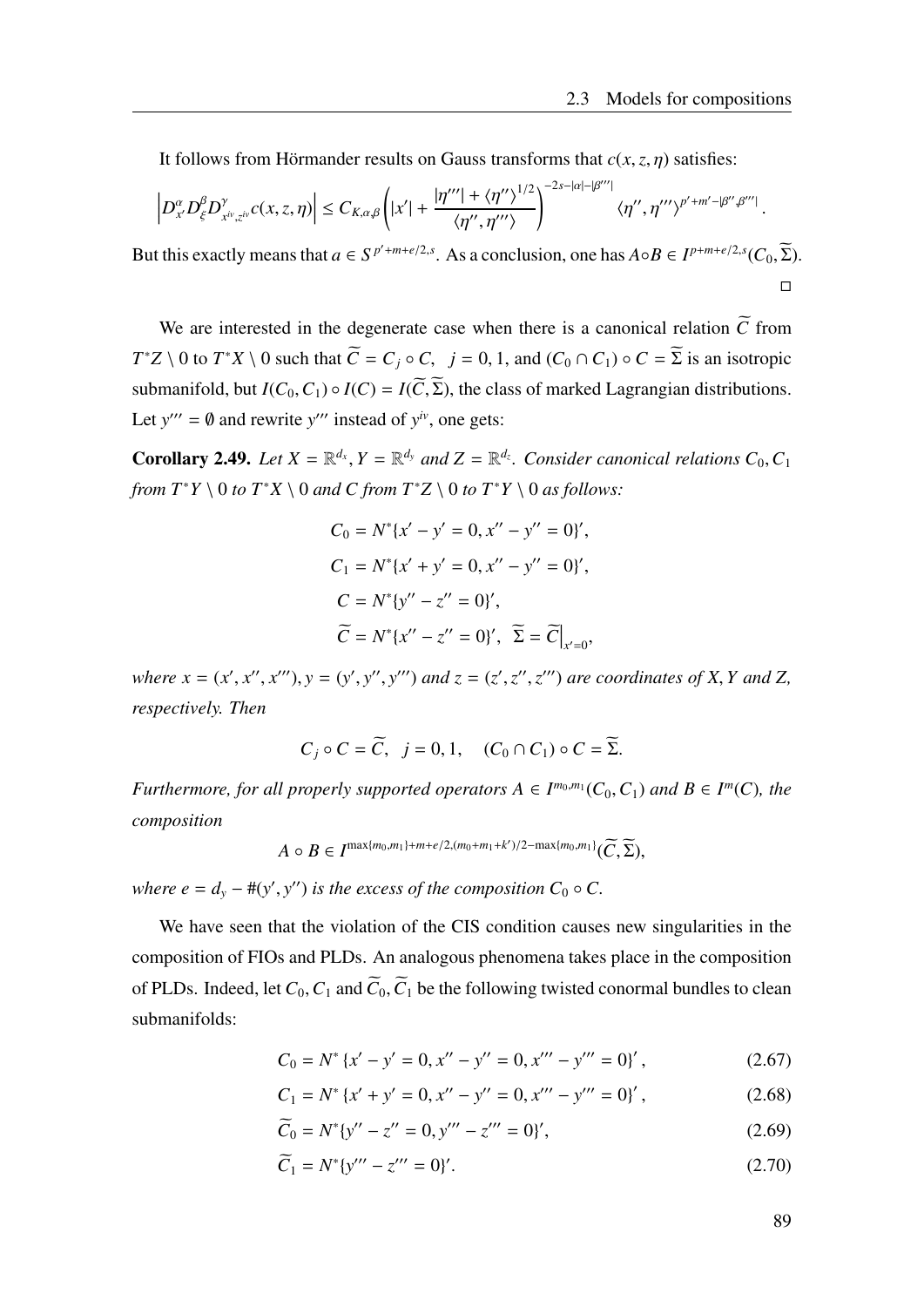One can easily check that

<span id="page-97-0"></span>
$$
C_j \circ \widetilde{C}_k = E_k, \ \ C_j \circ (\widetilde{C}_0 \cap \widetilde{C}_1) = E_0 \cap E_1 \ \ \forall j, k = 0, 1.
$$

However, one has

$$
(C_0 \cap C_1) \circ \widetilde{C}_j = K_j, \ \ (C_0 \cap C_1) \circ (\widetilde{C}_0 \cap \widetilde{C}_1) = K_0 \cap K_1 \subsetneq E_0 \cap E_1,
$$

where

$$
E_0 = N^* \{ x'' - z'' = 0, x''' - z''' = 0 \}', \qquad E_1 = N^* \{ x''' - z''' = 0 \}', \qquad (2.71)
$$

$$
K_j = E_j|_{x'=0}, \quad j = 0, 1, \qquad K_0 \cap K_1 = E_0 \cap E_1|_{x'=0}, \qquad (2.72)
$$

with  $x = (x', x'', x''', x^{(4)}), y = (y', y'', y''', y^{(4)})$  and  $z = (z', z'', z''', z^{(4)})$  are coordinates on *X*, *Y* and *Z*, respectively.

Actually, we show that the resulting operators stay in a more general class of distributions associated with such Lagrangian manifolds with some isotropic marking on them, which combine paired Lagrangian distributions and marked Lagrangian distributions in the sense of Melrose [[Mel87\]](#page-117-2). More precisely, we have

**Definition 2.50.** Let  $(\Lambda_0, \Lambda_1)$  be a cleanly intersecting pair of closed conic Lagrangian manifolds of  $T^*X \setminus 0$  and  $M_j$  be a conic submanifold of  $\Lambda_j$  for  $j = 0, 1$ . The set  $M(\Lambda_0, \Lambda_1, M_0, M_1)$  consists of all function  $p \in M(\Lambda_0, \Lambda_1)$  whose Hamiltonian vector field is tangent to  $M_0$ ,  $M_1$ . The class of distributions on  $X$  which is determined by the defining class of symbol  $\mathcal{M}(\Lambda_0, \Lambda_1, M_0, M_1)$  will be denoted by  $I(X; \Lambda_0, \Lambda_1, M_0, M_1)$ .

In our case,  $(E_0)$  $'_{0}, E'_{1}$  $T_1$ ) is a paired of closed conic Lagrangian manifolds of  $T^*(X \times Z) \setminus 0$ and  $K_i'$  $'j$  is conic submanifolds of  $E'_{j}$ *j* . This leads to the following observation:

**Definition 2.51.** Let  $I(E_0, E_1, K_0, K_1)$  denote the class of operators associated with the system  $(E_0, E_1, K_0, K_1)$  which consists of all operators  $A: C_c^{\infty}(Z) \to \mathcal{D}'(X)$  such that its Schwartz kernel  $k_A \in I(X \times Z; E'_0)$  $'_{0}, E'_{1}$  $'_{1}, K'_{0}$  $'_{0}$ ,  $K'_{1}$  $\binom{7}{1}$ .

*Remark* 2.52. Because of the identification ':  $T^*X \times T^*Z \rightarrow T^*(X \times Z)$ , we identify a defining class of symbols with its pull-back by the symplectomorphism above.

**Theorem 2.53.** *Let*  $A \in I(X \times Y; C_0, C_1)$  *and*  $B \in I(Y \times Z; \widetilde{C}_0, \widetilde{C}_1)$  *be properly supported operators. Then A* ◦ *B is a properly supported operator belonging to the class*

$$
I(X\times Z, E_0, E_1, K_0, K_1).
$$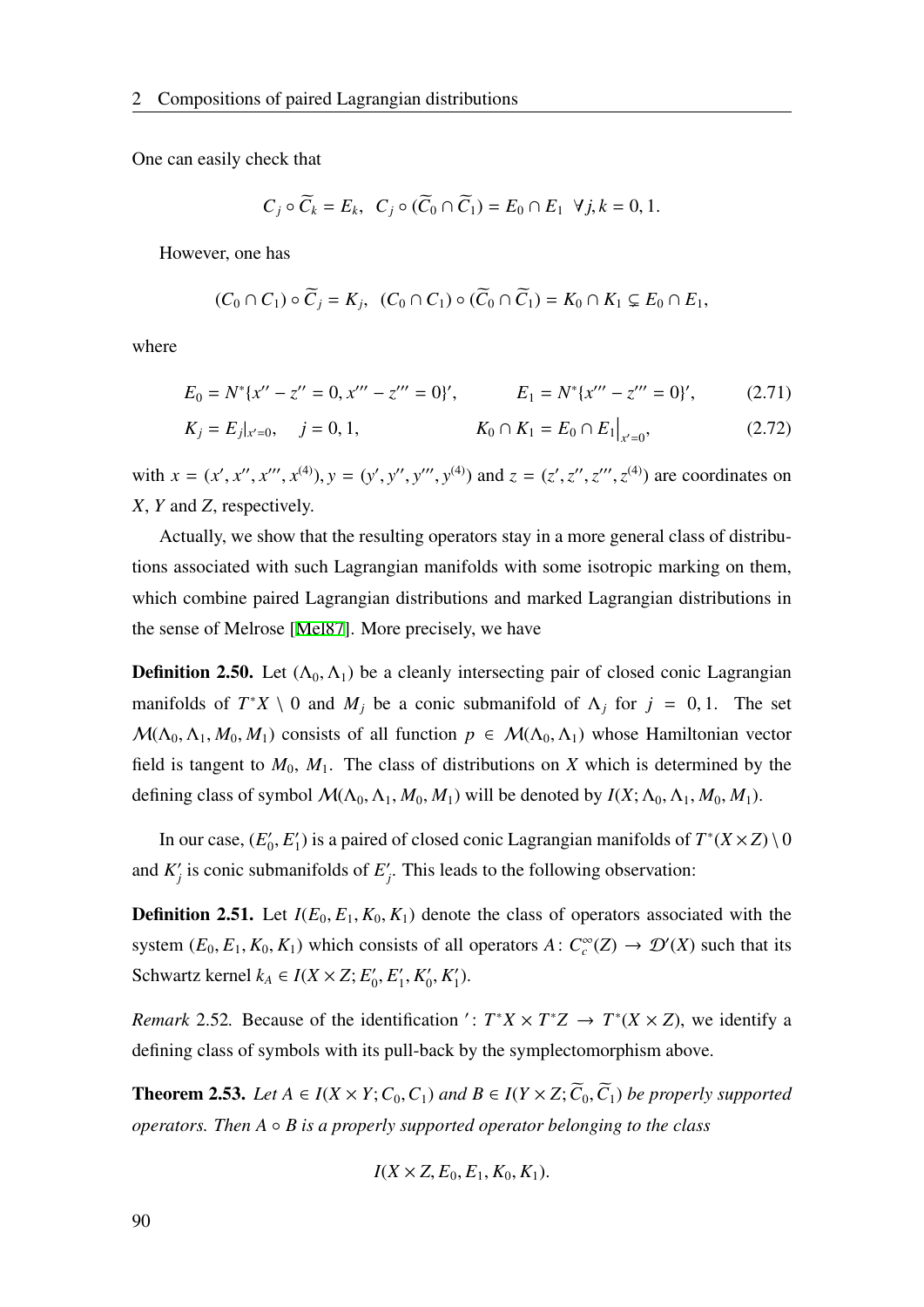*Proof.* The left hand side is determined by the following defining class of symbols

$$
\mathcal{M}(E_0, E_1, K_0, K_1) := \left\{ p(x, z, \xi, \zeta) \in \mathcal{M}(E_0, E_1) \middle| \forall \gamma \in K'_j, H_p(\gamma) \in T_{\gamma}(K'_j), j = 0, 1 \right\},\
$$

where  $H_p$  is the Hamiltonian vector field corresponding to p. Because  $K_p'$  $'_{j}$ ,  $j = 0, 1$  are isotropic conic submanifolds, this class of symbols is closed under Poisson bracket. We have to show that the composite belongs to  $I(E_0, E_1, K_0, K_1)$ , the distributional space corresponding to the class  $M(E_0, E_1, K_0, K_1)$ . Because  $E_0, E_1$  are given by [2.71](#page-97-0), the space  $M(E_0, E_1)$  is spanned by the following functions

$$
\xi',
$$
  
 $\zeta', (x'' - z'')(\xi'' - \zeta''), (x''' - z''')|\xi, \zeta|, \xi''' - \zeta''', \xi^{(4)}, \zeta^{(4)}.$ 

Evidently, for any  $p \in M(E_0, E_1)$ , the vector  $H_p$  tangents to  $E_j$ . Hence,  $H_p$  is tangent to  $K_j$ if and only if  $H_p(dx') = 0$ . This yields  $H_{x'}(dp) = \partial_{\xi'} p = 0$  at  $K_j$ . Thus  $\mathcal{M}(E_0, E_1, K_0, K_1)$ has the following generators

$$
x'\xi', \frac{\xi'\xi'}{|\xi,\zeta|}, \frac{\xi'(\xi''-\xi'')}{|\xi,\zeta|}, (x''-z'')\xi',
$$
  

$$
\zeta', (x''-z'')(\xi''-\zeta''), (x'''-z''')|\xi,\zeta|, \xi'''-\zeta''', \xi^{(4)}, \zeta^{(4)}.
$$

We need to verify that any function  $f(x, z, \xi, \zeta) \in M$ , considered as a function on

$$
D = (T^*X \setminus 0) \times \Delta_{T^*Y \setminus 0} \times (T^*Z \setminus 0),
$$

is the restriction to *D* of some defining function  $\tilde{f} \in \mathcal{M}(C_j \times \tilde{C}_k, j, k = 0, 1)$ , the set of all first order symbols on *X* × *Y* × *X*  $\times$  *Y* × *Z* vanishing on  $C_j \times \widetilde{C}_k$  for all *j*, *k* = 0, 1.

On the other hand, the set  $\mathcal{M}(C_j \times \tilde{C}_k, j, k = 0, 1)$  is determined by the following generators

$$
(x'-y')(x'+y')|\xi,\eta,\tilde{\eta},\zeta|, (x'+y')(\xi'-\eta'), (x'-y')(\xi'+\eta'), \frac{(\xi'+\eta')(\xi'-\eta')}{|\xi,\eta,\tilde{\eta},\zeta|},(x''-y'')|\xi,\eta,\tilde{\eta},\zeta|, (x'''-y''')|\xi,\eta,\tilde{\eta},\zeta|, \xi''-\eta'', \xi'''-\eta''', \xi^{(4)}, \eta^{(4)},\tilde{\eta}', \zeta', (\tilde{y}'''-z''')|\xi,\eta,\tilde{\eta},\zeta|, \tilde{\eta}'''-\zeta'''', \tilde{\eta}^{(4)}, \zeta^{(4)}, (\tilde{y}''-z'')(\tilde{\eta}''-\zeta'').
$$

Restricting to  $y = \tilde{y}, \eta = \tilde{\eta}$ , one obtains the following ideal

$$
\langle (x'-y')(x'+y')|\xi, \eta, \zeta|, (x'+y')\xi', \frac{(\xi'-\eta')(\xi'+\eta')}{|\xi, \eta, \zeta|},
$$
  

$$
(x''-y'')|\xi, \eta, \zeta|, (x'''-y''')|\xi, \eta, \zeta|, \xi''-\eta'', \xi'''-\eta''', \xi^{(4)}, \eta^{(4)},
$$
  

$$
\eta', \zeta', (y'''-z''')|\xi, \eta, \zeta|, \eta'''-\zeta'''', (y''-z'')(\eta''-\zeta''), \zeta^{(4)}\rangle.
$$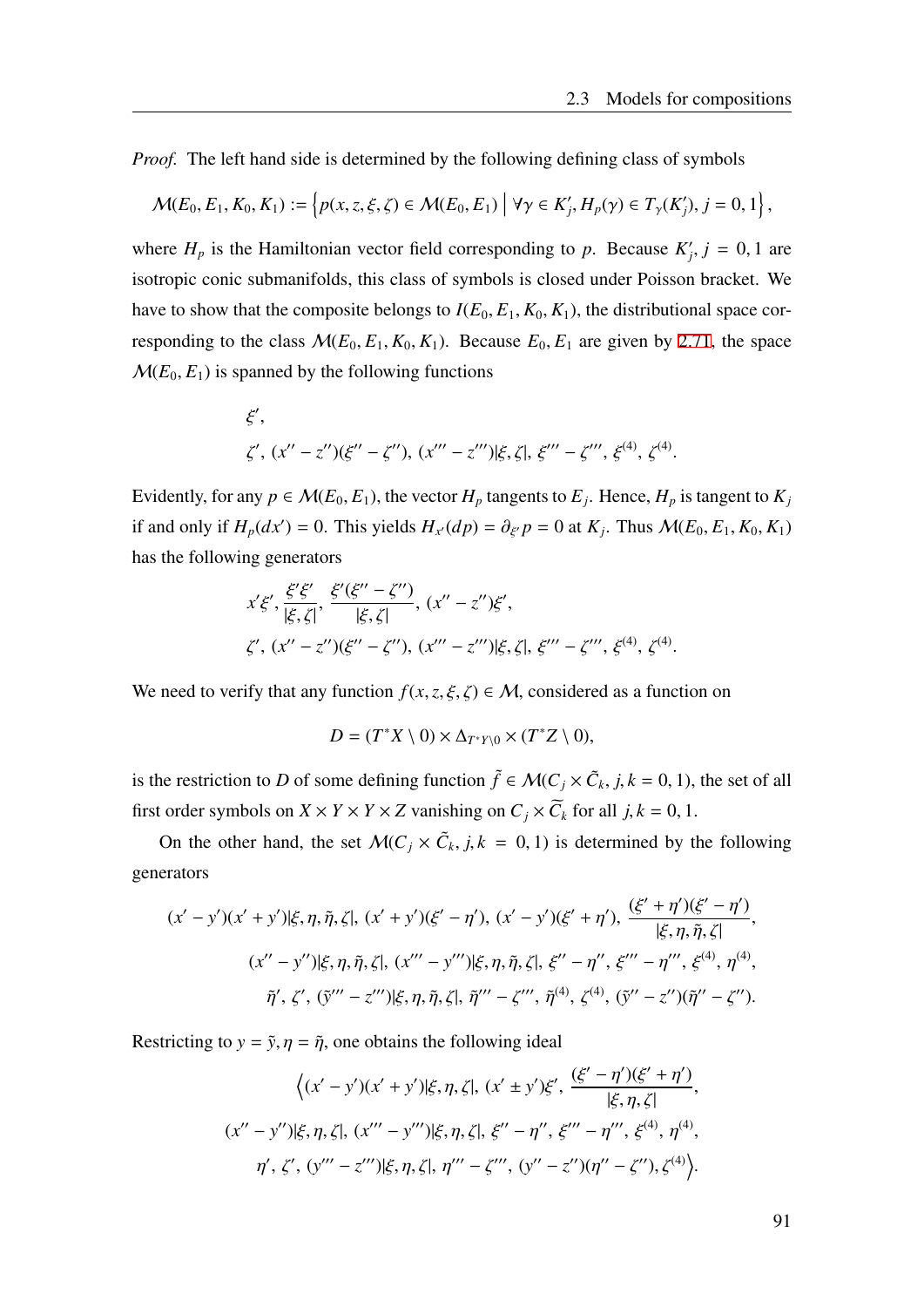Therefore, the conclusion easily follows. For instance, we have

$$
x'\xi' = \frac{(x'-y')\xi' + (x'+y')\xi'}{2},
$$
  
\n
$$
(x'' - z'')\xi' = (x'' - y'')\xi' + (y'' - z'')\xi',
$$
  
\n
$$
(x''' - z''')|\xi, \zeta| = (x''' - y''')|\xi, \zeta| + (y''' - z''')|\xi, \zeta|,
$$
  
\n
$$
(x'' - z'')(\xi'' - \zeta'') = (x'' - z'')(\xi'' - \eta'') + (x'' - y'')(\eta'' - \zeta'') + (y'' - z'')(\eta'' - \zeta''),
$$
  
\n
$$
\xi''' - \zeta''' = (\xi'' - \eta'') + (\eta'' - \zeta''),
$$
  
\n
$$
\frac{\xi'^2}{|\xi, \zeta|} = \frac{(\xi' + \eta')(\xi' - \eta')}{|\xi, \zeta|} + \frac{\eta'^2}{|\xi, \zeta|}.
$$

The proof is completed.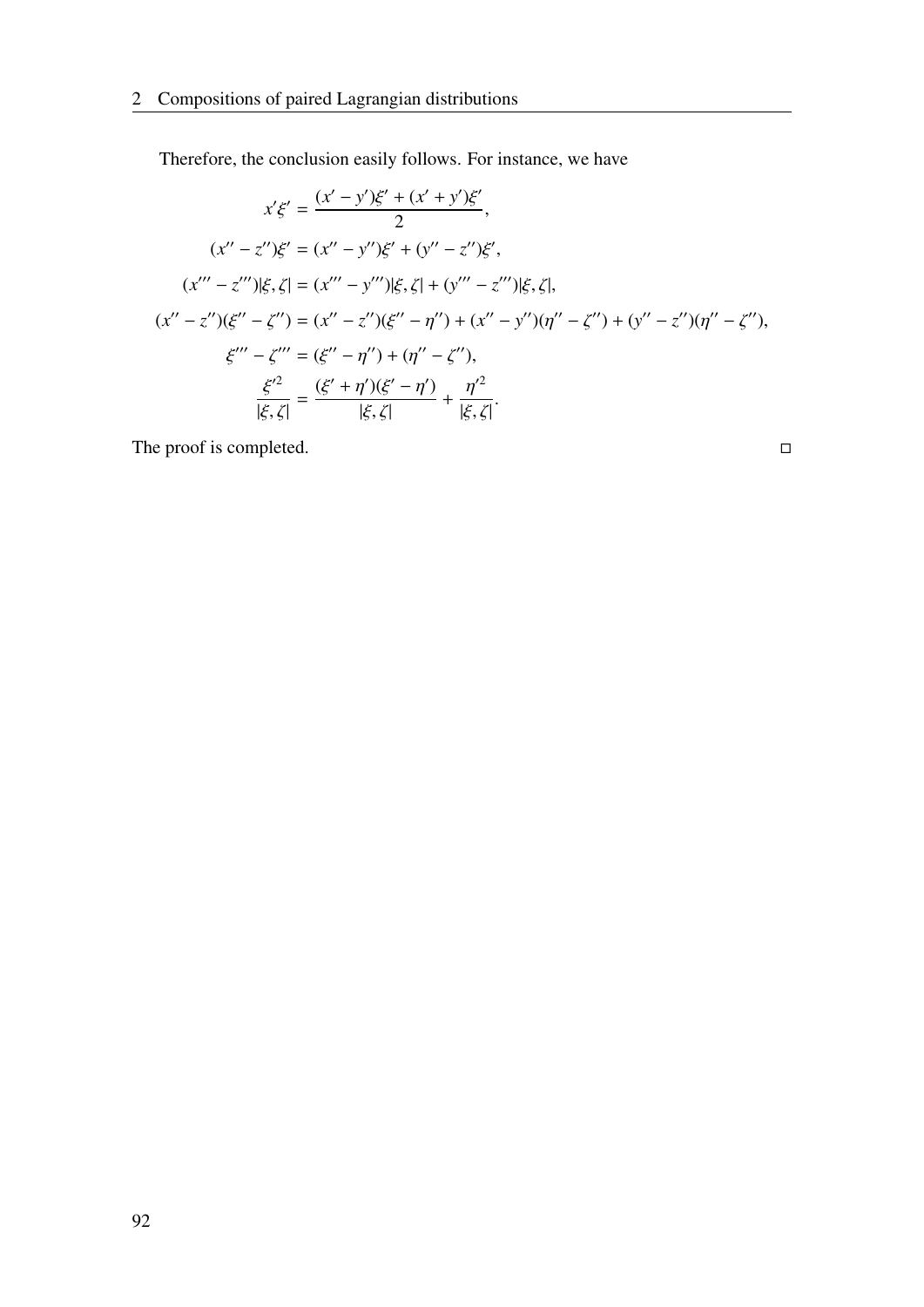# A Appendix

## A.1 Distribution theory

Let *X* be an open subset of  $\mathbb{R}^d$  and  $\mathcal{D}'(X)$  be the set of all distributions in *X*.

**Definition A.1.** Let  $u \in \mathcal{D}'(X)$  and  $(x_0, \xi_0) \in X \times (\mathbb{R}^d \setminus 0)$ . We say that  $(x_0, \xi_0) \notin \mathbb{W}F(u)$  if there exist a neighbourhood *V* of  $x_0$  and a conic neighbourhood *W* of  $\xi_0$  in ( $\mathbb{R}^d \setminus \{0\}$ ) such that for some function  $\chi \in C_c^{\infty}(V)$ ,  $\chi(x_0) \neq 0$ , the Fourier transform  $\widehat{\chi u}$  rapidly decreases in *W* in the sense that for all  $N \in \mathbb{R}$ , there is a constant  $C > 0$  such that

$$
\left|\widehat{\chi u}(\xi)\right| \le C \left\langle \xi \right\rangle^{-N}, \ \xi \in W. \tag{A.1}
$$

Note that  $WF(u)$  is a closed conic subset of  $X \times (\mathbb{R}^d \setminus 0)$  whose projection into *X* is equal to the singular support of *u*. In general, any closed conic subset of  $X \times (\mathbb{R}^d \setminus 0)$  can be wave front set of some distribution  $u \in \mathcal{D}'(X)$ .

With the help of pseudo-differential operators, one can use the following result as definition of wave front set of sectional distributions on manifold. The proof can be found in [\[Hör85,](#page-117-3) Chapter 18].

Proposition A.2. *Let* Ψ*<sup>m</sup>* (*X*) *be the set of all classical properly supported pseudo-di*ff*erential operators P of order m on X with principal symbol*  $\sigma(P)$ *. For any m*  $\in \mathbb{R}$  *and*  $u \in \mathcal{D}'(X)$ *we have*

$$
WF(u) = \bigcap_{\substack{A \in \Psi^m(X) \\ P_u \in C^\infty(X)}} \text{Char } P,
$$
\n(A.2)

 $where \text{ Char } P = \{(x_0, \xi_0) \in T^*X \setminus 0 \mid \sigma(P)(x_0, \xi_0) = 0\}.$ 

The following results shall tell us how wave front sets behave under fundamental operations such as tensor product, push-forward and pull-back.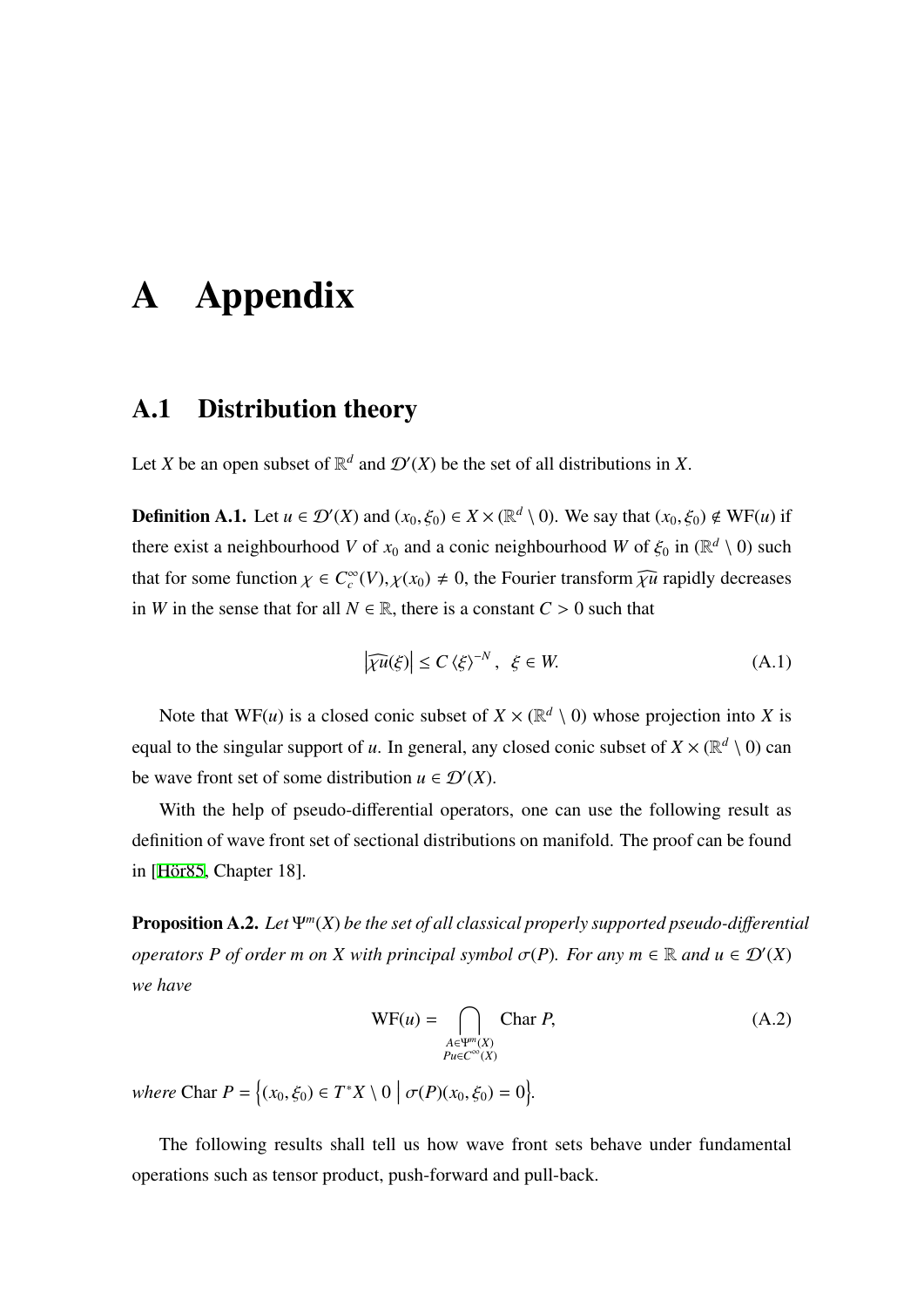Theorem A.3 (Tensor product). *Let X be an open subset in* R *<sup>d</sup>*<sup>1</sup> *and Y be an open subset in*  $\mathbb{R}^{d_2}$ . For all  $u \in \mathcal{D}'(X)$ ,  $v \in \mathcal{D}'(Y)$ ,  $u \otimes v$  defines a distribution in  $D'(X \times Y)$  and moreover,

$$
WF(u \otimes v) \subseteq WF(u) \times WF(v) \bigcup (\text{supp } u \times 0) \times WF(v) \bigcup WF(u) \times (\text{supp } v \times 0). \quad (A.3)
$$

where one identifies  $X \times Y \times \mathbb{R}^{d_1+d_2}$  with  $X \times \mathbb{R}^{d_1} \times Y \times \mathbb{R}^{d_2}$ .

**Theorem A.4** (pull-back). *Suppose that*  $f: X \to Y$  *is a smooth map and*  $f^*: C_c^{\infty}(Y) \to$  $C^{\infty}(X)$  *is the pull-back operator defined by*  $f^*u = u \circ f$ *. Set* 

$$
N_f = \left\{ (f(x), \eta) \mid x \in X, \eta \in \mathbb{R}^{d_2} \setminus 0, {}^t df(x) \eta = 0 \right\}.
$$

*Then f* <sup>∗</sup> *extends uniquely to an operator*

$$
f^*\colon \left\{u\in \mathcal{D}'(V)\; \middle|\; \text{WF}(u)\cap N_f=\emptyset\right\}\to \mathcal{D}'(X).
$$

*Moreover,*

$$
\mathrm{WF}(f^*u) \subseteq \left\{ (x, {}^t df(x)\eta) \mid (f(x), \eta) \in \mathrm{WF}(u) \right\}.
$$

Theorem A.5 (push-forward). *Suppose that Y*, *Z are smooth manifolds endowed positive densities* ν, θ*. Let*

$$
\pi_*\colon C_c^\infty(Y\times Z)\to C_c^\infty(Y)
$$

*be the operator defined by*

$$
\pi_*(u)(y) = \int_Z u(y, z)\nu, \ \ u \in C_c^\infty(Y \times Z). \tag{A.4}
$$

*Then* π<sup>∗</sup> *can be extended to an operator*

$$
\pi_*\colon \left\{ u \in \mathcal{D}'(Y \times Z) \mid \pi \colon \operatorname{supp} u \to Y \text{ proper } \right\} \to \mathcal{D}'(Y). \tag{A.5}
$$

*Moreover,*

$$
\mathrm{WF}(\pi_* u) \subseteq \left\{ (y, \eta) \in T^*Y \setminus 0 \mid \exists z \in Z, (y, z, \eta, 0) \in \mathrm{WF}(u) \right\}.
$$

In composition theorem, it is convenient to work with wave front relation:

**Definition A.6.** Let  $A: C_c^{\infty}(Y) \to \mathcal{D}'(X)$  be a linear continuous operator. Wave front relation  $WF'(A) \subseteq T^*X \times T^*Y$  of *A* is defined by the following relation

$$
WF'(A) = \{(x, \xi; y, \eta) | (x, y, \xi, -\eta) \in WF(k_A) \},
$$
 (A.6)

where  $k_A \in \mathcal{D}'(X \times Y)$  denotes Schwartz kernel of *A*.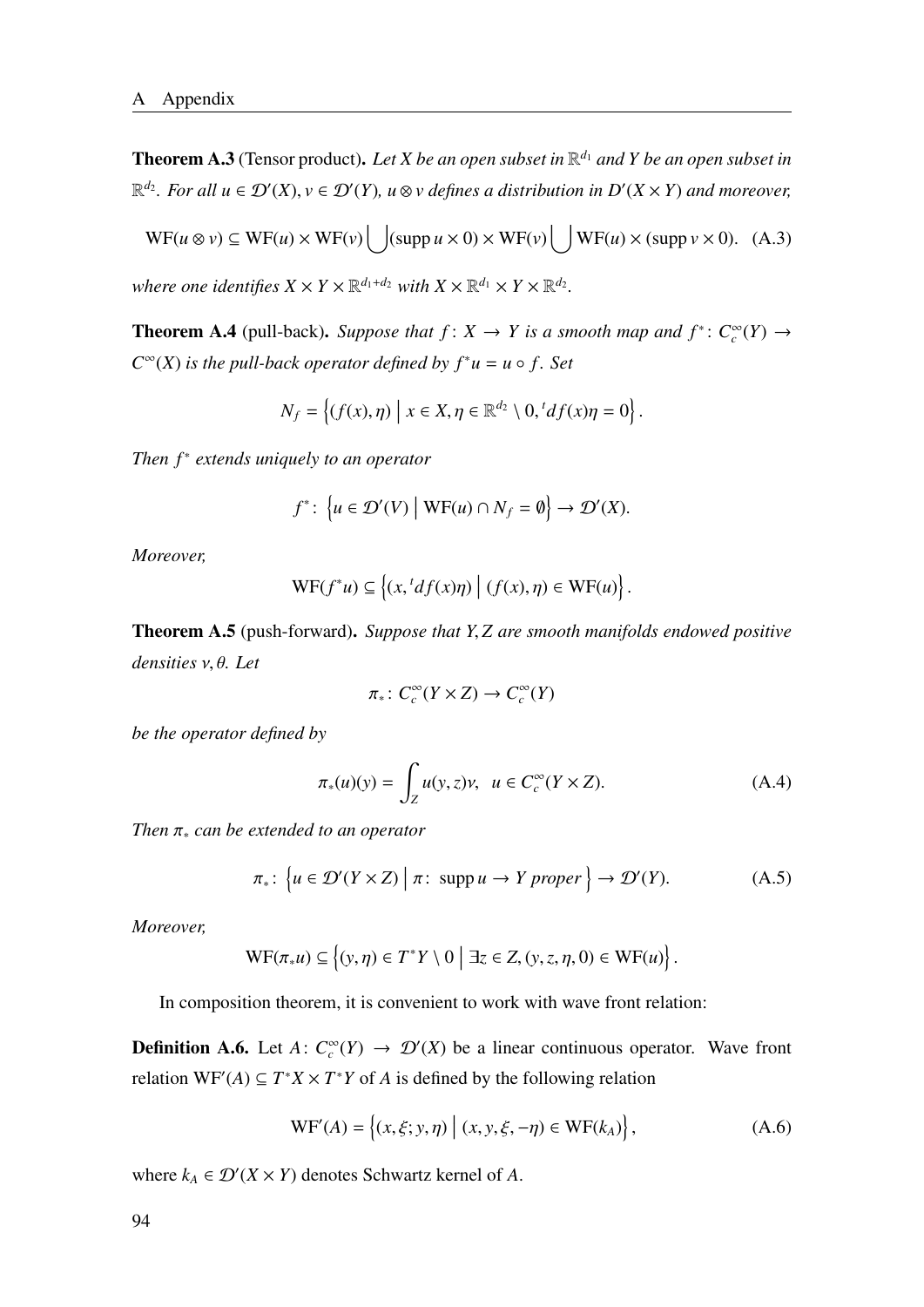In order to formulate composition, one introduces the following sets:

$$
WF_X(A) = \{(x, \xi) \in T^*X \mid \exists y \in Y, (x, \xi; y, 0) \in WF'(A)\},\tag{A.7}
$$

$$
WF'_{Y}(A) = \{(y, \eta) \in T^*Y \mid \exists x \in X, (x, 0; y, \eta) \in WF'(A) \}
$$
 (A.8)

$$
\Delta_Y = \{(y_1, y_2) \in Y \times Y \mid y_1 = y_2\}.
$$
 (A.9)

**Definition A.7.** A continuous map  $f: X \to Y$  is proper if for any compact subset  $K \in Y$ , its inverse image  $f^{-1}(K)$  is a compact subset in *X*.

We recall a result about action of an operator in distributional class:

**Theorem A.8.** Let  $A: C_c^{\infty}(Y) \to \mathcal{D}'(X)$ . For all  $u \in \mathcal{D}'(Y)$  such that  $WF'_Y(A) \cap WF(u) = \emptyset$ and the projection (supp  $k_A \times$  supp  $u$ )  $\bigcap (X \times \Delta_Y) \to X$  is proper, Au is well-defined as an *element in* D′ (*X*)*. Moreover,*

$$
WF(u) \subseteq WF'(A) \circ WF(u) \cup WF_X(A).
$$

*Remark* A.9. For most interesting operator,  $WF_X(A) = \emptyset$ ,  $WF'_Y(A) = \emptyset$ , one can interpret the formula above as the propagation of singularities under the action of operator *A*.

It is a special case (and also an equivalent form) of the following abstract composition:

**Theorem A.10** (composition). Let X, Y, Z be smooth manifolds and  $A: C_c^{\infty}(Y) \to \mathcal{D}'(X)$ *and*  $B: C_c^{\infty}(Z) \to \mathcal{D}'(Y)$  *be linear continuous operators. Suppose that*  $WF_Y(A) \cap WF_Y(B) =$ ∅*, and the projection*

$$
\pi\colon (\operatorname{supp} k_A \times \operatorname{supp} k_B) \bigcap (X \times \Delta_Y \times Z) \to X \times Z \tag{A.10}
$$

*is proper. Then*  $A \circ B$  *is well-defined as an operator from*  $C_c^{\infty}(Z) \to \mathcal{D}'(X)$ *. Furthermore,* 

$$
\mathrm{WF}'(A \circ B) \subseteq \mathrm{WF}'(A) \circ \mathrm{WF}'(B) \bigcup \mathrm{WF}_X(A) \times 0_Z \bigcup 0_X \times \mathrm{WF}'_Z(B),
$$

*where*  $0_X = X \times \{0\}$ ,  $0_Z = Z \times \{0\}$  *as the zero sections in the cotangent bundles*  $T^*X$  *and T* <sup>∗</sup>*Z, respectively.*

*Proof.* Let  $\Delta: X \times Y \times Z \rightarrow X \times Y \times Y \times Z$  be the diagonal map. The kernel of operator *A* ◦ *B* can be rewritten as

$$
k_{A \circ B}(x, z) = \pi_* \Delta^* (k_A \otimes k_B). \tag{A.11}
$$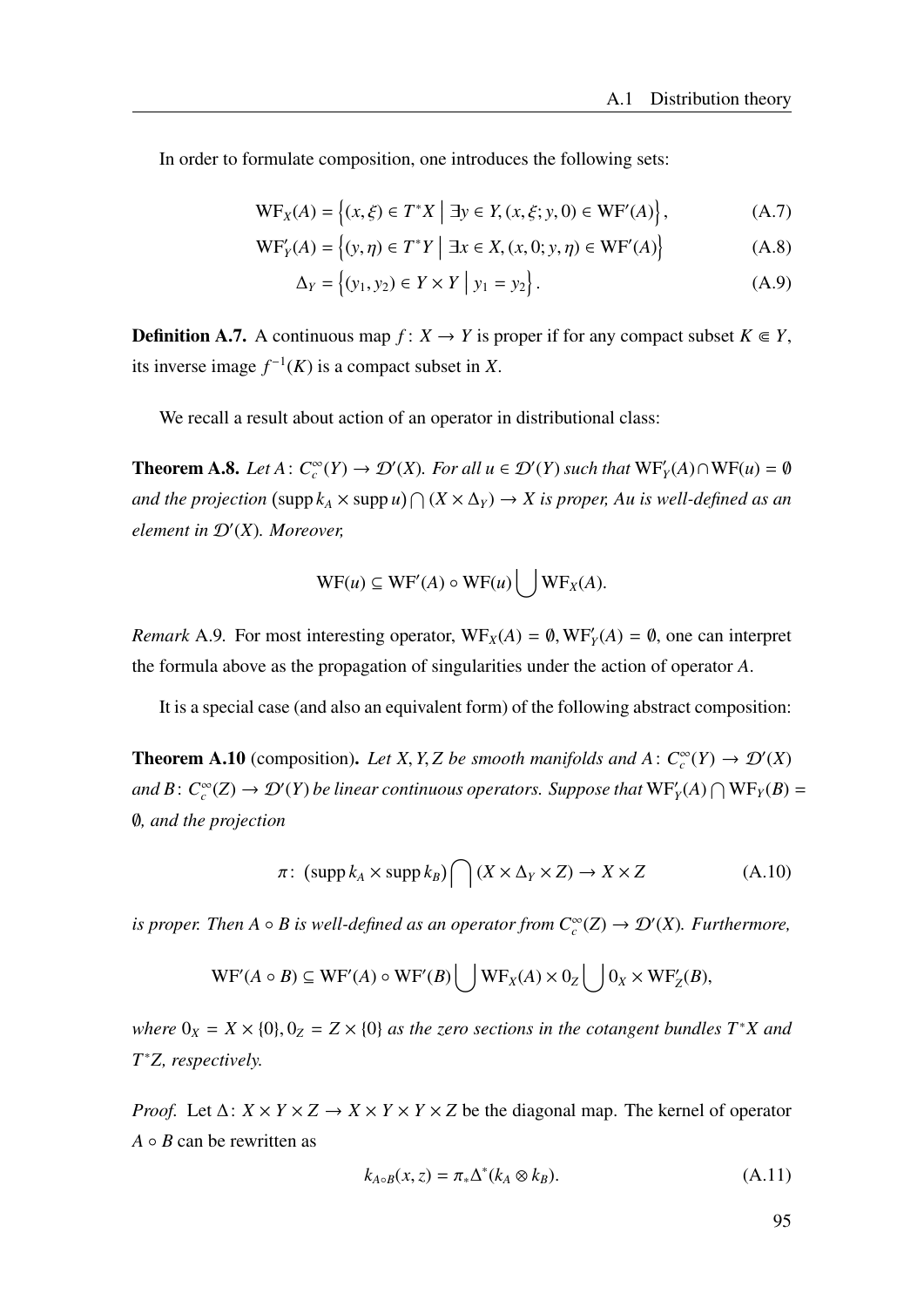Note that  $P := \pi_* \Delta^*$  is a FIO associated with canonical relation  $\Gamma$  from  $T^*(X \times Y \times Y \times Z) \setminus 0$ to  $T^*(X \times Z) \setminus 0$  which is defined by  $\Gamma' = N^*{\{\Delta_{X\times Y\times Z}\}}$ . Hence, the operator *P* has the following properties:

$$
\text{WF}'(P) \subseteq \Gamma, \text{WF}'_{X \times Y \times Y \times Z}(P) = 0_X \times N^*_{Y \times Y}(\Delta_Y) \times 0_Z, \text{WF}_{X \times Z}(P) = \emptyset. \tag{A.12}
$$

This implies that  $(x, y, \tilde{y}, z, \xi, \eta, \tilde{\eta}, \zeta) \in WF(k_A \times k_B) \cap WF'_{X \times Y \times Y \times Z}(P)$  if and only if

$$
\xi = 0, \zeta = 0, y = \tilde{y}, \eta = -\tilde{\eta}, (x, y, y, z, 0, \eta, -\eta, 0) \in \text{WF}(k_A \times k_B).
$$

It is equivalent to  $(y, -\eta) \in WF_Y(A) \cap WF_Y(B) = \emptyset$ . Therefore, the composition theorem follows by applying action of *P* on  $k_A \otimes k_B$ .

### A.2 Gauss transforms

In this section we recall basic definitions and main results on Gauss transforms. For more details, see [\[Hör85](#page-117-3), Section 18.4]. From now on *V* denotes a finite dimensional vector space and  $g_x$ ,  $x \in V$  is a family of Riemannian metric in *V*.

**Definition A.11.** The metric *g* is said to be slowly varying if there exist positive constant *c*,*C* such that

$$
g_x(y) < c \Longrightarrow g_{x+y}(t) \le Cg_x(t). \tag{A.13}
$$

**Definition A.12.** If *g* is slowly varying, then a positive real-valued function *m*:  $V \rightarrow \mathbb{R}$  is called *g* continuous if there exist positive constants  $c$ ,  $\overline{C}$  such that

$$
g_x(y) < c \implies m(x)/C \le m(x+y) \le Cm(x). \tag{A.14}
$$

Denote by  $S(m, g)$  the set of all  $u \in C^{\infty}(V)$  such that

<span id="page-103-0"></span>
$$
\sup |u|_{k}^{g}(x)/m(x) := \sup_{t_{j} \in V} |u^{(k)}(x; t_{1}, \dots, t_{k})| / \prod_{1}^{k} g_{x}(t_{j}) < +\infty,
$$
 (A.15)

for all  $k \in \mathbb{N}$ .

*S*(*m*, *g*) forms a Fréchet space with the topology defined by the semi-norms  $p_k$ ,  $k \in \mathbb{N}$ given by [\(A.15\)](#page-103-0). Now let *A* be a quadratic form on *V* ′ , the dual space of *V*. The operator  $e^{iA(D)}$  on  $S'(V)$  is given by

$$
e^{iA(D)}u(x) = \mathcal{F}^{-1}\left(e^{iA(\xi)}\hat{u}(\xi)\right).
$$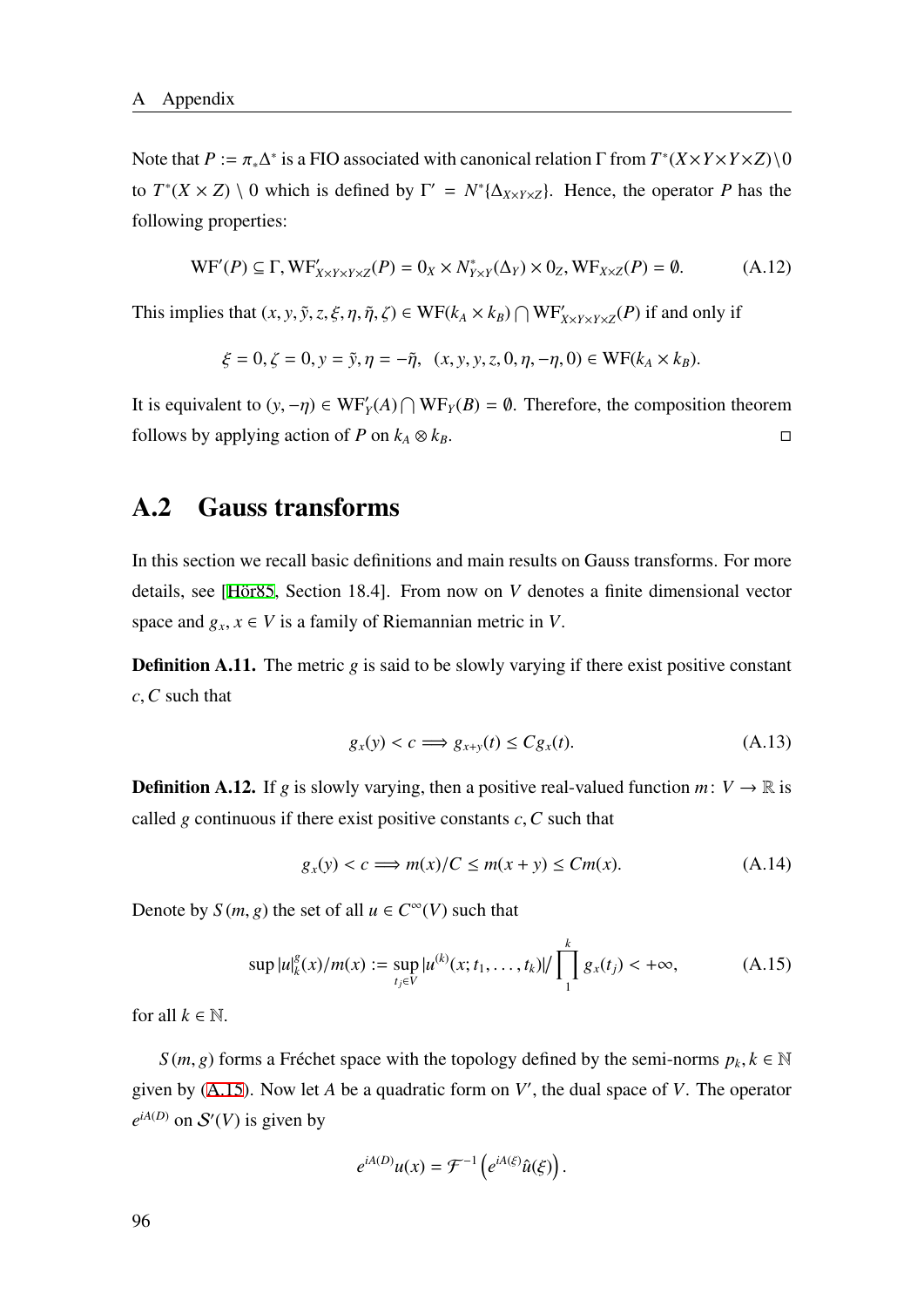Definition A.13. If *g* is a positive definite quadratic form on *V* and *A* is a quadratic form on *V* ′ , then the dual form of *g* with respect to *A* is a quadratic form on *V* given as follows

$$
g^A(x) = \sup_{g(A\xi) \le 1} \langle x, \xi \rangle^2.
$$

**Definition A.14.** The Riemannian metric *g* (and the positive function *m*) in *V* is called *A* temperate (resp. *A*, *g* temperate) with respect to  $x \in V$  if *g* is slowly varying (*m* is *g* continuous) and there exist constants *C* and *N* such that  $y, t \in V$ 

$$
g_{y}(t) \leq C g_{x}(t) \left( 1 + g_{y}^{A}(x - y) \right)^{N}
$$
 (A.16)

$$
m(y) \le C m(x) \left(1 + g_y^A(x - y)\right)^N
$$
 (A.17)

**Definition A.15.** A continuous linear form on  $S(m, g)$  is called weakly continuous if the restriction to a bounded subset is continuous in the *C* <sup>∞</sup> topology.

We shall use the following result on Gauss transforms

**Theorem A.16** (Hörmander). *The map*  $C_c^{\infty} \ni u \mapsto \exp iA(D)u(x) \in \mathbb{C}$  *has a unique extension to a weakly continuous linear form on* (*m*, *g*) *for every x such that g is A temperate,*  $g_x \leq g_x^A$ , and *m* is A, *g* temperate with respect to *x*. We have

$$
\left|\exp iA(D)u(x)\right|\leq m(x)\left|\left|u\right|\right|.
$$

*Furthermore, if these conditions are fulfilled uniformly for all x in a linear subspace*  $V_0$ *of V, then the map*

$$
S(m, g) \ni u \mapsto \exp iA(D)u\big|_{V_0}
$$

is weakly continuous with values in the space  $S(m,g) \big|_{V_0}$  of symbol in  $V_0$  corresponding to *the restrictions of m and of g.*

### A.3 Marked Lagrangian distributions

In this section we recall the definition of marked Lagrangian distributions, paired Lagrangian distributions and prove an oscillatory integral representation of these distributions in a model which is convenient for examining composition theorem. Let  $X = \mathbb{R}^d$ and  $x = (x', x'')$  be coordinates in *X*. First, we define

$$
\Lambda_0 = N^* \{ x = 0 \}, \quad K_0 = \Lambda \Big|_{\xi' = 0}.
$$
\n(A.18)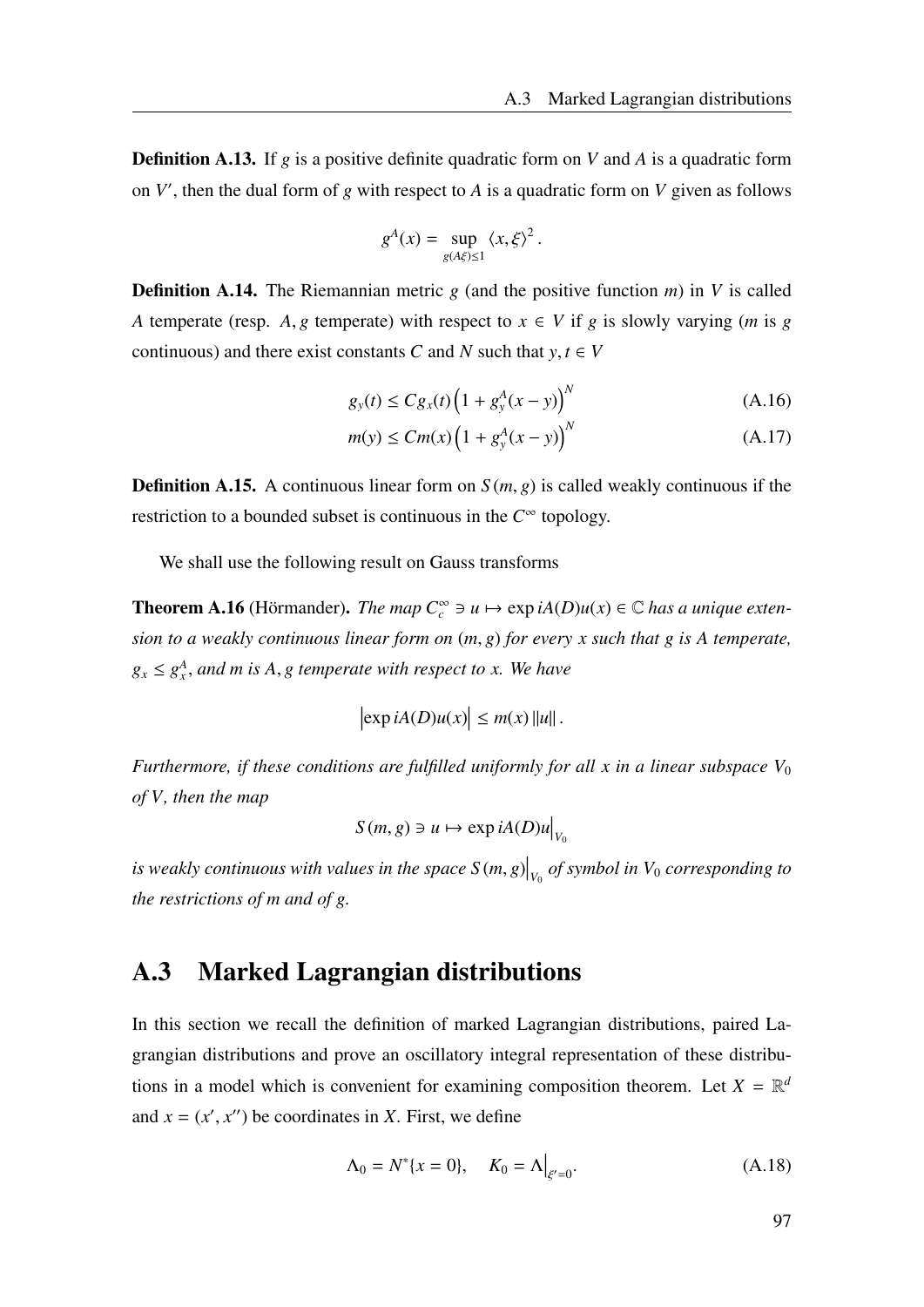**Definition A.17** (Melrose). The space of marked Lagrangian distributions of order  $(m, s) \in$  $\mathbb{R}^2$  associated with  $(\Lambda_0, K_0)$  (denote by  $I^{m,s}(\Lambda_0, K_0)$ ) consists of all distributions *u* such that

$$
u(x) - (2\pi)^{-n/2} \int e^{ix\xi} a(\xi) d\xi \in C^{\infty}(X),
$$

for some  $a \in S^{m',s}(\Lambda_0, K_0)$ ,  $m' = m - d/4$ , i.e.,  $a \in C^{\infty}(\mathbb{R}^d)$  satisfies

$$
\left|D_{\xi}^{\alpha}a(\xi)\right| \le C\left(\frac{(1+|\xi'|^4+|\xi''|^2)^{1/4}}{\langle\xi\rangle}\right)^{-2s-|\alpha'|}\langle\xi\rangle^{m'-|\alpha|}.\tag{A.19}
$$

*Remark* A.18*.* We can extend the classes of symbols depending on *x* such that the oscillatory integral above defines the same classes of distributions. Namely, if  $a(x, \xi) \in$  $C^{\infty}(X \times \mathbb{R}^d)$  such that for all multi-indices  $\alpha, \beta$ , there exists a constant *C* satisfying

$$
\left| D^{\alpha}_{\xi} D^{\beta}_{x} a(x,\xi) \right| \le C \left( \frac{(1+|\xi'|^4 + |\xi''|^2)^{1/4}}{\langle \xi \rangle} \right)^{-2s - |\alpha'|} \langle \xi \rangle^{m' - |\alpha|}.
$$
 (A.20)

Then  $u(x) = \int e^{ix\xi} a(x, \xi) d\xi$  belongs to  $I^{m,s}(\Lambda_0, K_0)$ .

In fact, using Taylor expansion near  $x = 0$ , it is evident that every symbol  $a(x, \xi)$  can be reduced to a symbol independent of *x*. Taking  $\tilde{a}(\xi) = e^{-i\langle D_x, D_{\xi} \rangle} a(x, \xi)|_{x=0} \in S^{m', s}(\Lambda_0, K_0)$ , then  $u(x) - \int e^{ix\xi} \tilde{a}(\xi) d\xi \in C^{\infty}(X)$ . Therefore, it is enough to consider the symbol classes which depend only on  $\xi$ .

Definition A.19 (Melrose, Joshi). Let Λ be a conic embedded Lagrangian manifold of *T*<sup>\*</sup>*X* \ 0 and *K* be a conic embedded submanifold of Λ. Denote  $I^{m,s}(\Lambda, K)$ , the space of marked Lagrangian distributions of order (*m*, *s*) associated with (Λ, *K*). It consists of distributions *u* with WF(*u*)  $\subseteq \Lambda$ , and for each  $\lambda \in \Lambda$ , there is a properly supported Fourier integral operator *F* such that  $Fu \in I^{m,s}(\Lambda_0, K_0)$ , where *F* is of order zero, elliptic at  $\lambda$ associated with a canonical transformation mapping  $(\Lambda, K)$  into  $(\Lambda_0, K_0)$ .

Joshi also proved oscillatory integral representation of marked Lagrangian distributions in the following models, when splitting variable  $x = (x', x'', x'')$ :

$$
\Lambda_1 = N^* \{x''' = 0\}, \qquad K_1 = \Lambda_1 \big|_{x'=0},
$$
  

$$
\Lambda_2 = N^* \{x'' = 0, x''' = 0\}, \quad K_2 = \Lambda_2 \big|_{\xi''=0}.
$$

**Proposition A.20** (Joshi). *For all*  $(m, s) \in \mathbb{R}^2$ , a distribution  $u \in I^{m,s}(\Lambda_1, K_1)$  if and only *if*  $u = u_1 + u_2$ *, where*  $u_1 \in C^\infty$  *and* 

$$
u_2(x) = \int e^{ix''' \xi'''} a(x', x'', \xi''') d\xi'''
$$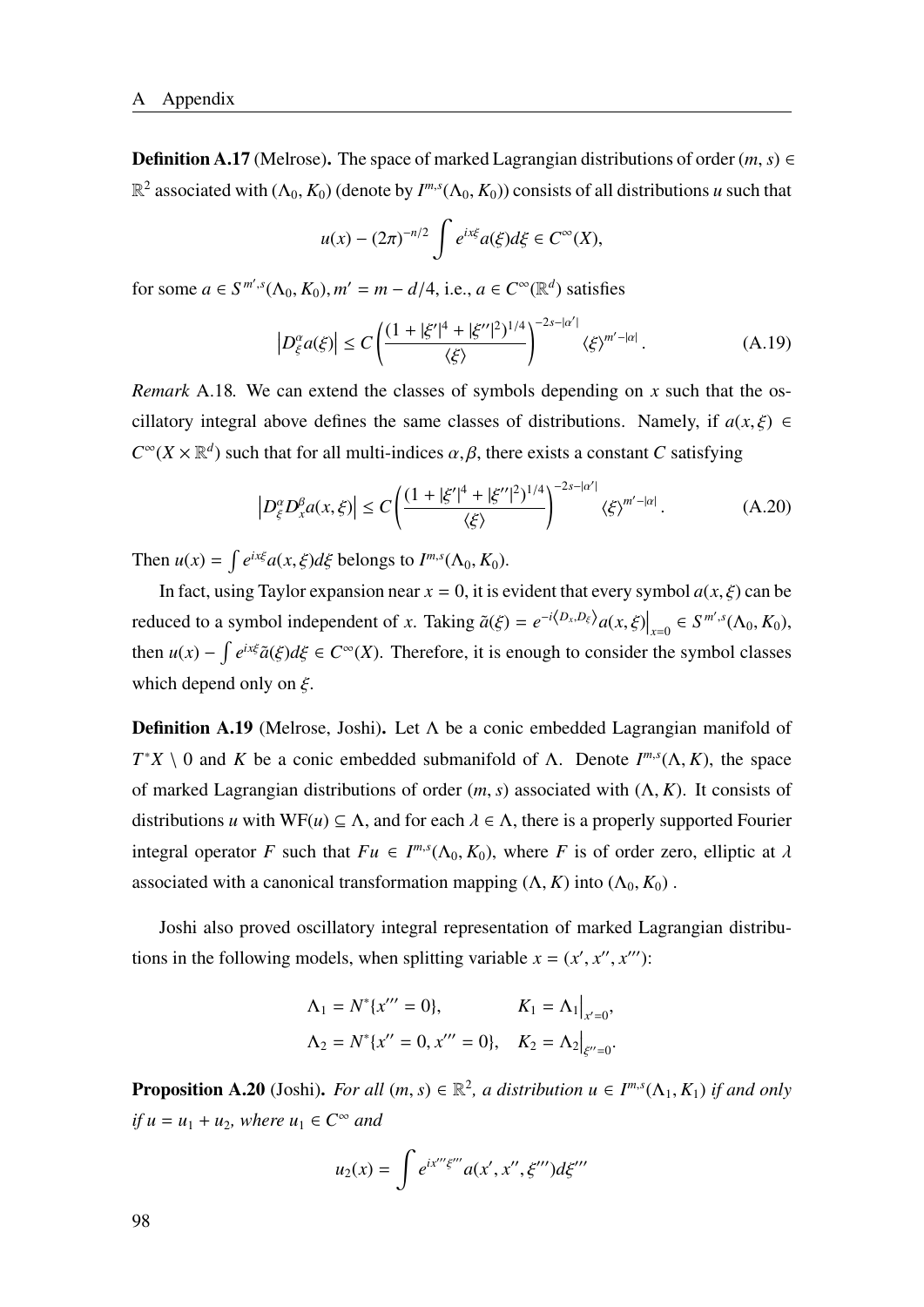*with a*  $\in$  *S*<sup>*m'*,*s*</sup>( $\Lambda$ <sub>1</sub>, *K*<sub>1</sub>)*, the space of all smooth function a*(*x'*, *x''*, *ξ'''*) *satisfying* 

$$
\left|D_{x',x''}^{\alpha}D_{\xi'''}^{\beta}a(x',x'',\xi''')\right|\leq C_{K,\alpha,\beta}\left(|x'|+\langle\xi'''\rangle^{-1/2}\right)^{-2s-|\alpha'|}\langle\xi'''\rangle^{m'-|\beta|},
$$

 $for (x', x'') \in K$  compact,  $m' = m + d/4 - k'''/2$ , all multi-indices  $\alpha, \beta$ .

For more details, see [[Jos99](#page-117-0), Section 4].

Now we shall investigate a generalized model with splitting  $x = (x', x'', x''', x^{iv})$ ,

$$
\Lambda_3 = N^* \{ x'' = 0, x''' = 0 \}, \quad K_3 = \Lambda_3 \big|_{x'=0, \xi'' = 0}.
$$
 (A.21)

Note that when  $x^{iv}$ ,  $\xi''$  or  $x'$ ,  $x^{iv}$  are degenerate, one obtains the two models above.

**Definition A.21.** The space  $S^{m,s}(\Lambda_3, K_3)$  consists of all  $a(x, \xi'', \xi''') \in C^{\infty}$  such that for all  $x \in K \subseteq X$ ,

$$
|D_x^{\beta}D_{\xi}^{\alpha}a(x,\xi)| \leq C_{K,\alpha,\beta}\left(|x'| + \frac{(1+|\xi''|^4 + |\xi'''|^2)^{1/4}}{\langle \xi'',\xi'''\rangle}\right)^{-2s-|\alpha'|-|\beta''|} \langle \xi'',\xi'''\rangle^{m'-|\beta'',\beta'''|}.
$$

<span id="page-106-0"></span>**Proposition A.22.** *A distribution*  $u \in I^{m,s}(\Lambda_3, K_3)$  *if and only if there exists a function* 

$$
a(x, \xi'', \xi''') \in S^{m', s}(\Lambda_3, K_3), \quad m' = m + d/4 - (k'' + k''')/2,
$$

*such that*

$$
u(x)-\int a(x,\xi'',\xi''')e^{i(x'\xi''+x'''\xi''')}d\xi''d\xi''' \in C^\infty(X).
$$

*Proof.* We use the standard argument in the proof of model  $(\Lambda_1, K_1)$ , see [\[Jos99](#page-117-0), Theorem] 4.2]. Consider a canonical transformation  $\chi$  mapping  $(\Lambda_3, K_3)$  into the model  $(\Lambda_0, K_0)$ . The map  $\chi$  is defined away from  $|\xi'''| = 0$  as follows:

$$
\chi\colon (x,\xi)\to \left(\frac{-x'}{|\xi'',\xi'''|},(x'',x'')+\frac{x'\xi'+x^{iv}\xi^{iv}}{|\xi'',\xi'''|^2}(\xi'',\xi'''),\frac{-x^{iv}}{|\xi'',\xi'''|},x'|\xi'',\xi'''],(\xi'',\xi'''),x^{iv}|\xi'',\xi'''|\right).
$$

Rewrite  $x_I = (x', x^{iv})$ ,  $x_{II} = (x'', x''')$ , then the phase function associated with the canonical transformation above is given by

$$
\Psi(y, x, \eta, \xi_I) = y_I \eta_I + (y_{II} - x_{II}) \eta_{II} - x_I \xi_I + \frac{\eta_I \xi_I}{|\eta_{II}|},
$$
(A.22)

Note that  $\chi(\Lambda_3) \subseteq \Lambda_0 := N^*\{x = 0\}$ ,  $\chi(K_3) \subseteq \Lambda_0|_{\xi'=0,\xi''=0}$ . Let *P* be a properly supported Fourier integral operator of order zero such that

$$
Pv(y) = \int e^{i\Psi(y,x,\eta,\xi_I)} p(y,x,\eta,\xi_I) v(x) dx d\eta d\xi_I,
$$
 (A.23)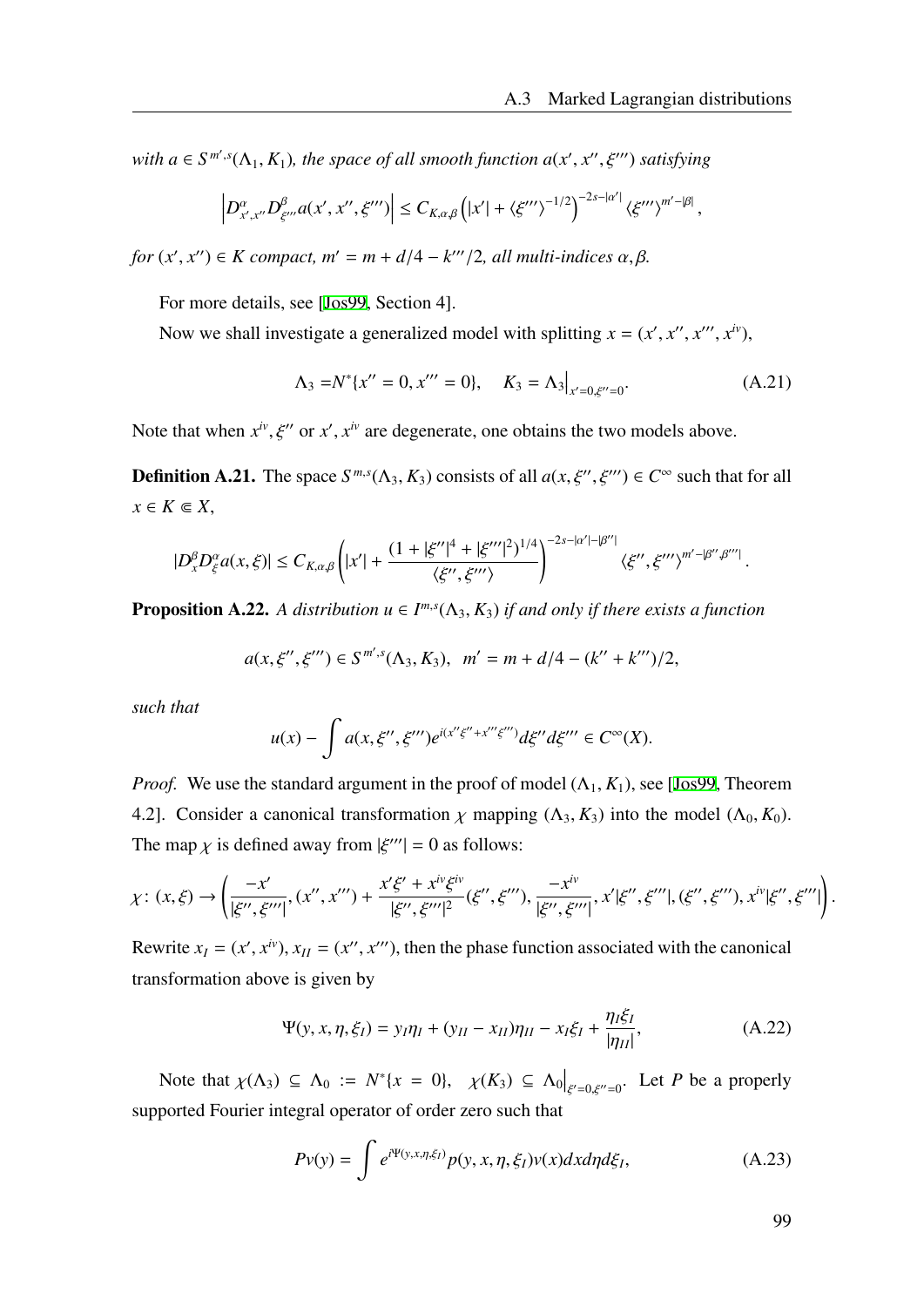where  $p \in S^{-k/2}(Y \times \mathbb{R}^k(k_I + d))$ , is elliptic near  $K_3$  and smooth outside  $K_3$ . Assume that  $u(x) = \int e^{ix_H\xi_H} a(x_I, \xi_{II}) d\xi_{II}$ , for some  $a \in S^{m', s}(\Lambda_3, K_3)$  with compact support in  $x_I$ . We shall show that  $Pu \in I^{m,s}(\Lambda_0, K_0)$ . Indeed, we have

$$
Pu(y) = \int e^{iy\eta} \left( \int e^{i(-x_1\xi_l + x_{ll}(\xi_{ll} - \eta_{ll}) + \xi_l \eta_l / |\eta_{ll}|)} p(y, \eta, \xi_l) a(x, \xi_{ll}) dx d\xi \right) d\eta
$$
\n
$$
= \int e^{iy\eta} b(y, \eta) d\eta,
$$
\n(A.25)

,

where  $b(y, \eta) = \int e^{i(-x_1\xi_1 + x_{II}(\xi_{II} - \eta_{II}) + \xi_I \eta_I / |\eta_{II}|)} p(y, \eta, \xi_I) a(x, \xi_{II}) dx d\xi$ . First of all, by applying stationary phase method in variables  $x_{II}, \xi_{II}$ , it reduces to prove that

$$
b(y,\eta) = \int e^{-i\left(x_l - \frac{\eta_I}{|\eta_{II}|}\right) \xi_I} p(x, \eta, \xi_I) a(x_I, \eta_{II}) dx_I d\xi_I
$$
  
= 
$$
\int e^{ix_I \xi_I} p(y, \eta, -\xi_I) a(x_I + \frac{\eta_I}{\eta_{II}}, \eta_{II}) dx_I d\xi_I
$$
  
= 
$$
e^{i\left\langle D_{x_I}, D_{\xi_I}\right\rangle} p(y, \eta, \xi_I) a(x_I, \eta_{II}) \Big|_{x_I = \eta_I / |\eta_{II}|, \xi_I = 0}
$$

belongs to  $S^{m-d/4,s}(\Lambda_0 \times \mathbb{R}_y, K_0)$ . It is easy to check that if  $a(x_I, \eta_{II}) \in S^{m,s}(\Lambda_3, K_3)$ , then  $\tilde{a}(\eta) = a(\eta_I/|\eta_{II}|, \eta_{II}) \in S^{m,s}(\Lambda_0, K_0)$ . In fact, since  $a(x_I, \eta_{II})$  has compact support in  $x_I$ , in the support of  $a(\eta_I/|\eta_{II}|, \eta_{II})$ , one has

$$
|\eta_{II}|\leq |\eta_I,\eta_{II}|\leq C|\eta_{II}|.
$$

Replacing  $x'$  by  $\eta'/|\eta''$ ,  $\eta'''$  implies

$$
|x'|^2 + \frac{\langle \eta'' \rangle^2 + \langle \eta''' \rangle}{\langle \eta'', \eta''' \rangle^2} \simeq \frac{\langle \eta', \eta'' \rangle^2 + \langle \eta''' \rangle}{\langle \eta'', \eta''' \rangle^2} \simeq \frac{\langle \eta', \eta'' \rangle^2 + \langle \eta''', \eta^{iv} \rangle}{\langle \eta_I, \eta_{II} \rangle^2}
$$

Therefore, one obtains

$$
|\tilde{a}(\eta)| = \left| a\left(\frac{\eta_I}{|\eta_{II}|}, \eta_{II}\right) \right|
$$
  
\n
$$
\leq C \left( \left| \frac{\eta'}{|\eta'', \eta''|} + \frac{(1 + |\eta''|^4 + |\eta'''|^2)^{1/4}}{\langle \eta'', \eta'''\rangle} \right|^{-2s} \langle \eta'', \eta''' \rangle^m \right|
$$
  
\n
$$
\leq C \left( \frac{\langle \eta', \eta'' \rangle + \langle \eta''', \eta^{iv} \rangle^{1/2}}{\langle \eta_I, \eta_{II} \rangle} \right)^{-2s} \langle \eta_I, \eta_{II} \rangle^m.
$$

The derivatives of  $\tilde{a}(\eta_I, \eta_{II})$  are estimated in the same way.

This yields

$$
b(y,\eta) = \sum_{|\alpha|} \left\langle iD_{x_I}, D_{\xi_I} \right\rangle^{\alpha} p(y,\eta,\xi_I) a(x_I,\eta_{II}) \Big|_{x_I = \eta_I / |\eta_{II}|, \xi_I = 0} \in S^{m-d/4}(\Lambda_0,K_0).
$$

Hence  $Pu \in I^{m,s}(\Lambda_0, K_0)$ . The first part was proved completed. The second part is proved  $\blacksquare$ similarly.  $\blacksquare$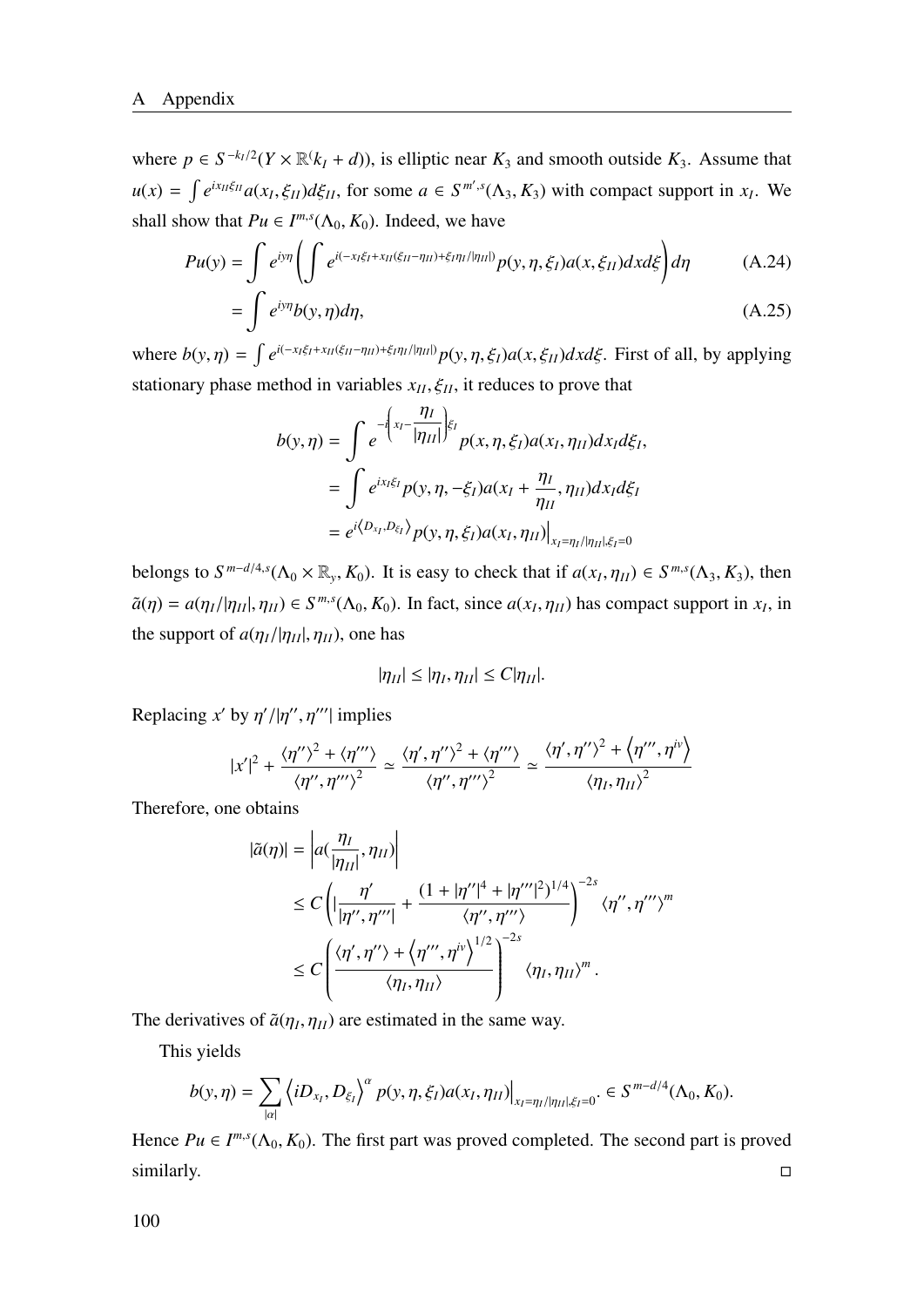## A.4 The four-Lagrangian distributions

In this section we shall define a class of distributions corresponding to a given system of four Lagrangian manifolds  $L_j$ ,  $j = 0, 1, 2, 3$  of  $T^*X \setminus 0$ .

**Definition A.23.** Let denote by  $\mathcal{M}(L_0, L_1, L_2, L_3)$  the set of the principal symbols of first order, properly supported pseudo-differential operators on *X* which characterize on  $L_j$ ,  $j =$  $0, 1, 2, 3.$ 

It is evident that  $M(L_0, L_1, L_2, L_3)$  is closed under Poisson bracket. Thus, the set  $M(L_0, L_1, L_2, L_3)$  is a defining class of symbols on X.

Definition A.24. The space of distributions on *X* associated with the system of Lagrangian manifolds  $L = \{L_j, j = 0, 1, 2, 3\}, I(X; L)$ , is determined by the class  $M(L)$ .

We shall prove an oscillatory integral representation of distributions associated with the following four conormal Lagrangian submanifolds in  $\mathbb{R}^d \times (\mathbb{R}^d \setminus 0)$ :

$$
L_0 = N^* S_0, \quad S_0 = \{x' = 0, x'' = 0, x''' = 0\},\tag{A.26}
$$

$$
L_1 = N^* S_1, \quad S_1 = \{x' = 0, x''' = 0\},\tag{A.27}
$$

$$
L_2 = N^* S_2, \quad S_2 = \{x'' = 0, x''' = 0\},\tag{A.28}
$$

$$
L_3 = N^* S_3, \quad S_3 = \{x''' = 0\},\tag{A.29}
$$

where  $x' = (x_1, ..., x_{d'})$ ,  $x'' = (x_{d'+1}, ..., d_{d'+d''})$ ,  $x''' = (x_{d'+d''+1}, ..., x_{d'+d''+d''})$  and  $x^{(4)} =$  $(x_{d'+d''+d'''+1},...,x_d), x = (x',x'',x''',x^{(4)}) \in \mathbb{R}^d$ . For  $m = (m_0, m_1, m_2, m_3) \in \mathbb{R}^4$ , the basic weighted functions are given by

$$
m(\xi) = \langle \xi', \xi'' \rangle^{m_0} \langle \xi' \rangle^{m_1} \langle \xi'' \rangle^{m_2} \langle \xi \rangle^{m_3}, \tag{A.30}
$$

$$
w_m(\xi) = \langle \xi', \xi'' \rangle^{m_1 + m_2 - m_0 - m_3} \langle \xi' \rangle^{m_0 - m_2} \langle \xi'' \rangle^{m_0 - m_1} \langle \xi \rangle^{m_3}.
$$
 (A.31)

From this definition, we obtain the following properties of the weighted functions

$$
\langle \xi \rangle^{m_3 - \sum_{j=0}^2 \max\{m_j, 0\}} \le m(\xi) \le \langle \xi \rangle^{m_3 + \sum_{j=0}^2 \max\{m_j, 0\}}, \quad m \in \mathbb{R}^4,
$$
  

$$
\langle \xi \rangle^{\min m_j} \le w_m(\xi) \le \langle \xi \rangle^{\max m_j}, \qquad m \in \mathbb{R}^4
$$
  

$$
(w_m(\xi)w_p(\xi) = w_{m+p}(\xi), \qquad m, p \in \mathbb{R}^4,
$$
  

$$
w_m(\xi + \eta) \le C w_m(\eta) \cdot \langle \xi \rangle^{4 \max |m_j|}, \qquad m \in \mathbb{R}^4
$$
  

$$
w_m(\xi) \le w_p(\xi), \qquad m, p \in \mathbb{R}^4, m_j \le p_j, j = 0, 1, 2, 3.
$$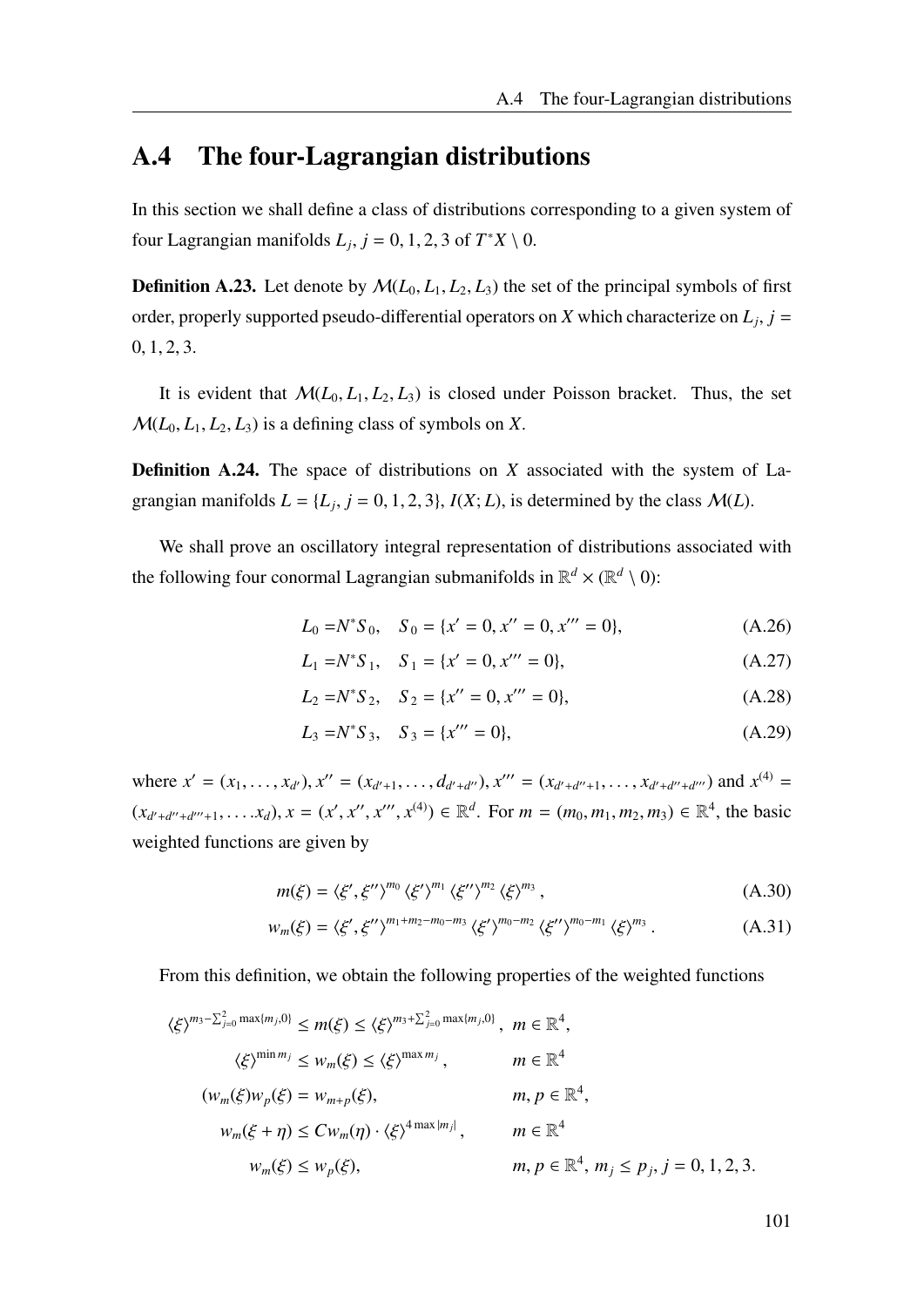**Definition A.25.** The space  $S(L, m)$  is the set of all smooth functions  $a(x, \xi)$  such that for all multi- indices  $\alpha, \beta$  and compact subset  $K \in \mathbb{R}^d$ , there is a positive constant  $C = C_{K,\alpha,\beta}$ 

$$
|D_x^{\beta}D_{\xi}^{\alpha}a(x,\xi)| \leq C w_m(\xi) \langle \xi' \rangle^{-|\alpha'|} \langle \xi'' \rangle^{-|\alpha''|} \langle \xi \rangle^{-|\alpha'''|}, x \in K.
$$

One easily checks that

$$
S(L,m) \cdot S(L,m') \ni (a,b) \mapsto ab \in S(L,m+m')
$$
  

$$
D_x^{\beta} D_{\xi}^{\alpha} \colon S(L,m) \to S(L,m-e_{\alpha}), \quad e_{\alpha} = (|\alpha|, |\alpha'| + |\alpha'''|, |\alpha''| + |\alpha'''|, |\alpha'''|).
$$

**Definition A.26.** Let  $S = S_j$ ,  $j = 0, 1, 2, 3$ , and  $I^m(X, S)$  denote the space of all distributions  $u \in \mathcal{D}'(\mathbb{R}^d)$  such that

$$
u(x) = \int e^{ix\xi} a(x,\xi) d\xi + v(x), \ \ v \in C^{\infty}(\mathbb{R}^d), \ \ a \in \tilde{S}(L,m'),
$$

where  $m'_j = m_j + (d/4 - N_j/2)$ ,  $N_0 = d' + d'' + d'''$ ,  $N_1 = d' + d'''$ ,  $N_2 = d'' + d'''$  and  $N_3 = d'''$ . We write

$$
I(X, S) = \bigcup_{m \in \mathbb{R}^4} I^m(X, S).
$$

Since  $w_m(\xi) \leq w_p(\xi)$  if  $m \leq p$ , we obtain  $I^m(X, S) \subseteq I^p(X, S)$  if and only if  $m_j \leq$  $p_j, j = 0, 1, 2, 3.$ 

**Definition A.27.** Let denote  $V(S)$  the set of all smooth vector fields on  $\mathbb{R}^d$  which are tangent to all *S*  $_j$ ,  $j = 0, 1, 2, 3$ .

Using Taylor's expansion, one easily verifies the following result:

Proposition A.28. *The set* V(*S* ) *is generated by the following vector fields*

$$
x'\partial_{x'} := \{x_j \partial_{x_k}, \ 1 \le j, k \le d'\}
$$
\n(A.32)

$$
x''\partial_{x''} := \{x_j \partial_{x_k}, \ d' < j, k \le d' + d''\} \tag{A.33}
$$

$$
x'''\partial_x := \{x_j \partial_{x_k}, \ d' + d'' < j \le d' + d'' + d''' , 1 \le k \le d\} \tag{A.34}
$$

$$
\partial_{x^{(4)}} := \{ \partial_{x_k}, \quad d' + d'' + d''' < k \le d \}. \tag{A.35}
$$

<span id="page-109-0"></span>**Lemma A.29.** Let  $s \in \mathbb{R}$  and  $u \in H_{loc}^s(\mathbb{R}^d)$  such that  $V_1 \dots V_N u \in H_{loc}^s(\mathbb{R}^d)$  for all  $N > 0$ ,  $V_1, \ldots, V_N \in \mathcal{V}(L)$ . *Furthermore, assume that u has compact support. Then*  $a(x^{(4)}, \xi) =$  $\int \hat{u}(\xi) d\xi^{(4)} \in S(L, m)$  *for all*  $m \in \mathbb{R}^4$  *such that*  $s + \min_{0 \le j \le 3} \{m_j\} > 0$ *.*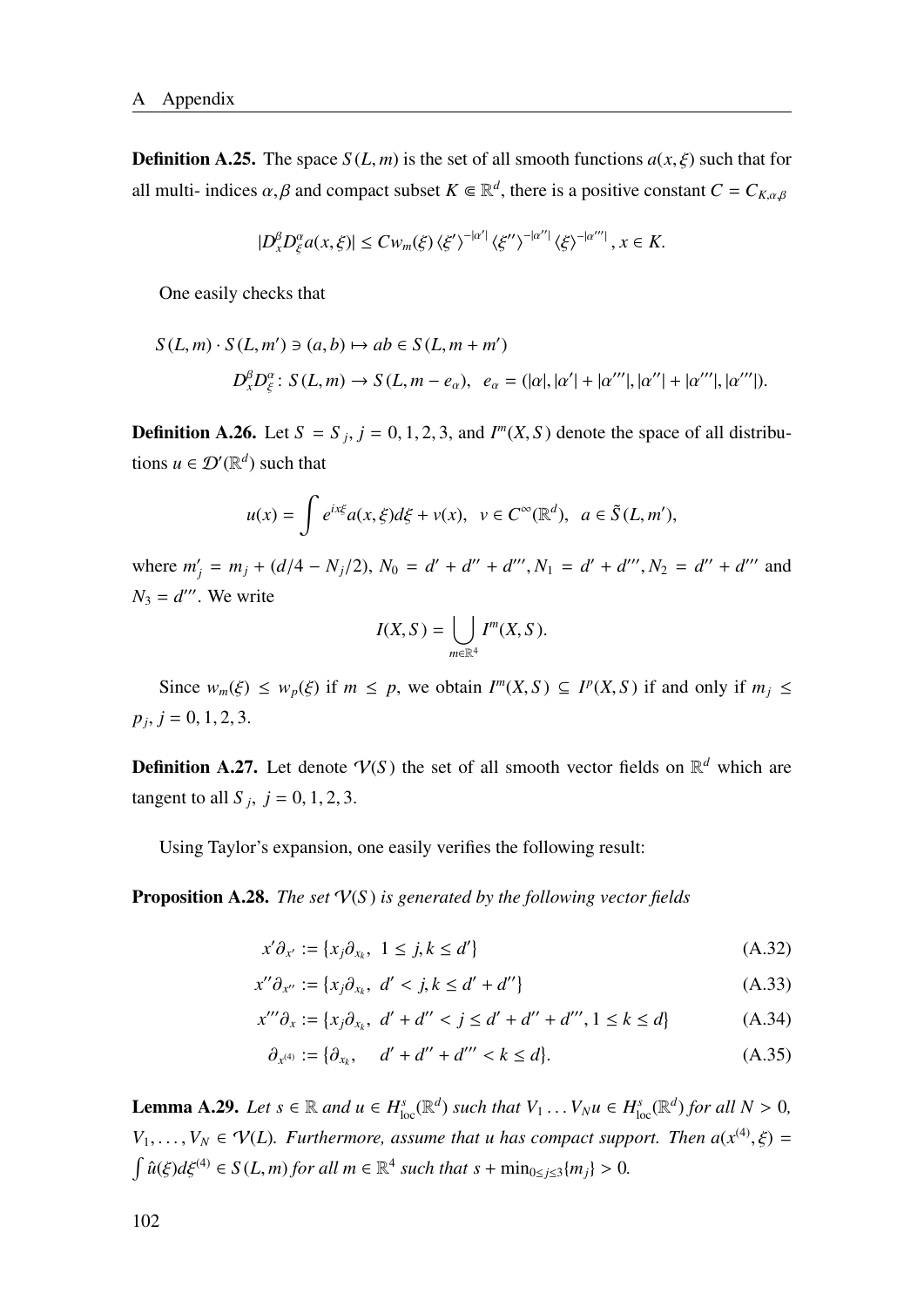*Proof.* For  $\alpha = (\alpha', \alpha'', \alpha''', \alpha^{(4)}) \in \mathbb{N}^d$ , set

$$
T(\alpha) := \Big\{\beta \in \mathbb{N}^d : |\beta'''| \leq |\alpha'''|, |\beta'| + |\beta'''| \leq |\alpha'| + |\alpha'''|,
$$
  

$$
|\beta''| + |\beta'''| \leq |\alpha''| + |\alpha'''|, |\beta', \beta'', \beta'''| \leq |\alpha', \alpha'', \alpha'''| \Big\}.
$$

By induction, one easily proves that for all  $\beta \in T(\alpha)$ ,

$$
D_{x}^{\beta}x^{\alpha} \in \sum_{k=0}^{|\beta|} \mathcal{V}^{k}, \tag{A.36}
$$

.

where  $\mathcal{V}^0$  is the multiplication by smooth functions,  $\mathcal{V}^1 = \mathcal{V}$  and  $\mathcal{V}^{k+1} = \mathcal{V} \circ \mathcal{V}^k$ .

Hence, if  $\beta \in T(\alpha)$ , then  $D^{\beta}x^{\alpha}u = V_1 \dots V_N u \in H_{loc}^s(\mathbb{R}^d)$ . Because supp *u* is compact and  $u \in H_{\text{loc}}^{s}(\mathbb{R}^{d})$ , we obtain  $D^{\alpha}\hat{u} \in \langle \xi \rangle^{-s} L^{2}(\mathbb{R}^{d})$  for all  $\alpha$ .

By assumption of *u*, we have  $\xi^{\beta}(D^{\alpha}\hat{u}) \in \langle \xi \rangle^{-s} L^2(\mathbb{R}^d)$  for all  $\beta \in T(\alpha)$ . Fix a multiindex  $\alpha$  and a positive integer *N*. Expanding  $(\langle \xi' \rangle^{\alpha'} \langle \xi'' \rangle^{|\alpha''|} \langle \xi \rangle^{|\alpha'''|} \langle \xi^{(4)} \rangle^{N})^2$ , we obtain

$$
\langle \xi' \rangle^{|\alpha'|} \langle \xi'' \rangle^{|\alpha''|} \langle \xi \rangle^{|\alpha'''|} \langle \xi^{(4)} \rangle^N D^{\alpha} \hat{u} \in \langle \xi \rangle^{-s} L^2(\mathbb{R}^d). \tag{A.37}
$$

We have to show that there exist  $m \in \mathbb{R}^4$  such that for all  $N > 0$  and multi-index  $\alpha$ ,

$$
\left|D^{\alpha}_{\xi}\hat{u}(\xi)\right| \leq C_N w_m(\xi) \left\langle \xi'\right\rangle^{-|\alpha'|} \left\langle \xi''\right\rangle^{-|\alpha''|} \left\langle \xi\right\rangle^{-|\alpha'''|} \left\langle \xi^{(4)}\right\rangle^{-N}
$$

Choose  $m = (m_0, m_1, m_2, m_3) \in \mathbb{R}^4$  such that  $s + \min m_j > 0$ . For  $|\gamma| \ge d/2$ , we obtain

$$
D_{\xi}^{\gamma}\left(w_{m}(\xi)^{-1}\left\langle\xi'\right\rangle^{\alpha'}\left\langle\xi''\right\rangle^{\left|\alpha''\right|}\left\langle\xi\right\rangle^{\left|\alpha''\right|}\left\langle\xi^{(4)}\right\rangle^{N}D_{\xi}^{\alpha}\hat{u}(\xi)\right)\in\max_{\left|\delta\right|\leq\left|\gamma\right|}\left|D_{\xi}^{\delta}w_{m}(\xi)^{-1}\right|\left\langle\xi\right\rangle^{-s}L^{2}(\mathbb{R}^{d}).
$$

On the other hand,  $w_m(\xi)^{-1} = w_{-m}(\xi) \in S(L, -m)$ . So  $|D^{\gamma}w_{-m}(\xi)| \le Cw_{-m}(\xi) \le C \langle \xi \rangle^{s}$ since  $s + min m_j > 0$ . Hence,

$$
\left| D_{\xi}^{\delta} w_m(\xi)^{-1} \right| \langle \xi \rangle^{-s} L^2(\mathbb{R}^d) \subset L^2(\mathbb{R}^d). \tag{A.38}
$$

For all  $N > 0$ , by Sobolev embedding theorem, we have

$$
w_m(\xi)^{-1} \langle \xi' \rangle^{|\alpha'|} \langle \xi'' \rangle^{|\alpha''|} \langle \xi \rangle^{|\alpha'''|} \langle \xi^{(4)} \rangle^N D_{\xi}^{\alpha} \hat{u}(\xi) \in L^{\infty}(\mathbb{R}^d).
$$

Therefore, by setting  $a(x^{(4)}, \xi', \xi'', \xi''') = \int e^{ix^{(4)}\xi^{(4)}} \hat{u}(\xi) d\xi^{(4)}$  we conclude that

$$
u(x) = \int e^{i(x'\xi' + x''\xi'' + x''' \xi''')} a(x^{(4)}, \xi', \xi'', \xi''') d\xi' d\xi'' d\xi''', \ a \in S(L, m).
$$

 $\Box$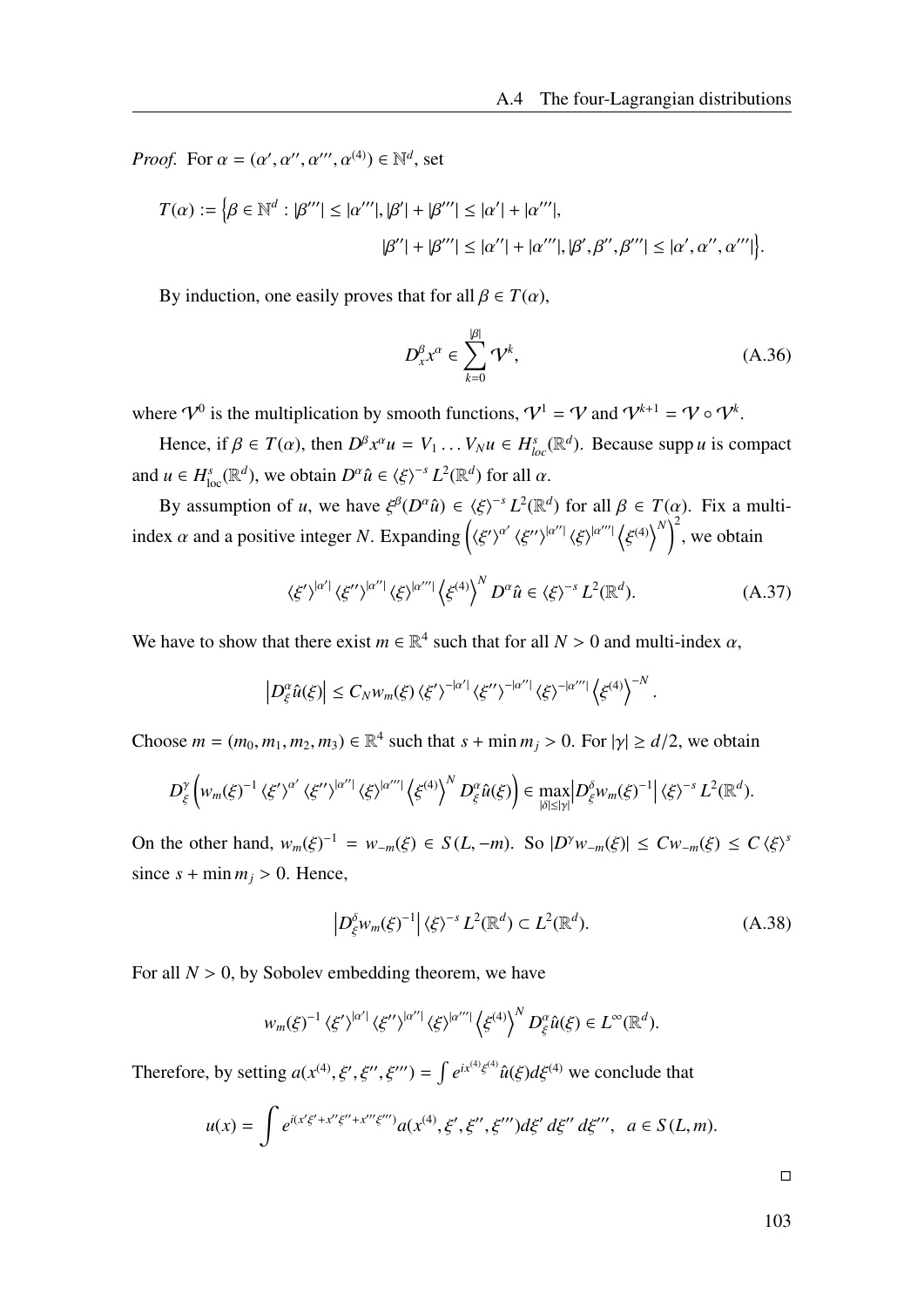<span id="page-111-0"></span>**Lemma A.30.** *Let*  $a(x, \xi) \in S(L, m)$  *for some*  $m \in \mathbb{R}^4$  *and*  $\chi \in C_c^{\infty}(\mathbb{R}^d)$  *be a smooth function with compact support. Set*  $u(x) = \chi(x) \int e^{ix\xi} a(x, \xi) d\xi$ *. Then the Fourier transform*  $\hat{u}(\eta) = F_{x \to \eta} u(\eta)$  *belongs to the space*  $S(L, m)$ *. As a corollary, if*  $u \in I^m(X; L)$  *with compact support, then*  $\hat{u} \in S(L, \tilde{m})$ *.* 

*Proof.* By definition, we have

$$
\hat{u}(\eta) = (2\pi)^{-d} \int e^{ix(\xi-\eta)} a(x,\xi) \chi(x) dx d\xi.
$$

We now show that  $\hat{u}(\eta)$  satisfies the estimates above. Fix any  $N > 0$  and multi-index  $\alpha$ , we obtain

$$
\begin{split} |D_{\eta}^{\alpha}\hat{u}(\eta)| &= C \left| \iint e^{ix(\xi-\eta)} (-x)^{\alpha} a(x,\xi) \chi(x) dx d\xi \right| \\ &= C \left| \iint e^{-ix\xi} \langle \xi \rangle^{-2k} (-\Delta_{x} + 1)^{k} \left( \chi(x) a^{(\alpha)}(x, \eta + \xi) \right) dx d\xi \right| \\ &\leq C \int (m - \hat{\alpha})(\eta + \xi) \langle \xi \rangle^{-2k} \left( \xi^{(4)} + \eta^{(4)} \right)^{-N} d\xi \\ &\leq C (m - \hat{\alpha})(\eta) \left( \eta^{(4)} \right)^{-N} \int |m - \hat{\alpha}|(\xi) \langle \xi \rangle^{-2k} \left( \xi^{(4)} \right)^{N} d\xi \leq C'(m - \hat{\alpha})(\eta) \left( \eta^{(4)} \right)^{-N} . \end{split}
$$

This implies that  $\hat{u} \in S(L, m)$ . This completes the proof.

**Proposition A.31.** *The space*  $I(X, S)$  *is equal to the set of all*  $u \in D'(X)$  *such that there exists*  $s \in \mathbb{R}$  *satisfying*  $V_1 \ldots V_N u \in H_{loc}^s(\mathbb{R}^d)$  *for all N, where*  $V_1, \ldots, V_N \in \mathcal{V}(L)$ *.* 

*Proof.* Let  $u \in I(X; L)$  and  $m \in \mathbb{R}^4$  such that  $u(x) = \int e^{ix\xi} a(x, \xi) d\xi, a \in S(L, \tilde{m})$ . Take any cut-off function  $\chi \in C_c^{\infty}(\mathbb{R}^d)$ . By Lemma [A.30,](#page-111-0)  $\widehat{\chi u}(\eta) \in S(L, \tilde{m})$ . This implies that  $\widehat{\chi u} \in H^s(\mathbb{R}^d)$  for all  $s + \min m'_j > 0$ . Hence,  $I^m(X; L) \subset H^s_{loc}(\mathbb{R}^d)$  for such *s*. Now take any *V*<sub>1</sub>, . . . , *V*<sup>*N*</sup> ∈  $\mathcal{V}(L)$ . By induction we conclude that *V*<sub>1</sub> . . . *V<sub>N</sub>u* ∈ *I<sup>m</sup>*(*X*; *L*). Consequently,  $V_1 \ldots V_N u \in H_{loc}^s(\mathbb{R}^d)$ . Hence, *u* is stable under iterated action of the vector fields  $\mathcal{V}(L)$ .

Conversely, let  $u \in \mathcal{D}'(\mathbb{R}^d)$  such that  $u \in H^s_{loc}(\mathbb{R}^d)$  and for all  $N > 0, V_1, \ldots, V_N \in$  $\mathcal{V}(L)$ , we have  $V_1 \dots V_N u \in H^s_{loc}(\mathbb{R}^d)$ . We have to show that there exists  $m \in \mathbb{R}^4$  such that  $u \in I^m(X; L)$ . Take any locally finite family  $\{\psi_j\} \subset C_c^{\infty}(\mathbb{R}^d)$  such that  $\sum \psi_j^2 = 1$ . Applying Lemma [A.29](#page-109-0), we obtain

$$
\psi_j u = \int e^{ix\xi} a_j(\xi) d\xi, a_j(\xi) \in S(L, m'),
$$

where  $m \in \mathbb{R}^4$  such that  $s + \min m'_j > 0$ . Set  $a(x, \xi) = \sum_j \psi_j(x) a_j(\xi)$ . Hence,  $a \in S(L, m')$ and  $u(x) = \int e^{ix\xi} a(x, \xi) d\xi$ . Thus,  $u \in I^m(X; L)$ . The proof is complete.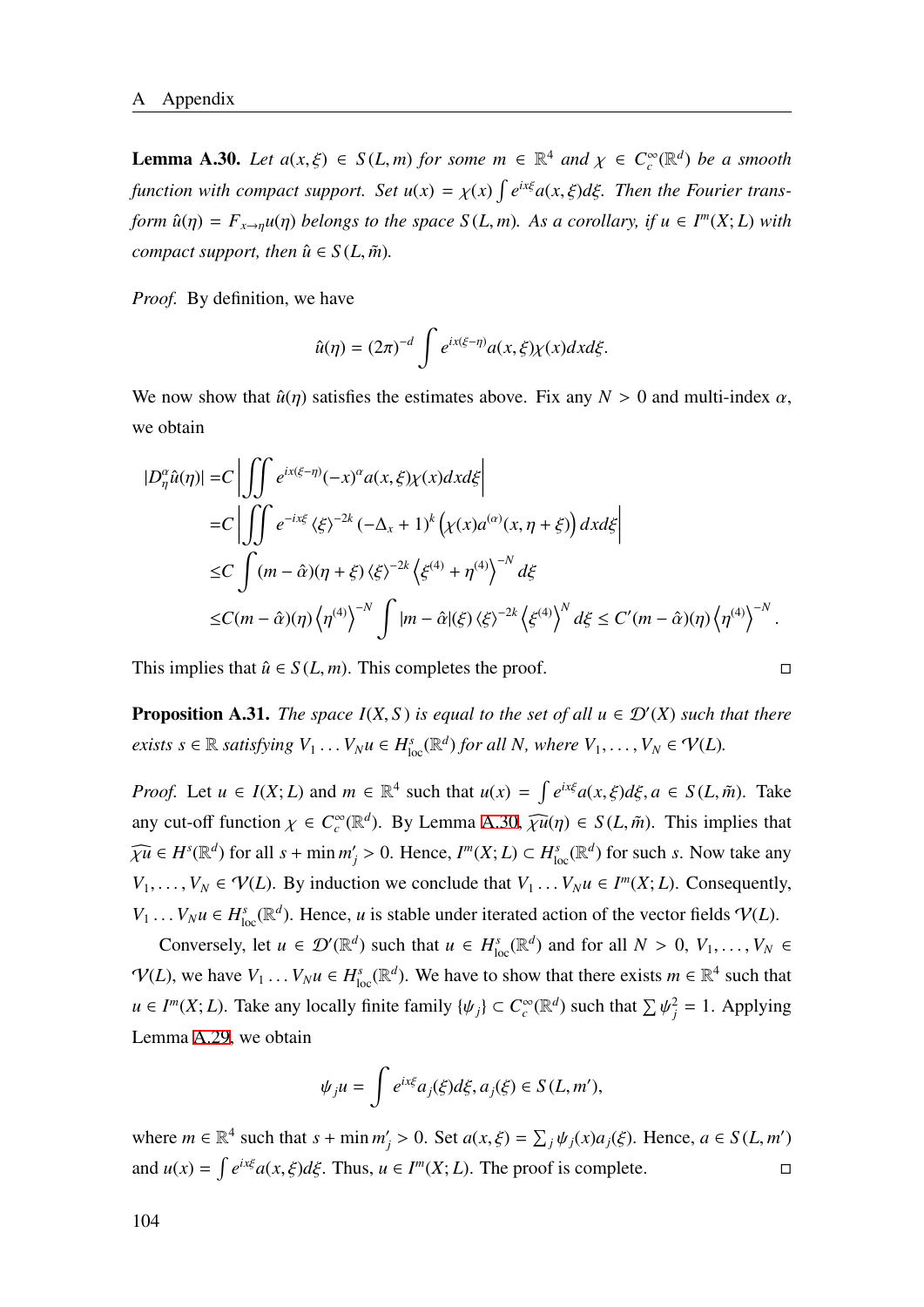Corollary A.32. *If*  $u \in I(X; L)$ *, then*  $WF(u) \subseteq L$ .

In fact, since  $\mathcal{V}(L)^N u \in H^s_{loc}(\mathbb{R}^d)$  for all  $N \in \mathbb{N}$ , we obtain

$$
\mathrm{WF}(u) \subseteq \{(x,\xi) \in \mathbb{R}^d \times \mathbb{R}^d \setminus 0 : \sigma(V)(x,\xi) = 0, \ \forall \ V \in \mathcal{V}(L)\} = L.
$$

Note that if  $u \in I^m(X; L)$  then  $u \in I^{m_j}(X; L_j \setminus (\cup_{k \neq j} L_k)$  for  $j = 0, 1, 2, 3$ .

**Theorem A.33.** *Let*  $S = \{S_j, j = 0, 1, 2, 3\}$  *and*  $L = \{L_j, j = 0, 1, 2, 3\}$  *be given as above. Then we have*

$$
I(X, S) = I(X; L).
$$

*Hence, we write*  $I^m(X; L) = I^m(X; S)$ *.* 

*Proof.* The first part  $I(X; L) \subset I(X, S)$  follows from the inclusion  $V \subset Op(M)$ . Hence, it remains to prove that for any operator  $P \in Op(\mathcal{M})$ ,

<span id="page-112-0"></span>
$$
P: I^m(X; L) \to I^m(X; L). \tag{A.39}
$$

We notice that [A.39](#page-112-0) holds for all vector fields in  $\{x'\partial_{x'}, x''\partial_{x''}, x'''\partial_{x}, \partial_{x^{(4)}}\}$  which generate  $\gamma$ .

Take any  $P \in \text{Op}(\mathcal{M})$  and  $u \in I^m(X; L)$ . Since the principal symbol  $\sigma_0(P)(x, \xi)$  of P vanishes on *L*, there exist smooth functions  $q_i(x, \xi/|\xi|)$  such that

$$
\sigma_0(P)(x,\xi) = \sum_j q_j(x,\xi/|\xi|) v_j(x,\xi),
$$

where  $v_j(x,\xi) \in \{x'\xi', x''\xi'', x'''\xi, \xi^{(4)}\}$ . Let  $Q_j$  be properly pseudodifferential operators with symbol  $q_j$ ,  $V_j$  vector fields associated with  $v_j$ . Set  $Q_0 = P - \sum_j Q_j V_j \in \Psi^1(\mathbb{R}^d)$ . Then the principal symbol of  $Q_0$  vanishes on a conic neighbourhood of *L*. Thus,  $Q_0 \in \Psi^0(\mathbb{R}^d)$ such that  $P = Q_j V_j + Q_0$  near L. Hence,  $Pu = \sum Q_j V_j u + Q_0 u \in I^m(X; L)$  for  $Q_j, V_j$  act on *I m*  $(X; L)$ .

Similarly, we obtain:

**Theorem A.34.** Let  $P \in \Psi^p(\mathbb{R}^d)$  be a properly pseudodifferential operator of order p. *Then*  $u \in I^m(X; L)$  *implies*  $Pu \in I^{m'}(X; L)$ *, where*  $m'_j = m_j + p$ ,  $j = 0, 1, 2, 3$ *. In particular, the spaces*  $I^m(X; L)$ *,*  $m \in \mathbb{R}$  *are invariant under action of the properly supported pseudodi*ff*erential operators of order zero.*

*If*  $P \in \Psi^1(\mathbb{R}^d)$  *is a properly supported operators such that its principal symbol*  $p_0(x, \xi)$ *vanishes on L, then*  $Pu \in I^m(X; L)$ *.*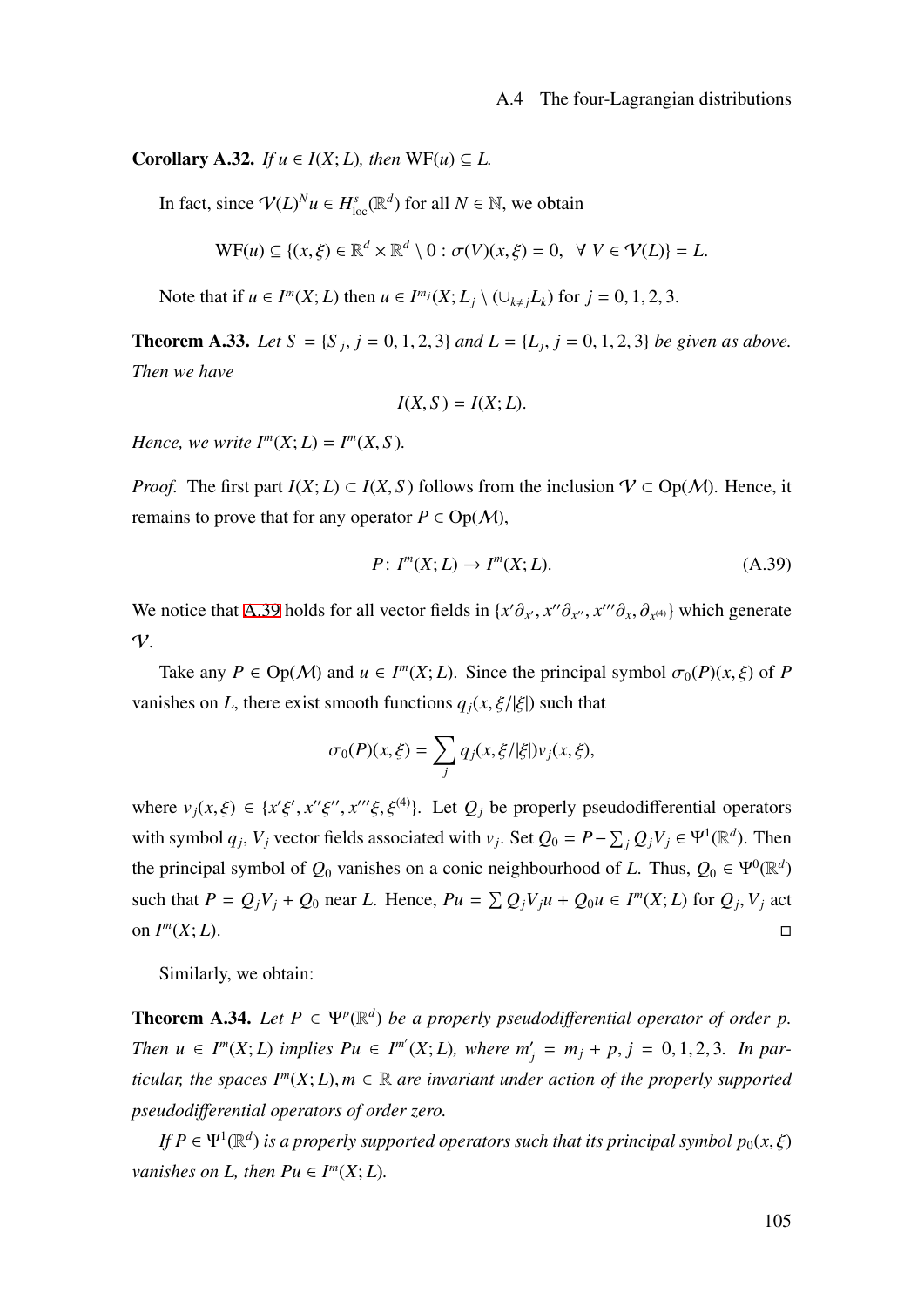*Sketch of Proof.* Without loss of generality, take  $u \in I^m(X; L) \cap \mathcal{E}'(X)$ . By Lemma [A.30](#page-111-0),  $\hat{u}(\xi', \xi'', \xi''', x^{(4)}) \in S(L, m')$ . Let  $p(x, \xi) \in S^{p-d/4}(\mathbb{R}^d \times \mathbb{R}^d)$  be the total left symbol of  $P \in \Psi^p(\mathbb{R}^d)$ , then  $Pu = \int e^{ix\xi} p(x, \xi) \hat{u}(\xi) d\xi$ . Because  $p \in S^{p-d/4}$  and  $\hat{u} \in S(L, m')$ ,  $p(x, \xi)\hat{u}(\xi) \in S(L, \tilde{m}+p)$ . Hence,  $Pu \in I^{m'}(X; L)$ , with  $m' = (m_0 + p, m_1 + p, m_2 + p, m_3 + p)$ . The proof is complete.  $\Box$ 

Similarly, we now define the class of distributions associated with three Lagrangian manifolds  $L_0, L_2, L_3$ :

**Definition A.35.** Let  $S^{m_0, m_2, m_3}(L_0, L_2, L_3)$  be the set of all smooth functions  $a(x, \xi)$  such that for any multi-indices  $\alpha$ ,  $\beta$  and  $K \subset \mathbb{R}^d$ , there is a constant  $C_{K,\alpha,\beta} > 0$  such that

$$
|D_x^{\beta}D_{\xi}^{\alpha}a(x,\xi)| \le C \langle \xi' \rangle^{m_0 - m_2 - |\alpha'|} \langle \xi', \xi'' \rangle^{m_2 - m_3 - |\alpha''|} \langle \xi \rangle^{m_3 - |\alpha'''|}, \quad x \in K.
$$

We denote by  $I^{m_0, m_2, m_3}(X; L_0, L_2, L_3)$  the set of all  $u \in \mathcal{D}'(\mathbb{R}^d)$  such that

$$
u(x) = \int e^{i(x'\xi' + x''\xi'' + x''\xi''')} a(x,\xi) d\xi, \ \ a(x,\xi) \in S^{m'_0, m'_2, m'_3}(L_0, L_2, L_3), \tag{A.40}
$$

where  $m'_0 = m_0 + d/4 - (d' + d'' + d''')/2, m_2 = m_2 + d/4 - (d'' + d''')/2, m'_3 =$ *m*<sup>3</sup> + *d*/4 − *d* ′′′/2.

**Theorem A.36.** Let  $L_0$ ,  $L_2$ ,  $L_3$  be given as above. Then the space  $\bigcup_m I^{m_0,m_2,m_3}(X;L_0,L_2,L_3)$ *consists of all*  $u \in \mathcal{D}'(X)$  *such that there exists a*  $s \in \mathbb{R}$  *satisfying* 

$$
P_1 \dots P_N u \in H^s_{loc}(\mathbb{R}^d), \ \ \forall N \in \mathbb{N}
$$

*where*  $P_j$ ,  $1 \leq j \leq N$  are first order, properly supported pseudodifferential operators *whose principal symbols vanish on*  $L_0 \cup L_2 \cup L_3$ *.* 

The relations of these spaces with four-Lagrangian distributions are given in the following result.

<span id="page-113-0"></span>**Proposition A.37.** *For every*  $(m_0, m_2, m_3) \in \mathbb{R}^3$ , we have

$$
I^{(m_0,-\infty,m_2,m_3)}(X;L) \subsetneq I^{m_0,m_2,m_3}(X;L_0,L_2,L_3) \subset I^{m_0,m_1,m_2,m_3}(X;L),
$$

*where*  $m_1 = m_0 - d''/2$ *.* 

*Proof.* Let  $m_1 = m_0 - d''/2$ . Then  $m'_1 = m'_0$  $v_0'$ . Hence, we have

$$
\langle \xi' \rangle^{m'_0 - m'_2 - |\alpha'|} \langle \xi', \xi'' \rangle^{m'_2 - m'_3 - |\alpha''|} \langle \xi \rangle^{m'_3 - |\alpha'''|} = w_{m'}(\xi) \left( \frac{\langle \xi', \xi'' \rangle}{\langle \xi'' \rangle} \right)^{m'_0 - m'_1 - |\alpha''|} \langle \xi' \rangle^{-|\alpha'|} \langle \xi'' \rangle^{-|\alpha''|} \langle \xi \rangle^{-|\alpha'''|} \langle \xi \rangle^{-|\alpha'''|}
$$
  

$$
\leq w_{m'}(\xi) \langle \xi' \rangle^{-|\alpha'|} \langle \xi'' \rangle^{-|\alpha'''|} \langle \xi \rangle^{-|\alpha'''|}.
$$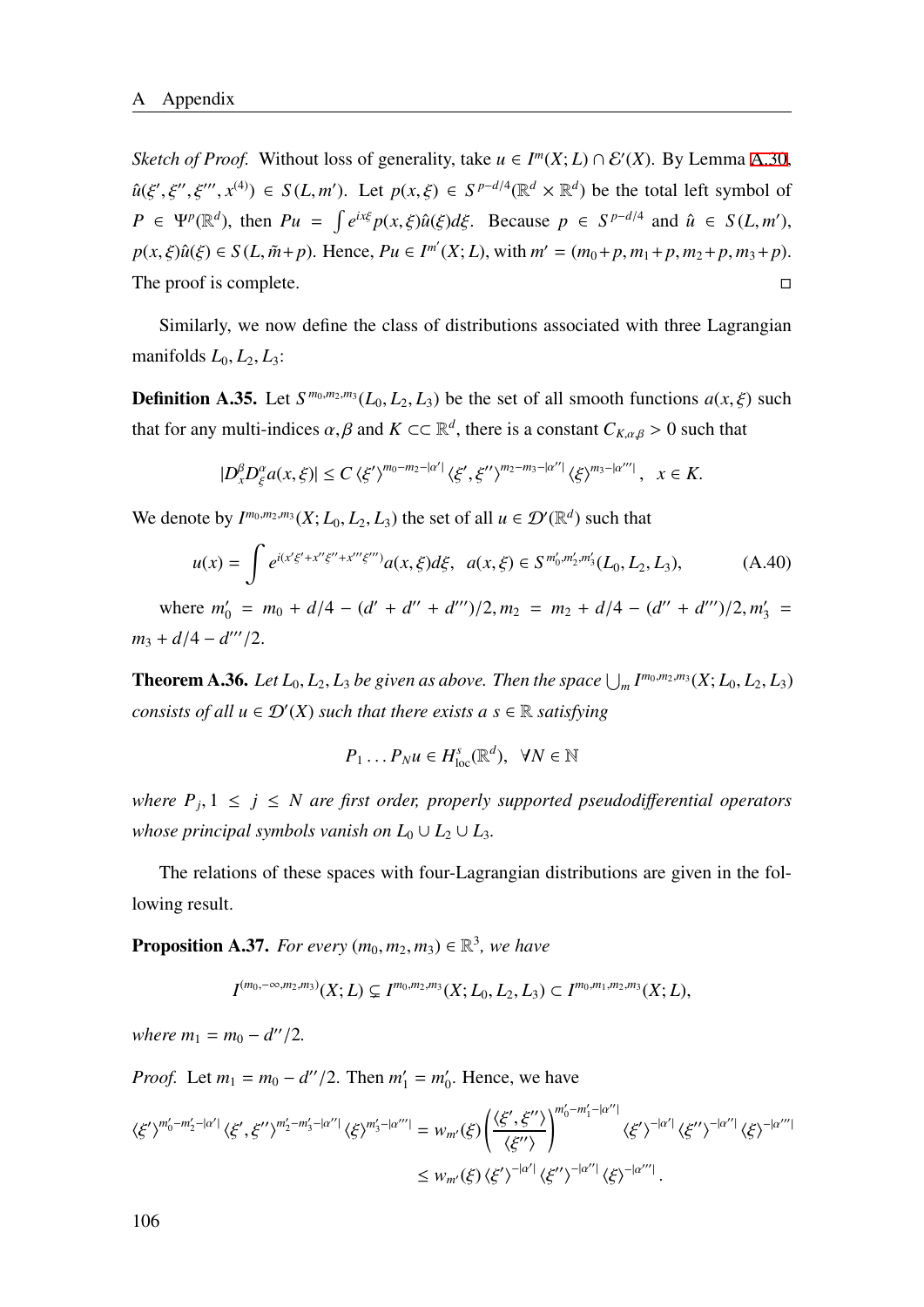Thus, if  $a \in S^{m'_0, m'_2, m'_3}(L_0, L_1, L_3)$  then  $a \in S(L, w_{m'})$ . Therefore, the right inclusion follows. The left inclusion is trivial.  $\square$ 

*Remark* A.38*.* As a consequence, if  $a(x, \xi) \in S(L, w_m)$  satisfies

$$
|\xi'| \le |\xi''|, \ \forall (x,\xi) \in \mathrm{supp}\, a,
$$

then  $a \in S^{m_0, m_2, m_3}(L_0, L_2, L_3)$ .

**Theorem A.39.** For all  $m \in \mathbb{R}^4$ , we have

$$
I^{m}(X; L) \subset I^{m_0, m_1, m_3}(X; L_0, L_1, L_3) + I^{m_0, m_2, m_3}(X; L_0, L_2, L_3) \subset I^{m^*}(X; L),
$$

 $where m^* = (m_0, \max\{m_1, m_0 - d''/2\}, \max\{m_2, m_0 - d'/2\}, m_3).$ 

*In particular, if*  $min{m_1 + d''/2, m_2 + d'/2} \ge m_0$ , then the following decomposition *holds*

$$
I^{m}(X; L) = I^{m_0, m_1, m_3}(X; L_0, L_1, L_3) + I^{m_0, m_2, m_3}(X; L_0, L_2, L_3).
$$

*Proof.* Let  $\chi \in C^{\infty}(\mathbb{R})$  be a smooth function satisfying

$$
\chi(t) = \begin{cases} 0, & \text{for } t < 1, \\ 0 \le \chi(t) \le 1, & \text{for } 1 \le t \le 2, \\ 1, & \text{for } t > 2. \end{cases}
$$

Then  $\phi(\xi', \xi'') = \chi(\langle \xi' \rangle / \langle \xi'' \rangle)$  has support in  $\langle \xi' \rangle \geq \langle \xi'' \rangle$ , and for all  $\alpha', \alpha''$ , there exists a constant  $C(\alpha', \alpha'')$  such that

$$
\left|\mathcal{D}_{\xi'}^{\alpha'}D_{\xi''}^{\alpha''}\phi(\xi',\xi'')\right|\leq C\left\langle\xi'\right\rangle^{-|\alpha'|}\left\langle\xi''\right\rangle^{-|\alpha''|}.
$$

Therefore, if  $u(x) = \int e^{ix\xi} a(x, \xi) d\xi, a \in S(L, m')$  then  $u = u_1 + u_2$ , where

$$
u_1(x) = \int e^{ix\xi} a_1(x,\xi) d\xi, a_1(x,\xi) = \phi(\xi',\xi'') a(x,\xi)
$$
  

$$
u_2(x) = \int e^{ix\xi} a_1(x,\xi) d\xi, a_2(x,\xi) = (1 - \phi(\xi',\xi'')) a(x,\xi).
$$

Since  $a \in S(L, m')$ , it is obvious that  $a_1 \in S^{m'}(L_0, L_1, L_3)$  and in the support of  $a_1$  we have  $|\xi'| \geq |\xi''|$ . This implies that  $a_1 \in S^{m'_0, m'_1, m'_3}(L_0, L_1, L_3)$ . Similarly,  $a_2 \in S(L, m')$ and  $\langle \xi' \rangle \leq 2 \langle \eta'' \rangle$  in the support of *a*<sub>2</sub>. This shows that  $\in S^{m'_0, m'_2, m'_3}(L_0, L_2, L_3)$ . Hence,  $u_j(x) \in I^{m_0, m_j, m_3}(X; L_0, L_j, L_3)$ ,  $j = 1, 2$ . Thus, the left inclusion in the theorem holds. The right one follows from Proposision [A.37.](#page-113-0) The proof is complete.  $\Box$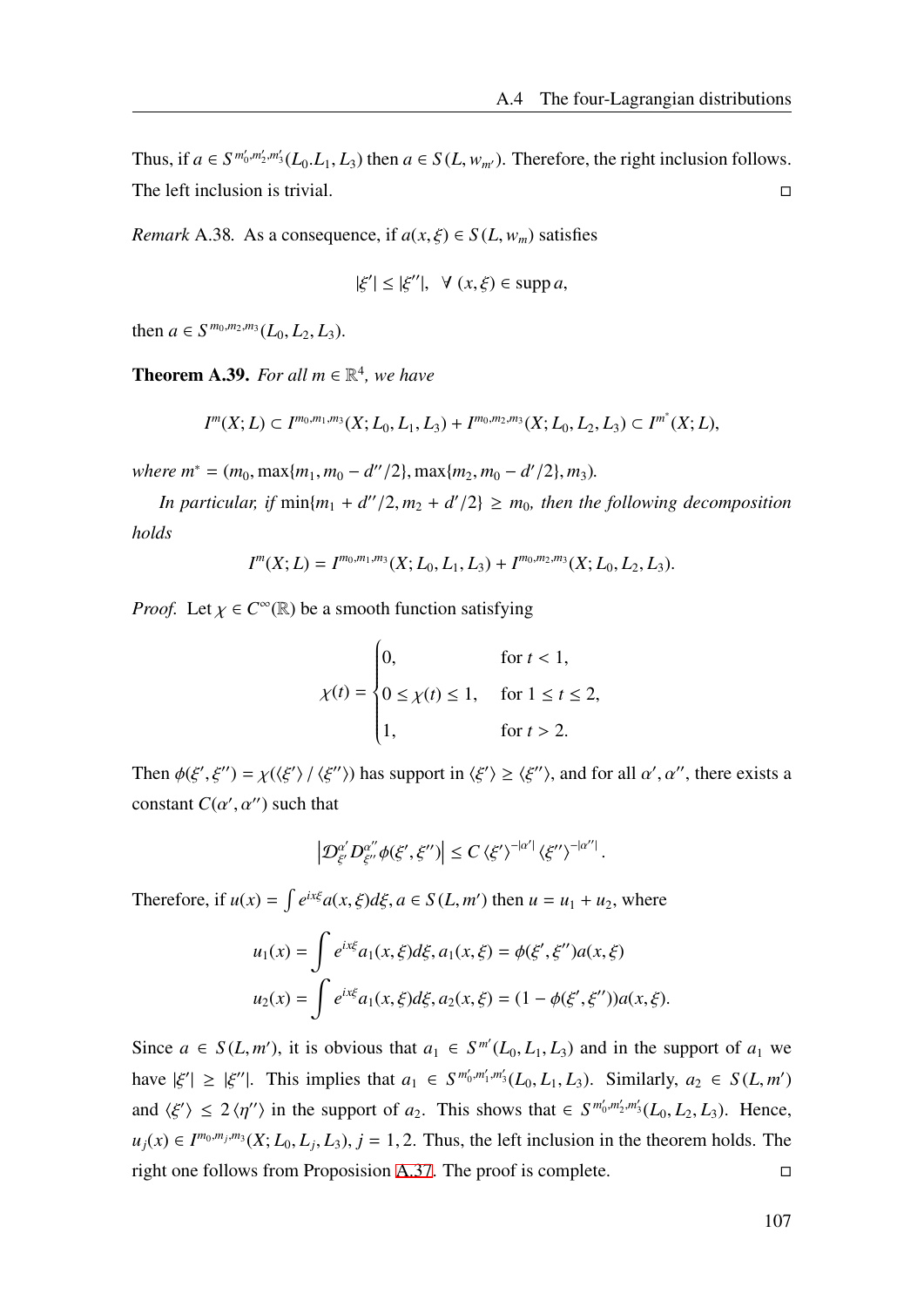**Definition A.40.** Let *J* be a subset of {0, 1, 2, 3}. Denote  $\mathcal{V}(S_j, j \in J)$  the set of all smooth vector fields on  $\mathbb{R}^d$  which are tangent to  $S_j$ ,  $j \in J$ . Similarly,  $Op(\mathcal{M}(L_j, j \in J))$  stands for the set of all classical properly first order pseudodifferential operators on R *<sup>d</sup>* with principal symbols vanishing on  $\cup_{j \in J} L_j$ .

In general,  $\mathcal{V}(S_j, j \in J)$  is a subspace of the vector space  $Op(\mathcal{M}(S_j, j \in J))$ . In some case,  $Op(\mathcal{M}(S_j, j \in J))$  are generated by  $\mathcal{V}(S_j, j \in J)$  over  $\Psi^0(\mathbb{R}^d)$ . For example, we have

$$
\mathcal{V}(S_0, S_1, S_2, S_3) = \text{span}\{\partial_{x^4}, x'\partial_{x'}, x''\partial_{x''}, x'''\partial_{x}\}\tag{A.41}
$$

$$
\mathcal{V}(S_0, S_1, S_3) = \text{span}\{\partial_{x^4}, x''' \partial_{x}, (x', x'') \partial_{x''}, x' \partial_{x'}\} = \{x' \partial_{x''}\} \cup \mathcal{V} \quad (A.42)
$$

$$
\mathcal{V}(S_0, S_2, S_3) = \text{span}\{\partial_{x^4}, x'''\partial_x, x''\partial_{x''}, (x', x'')\partial_{x'}\}\n= \{x''\partial_{x'}\} \cup \mathcal{V} \quad (A.43)
$$
\n
$$
\mathcal{V}(S_0, S_1) = \text{span}\{\partial_{x^4}, x'''\partial_{x'}\} \cup \{\partial_{x'}\} \quad \text{and} \quad \mathcal{V} \quad (A.44)
$$

$$
\mathcal{V}(S_0, S_1) = \text{span}\{\partial_{x^4}, x'''\partial_x, x''\partial_{x''}, x'\partial_x\} = \{x'\partial_{x''}, x'\partial_{x'''}\} \cup \mathcal{V} \quad (A.44)
$$
\n
$$
\mathcal{V}(S_0, S_1) = \text{span}\{\partial_{x^4}, x''\partial_{x''}, x'\partial_{x'}\} = \{x'\partial_{x''}, x'\partial_{x'''}\} \cup \mathcal{V} \quad (A.45)
$$

$$
\mathcal{V}(S_0, S_2) = \text{span}\{\partial_{x^4}, x'''\partial_x, x''\partial_x, x'\partial_{x'}\} \qquad \qquad = \{x''\partial_{x'}, x''\partial_{x'''}\} \cup \mathcal{V} \quad (A.45)
$$

$$
\mathcal{V}(S_1, S_2) = \text{span}\{\partial_{x^4}, x'''\partial_x, x''\partial_{x''}, x'\partial_{x'}, x'x''\partial_x\} = \{x'x''\partial_x\} \cup \mathcal{V}
$$
 (A.46)  

$$
\mathcal{V}(S_0, S_1, S_2) = \text{span}\{\partial_{x^4}, x'''\partial_x, x'\partial_{x''}, x'\partial_{x'}, x'x''\partial_x\} = \{x'x''\partial_x\} \cup \mathcal{V}
$$
 (A.47)

$$
\mathcal{V}(S_1, S_2, S_3) = \text{span}\{\partial_{x^4}, x'\partial_{x'}, x''\partial_{x''}, x'''\partial_{x}\}\
$$
\n
$$
= \mathcal{V}, \text{ (A.48)}
$$

The following relations hold:

$$
Op(\mathcal{M}(L)) = \Psi^0(X)\mathcal{V}(L) + \Psi^0(X) \tag{A.49}
$$

$$
Op(\mathcal{M}(L_1, L_2)) = \Psi^0(X)(\mathcal{V}(S_1, S_2) + Op(\xi'\xi'')|\xi|) + \Psi^0(X)
$$
 (A.50)

$$
Op(\mathcal{M}(L_0, L_1, L_2)) = \Psi^0(X)\Psi(S_0, S_1, S_2) + \Psi^0(X)
$$
\n(A.51)

$$
Op(\mathcal{M}(L_1, L_2, L_3)) = \Psi^0(X)(\mathcal{V}(S_1, S_2, S_3) + Op(\xi'\xi''/|\xi|)) + \Psi^0(X). \tag{A.52}
$$

Therefore,  $\mathcal{M}(\cdot)$  is finite generated over the ring  $\Psi^0$  of first order, classical, properly supported pseudodifferential operators on *X*. Note that the operators  $Op(\xi'\xi''/|\xi|)$  kill the symbols on  $L_0$  while operators  $Op(x'x''\xi_j)$ ,  $1 \le j \le d$  kill the symbols on  $L_3$ .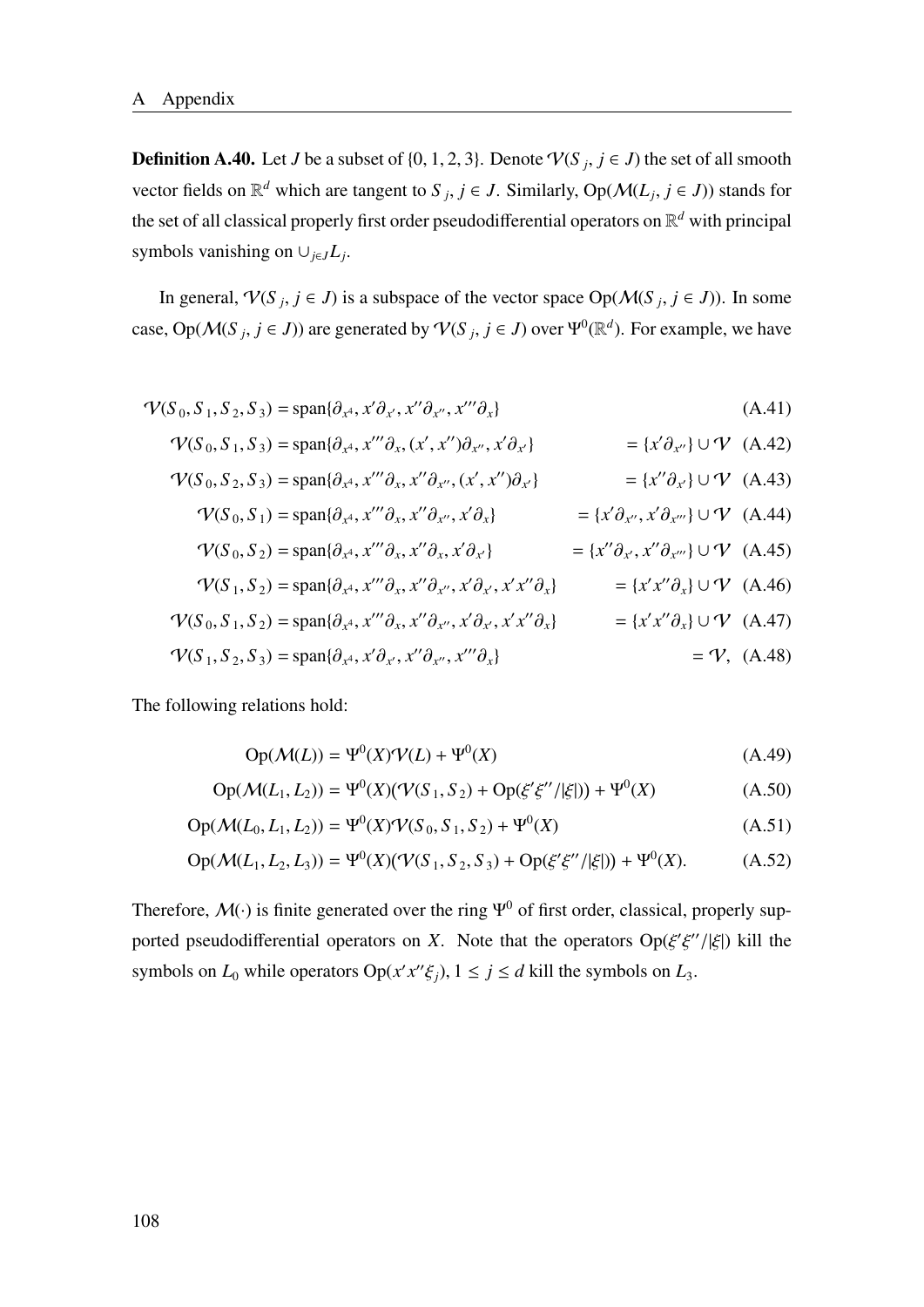## Bibliography

- [AU85] J. Antoniano and G. Uhlmann, A functional calculus for a class of pseudodifferential operators with singular symbols, *Proc. Symp Pure Math* 43 (1985), 5-16.
- [BG81] L. Boutet de Monvel and V. Guillemin, *The spectral theory of Toeplitz operators*, Princeton 1981.
- [Cha74] Chazarain, J., Opérateurs hyperboliques à caractéristiques de multiplicité constante, *Ann.* 1974.
- [Dui96] J. J. Duistermaat, *Fourier integral operators*, Birkhäuser, Boston, 1996.
- [DG75] J. J. Duistermaat and V. Guillemin,The spectrum of positive elliptic operators and periodic bicharacteristics, *Inventiones mathematicae* 29 (1975), 39-79.
- [DH72] J. J. Duistermaat and L. Hörmander, Fourier integral operators II, *Acta. Math.* , 128 (1972), 183-269.
- [DK00] J. J. Duistermaat and J. A. C. Kolk, *Lie groups,* Berlin: Springer-Verlag 2000.
- [FGr08] R. Felea and A. Greenleaf, An FIO Calculus for Marine Seismic Imaging: Folds and Cross Caps, *Comm. PDE.* 33 (2008), 45-77.
- [GrU90] A. Greenleaf and G. Uhlmann, Estimates for singular Radon transforms and pseudodifferential operators with singular symbols, *J. Funct. Anal.* 89 (1990), 202-232.
- [GrU91] A. Greenleaf and G. Uhlmann, Composition of some singular Fourier integral operators and estimates for restricted. X-ray transforms, I. Ann. Inst. Fourier 40, 443-466 (1990); II, Duke Math. J. 64, 415-444 (1991)
- [GrU93] A. Greenleaf and G. Uhlmann, Recovering Singularities of a Potential from Singularities of Scattering Data, *Comm. in Math. Physics*, Vol. 157, Issue 3, 549-572.
- [GS77] V. Guillemin and S. Sternberg, *Geometric Asymptotics*, Mathematical Surveys and Monographs, vol. 14, Providence, Rhode Island, 1977.
- [GU81] V. Guillemin and G. Uhlmann, Oscillatory integrals with singular symbols, *Duke Math. J.* 48 (1981), 251-267.